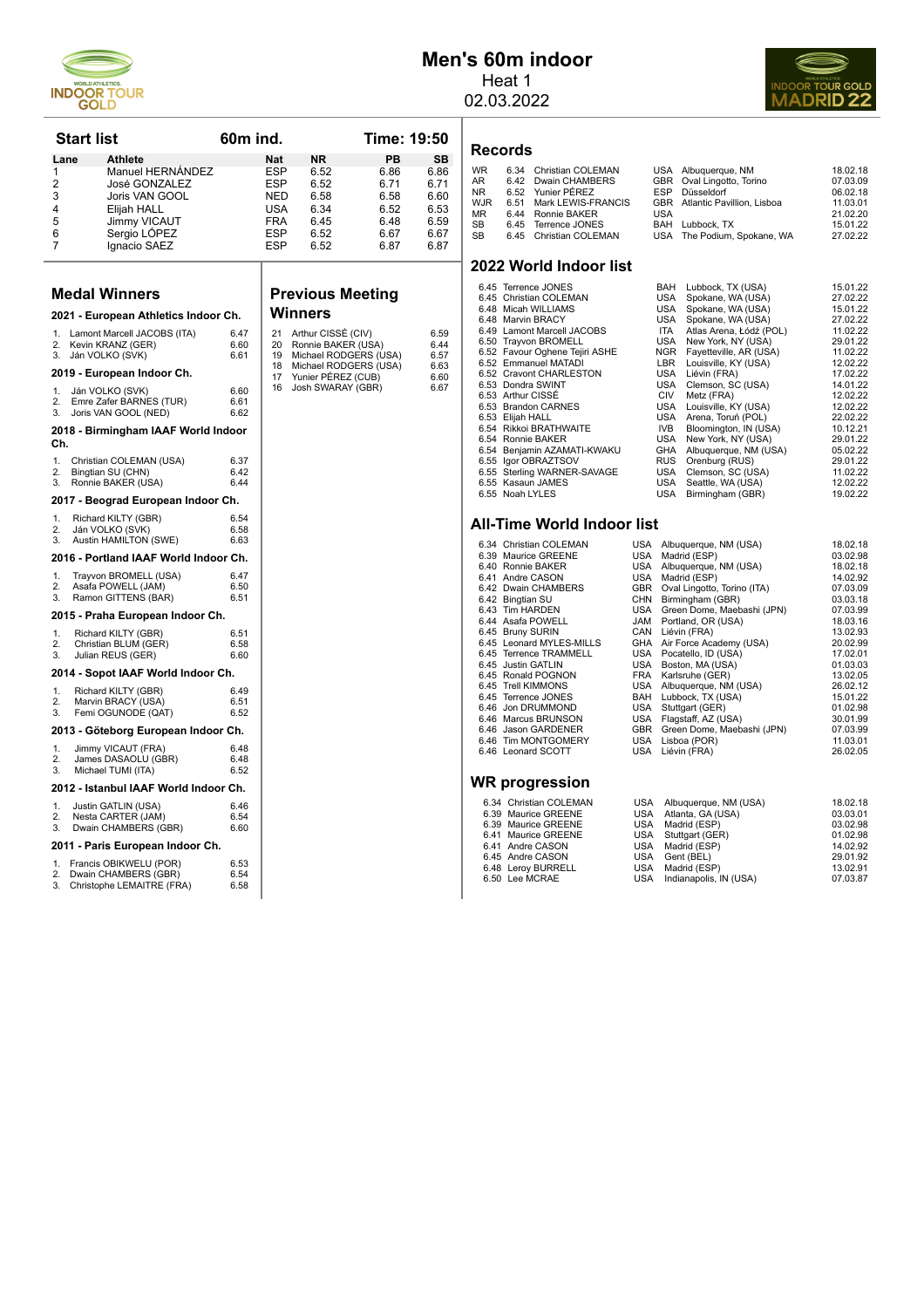| Men's 60m indoor                                                                                                                                                                                                                                                                                                                                                                                                                                  |                 | Heat 1                                                              | 02.03.2022                                                               |
|---------------------------------------------------------------------------------------------------------------------------------------------------------------------------------------------------------------------------------------------------------------------------------------------------------------------------------------------------------------------------------------------------------------------------------------------------|-----------------|---------------------------------------------------------------------|--------------------------------------------------------------------------|
| <b>Manuel HERNÁNDEZ (ESP)</b><br>$\mathbf 1$                                                                                                                                                                                                                                                                                                                                                                                                      | 26y             | SB and PB: 6.86 Madrid (ESP) 06.02                                  |                                                                          |
| WA World Rankings: 1191st                                                                                                                                                                                                                                                                                                                                                                                                                         |                 |                                                                     |                                                                          |
| <b>OTHER PB'S: 10.47 100m(21)</b><br>2022: 60m ind. Madrid (ESP) 2. 6.94 - 60m ind. Madrid (ESP) h 6.89 - 60m ind. Madrid (ESP) 2. 6.93 - 60m ind. Madrid (ESP) 2. 6.95 - 60m ind. Madrid (ESP) h 6.94 - 60m<br>ind. Madrid (ESP) 4. 6.91 - 60m ind. Madrid (ESP) h 6.86 - 60m ind. Madrid (ESP) h 6.91 - 60m ind. Madrid (ESP) 2. 6.86 - 60m ind. Ourense (ESP) h 6.86 - 60m<br>ind. Ourense (ESP) sf 6.86                                       |                 |                                                                     |                                                                          |
| $\overline{2}$<br>José GONZALEZ (ESP)                                                                                                                                                                                                                                                                                                                                                                                                             | 25v             | SB and PB: 6.71 Ourense (ESP) 26.02                                 |                                                                          |
| <b>OTHER PB'S:</b> 10.55 100m(18) - 21.40 200m(18)<br>2022: 60m ind. Valencia (ESP) 1. 6.94 - 60m ind. Puertollano (ESP) h 6.83 - 60m ind. Puertollano (ESP) 1. 6.82 - 60m ind. Valencia (ESP) h 6.83 - 60m ind. Valencia<br>(ESP) 2. 6.77 - 60m ind. Madríd (ESP) h 6.79 - 60m ind. Madrid (ESP) 1. 6.76 - 60m ind. Madrid (ESP) 2. 6.77 - 60m ind. Ourense (ESP) h 6.79 - 60m ind. Ourense<br>(ESP) sf 6.73 - 60m ind. Ourense (ESP) 5. 6.71    |                 |                                                                     |                                                                          |
| 3<br><b>Joris VAN GOOL (NED)</b>                                                                                                                                                                                                                                                                                                                                                                                                                  | 23y             | SB: 6.60 Dortmund (GER) 12.02    PB: 6.58 Dortmund (GER) 07.02.2021 |                                                                          |
| GENERAL: European Indoor Championships Bronze medallist 60m ind. (19)   4 times National Indoor champion 60m ind. (22, 21, 20, 19)   WA World Rankings: 66th<br>OTHER PB'S: 10.16 100m(19) - 15.78 150m(18) - 21.51 200m(16)   Current Records: 1xNR: NR 37.91 4x100m Doha(19)<br>HONOURS: Eur. Ind. Ch. (1xBronze)   Eur. U23 Ch. (1xBronze)   NCH (1xWin)   NICH (4xWin)                                                                        |                 |                                                                     |                                                                          |
| 2022: 60m ind. Apeldoorn (NED) 3. 6.76 - 60m ind. Apeldoorn (NED) h 6.74 - 60m ind. Ostrava (CZE) h 6.71 - 60m ind. Ostrava (CZE) 4. 6.71 - 60m ind. Dortmund<br>(GER) h 6.65 - 60m ind. Dortmund (GER) 1. 6.60 - 60m ind. Toruń (POL) h 6.75 - 60m ind. Toruń (POL) 6. 6.64 - 60m ind. Apeldoorn (NED) h 6.74 - 60m ind. Apeldoorn<br>(NED) sf 6.70 - 60m ind. Apeldoorn (NED) 1. 6.61                                                           |                 |                                                                     |                                                                          |
| <b>INFO:</b> Born in Tilburg. Set new indoor national record in 2021. Has an athletics-related tattoo.                                                                                                                                                                                                                                                                                                                                            |                 |                                                                     |                                                                          |
| 4<br>Elijah HALL (USA)                                                                                                                                                                                                                                                                                                                                                                                                                            | 27v             |                                                                     | SB: 6.53 Toruń (POL) 22.02 PB: 6.52 College Station, TX (USA) 10.03.2018 |
| GENERAL: NCAA champion 4x100m (18)   WA World Rankings: 25th<br>OTHER PB'S: 6.71 60m(20) - 10.04 100m(21) - 20.11 200m(18)   Current Records: 1xAR: AR 20.02 200m ind. College Station, TX(18)                                                                                                                                                                                                                                                    |                 |                                                                     |                                                                          |
| 2022: 60m ind. Houston, TX (USA) sf 6.60 - 60m ind. Houston, TX (USA) h 6.59 - 60m ind. Houston, TX (USA) 2. 6.59 - 200m ind. New York, NY (USA) 3. 20.82 - 60m<br>ind. Louisville, KY (USA) h 6.64 - 60m ind. Louisville, KY (USA) 3. 6.61 - 60m ind. Liévin (FRA) h 6.63 - 60m ind. Liévin (FRA) 3. 6.57 - 60m ind. Birmingham (GBR) h 6.65 -<br>60m ind. Birmingham (GBR) 3. 6.56 - 60m ind. Toruń (POL) h 6.62 - 60m ind. Toruń (POL) 1. 6.53 |                 |                                                                     |                                                                          |
| INFO: Born in Katy Texas. National record holder in the indoor 200 m. Studies: University of Houston. He became vegan in 2020; earlier played American football.                                                                                                                                                                                                                                                                                  |                 |                                                                     |                                                                          |
| 5<br>Jimmy VICAUT (FRA)                                                                                                                                                                                                                                                                                                                                                                                                                           | 30 <sub>V</sub> | SB: 6.59 Liévin (FRA) 17.02 PB: 6.48 Göteborg (SWE) 02.03.2013      |                                                                          |
| GENERAL: 5 times World Championships finalist   World Championships Silver medallist 4x100m (11)   WA World Rankings: 35th                                                                                                                                                                                                                                                                                                                        |                 |                                                                     |                                                                          |
| <b>OTHER PB'S:</b> 9.43 100y(13) - 9.86 100m(15) - 20.30 200m(13)   Current Records:<br>HONOURS: OG (1xFinal): 7. 100m Rio de Janeiro(16) 10.04   World Ch. (3xFinal): 6. 100m London(17) 10.08 - 6. 100m Daegu(11) 10.27 - 8. 100m Beijing(15) 10.00  <br>World Jun. Ch. (1xBronze)   Eur. Ch. (1xSilver, 1xBronze): 2. 100m Helsinki(12) 10.12 - 3. 100m Amsterdam(16) 10.08                                                                    |                 |                                                                     |                                                                          |
| 2022: 60m ind. Berlin (GER) h 6.63 - 60m ind. Berlin (GER) 3. 6.61 - 60m ind. Liévin (FRA) 6. 6.61 - 60m ind. Liévin (FRA) h 6.59 - 60m ind. Düsseldorf (GER) 2. 6.62 - 60m<br>ind. Düsseldorf (GER) h 6.59 - 60m ind. Miramas (FRA) h 6.68 - 60m ind. Miramas (FRA) 1. 6.65                                                                                                                                                                      |                 |                                                                     |                                                                          |
| <b>INFO:</b> Born in Seine-Saint-Denis. Younger brother, Willy (1995) competes in the shot put; his mom is from Ivory Coast. Started athletics at the age of 10 and quickly<br>specialized on sprint events; likes watching tv and playing video games. Nickname: Lucky Luke.                                                                                                                                                                     |                 |                                                                     |                                                                          |
| 6<br>Sergio LOPEZ (ESP)                                                                                                                                                                                                                                                                                                                                                                                                                           | 22y             | SB: 6.67 Ourense (ESP) 26.02                                        | PB: 6.67 Ourense (ESP) 01.03.2020                                        |
| GENERAL: European U23 Championships Silver medallist 4x100m (21)   European Team Championships Silver medallist 4x100m (21)   WA World Rankings: 174th<br>OTHER PB'S: 6.77 60m(21) - 10.27 100m(21) - 21.24 200m(20)                                                                                                                                                                                                                              |                 |                                                                     |                                                                          |
| HONOURS: NCH (1xWin)   NICH (1xWin)                                                                                                                                                                                                                                                                                                                                                                                                               |                 |                                                                     |                                                                          |
| 2022: 60m ind. Salamanca (ESP) 1. 6.71 - 60m ind. Salamanca (ESP) h 6.68 - 60m ind. Glasgow (GBR) 5. 6.74 - 60m ind. Ourense (ESP) h 6.70 - 60m ind. Ourense<br>(ESP) sf 6.67 - 60m ind. Ourense (ESP) 2.6.67                                                                                                                                                                                                                                     |                 |                                                                     |                                                                          |
| $\overline{7}$<br>Ignacio SAEZ (ESP)                                                                                                                                                                                                                                                                                                                                                                                                              | 20 <sub>V</sub> | SB and PB: 6.87 Madrid (ESP) 06.02                                  |                                                                          |

**GENERAL:** National champion 4x400m (21)

**OTHER PB'S:** 21.28 200m(21) - 51.39 400mH(21) - 51.68 400mH (0.84)(19)

**2022:** 200m ind. Salamanca (ESP) 1. 21.64 - 400m ind. Madrid (ESP) 1. 48.48 - 200m ind. Madrid (ESP) 2. 21.34 - 60m ind. Madrid (ESP) h 6.91 - 60m ind. Madrid<br>(ESP) 2. 6.87 - 200m ind. Madrid (ESP) 1. 21.42 - 200m ind. Sa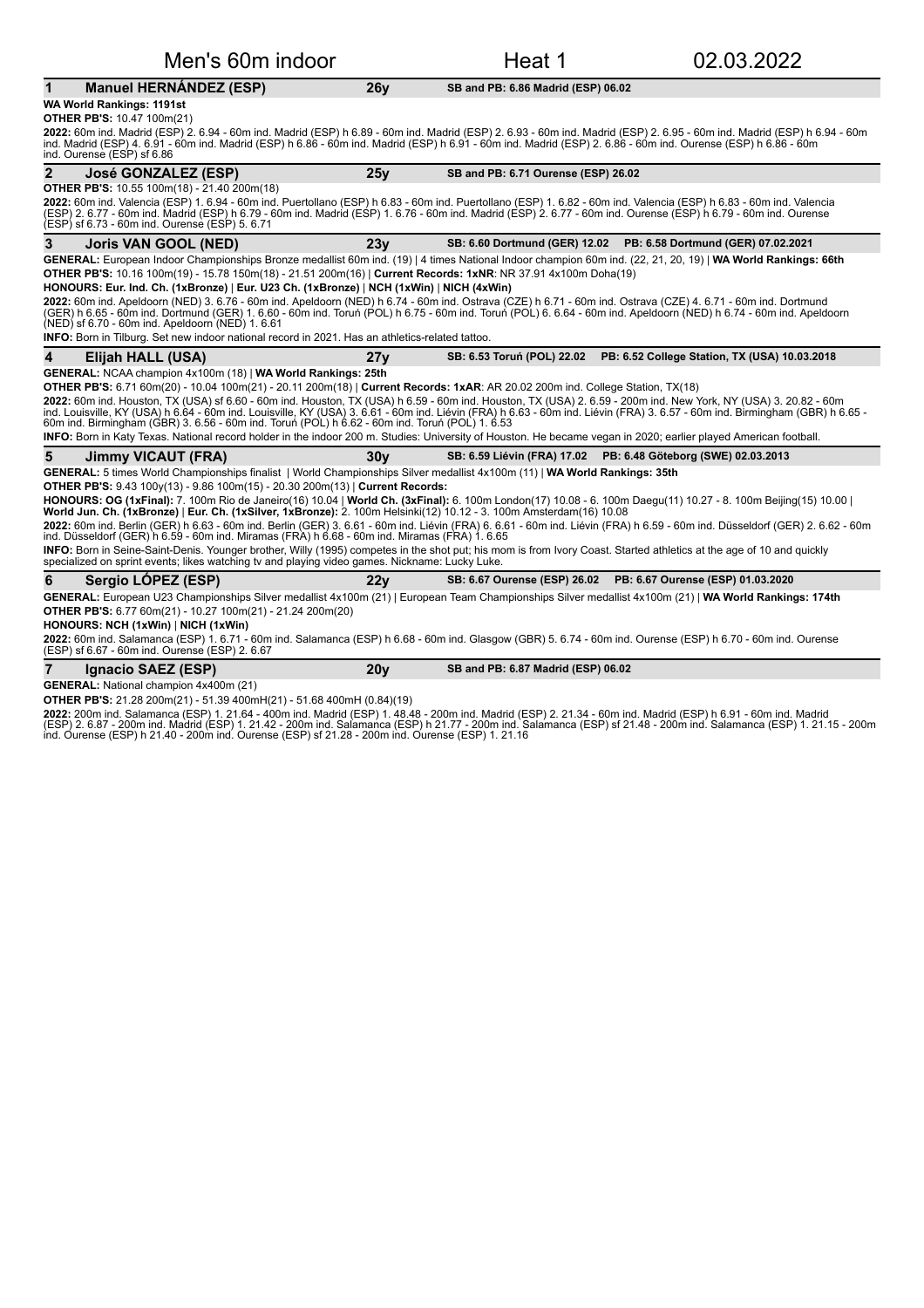

## **Men's 60m indoor** Heat 2

02.03.2022



## **Records**

| <b>WR</b>  | 6.34 | Christian COLEMAN      |            | USA Albuquerque, NM                   | 18.02.18 |
|------------|------|------------------------|------------|---------------------------------------|----------|
| <b>AR</b>  |      | 6.42 Dwain CHAMBERS    |            | GBR Oval Lingotto, Torino             | 07.03.09 |
| NR.        |      | 6.52 Yunier PÉREZ      | <b>FSP</b> | Düsseldorf                            | 06.02.18 |
| <b>WJR</b> | 6.51 | Mark LEWIS-FRANCIS     |            | <b>GBR</b> Atlantic Pavillion, Lisboa | 11.03.01 |
| MR         |      | 6.44 Ronnie BAKER      | USA        |                                       | 21.02.20 |
| <b>SB</b>  |      | 6.45 Terrence JONES    |            | BAH Lubbock, TX                       | 15.01.22 |
| <b>SB</b>  |      | 6.45 Christian COLEMAN |            | USA The Podium, Spokane, WA           | 27.02.22 |

#### **2022 World Indoor list**

| 6.45 Terrence JONES            | BAH        | Lubbock, TX (USA)       | 15.01.22 |
|--------------------------------|------------|-------------------------|----------|
| 6.45 Christian COLEMAN         | USA        | Spokane, WA (USA)       | 27.02.22 |
| 6.48 Micah WILLIAMS            | USA        | Spokane, WA (USA)       | 15.01.22 |
| 6.48 Marvin BRACY              | USA        | Spokane, WA (USA)       | 27.02.22 |
| 6.49 Lamont Marcell JACOBS     | <b>ITA</b> | Atlas Arena, Łódź (POL) | 11.02.22 |
| 6.50 Trayvon BROMELL           | <b>USA</b> | New York, NY (USA)      | 29.01.22 |
| 6.52 Favour Oghene Tejiri ASHE | <b>NGR</b> | Fayetteville, AR (USA)  | 11.02.22 |
| 6.52 Emmanuel MATADI           | LBR        | Louisville, KY (USA)    | 12.02.22 |
| 6.52 Cravont CHARLESTON        | USA        | Liévin (FRA)            | 17.02.22 |
| 6.53 Dondra SWINT              | USA        | Clemson, SC (USA)       | 14.01.22 |
| 6.53 Arthur CISSÉ              | <b>CIV</b> | Metz (FRA)              | 12.02.22 |
| 6.53 Brandon CARNES            | <b>USA</b> | Louisville, KY (USA)    | 12.02.22 |
| 6.53 Elijah HALL               | <b>USA</b> | Arena, Toruń (POL)      | 22.02.22 |
| 6.54 Rikkoi BRATHWAITE         | IVB.       | Bloomington, IN (USA)   | 10.12.21 |
| 6.54 Ronnie BAKER              | <b>USA</b> | New York, NY (USA)      | 29.01.22 |
| 6.54 Benjamin AZAMATI-KWAKU    | GHA        | Albuquerque, NM (USA)   | 05.02.22 |
| 6.55 Igor OBRAZTSOV            | <b>RUS</b> | Orenburg (RUS)          | 29.01.22 |
| 6.55 Sterling WARNER-SAVAGE    | USA        | Clemson, SC (USA)       | 11.02.22 |
| 6.55 Kasaun JAMES              | <b>USA</b> | Seattle, WA (USA)       | 12.02.22 |
| 6.55 Noah LYLES                | <b>USA</b> | Birmingham (GBR)        | 19.02.22 |

#### **All-Time World Indoor list**

| 6.34 Christian COLEMAN   | USA        | Albuquerque, NM (USA)       | 18.02.18 |
|--------------------------|------------|-----------------------------|----------|
| 6.39 Maurice GREENE      | USA        | Madrid (ESP)                | 03.02.98 |
| 6.40 Ronnie BAKER        | USA        | Albuquerque, NM (USA)       | 18.02.18 |
| 6.41 Andre CASON         | USA        | Madrid (ESP)                | 14.02.92 |
| 6.42 Dwain CHAMBERS      | GBR        | Oval Lingotto, Torino (ITA) | 07.03.09 |
| 6.42 Bingtian SU         | CHN        | Birmingham (GBR)            | 03.03.18 |
| 6.43 Tim HARDEN          | USA        | Green Dome, Maebashi (JPN)  | 07.03.99 |
| 6.44 Asafa POWELL        | JAM        | Portland, OR (USA)          | 18.03.16 |
| 6.45 Bruny SURIN         | CAN        | Liévin (FRA)                | 13.02.93 |
| 6.45 Leonard MYLES-MILLS | GHA        | Air Force Academy (USA)     | 20.02.99 |
| 6.45 Terrence TRAMMELL   | USA        | Pocatello, ID (USA)         | 17.02.01 |
| 6.45 Justin GATLIN       | USA        | Boston, MA (USA)            | 01.03.03 |
| 6.45 Ronald POGNON       | FRA        | Karlsruhe (GER)             | 13.02.05 |
| 6.45 Trell KIMMONS       | USA        | Albuquerque, NM (USA)       | 26.02.12 |
| 6.45 Terrence JONES      | <b>BAH</b> | Lubbock, TX (USA)           | 15.01.22 |
| 6.46 Jon DRUMMOND        | USA        | Stuttgart (GER)             | 01.02.98 |
| 6.46 Marcus BRUNSON      | USA        | Flagstaff, AZ (USA)         | 30.01.99 |
| 6.46 Jason GARDENER      | GBR        | Green Dome, Maebashi (JPN)  | 07.03.99 |
| 6.46 Tim MONTGOMERY      | USA        | Lisboa (POR)                | 11.03.01 |
| 6.46 Leonard SCOTT       | USA        | Liévin (FRA)                | 26.02.05 |
|                          |            |                             |          |
|                          |            |                             |          |
| WR progression           |            |                             |          |
|                          |            |                             |          |

| 6.34 Christian COLEMAN | USA Albuquerque, NM (USA)  | 18.02.18 |
|------------------------|----------------------------|----------|
| 6.39 Maurice GREENE    | USA Atlanta, GA (USA)      | 03.03.01 |
| 6.39 Maurice GREENE    | USA Madrid (ESP)           | 03.02.98 |
| 6.41 Maurice GREENE    | USA Stuttgart (GER)        | 01.02.98 |
| 6.41 Andre CASON       | USA Madrid (ESP)           | 14.02.92 |
| 6.45 Andre CASON       | USA Gent (BEL)             | 29.01.92 |
| 6.48 Leroy BURRELL     | USA Madrid (ESP)           | 13.02.91 |
| 6.50 Lee MCRAE         | USA Indianapolis, IN (USA) | 07.03.87 |
|                        |                            |          |

|                            | Start list |                                                                                                                                                 | 60m ind.                             |                                  |                                                             |                                                                                                                                       | Time: 19:56                                        |                                                    |
|----------------------------|------------|-------------------------------------------------------------------------------------------------------------------------------------------------|--------------------------------------|----------------------------------|-------------------------------------------------------------|---------------------------------------------------------------------------------------------------------------------------------------|----------------------------------------------------|----------------------------------------------------|
| 2<br>3<br>4<br>5<br>6<br>7 | Lane       | <b>Athlete</b><br>Ricardo SÁNCHEZ<br>Luis Gabriel PEREIRA SILVA<br>Jeremiah AZU<br>Michael RODGERS<br>Sean SAFO-ANTWI<br>Carlos NASCIMENTO      |                                      |                                  | Nat<br><b>ESP</b><br>BRA<br><b>GBR</b><br>USA<br>GHA<br>POR | <b>NR</b><br>6.52<br>6.52<br>6.42<br>6.34<br>6.45<br>6.53                                                                             | PВ<br>6.71<br>6.64<br>6.56<br>6.48<br>6.55<br>6.62 | SB<br>6.77<br>6.64<br>6.56<br>6.55<br>6.63<br>6.75 |
|                            |            | <b>Medal Winners</b>                                                                                                                            |                                      |                                  |                                                             | <b>Previous Meeting</b>                                                                                                               |                                                    |                                                    |
|                            |            | 2021 - European Athletics Indoor Ch.                                                                                                            |                                      |                                  | Winners                                                     |                                                                                                                                       |                                                    |                                                    |
| 1.<br>2.<br>3.<br>1.<br>2. |            | Lamont Marcell JACOBS (ITA)<br>Kevin KRANZ (GER)<br>Ján VOLKO (SVK)<br>2019 - European Indoor Ch.<br>Ján VOLKO (SVK)<br>Emre Zafer BARNES (TUR) | 6.47<br>6.60<br>6.61<br>6.60<br>6.61 | 21<br>20<br>19<br>18<br>17<br>16 |                                                             | Arthur CISSE (CIV)<br>Ronnie BAKER (USA)<br>Michael RODGERS (USA)<br>Michael RODGERS (USA)<br>Yunier PÉREZ (CUB)<br>Josh SWARAY (GBR) |                                                    | 6.59<br>6.44<br>6.57<br>6.63<br>6.60<br>6.67       |
| 3.                         |            | Joris VAN GOOL (NED)                                                                                                                            | 6.62                                 |                                  |                                                             |                                                                                                                                       |                                                    |                                                    |
|                            |            | 2018 - Birmingham IAAF World Indoor                                                                                                             |                                      |                                  |                                                             |                                                                                                                                       |                                                    |                                                    |
| Ch.<br>1.<br>2.<br>3.      |            | Christian COLEMAN (USA)<br>Bingtian SU (CHN)<br>Ronnie BAKER (USA)                                                                              | 6.37<br>6.42<br>6.44                 |                                  |                                                             |                                                                                                                                       |                                                    |                                                    |
|                            |            | 2017 - Beograd European Indoor Ch.                                                                                                              |                                      |                                  |                                                             |                                                                                                                                       |                                                    |                                                    |
| 1.<br>2.<br>3.             |            | Richard KILTY (GBR)<br>Ján VOLKO (SVK)<br>Austin HAMILTON (SWE)                                                                                 | 6.54<br>6.58<br>6.63                 |                                  |                                                             |                                                                                                                                       |                                                    |                                                    |
|                            |            | 2016 - Portland IAAF World Indoor Ch.                                                                                                           |                                      |                                  |                                                             |                                                                                                                                       |                                                    |                                                    |
| 1.<br>2.<br>3.             |            | Trayvon BROMELL (USA)<br>Asafa POWELL (JAM)<br>Ramon GITTENS (BAR)                                                                              | 6.47<br>6.50<br>6.51                 |                                  |                                                             |                                                                                                                                       |                                                    |                                                    |
|                            |            | 2015 - Praha European Indoor Ch.                                                                                                                |                                      |                                  |                                                             |                                                                                                                                       |                                                    |                                                    |
| 1.<br>2.<br>3.             |            | Richard KILTY (GBR)<br>Christian BLUM (GER)<br>Julian REUS (GER)                                                                                | 6.51<br>6.58<br>6.60                 |                                  |                                                             |                                                                                                                                       |                                                    |                                                    |
|                            |            | 2014 - Sopot IAAF World Indoor Ch.                                                                                                              |                                      |                                  |                                                             |                                                                                                                                       |                                                    |                                                    |
| 1.<br>2.<br>3.             |            | Richard KILTY (GBR)<br>Marvin BRACY (USA)<br>Femi OGUNODE (QAT)                                                                                 | 6.49<br>6.51<br>6.52                 |                                  |                                                             |                                                                                                                                       |                                                    |                                                    |
|                            |            | 2013 - Göteborg European Indoor Ch.                                                                                                             |                                      |                                  |                                                             |                                                                                                                                       |                                                    |                                                    |
| 1.<br>2.<br>3.             |            | Jimmy VICAUT (FRA)<br>James DASAOLU (GBR)<br>Michael TUMI (ITA)                                                                                 | 6.48<br>6.48<br>6.52                 |                                  |                                                             |                                                                                                                                       |                                                    |                                                    |
|                            |            | 2012 - Istanbul IAAF World Indoor Ch.                                                                                                           |                                      |                                  |                                                             |                                                                                                                                       |                                                    |                                                    |
| 1.<br>2.<br>3.             |            | Justin GATLIN (USA)<br>Nesta CARTER (JAM)<br>Dwain CHAMBERS (GBR)                                                                               | 6.46<br>6.54<br>6.60                 |                                  |                                                             |                                                                                                                                       |                                                    |                                                    |
|                            |            | 2011 - Paris European Indoor Ch.                                                                                                                |                                      |                                  |                                                             |                                                                                                                                       |                                                    |                                                    |
| 1.<br>2.<br>З.             |            | Francis OBIKWELU (POR)<br>Dwain CHAMBERS (GBR)<br>Christophe LEMAITRE (FRA)                                                                     | 6.53<br>6.54<br>6.58                 |                                  |                                                             |                                                                                                                                       |                                                    |                                                    |

| 21 | Arthur CISSÉ (CIV)    | 6.59 |
|----|-----------------------|------|
| 20 | Ronnie BAKER (USA)    | 6.44 |
| 19 | Michael RODGERS (USA) | 6.57 |
| 18 | Michael RODGERS (USA) | 6.63 |
| 17 | Yunier PÉREZ (CUB)    | 6.60 |
| 16 | Josh SWARAY (GBR)     | 6.67 |

| 6.41 |
|------|
| 6.42 |
| 6.42 |
| 6.43 |
| 6.44 |
| 6.45 |
| 6.45 |
| 6.45 |
|      |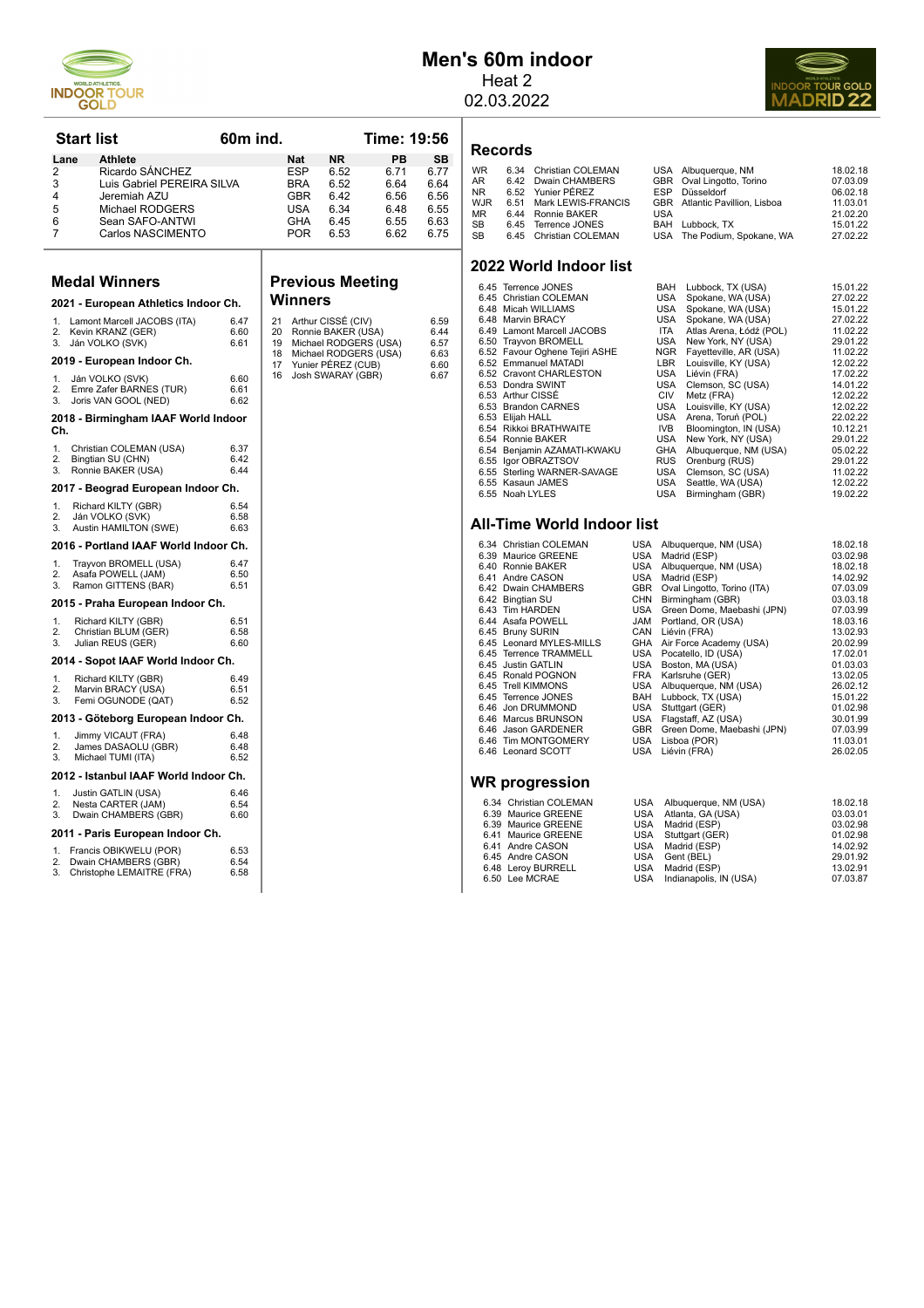| Men's 60m indoor                                                                                                                                                                                                                                                                                                                                                                                                                  |                 | Heat 2                                 | 02.03.2022                                                            |
|-----------------------------------------------------------------------------------------------------------------------------------------------------------------------------------------------------------------------------------------------------------------------------------------------------------------------------------------------------------------------------------------------------------------------------------|-----------------|----------------------------------------|-----------------------------------------------------------------------|
| $\overline{2}$<br><b>Ricardo SANCHEZ (ESP)</b>                                                                                                                                                                                                                                                                                                                                                                                    | 22y             | SB: 6.77 Madrid (ESP) 13.02            | PB: 6.71 Madrid (ESP) 25.11.2018                                      |
| WA World Rankings: 842nd                                                                                                                                                                                                                                                                                                                                                                                                          |                 |                                        |                                                                       |
| <b>OTHER PB'S: 10.62 100m(19)</b>                                                                                                                                                                                                                                                                                                                                                                                                 |                 |                                        |                                                                       |
| 2022: 200m ind. Madrid (ESP) 1. 22.03 - 60m ind. Madrid (ESP) h 6.84 - 60m ind. Madrid (ESP) 2. 6.79 - 60m ind. Madrid (ESP) h 6.87 - 60m ind. Madrid (ESP) 1. 6.78 - 60m<br>ind. Madrid (ESP) 6, 6,91 - 60m ind. Madrid (ESP) h 6,94 - 60m ind. Madrid (ESP) 1, 6,77 - 60m ind. Ourense (ESP) h 6,88                                                                                                                             |                 |                                        |                                                                       |
| 3<br>Luis Gabriel PEREIRA SILVA (BRA)                                                                                                                                                                                                                                                                                                                                                                                             | 27y             | SB and PB: 6.64 Cascavel (BRA) 12.02   |                                                                       |
| GENERAL: Ibero-American Championships winner 4x100m (14)   WA World Rankings: 239th                                                                                                                                                                                                                                                                                                                                               |                 |                                        |                                                                       |
| <b>OTHER PB'S: 10.32 100m(20) - 21.15 200m(21)</b>                                                                                                                                                                                                                                                                                                                                                                                |                 |                                        |                                                                       |
| 2022: 100m Bragança Paulista (BRA) 3. 10.40 - 60m ind. Cascavel (BRA) h 6.79 - 60m ind. Cascavel (BRA) 1. 6.64                                                                                                                                                                                                                                                                                                                    |                 |                                        |                                                                       |
| 4<br>Jeremiah AZU (GBR)                                                                                                                                                                                                                                                                                                                                                                                                           | 20y             | SB and PB: 6.56 Birmingham (GBR) 26.02 |                                                                       |
| GENERAL: European U23 champion 100m (21)   WA World Rankings: 51st                                                                                                                                                                                                                                                                                                                                                                |                 |                                        |                                                                       |
| OTHER PB'S: 10.16 100m(21) - 21.09 200m(19)<br>HONOURS: Eur. U23 Ch. (1xGold)                                                                                                                                                                                                                                                                                                                                                     |                 |                                        |                                                                       |
| 2022: 60m ind. Manchester (GBR) h 6.60 - 60m ind. Glasgow (GBR) 2. 6.64 - 60m ind. Metz (FRA) h 6.64 - 60m ind. Metz (FRA) 3. 6.61 - 60m ind. Birmingham (GBR) h 6.64                                                                                                                                                                                                                                                             |                 |                                        |                                                                       |
| - 60m ind. Birmingham (GBR) 8. 6.63 - 60m ind. Birmingham (GBR) h 6.76 - 60m ind. Birmingham (GBR) 3. 6.61 - 60m ind. Birmingham (GBR) sf 6.56                                                                                                                                                                                                                                                                                    |                 |                                        |                                                                       |
| INFO: Hometown: Cardiff. Likes Netflix and PlayStation. Loves football; his sporting heroes are Usain Bolt and Christian Coleman. Nickname: Jez.                                                                                                                                                                                                                                                                                  |                 |                                        |                                                                       |
| 5<br><b>Michael RODGERS (USA)</b>                                                                                                                                                                                                                                                                                                                                                                                                 | 36 <sub>V</sub> |                                        | SB: 6.55 Toruń (POL) 22.02  PB: 6.48 Albuquerque, NM (USA) 27.02.2011 |
| GENERAL: World champion 4x100m (19)   2 times World Championships Silver medallist 4x100m (17, 13)   WA World Rankings: 14th                                                                                                                                                                                                                                                                                                      |                 |                                        |                                                                       |
| OTHER PB'S: 9.28 100y(19) - 9.85 100m(11) - 20.24 200m(09)   Current Records: 1xNR: NR 37.10 4x100m Doha(19)                                                                                                                                                                                                                                                                                                                      |                 |                                        |                                                                       |
| HONOURS: World Ch. (2xFinal): 5. 100m Beijing(15) 9.94 - 6. 100m Moskva(13) 10.04   World Ind. Ch. (1xSilver): 2. 60m ind. Doha(10) 6.53 - 4. 60m ind. Valencia(08)<br>6.57 - 6. 60m ind. Portland, OR(16) 6.54   World (Cont.) Cup (1xSilver)   PanAm G. (1xGold)                                                                                                                                                                |                 |                                        |                                                                       |
| 2022: 60m ind. Lubbock, TX (USA) sf 6.66 - 60m ind. Lubbock, TX (USA) 4. 6.65 - 60m ind. Houston, TX (USA) 4. 6.63 - 60m ind. New York, NY (USA) h 6.67 - 60m ind. Łódź<br>(POL) h 6.64 - 60m ind. Łódź (POL) 2. 6.62 - 60m ind. Val-de-Reuil (FRA) 1. 6.64 - 60m ind. Liévin (FRA) h 6.67 - 60m ind. Birmingham (GBR) h 6.63 - 60m ind. Birmingham<br>(GBR) 4. 6.58 - 60m ind. Torun (POL) h 6.64 - 60m ind. Torun (POL) 2. 6.55 |                 |                                        |                                                                       |
| INFO: Born in St. Louis, Missouri. Has a son Braylon; his younger sister Alishea Usery won US 400m Junior title in 2009. Schools: Berkeley HS (St. Louis), Lindenwood<br>University, Oklahoma Baptist University. Previously played football and basketball; his sporting heroes are Michael Johnson and Maurice Greene.                                                                                                          |                 |                                        |                                                                       |
| Sean SAFO-ANTWI (GHA)<br>6                                                                                                                                                                                                                                                                                                                                                                                                        | 31v             |                                        | SB: 6.63 Dortmund (GER) 12.02 PB: 6.55 Mondeville (FRA) 06.02.2016    |
| GENERAL: All-African Games winner 4x100m (19)   World Indoor Championships finalist   WA World Rankings: 68th                                                                                                                                                                                                                                                                                                                     |                 |                                        |                                                                       |
| OTHER PB'S: 9.40 100y(14) - 10.14 100m(14) - 20.76 200m(16)   Current Records: 1xNR: NR 38.08 4x100m Tokyo(21)<br><b>HONOURS:</b>                                                                                                                                                                                                                                                                                                 |                 |                                        |                                                                       |
| 2022: 60m ind. Ostrava (CZE) 8. 6.77 - 60m ind. Ostrava (CZE) h 6.71 - 60m ind. Dortmund (GER) h 6.68 - 60m ind. Dortmund (GER) 3. 6.63 - 60m ind. Liévin (FRA) 7. 6.66<br>- 60m ind. Liévin (FRA) h 6.63                                                                                                                                                                                                                         |                 |                                        |                                                                       |
| INFO: Born in London, UK. Represents Ghana since 2016. 2nd Ghanaian to reach World Indoor Champs final (2018) Motto: Dream it! Believe it! Achieve it!.                                                                                                                                                                                                                                                                           |                 |                                        |                                                                       |
| <b>Carlos NASCIMENTO (POR)</b>                                                                                                                                                                                                                                                                                                                                                                                                    |                 |                                        |                                                                       |
|                                                                                                                                                                                                                                                                                                                                                                                                                                   | 27y             |                                        | SB: 6.75 Pombal (POR) 19.02 PB: 6.62 Toruń (POL) 06.03.2021           |

**OTHER PB'S:** 6.87 60m(18) - 10.13 100m(18) - 21.05 200m(18)

**HONOURS: Eur. Team Ch./1st (1xWin)** | **NCH (3xWin)**

**2022:** 60m ind. Lisboa (POR) h 6.84 - 60m ind. Lisboa (POR) 5. 6.80 - 60m ind. Pombal (POR) 2. 6.80 - 60m ind. Pombal (POR) 1. 6.81 - 60m ind. Pombal (POR) 1. 6.81 -<br>60m ind. Dortmund (GER) h 6.82 - 60m ind. Val-de-Reuil

**INFO: Born in Matosinhos.**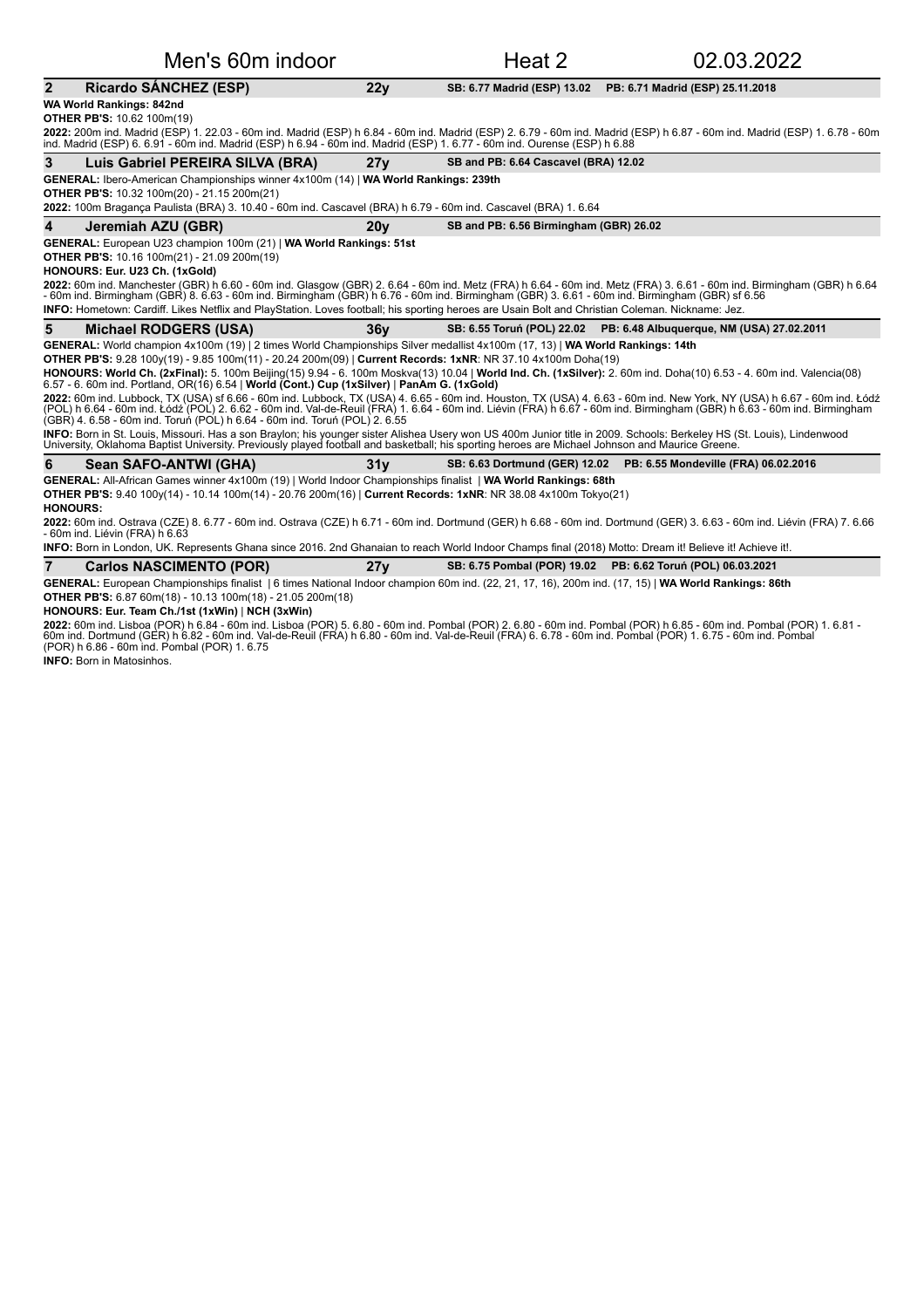

# **Men's 800m indoor**

Final 02.03.2022



#### **Records**

| WR<br>AR | 1:42.67 Wilson KIPKETER<br>1:42.67 Wilson KIPKETER |            | DEN Paris<br>DEN Paris | 09.03.97<br>09.03.97 |
|----------|----------------------------------------------------|------------|------------------------|----------------------|
| NR.      | 1:45.12 Mariano GARCÍA                             |            | ESP New York, NY       | 06.02.22             |
| WJR      | 1:44.35 Yuriy BORZAKOVSKIY                         |            | RUS Dortmund           | 30.01.00             |
| MR       | 1:45.66 Mariano GARCÍA                             | <b>ESP</b> |                        | 24.02.21             |
| SB       | 1:45.12 Mariano GARCÍA                             |            | ESP New York, NY       | 06.02.22             |
|          |                                                    |            |                        |                      |

#### **2022 World Indoor list**

| 1:45.12 Mariano GARCIA     | <b>ESP</b> | New York, NY (USA)          | 06.02.22 |
|----------------------------|------------|-----------------------------|----------|
| 1:45.24 Brandon MILLER     | USA        | College Station, TX (USA)   | 26.02.22 |
| 1:45.30 Bryce HOPPEL       | USA        | Spokane, WA (USA)           | 27.02.22 |
| 1:45.39 Collins KIPRUTO    | <b>KEN</b> | Birmingham (GBR)            | 19.02.22 |
| 1:45.42 Elliot GILES       | <b>GBR</b> | Birmingham (GBR)            | 19.02.22 |
| 1:45.71 Andreas KRAMER     | <b>SWE</b> | Arena, Toruń (POL)          | 22.02.22 |
| 1:45.82 Álvaro DE ARRIBA   | <b>ESP</b> | Birmingham (GBR)            | 19.02.22 |
| 1:46.01 Marcin LEWANDOWSKI | POL.       | Arena, Toruń (POL)          | 22.02.22 |
| 1:46.06 Noah KIBET         | <b>KEN</b> | Metz (FRA)                  | 12.02.22 |
| 1:46.07 Shane STREICH      | USA        | New York, NY (USA)          | 05.02.22 |
| 1:46.11 Eliott CRESTAN     | BEL.       | Louvain-La-Neuve (BEL)      | 26.02.22 |
| 1:46.26 Erik SOWINSKI      | USA        | New York, NY (USA)          | 05.02.22 |
| 1:46.28 Djamel SEDJATI     | ALG        | Sabadell (ESP)              | 08.02.22 |
| 1:46.29 Moad ZAHAFI        | <b>MAR</b> | Lubbock, TX (USA)           | 11.02.22 |
| 1:46.29 Adam KSZCZOT       | POL.       | Arena, Toruń (POL)          | 22.02.22 |
| 1:46.30 Isaiah HARRIS      | USA        | Spokane, WA (USA)           | 27.02.22 |
| 1:46.32 Michael SARUNI     | <b>KEN</b> | New York, NY (USA)          | 29.01.22 |
| 1:46.37 Balázs VINDICS     | <b>HUN</b> | BOK Csarnok, Budapest (HUN) | 19.02.22 |
| 1:46.40 Mostafa SMAILI     | <b>MAR</b> | Sabadell (ESP)              | 08.02.22 |
| 1:46.41 Marc REUTHER       | <b>GER</b> | Frankfurt (GER)             | 18.12.21 |
|                            |            |                             |          |

#### **All-Time World Indoor list**

| 1:42.67 Wilson KIPKETER         | DEN        | Paris (FRA)            | 09.03.97 |
|---------------------------------|------------|------------------------|----------|
| 1:43.63 Elliot GILES            | <b>GBR</b> | Arena, Toruń (POL)     | 17.02.21 |
| 1:43.98 Michael SARUNI          | KEN        | New York, NY (USA)     | 09.02.19 |
| 1:44.15 Yuriy BORZAKOVSKIY      | <b>RUS</b> | Karlsruhe (GER)        | 27.01.01 |
| 1:44.21 Emmanuel Kipkurui KORIR | KEN        | New York, NY (USA)     | 03.02.18 |
| 1:44.21 Donavan BRAZIER         | USA        | New York, NY (USA)     | 13.02.21 |
| 1:44.37 Bryce HOPPEL            | USA        | Fayetteville, AR (USA) | 31.01.21 |
| 1:44.52 Mohammed AMAN           | ETH.       | Birmingham (GBR)       | 15.02.14 |
| 1:44.54 Jamie WEBB              | <b>GBR</b> | Arena, Toruń (POL)     | 17.02.21 |
| 1:44.57 Adam KSZCZOT            | <b>POL</b> | Liévin (FRA)           | 14.02.12 |
| 1:44.71 Joseph Mwengi MUTUA     | KEN        | Stuttgart (GER)        | 31.01.04 |
| 1:44.75 Ismail Ahmed ISMAIL     | <b>SUD</b> | Praha (CZE)            | 26.02.09 |
| 1:44.78 Paweł CZAPIEWSKI        | <b>POL</b> | Wien (AUT)             | 03.03.02 |
| 1:44.81 Abubaker KAKI           | <b>SUD</b> | Valencia (ESP)         | 09.03.08 |
| 1:44.82 Mehdi BAALA             | <b>FRA</b> | Stockholm (SWE)        | 18.02.03 |
| 1:44.84 Paul ERENG              | <b>KEN</b> | Budapest (HUN)         | 04.03.89 |
| 1:44.88 Nico MOTCHEBON          | <b>GER</b> | Stuttgart (GER)        | 05.02.95 |
| 1:44.91 Sebastian COE           | <b>GBR</b> | Cosford (GBR)          | 12.03.83 |
| 1:44.91 Mbulaeni MULAUDZI       | RSA        | Valencia (ESP)         | 09.03.08 |
| 1:44.93 André BUCHER            | SUI        | Wien (AUT)             | 03.03.02 |
|                                 |            |                        |          |

#### **WR progression**

| 1:42.67 Wilson KIPKETER | DEN        | Paris (FRA)       | 09.03.97 |
|-------------------------|------------|-------------------|----------|
| 1:43.96 Wilson KIPKETER |            | DEN Paris (FRA)   | 07.03.97 |
| 1:44.84 Paul ERENG      | <b>KEN</b> | Budapest (HUN)    | 04.03.89 |
| 1:44.91 Sebastian COE   |            | GBR Cosford (GBR) | 12.03.83 |

|                | <b>Start list</b><br>800 <sub>m</sub> ind. |            |             | <b>Time: 20:55</b>        |           |
|----------------|--------------------------------------------|------------|-------------|---------------------------|-----------|
| Lane           | Athlete                                    | <b>Nat</b> | <b>NR</b>   | <b>PB</b>                 | <b>SB</b> |
| 1              | Álvaro DE ARRIBA                           | <b>ESP</b> | 1:45.12     | 1:45.43                   | 1:45.82   |
| 2              | Adrián BEN                                 | <b>ESP</b> | 1:45.12     | 1:46.60                   | 1:47.31   |
| 2              | Saúl ORDÓÑEZ                               | <b>ESP</b> | 1:45.12     | 1:46.62                   | 1:46.85   |
| 3              | Mariano GARCÍA                             | <b>FSP</b> | 1:45.12     | 1:45.12                   | 1:45.12   |
| $\overline{4}$ | Andreas KRAMER                             |            | SWE 1:45.09 | 1:45.09                   | 1:45.71   |
| $\overline{4}$ | Michael SARUNI                             | <b>KFN</b> | 1:43.98     | 1:43.98                   | 1:46.32   |
| 5              | Elliot GILES                               | GBR        | 1:43.63     | 1:43.63                   | 1:45.42   |
| 6              | <b>Collins KIPRUTO</b>                     | <b>KFN</b> | 1:43.98     | 1:45.39                   | 1:45.39   |
| 6              | Pablo SÁNCHEZ-VALLADARES (PM)              | <b>ESP</b> |             | 1:45.12  1:47.22  1:48.66 |           |
|                |                                            |            |             |                           |           |

**Previous Meeting**

21 Mariano GARCÍA (ESP) 1:45.66<br>20 Collins KIPRUTO (KEN) 1:46.09<br>19 Cornelius TUWEI (KEN) 1:47.76 20 Collins KIPRUTO (KEN) 1:46.09<br>19 Cornelius TUWEI (KEN) 1:47.76<br>18 Adam KSZCZOT (POL) 1:46.53<br>17 Adam KSZCZOT (POL) 1:46.38<br>16 Álvaro DE ARRIBA (ESP) 1:47.81

**Winners**

Pace: 400m - 51.0 | 500m - 1.04.0

#### **Medal Winners**

#### **2021 - The XXXII Olympic Games** 1. Emmanuel Kipkurui KORIR (KEN) 1:45.06<br>2. Ferguson Cheruiyot ROTICH (KEN) 1:45.23<br>3. Patryk DOBEK (POL) 1:45.39 2. Ferguson Cheruiyot ROTICH (KEN) 1:45.23 3. Patryk DOBEK (POL) 1:45.39 **2021 - European Athletics Indoor Ch.**

| 2021 - European Athletics Indoor Un.                                                                   |                               |
|--------------------------------------------------------------------------------------------------------|-------------------------------|
| Patryk DOBEK (POL)<br>1.<br>Mateusz BORKOWSKI (POL)<br>2.<br>3.<br>Jamie WEBB (GBR)                    | 1:46.81<br>1:46.90<br>1:46.95 |
| 2019 - IAAF World Ch. in Athletics                                                                     |                               |
| 1. Donavan BRAZIER (USA)<br>2. Amel TUKA (BIH)<br>3. Ferguson Cheruiyot ROTICH (KEN)                   | 1:42.34<br>1:43.47<br>1:43.82 |
| 2019 - European Indoor Ch.                                                                             |                               |
| 1.<br>Álvaro DE ARRIBA (ESP)<br>2.<br>Jamie WEBB (GBR)<br>3.<br>Mark ENGLISH (IRL)                     | 1:46.83<br>1:47.13<br>1:47.39 |
| 2018 - Berlin European Ch.                                                                             |                               |
| 1. Adam KSZCZOT (POL)<br>2. Andreas KRAMER (SWE)<br>3. Pierre-Ambroise BOSSE (FRA)                     | 1:44.59<br>1:45.03<br>1:45.30 |
| 2018 - Birmingham IAAF World Indoor<br>Ch.                                                             |                               |
| Adam KSZCZOT (POL)<br>1.<br>Drew WINDLE (USA)<br>2.<br>Saúl ORDÓÑEZ (ESP)<br>3.                        | 1:47.47<br>1:47.99<br>1:48.01 |
| 2017 - London IAAF World Ch. in<br>Athletics                                                           |                               |
| Pierre-Ambroise BOSSE (FRA)<br>1 <sup>1</sup><br>Adam KSZCZOT (POL)<br>2.<br>3.<br>Kipyegon BETT (KEN) | 1:44.67<br>1:44.95<br>1:45.21 |
| 2017 - Beograd European Indoor Ch.                                                                     |                               |
| Adam KSZCZOT (POL)<br>1.<br>2.<br>Andreas BUBE (DEN)<br>Álvaro DE ARRIBA (ESP)<br>3.                   | 1:48.87<br>1:49.32<br>1:49.68 |
| 2016 - Rio de Janeiro Olympic Games                                                                    |                               |
| 1.<br>David RUDISHA (KEN)<br>2.<br>Taoufik MAKHLOUFI (ALG)<br>3.<br>Clayton MURPHY (USA)               | 1:42.15<br>1:42.61<br>1:42.93 |
| 2016 - Amsterdam European Ch.                                                                          |                               |
| Adam KSZCZOT (POL)<br>1.<br>Marcin LEWANDOWSKI (POL)<br>2.                                             | 1:45.18<br>1:45.54            |

3. Elliot GILES (GBR) 1:45.54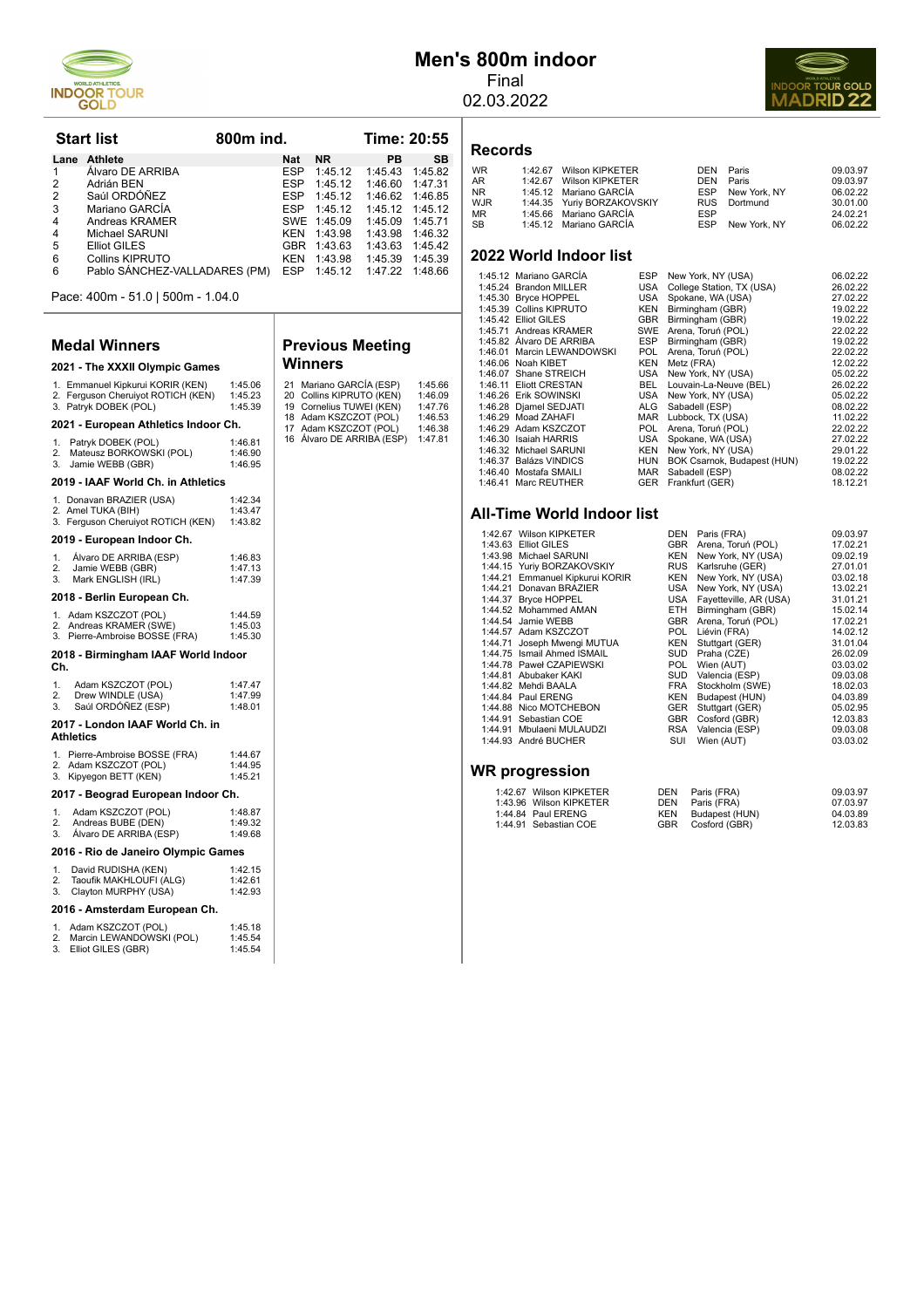| Men's 800m indoor                                                                                                                                                                                                                                                                                                                                                                                                                                                                                                                                                                                                                                                                                                                                                                                                                                                                                                    |     | Final                                                                             | 02.03.2022                                                                 |
|----------------------------------------------------------------------------------------------------------------------------------------------------------------------------------------------------------------------------------------------------------------------------------------------------------------------------------------------------------------------------------------------------------------------------------------------------------------------------------------------------------------------------------------------------------------------------------------------------------------------------------------------------------------------------------------------------------------------------------------------------------------------------------------------------------------------------------------------------------------------------------------------------------------------|-----|-----------------------------------------------------------------------------------|----------------------------------------------------------------------------|
| Álvaro DE ARRIBA (ESP)<br>1                                                                                                                                                                                                                                                                                                                                                                                                                                                                                                                                                                                                                                                                                                                                                                                                                                                                                          | 27y |                                                                                   | SB: 1:45.82 Birmingham (GBR) 19.02 PB: 1:45.43 Salamanca (ESP) 03.02.2018  |
| GENERAL: 2 times European Championships finalist   European Indoor champion 800m ind. (19)   WA World Rankings: 22nd<br>OTHER PB'S: 1:44.99 800m(18) - 2:21.37 1000m(19) - 3:44.78 1500m(21)<br>HONOURS: Eur. Ind. Ch. (1xGold, 1xBronze)   Eur. Team Ch. (1xBronze)<br>2022: 400m ind. Salamanca (ESP) 4. 48.16 - 800m ind. Karlsruhe (GER) 4. 1:47.44 - 800m ind. Salamanca (ESP) 1. 1:46.98 - 800m ind. Val-de-Reuil (FRA) 4. 1:47.94 -<br>800m ind. Birmingham (GBR) 3. 1:45.82 - 800m ind. Ourense (ESP) h 1:49.34 - 800m ind. Ourense (ESP) 1. 1:49.26<br><b>INFO:</b> Born in Salamanca. Member of FC Barcelona.                                                                                                                                                                                                                                                                                              |     |                                                                                   |                                                                            |
| $\mathbf{2}$<br>Adrián BEN (ESP)                                                                                                                                                                                                                                                                                                                                                                                                                                                                                                                                                                                                                                                                                                                                                                                                                                                                                     | 23y | SB: 1:47.31 Metz (FRA) 12.02                                                      | PB: 1:46.60 Madrid (ESP) 21.02.2020                                        |
| GENERAL: Olympic Games finalist   World Championships finalist   WA World Rankings: 9th<br><b>OTHER PB'S:</b> 1:44.18 800m(21) - 3:37.79 1500m(21) - 8:00.42 3000m(18)<br>HONOURS: OG (1xFinal): 5. 800m Tokyo(21) 1:45.96   World Ch. (1xFinal): 6. 800m Doha(19) 1:45.58   Eur. Jun. Ch. (1xBronze)   NCH (1xWin)<br>2022: 800m ind. Metz (FRA) 5. 1:47.31 - 800m ind. Liévin (FRA) 5. 1:47.89 - 800m ind. Ourense (ESP) h 1:48.13 - 800m ind. Ourense (ESP) 3. 1:49.50<br><b>INFO:</b> Born in Viveiro. In Tokyo he became the first Spanish to run in the men's 800 m Olympic final (2021)                                                                                                                                                                                                                                                                                                                       |     |                                                                                   |                                                                            |
| $\overline{2}$<br>Saúl ORDÓÑEZ (ESP)                                                                                                                                                                                                                                                                                                                                                                                                                                                                                                                                                                                                                                                                                                                                                                                                                                                                                 | 27y |                                                                                   | SB: 1:46.85 Birmingham (GBR) 19.02 PB: 1:46.62 Boston, MA (USA) 26.01.2019 |
| GENERAL: World Indoor Championships Bronze medallist 800m ind. (18)   European U23 Championships Silver medallist 800m (15)   WA World Rankings: 24th<br>OTHER PB'S: 1:43.65 800m(18) - 3:34.98 1500m(20)   Current Records: 1xNR: NR 1:43.65 800m Monaco(18)<br>HONOURS: World Ind. Ch. (1xBronze): 3. 800m ind. Birmingham(18) 1:48.01   Eur. U23 Ch. (1xSilver)   NCH (1xWin)<br>2022: 800m ind. New York, NY (USA) 4. 1:47.56 - 1500m ind. New York, NY (USA) 3:40.29 - Mile ind. New York, NY (USA) 5. 3:55.27 - 1500m ind. Liévin (FRA) 4. 3:37.99 -<br>800m ind. Birmingham (GBR) 7. 1:46.85 - 1500m ind. Ourense (ESP) h 3:46.52 - 1500m ind. Ourense (ESP) 3. 3:39.18<br><b>INFO:</b> Born in Ponferrada. National record holder.                                                                                                                                                                           |     |                                                                                   |                                                                            |
| 3<br><b>Mariano GARCIA (ESP)</b>                                                                                                                                                                                                                                                                                                                                                                                                                                                                                                                                                                                                                                                                                                                                                                                                                                                                                     | 24v | SB and PB: 1:45.12 New York, NY (USA) 06.02                                       |                                                                            |
| GENERAL: European Team Championships Silver medallist 800m (21)   2 times National champion 800m (20, 19)   WA World Rankings: 25th<br><b>OTHER PB'S:</b> 1:45.67 800m(19) - 2:18.89 1000m(21) - 3:41.16 1500m(21)<br>HONOURS: Eur. Team Ch. (1xSilver)   NCH (2xWin)   NICH (1xWin)<br>2022: 800m ind. Manchester (GBR) 2. 1:49.24 - 1500m ind. New York, NY (USA) 3:44.38 - Mile ind. New York, NY (USA) 7. 3:59.61 - 800m ind. New York, NY<br>(USA) 1. 1:45.12 - 800m ind. Liévin (FRA) 1. 1:46.29 - 800m ind. Ourense (ESP) h 1:47.92 - 800m ind. Ourense (ESP) 2. 1:49.34<br><b>INFO:</b> Born in Fuente Álamo de Murcia.                                                                                                                                                                                                                                                                                      |     |                                                                                   |                                                                            |
| 4<br><b>Andreas KRAMER (SWE)</b>                                                                                                                                                                                                                                                                                                                                                                                                                                                                                                                                                                                                                                                                                                                                                                                                                                                                                     | 24v | SB: 1:45.71 Toruń (POL) 22.02 PB: 1:45.09 Toruń (POL) 17.02.2021                  |                                                                            |
| GENERAL: European Championships Silver medallist 800m (18)   European U23 champion 800m (17)   WA World Rankings: 19th<br><b>OTHER PB'S:</b> 1:44.47 800m(20) - 2:18.30 1000m(18) - 3:46.0h 1500m(16)   Current Records: 1xNR: NR 1:44.47 800m Ostrava(20)<br>HONOURS: Eur. Ch. (1xSilver): 2. 800m Berlin(18) 1:45.03   Eur. U23 Ch. (1xGold)<br>2022: 800m ind. Karlsruhe (GER) 2. 1:46.83 - 400m ind. Göteborg (SWE) 1. 48.42 - 800m ind. Liévin (FRA) 3. 1:47.61 - 800m ind. Toruń (POL) 2. 1:45.71 - 800m ind. Växjö<br>(SWE) h 1:54.66 - 1500m ind. Växjö (SWE) h 3:54.59 - 800m ind. Växjö (SWE) 1. 1:48.55 - 1500m ind. Växjö (SWE) 1. 3:40.84<br>INFO: Born in Sävedalen. National record holder in the 800 m. Studies: Chalmers University of Technology. Also works in the customer service department of a bank.                                                                                         |     |                                                                                   |                                                                            |
| 4<br><b>Michael SARUNI (KEN)</b>                                                                                                                                                                                                                                                                                                                                                                                                                                                                                                                                                                                                                                                                                                                                                                                                                                                                                     | 27y | SB: 1:46.32 New York, NY (USA) 29.01 PB: 1:43.98 New York, NY<br>(USA) 09.02.2019 |                                                                            |
| WA World Rankings: 16th<br><b>OTHER PB'S:</b> 45.42 400m(18) - 1:43.25 800m(18) - 3:45.84 1500m(21)   Current Records: 1xAR: AR 1:43.98 800m ind. New York, NY(19)<br>2022: 600m ind. Albuquerque, NM (USA) 1. 1:16.82 - 800m ind. New York, NY (USA) 2. 1:46.32 - 800m ind. Louisville, KY (USA) 3. 1:47.73<br><b>INFO:</b> Born in Eldama. Studies: University of Texas at El Paso; Political Science.                                                                                                                                                                                                                                                                                                                                                                                                                                                                                                             |     |                                                                                   |                                                                            |
| 5<br><b>Elliot GILES (GBR)</b>                                                                                                                                                                                                                                                                                                                                                                                                                                                                                                                                                                                                                                                                                                                                                                                                                                                                                       | 27y | SB: 1:45.42 Birmingham (GBR) 19.02  PB: 1:43.63 Toruń (POL) 17.02.2021            |                                                                            |
| GENERAL: European Championships Bronze medallist 800m (16)   World Indoor Championships finalist 800m ind. (18)   WA World Rankings: 6th<br><b>OTHER PB'S:</b> 1:44.05 800m(21) - 3:33.80 1500m(21) - 3:52.49 Mile(21)<br>HONOURS: Eur. Ch. (1xBronze): 3. 800m Amsterdam(16) 1:45.54   NCH (4xWin)   NICH (3xWin)<br>2022: 800m ind. Karlsruhe (GER) 1. 1:46.78 - 1500m ind. Ostrava (CZE) 1. 3:35.93 - 1500m ind. Val-de-Reuil (FRA) 1. 3:40.24 - 800m ind. Liévin (FRA) 2. 1:46.50 - 800m<br>ind. Birmingham (GBR) 2. 1:45.42 - 800m ind. Toruń (POL) 1. 1:45.42 - 800m ind. Birmingham (GBR) h 1:50.60 - 800m ind. Birmingham (GBR) 1. 1:47.99<br>INFO: Born in Birmingham. Studies: St. Mary's University; his dad is Jamaican, his mother is English. Had a serious motorcycling accident in 2014 and he was not able to<br>compete for 2 years. Previously participated in rugby and sailing at county level. |     |                                                                                   |                                                                            |
| 6<br><b>Collins KIPRUTO (KEN)</b>                                                                                                                                                                                                                                                                                                                                                                                                                                                                                                                                                                                                                                                                                                                                                                                                                                                                                    | 27y | SB and PB: 1:45.39 Birmingham (GBR) 19.02                                         |                                                                            |
| <b>WA World Rankings: 15th</b><br><b>OTHER PB'S:</b> 1:43.95 800m(21) - 2:16.92 1000m(19)<br>2022: 800m Nairobi (KEN) h 1:49.37 - 800m Nairobi (KEN) sf 1:47.14 - 800m ind. Val-de-Reuil (FRA) 1. 1:47.05 - 800m ind. Liévin (FRA) 9. 1:49.08 - 800m ind. Birmingham                                                                                                                                                                                                                                                                                                                                                                                                                                                                                                                                                                                                                                                 |     |                                                                                   |                                                                            |
| (GBR) 1. 1:45.39 - 800m ind. Toruń (POL) 3. 1:45.94                                                                                                                                                                                                                                                                                                                                                                                                                                                                                                                                                                                                                                                                                                                                                                                                                                                                  |     |                                                                                   |                                                                            |
| 6<br>Pablo SÁNCHEZ-VALLADARES (ESP)<br>GENERAL: European U23 Championships Bronze medallist 800m (19)   National Indoor champion 800m ind. (20)   WA World Rankings: 60th                                                                                                                                                                                                                                                                                                                                                                                                                                                                                                                                                                                                                                                                                                                                            | 24y | SB: 1:48.66 Karlsruhe (GER) 28.01                                                 | PB: 1:47.22 Sabadell (ESP) 19.02.2020                                      |

**OTHER PB'S:** 1:00.82 500m(20) - 1:45.19 800m(21) - 3:44.17 1500m(21) | Current Records:

**HONOURS: Eur. U23 Ch. (1xBronze)** | **NICH (1xWin)**

**2022:** 3000m ind. Madrid (ESP) 6. 8:39.57 - 400m ind. Salamanca (ESP) 5. 49.26 - 800m ind. Karlsruhe (GER) 6. 1:48.66 - 800m ind. Valencia (ESP) 3. 1:48.96 - 800m<br>ind. Madrid (ESP) 2. 1:49.02 - 800m ind. Ourense (ESP) h 1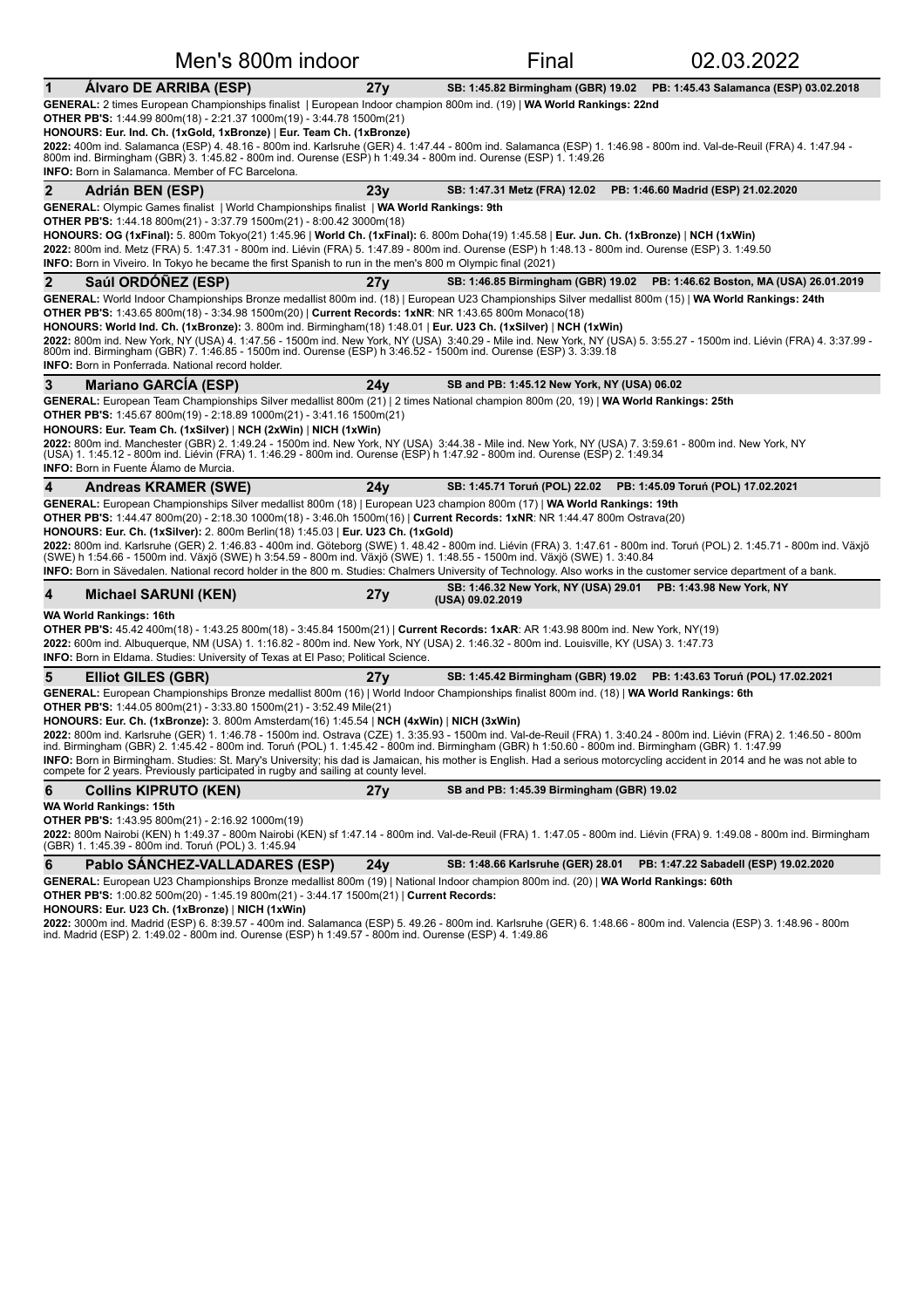

# **Men's 3000m indoor**

Final 02.03.2022



#### **Records**

| <b>WR</b> | 7:24.90 Daniel KOMEN    |            | <b>KEN</b> Budapest       | 06.02.98 |
|-----------|-------------------------|------------|---------------------------|----------|
| AR*       | 7:30.82 Adel MECHAAL    |            | ESP New York, NY          | 06.02.22 |
| AR        | 7:32.41 Sergio SÁNCHEZ  |            | ESP Valencia              | 13.02.10 |
| NR.       | 7:30.82 Adel MECHAAL    |            | ESP New York, NY          | 06.02.22 |
| WJR       | 7:32.87 Hagos GEBRHIWET |            | ETH Boston, MA            | 02.02.13 |
| ΜR        | 7:39.96 Getnet WALE     | <b>FTH</b> |                           | 21.02.20 |
| SB        | 7:26.20 Berihu AREGAWI  |            | ETH Messehalle, Karlsruhe | 28.01.22 |
|           |                         |            |                           |          |

#### **2022 World Indoor list**

| 7:26.20 Berihu AREGAWI       | ETH        | Messehalle, Karlsruhe (GER) | 28.01.22 |
|------------------------------|------------|-----------------------------|----------|
| 7:30.54 Lamecha GIRMA        |            | ETH Liévin (FRA)            | 17.02.22 |
| 7:30.66 Selemon BAREGA       | ETH.       | Liévin (FRA)                | 17.02.22 |
| 7:30.82 Adel MECHAAL         | ESP        | New York, NY (USA)          | 06.02.22 |
| 7:30.88 Getnet WALE          | <b>ETH</b> | Liévin (FRA)                | 17.02.22 |
| 7:31.77 Birhanu BALEW        |            | BRN Liévin (FRA)            | 17.02.22 |
| 7:31.90 Jacob KROP           |            | KEN Arena, Toruń (POL)      | 22.02.22 |
| 7:34.31 Andreas ALMGREN      |            | SWE Liévin (FRA)            | 17.02.22 |
| 7:36.62 Mohamed KATIR        |            | ESP Liévin (FRA)            | 17.02.22 |
| 7:37.42 Andrew BUTCHART      |            | GBR New York, NY (USA)      | 06.02.22 |
| 7:37.42 Luis GRIJALVA        | <b>GUA</b> | New York, NY (USA)          | 06.02.22 |
| 7:37.45 Samuel TEFERA        | ETH        | Metz (FRA)                  | 12.02.22 |
| 7:37.81 Jake WIGHTMAN        | GBR        | New York, NY (USA)          | 06.02.22 |
| 7:37.86 Daniel Simiu EBENYO  | KEN        | Metz (FRA)                  | 12.02.22 |
| 7:38.13 Yared NUGUSE         | USA        | Boston, MA (USA)            | 12.02.22 |
| 7:38.14 Maximilian THORWIRTH | GER        | New York, NY (USA)          | 06.02.22 |
| 7:38.79 Girma DIRIBA         | ETH.       | Liévin (FRA)                | 17.02.22 |
| 7:39.23 Yasin HAJI           | ETH.       | Metz (FRA)                  | 12.02.22 |
| 7:39.49 Jonas RAESS          | SUI        | New York, NY (USA)          | 06.02.22 |
| 7:39.50 George BEAMISH       | NZL.       | New York, NY (USA)          | 29.01.22 |

## **All-Time World Indoor list**

| 7:24.90 Daniel KOMEN            |     | KEN Budapest (HUN)               | 06.02.98 |
|---------------------------------|-----|----------------------------------|----------|
| 7:24.98 Getnet WALE             |     | ETH Liévin (FRA)                 | 09.02.21 |
| 7:26.10 Selemon BAREGA          |     | ETH Liévin (FRA)                 | 09.02.21 |
| 7:26.15 Haile GEBRSELASSIE      |     | ETH Karlsruhe (GER)              | 25.01.98 |
| 7:26.20 Berihu AREGAWI          | ETH | Messehalle, Karlsruhe (GER)      | 28.01.22 |
| 7:27.80 Yenew ALAMIREW          | ETH | Stuttgart (GER)                  | 05.02.11 |
| 7:27.98 Lamecha GIRMA           |     | ETH Liévin (FRA)                 | 09.02.21 |
| 7:28.00 Augustine Kiprono CHOGE |     | KEN Stuttgart (GER)              | 05.02.11 |
| 7:29.37 Eliud KIPCHOGE          | KEN | Stuttgart (GER)                  | 05.02.11 |
| 7:29.94 Edwin Cheruivot SOI     |     | KEN Karlsruhe (GER)              | 12.02.12 |
| 7:30.16 Galen RUPP              |     | USA Globe Arena, Stockholm (SWE) | 21.02.13 |
| 7:30.51 Kenenisa BEKELE         | ETH | Stockholm (SWE)                  | 20.02.07 |
| 7:30.82 Adel MECHAAL            |     | ESP New York, NY (USA)           | 06.02.22 |
| 7:31.09 Tariku BEKELE           |     | ETH Stuttgart (GER)              | 02.02.08 |
| 7:31.66 Caleb Mwangangi NDIKU   |     | KEN Globe Arena, Stockholm (SWE) | 21.02.13 |
| 7:31.77 Birhanu BALEW           |     | BRN Liévin (FRA)                 | 17.02.22 |
| 7:31.90 Jacob KROP              |     | KEN Arena, Toruń (POL)           | 22.02.22 |
| 7:32.02 Sammy Alex MUTAHI       |     | KEN Stockholm (SWE)              | 10.02.10 |
| 7:32.41 Sergio SÁNCHEZ          |     | ESP Valencia (ESP)               | 13.02.10 |
| 7:32.43 Bernard LAGAT           |     | USA Birmingham (GBR)             | 17.02.07 |
|                                 |     |                                  |          |
| <b>ND</b> nrograpojan           |     |                                  |          |
|                                 |     |                                  |          |

## **WR progression**

| 7:24.90 Daniel KOMEN       | KEN Budapest (HUN)  | 06.02.98 |
|----------------------------|---------------------|----------|
| 7:26.15 Haile GEBRSELASSIE | ETH Karlsruhe (GER) | 25.01.98 |
| 7:30.72 Haile GEBRSELASSIE | ETH Stuttgart (GER) | 04.02.96 |
| 7:35.15 Moses KIPTANUI     | KEN Gent (BEL)      | 12.02.95 |
| 7:37.31 Moses KIPTANUI     | KEN Sevilla (ESP)   | 20.02.92 |
| 7:39.2h Emiel PUTTEMANS    | BEL Berlin (GER)    | 18.02.73 |

|      | <b>Start list</b>     | 3000m ind. |            |           | Time: 20:15 |         |
|------|-----------------------|------------|------------|-----------|-------------|---------|
| Lane | <b>Athlete</b>        | <b>Nat</b> |            | <b>NR</b> | PВ.         | SB      |
| 1    | Hugo HAY              | <b>FRA</b> |            | 7:33.73   | 7:43.88     | 7:43.88 |
| 2    | Hicham AKANKAM        |            | <b>MAR</b> | 7:33.73   | 7:44.61     | 7:44.61 |
| 3    | Sergio JIMÉNEZ        | <b>ESP</b> |            | 7:30.82   | 7:51.55     | 8:05.66 |
| 4    | Santiago CATROFE      | URU        |            | 7:50.03   | 7:50.03     | 7:50.03 |
| 5    | <b>Mohamed KATIR</b>  | <b>ESP</b> |            | 7:30.82   | 7:35.29     | 7:36.62 |
| 6    | Lamecha GIRMA         | ETH.       |            | 7:24.98   | 7:27.98     | 7:30.54 |
| 7    | Selemon BAREGA        | ETH.       |            | 7:24.98   | 7:26.10     | 7:30.66 |
| 8    | Adel MECHAAL          | <b>ESP</b> |            | 7:30.82   | 7:30.82     | 7:30.82 |
| 9    | Thomas MORTIMER       | <b>GBR</b> |            | 7:33.1h   | 7:40.97     | 7:40.97 |
| 10   | Sebastián MARTOS      | <b>ESP</b> |            | 7:30.82   | 7:52.37     | 7:52.37 |
| 11   | Mohamed Fares JLASSI  | TUN        |            | 7:47.34   |             |         |
| 12   | <b>Isaac NADER</b>    |            | POR.       | 7:39.44   | 7:57.45     |         |
| 13   | Yemane HAILESELASSIE  | ERI        |            | 7:45.44   | 8:00.23     |         |
| 14   | Jacob KOSGEI          | KEN        |            | 7:24.90   |             |         |
| 15   | Addisu YIHUNE         | ETH.       |            | 7:24.98   |             |         |
| 16   | Alberto GUERRERO (PM) | <b>ESP</b> |            | 7:30.82   |             |         |

17 Abderrahman EL KHAYAMI (PM) 12 Abdustan Musics<br>17:53.14 7:54.32

Pace: 1000m - 2:30.0 | 2000m - 5:00.0

#### **Medal Winners**

## **2021 - European Athletics Indoor Ch.**

| 1.<br>Jakob INGEBRIGTSEN (NOR)<br>2.<br>Isaac KIMELI (BEL)<br>3.<br>Adel MECHAAL (ESP)                      | 7:48.20<br>7:49.41<br>7:49.47 | 20 |  |  |  |  |
|-------------------------------------------------------------------------------------------------------------|-------------------------------|----|--|--|--|--|
| 2019 - European Indoor Ch.                                                                                  |                               |    |  |  |  |  |
| 1.<br>Jakob INGEBRIGTSEN (NOR)<br>2.<br>Chris O'HARE (GBR)<br>Henrik INGEBRIGTSEN (NOR)<br>3.               | 7:56.15<br>7:57.19<br>7:57.19 |    |  |  |  |  |
| 2018 - Birmingham IAAF World Indoor Ch.                                                                     |                               |    |  |  |  |  |
| 1.<br>Yomif KEJELCHA (ETH)<br>$\frac{2}{3}$ .<br>Selemon BAREGA (ETH)<br>Bethwell BIRGEN (KEN)              | 8:14.41<br>8:15.59<br>8:15.70 |    |  |  |  |  |
| 2017 - Beograd European Indoor Ch.                                                                          |                               |    |  |  |  |  |
| Adel MECHAAL (ESP)<br>1.<br>2. Henrik INGEBRIGTSEN (NOR)<br>3. Richard RINGER (GER)                         | 8:00.60<br>8:00.93<br>8:01.01 |    |  |  |  |  |
| 2016 - Portland IAAF World Indoor Ch.                                                                       |                               |    |  |  |  |  |
| 1. Yomif KEJELCHA (ETH)<br>2.<br>Ryan HILL (USA)<br>Augustine Kiprono CHOGE (KEN)<br>3.                     | 7:57.21<br>7:57.39<br>7:57.43 |    |  |  |  |  |
| 2015 - Praha European Indoor Ch.                                                                            |                               |    |  |  |  |  |
| 1. Ali KAYA (TUR)<br>Lee EMANUEL (GBR)<br>2.<br>3.<br>Henrik INGEBRIGTSEN (NOR)                             | 7:38.42<br>7:44.48<br>7:45.54 |    |  |  |  |  |
| 2014 - Sopot IAAF World Indoor Ch.                                                                          |                               |    |  |  |  |  |
| Caleb Mwangangi NDIKU (KEN)<br>1.<br>2.<br>Bernard LAGAT (USA)<br>Dejen GEBREMESKEL (ETH)<br>3.             | 7:54.94<br>7:55.22<br>7:55.39 |    |  |  |  |  |
| 2013 - Göteborg European Indoor Ch.                                                                         |                               |    |  |  |  |  |
| 1 <sup>1</sup><br>Hayle IBRAHIMOV (AZE)<br>Juan Carlos HIGUERO (ESP)<br>2.<br>3.<br>Ciaran Ó LIONÁIRD (IRL) | 7:49.74<br>7:50.26<br>7:50.40 |    |  |  |  |  |
| 2012 - Istanbul IAAF World Indoor Ch.                                                                       |                               |    |  |  |  |  |
| 1.<br>Bernard LAGAT (USA)<br>Augustine Kiprono CHOGE (KEN)<br>2.<br>Edwin Cheruiyot SOI (KEN)<br>3.         | 7:41.44<br>7:41.77<br>7:41.78 |    |  |  |  |  |
| 2011 - Paris European Indoor Ch.                                                                            |                               |    |  |  |  |  |
| 1.<br>Mo FARAH (GBR)<br>2.<br>Hayle IBRAHIMOV (AZE)<br>3.<br>Halil AKKAŞ (TUR)                              | 7:53.00<br>7:53.32<br>7:54.19 |    |  |  |  |  |

**Previous Meeting Winners** Getnet WALE (ETH) 7:39.96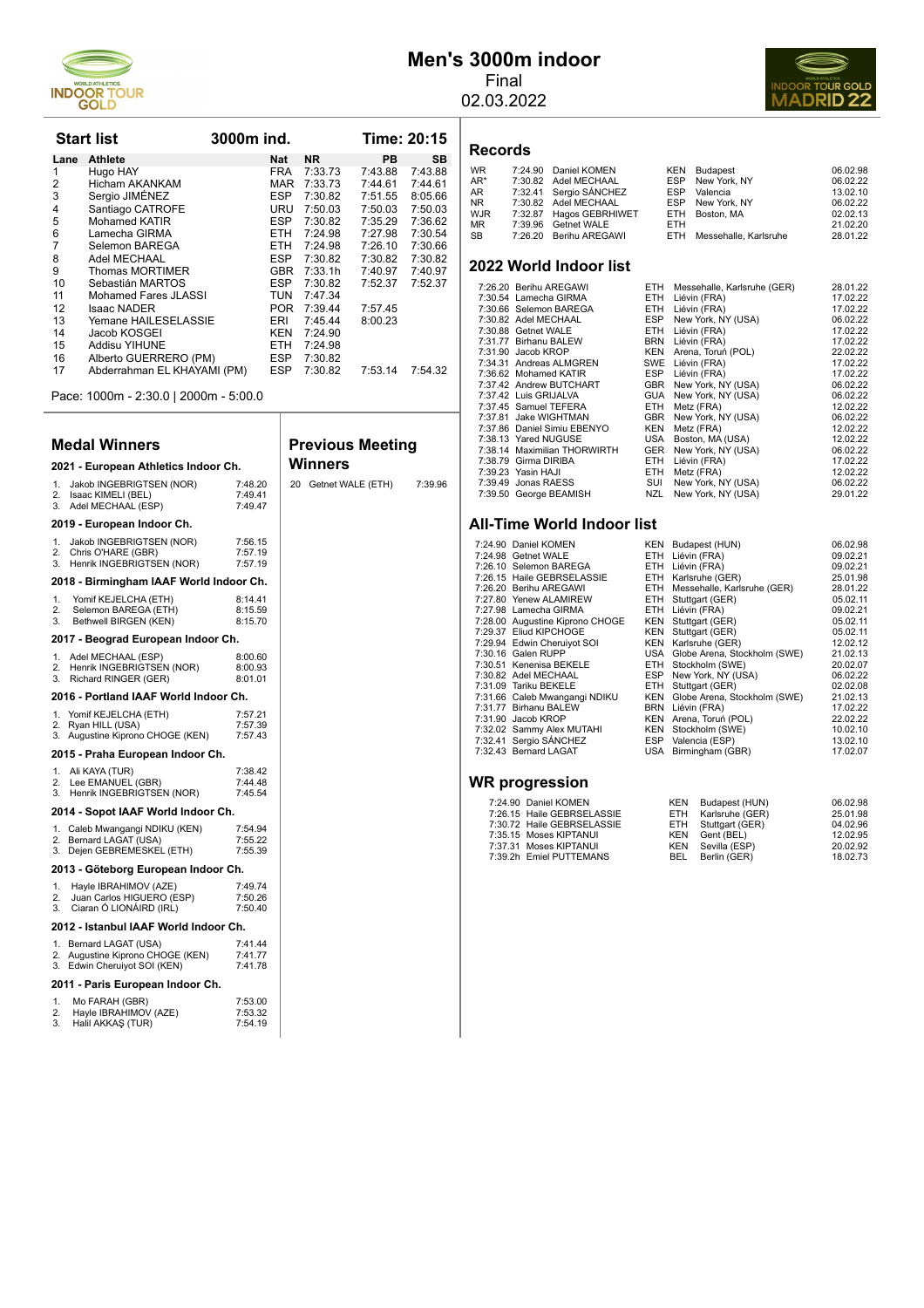|                                                                                                                                                                                                                                                                                                                                                                                                                                                                                                                                                                                                                                                                                                                                                                                                                                                                                                                                                          | Men's 3000m indoor |                                             | 02.03.2022                                                               |
|----------------------------------------------------------------------------------------------------------------------------------------------------------------------------------------------------------------------------------------------------------------------------------------------------------------------------------------------------------------------------------------------------------------------------------------------------------------------------------------------------------------------------------------------------------------------------------------------------------------------------------------------------------------------------------------------------------------------------------------------------------------------------------------------------------------------------------------------------------------------------------------------------------------------------------------------------------|--------------------|---------------------------------------------|--------------------------------------------------------------------------|
| $\mathbf 1$<br>Hugo HAY (FRA)                                                                                                                                                                                                                                                                                                                                                                                                                                                                                                                                                                                                                                                                                                                                                                                                                                                                                                                            | 24y                | SB and PB: 7:43.88 Liévin (FRA) 17.02       |                                                                          |
| GENERAL: European U23 Championships Silver medallist 5000m (19)   European Team Championships Silver medallist 5000m (21)   WA World Rankings: 28th<br><b>OTHER PB'S:</b> 3:38.73 1500m(20) - 5:01.75 2000m(20) - 13:10.95 5000m(21)<br>HONOURS: Eur. Team Ch. (1xSilver, 1xBronze)   Eur. U23 Ch. (1xSilver)   NCH (2xWin)<br>2022: 3000m ind. Liévin (FRA) 12. 7:43.88<br><b>INFO:</b> Born in Bressuire. Journalism studies.                                                                                                                                                                                                                                                                                                                                                                                                                                                                                                                          |                    |                                             |                                                                          |
| 2<br>Hicham AKANKAM (MAR)                                                                                                                                                                                                                                                                                                                                                                                                                                                                                                                                                                                                                                                                                                                                                                                                                                                                                                                                | 23y                | SB and PB: 7:44.61 Metz (FRA) 12.02         |                                                                          |
| <b>GENERAL:</b> African U20 Championships Bronze medallist 4x400m (17)<br><b>OTHER PB'S:</b> 3:35.85 1500m(19) - 3:57.66 Mile(17) - 7:51.09 3000m(18)<br>2022: 3000m ind. Sabadell (ESP) 1. 7:53.67 - 3000m ind. Mondeville (FRA) 5. 7:45.35 - 3000m ind. Metz (FRA) 5. 7:44.61 - 2000m ind. Liévin (FRA) 6. 5:00.51                                                                                                                                                                                                                                                                                                                                                                                                                                                                                                                                                                                                                                     |                    |                                             |                                                                          |
| Sergio JIMÉNEZ (ESP)<br>3                                                                                                                                                                                                                                                                                                                                                                                                                                                                                                                                                                                                                                                                                                                                                                                                                                                                                                                                | 27y                |                                             | SB: 8:05.66 Ourense (ESP) 25.02    PB: 7:51.55 Sabadell (ESP) 06.02.2019 |
| WA World Rankings: 128th<br><b>OTHER PB'S:</b> 3:38.57 1500m(19) - 7:47.95 3000m(21) - 13:29.04 5000m(21)<br>2022: 3000m ind. Ourense (ESP) h 8:05.66 - 3000m ind. Ourense (ESP) 3. 8:06.09                                                                                                                                                                                                                                                                                                                                                                                                                                                                                                                                                                                                                                                                                                                                                              |                    |                                             |                                                                          |
| 4<br>Santiago CATROFE (URU)                                                                                                                                                                                                                                                                                                                                                                                                                                                                                                                                                                                                                                                                                                                                                                                                                                                                                                                              | 23y                | SB and PB: 7:50.03 Sabadell (ESP) 20.02     |                                                                          |
| GENERAL: South American Championships Bronze medallist 1500m (21)   South American Championships finalist 1500m (19)<br>OTHER PB'S: 3:35.82 1500m(21) - 7:57.28 3000m(20) - 13:39 5 km Road(21)   Current Records: 3xNR: NR 2:23.01 1000m Olot(20) - NR 3:35.82 1500m Nice(21) -<br>NR 5:08.49 2000m Olot(20)<br>HONOURS: Sam. Ch. (1xBronze)   NCH (2xWin)                                                                                                                                                                                                                                                                                                                                                                                                                                                                                                                                                                                              |                    |                                             |                                                                          |
| 2022: 1500m ind. Manchester (GBR) 8. 3:47.53 - 3000m ind. Sabadell (ESP) 4. 7:54.36 - 3000m ind. Sabadell (ESP) 1. 7:50.03                                                                                                                                                                                                                                                                                                                                                                                                                                                                                                                                                                                                                                                                                                                                                                                                                               |                    |                                             |                                                                          |
| 5<br><b>Mohamed KATIR (ESP)</b><br>GENERAL: Olympic Games finalist   2 times Diamond League meeting winner 3000m (21), 5000m (21)   WA World Rankings: 2nd                                                                                                                                                                                                                                                                                                                                                                                                                                                                                                                                                                                                                                                                                                                                                                                               | 24 <sub>V</sub>    |                                             | SB: 7:36.62 Liévin (FRA) 17.02 PB: 7:35.29 Karlsruhe (GER) 29.01.2021    |
| OTHER PB'S: 3:28.76 1500m(21) - 7:27.64 3000m(21) - 12:50.79 5000m(21)   Current Records: 4xNR: NR 3:28.76 1500m Monaco(21) - NR 7:27.64 3000m Gateshead(21)<br>- NR 12:50.79 5000m Firenze(21) - NR 27:45 10 km Road Madrid(21)<br>HONOURS: OG (1xFinal): 8. 5000m Tokyo(21) 13:06.60   NICH (1xWin)<br>2022: 3000m ind. Liévin (FRA) 7. 7:36.62<br>INFO: Born in Ksar el-Kebir, Morocco. Lives in Murcia since he was 5. Set new Spanish indoor record at the end of January 2021. Likes boxing and writing poems; earlier                                                                                                                                                                                                                                                                                                                                                                                                                             |                    |                                             |                                                                          |
| played football.                                                                                                                                                                                                                                                                                                                                                                                                                                                                                                                                                                                                                                                                                                                                                                                                                                                                                                                                         |                    |                                             |                                                                          |
| 6<br>Lamecha GIRMA (ETH)<br>GENERAL: Olympic Games Silver medallist 3000mSC (21)   World Championships Silver medallist 3000mSC (19)<br>OTHER PB'S: 3:33.77 1500m(20) - 4:57.87 2000m(20) - 8:01.36 3000mSC(19)   Current Records: 1xNR: NR 8:01.36 3000mSC Doha(19)<br>HONOURS: OG (1xSilver): 2. 3000mSC Tokyo(21) 8:10.38   World Ch. (1xSilver): 2. 3000mSC Doha(19) 8:01.36   Afr. Jun. Ch. (1xBronze)<br>2022: 3000m ind. Liévin (FRA) 1. 7:30.54 - 3000m ind. Toruń (POL) 1. 7:31.09                                                                                                                                                                                                                                                                                                                                                                                                                                                              | 21 <sub>V</sub>    | SB: 7:30.54 Liévin (FRA) 17.02              | PB: 7:27.98 Liévin (FRA) 09.02.2021                                      |
| <b>INFO:</b> Born is Assela. Former Young Athlete of the Year by Confederation of African Athletics. National record holder in the 3000m SC.                                                                                                                                                                                                                                                                                                                                                                                                                                                                                                                                                                                                                                                                                                                                                                                                             |                    |                                             |                                                                          |
| 7<br><b>Selemon BAREGA (ETH)</b><br><b>GENERAL:</b> Olympic champion 10,000m (21)   World Championships Silver medallist 5000m (19)                                                                                                                                                                                                                                                                                                                                                                                                                                                                                                                                                                                                                                                                                                                                                                                                                      | 22y                |                                             | SB: 7:30.66 Liévin (FRA) 17.02 PB: 7:26.10 Liévin (FRA) 09.02.2021       |
| OTHER PB'S: 7:32.17 3000m(19) - 12:43.02 5000m(18) - 26:49.46 10,000m(19)   Current Records: 1xWJR: WJR 12:43.02 5000m Bruxelles(18)<br>HONOURS: OG (1xGold): 1. 10,000m Tokyo(21) 27:43.22   World Ch. (1xSilver): 2. 5000m Doha(19) 12:59.70 - 5. 5000m London(17) 13:35.34   World Ind. Ch. (1xSilver):<br>2. 3000m ind. Birmingham(18) 8:15.59<br>2022: 3000m ind. Liévin (FRA) 2. 7:30.66 - 3000m ind. Toruń (POL) 2. 7:31.39<br>INFO: Born in Gurage. Says running is his religion. At the Tokyo Olympics he became the 4th Ethiopian to win the 10000 m at the Olympics (2021)                                                                                                                                                                                                                                                                                                                                                                    |                    |                                             |                                                                          |
| 8<br>Adel MECHAAL (ESP)                                                                                                                                                                                                                                                                                                                                                                                                                                                                                                                                                                                                                                                                                                                                                                                                                                                                                                                                  | 31 v               | SB and PB: 7:30.82 New York, NY (USA) 06.02 |                                                                          |
| GENERAL: European Championships Silver medallist 5000m (16)   Olympic Games finalist<br>OTHER PB'S: 3:30.77 1500m(21) - 7:35.28 3000m(17) - 13:15.40 5000m(16)   Current Records: 1xAR: AR* 7:30.82 3000m ind. New York, NY(22)<br>HONOURS: OG (1xFinal): 5. 1500m Tokyo(21) 3:30.77   World Ch. (1xFinal): 4. 1500m London(17) 3:34.71   Eur. Ch. (1xSilver): 2. 5000m Amsterdam(16) 13:40.85 -<br>4. 10,000m Berlin(18) 28:13.78<br>2022: 3000m ind. Karlsruhe (GER) 2. 7:36.57 - 3000m ind. New York, NY (USA) 1. 7:30.82 - 1500m ind. Birmingham (GBR) 2. 3:35.30 - 3000m ind. Ourense (ESP) h 8:04.25<br>- 1500m ind. Ourense (ESP) h 3:47.37 - 3000m ind. Ourense (ESP) 1. 8:03.73 - 1500m ind. Ourense (ESP) 1. 3:36.89<br>INFO: Former Male Athlete of Spain; set new indoor ER in the 3000m in February 2022. Born in El Jebha Morocco. Gained Spanish citizenship in 2013. Studied<br>Administration; his sporting hero is Hicham El Guerrouj. |                    |                                             |                                                                          |
| 9<br><b>Thomas MORTIMER (GBR)</b>                                                                                                                                                                                                                                                                                                                                                                                                                                                                                                                                                                                                                                                                                                                                                                                                                                                                                                                        | 23y                | SB and PB: 7:40.97 New York, NY (USA) 06.02 |                                                                          |
| WA World Rankings: 52nd<br><b>OTHER PB'S:</b> 3:39.22 1500m(21) - 7:38.73 3000m(21) - 13:28.12 5000m(21)<br>2022: 1500m ind. Manchester (GBR) 6. 3:43.91 - 3000m ind. New York, NY (USA) 7. 7:40.97 - Mile ind. London (GBR) 1. 4:00.96 - 3000m ind. Birmingham (GBR) 4. 8:02.17<br>INFO: Hometown: Stroud. U23 national record holder; broke Steve Ovett's 44-year-old GB U23 3000 m record.                                                                                                                                                                                                                                                                                                                                                                                                                                                                                                                                                            |                    |                                             |                                                                          |
| 10<br>Sebastián MARTOS (ESP)<br>GENERAL: 2 times European Championships finalist 3000mSC (16, 14)   European U23 champion 3000mSC (11)                                                                                                                                                                                                                                                                                                                                                                                                                                                                                                                                                                                                                                                                                                                                                                                                                   | 32 v               | SB and PB: 7:52.37 Zaragoza (ESP) 22.01     |                                                                          |
| <b>OTHER PB'S:</b> 3:43.45 1500m(11) - 5:29.04 2000mSC(17) - 8:18.31 3000mSC(14)<br>HONOURS: Eur. Team Ch. (1xSilver)   WUG (1xSilver)   Eur. U23 Ch. (1xGold)<br>2022: 3000m ind. Zaragoza (ESP) 1. 7:52.37 - 3000m ind. Madrid (ESP) 3. 8:21.92 - 3000m ind. Ourense (ESP) h 8:05.58 - 3000m ind. Ourense (ESP) 2. 8:05.61<br>INFO: Born in Huelma. Loves travelling, sports, listening to music. Motto: "Run fast, live fearless!". Studies: University Camilo José Cela, Madrid.                                                                                                                                                                                                                                                                                                                                                                                                                                                                     |                    |                                             |                                                                          |
| 11<br><b>Mohamed Fares JLASSI (TUN)</b>                                                                                                                                                                                                                                                                                                                                                                                                                                                                                                                                                                                                                                                                                                                                                                                                                                                                                                                  | 25y                |                                             |                                                                          |
| GENERAL: Youth Olympic Games Silver medallist 400mH (0.84) (14)   World U20 Championships finalist<br><b>OTHER PB'S:</b> 45.55 400m(18) - 50.82 400mH(16) - 50.61 400mH (0.84)(14)<br><b>HONOURS: Youth OG (1xSilver)</b>                                                                                                                                                                                                                                                                                                                                                                                                                                                                                                                                                                                                                                                                                                                                |                    |                                             |                                                                          |
| 12<br><b>Isaac NADER (POR)</b>                                                                                                                                                                                                                                                                                                                                                                                                                                                                                                                                                                                                                                                                                                                                                                                                                                                                                                                           | 22y                | PB: 7:57.45 Braga (POR) 14.02.2021          |                                                                          |
| GENERAL: European Team Championships winner 3000m (21)   European U23 Championships Bronze medallist 1500m (21)<br><b>OTHER PB'S:</b> 1:46.42 800m(21) - 3:37.01 1500m(21) - 8:01.66 3000m(19)<br>HONOURS: Eur. Team Ch. (1xGold)   Eur. U23 Ch. (1xBronze)   NCH (2xWin)   NICH (3xWin)<br>2022: 1500m ind. Pombal (POR) 1. 3:42.11 - 1500m ind. Valencia (ESP) 1. 3:38.08 - 1500m ind. Sabadell (ESP) 4. 3:36.50 - 1500m ind. Dortmund (GER) 1. 3:36.64 - 1500m<br>ind. Pombal (POR) 1. 4:01.14 - 800m ind. Pombal (POR) 1. 1:47.77 - 1500m ind. Pombal (POR) 1. 3:52.06<br>INFO: Born in Faro.                                                                                                                                                                                                                                                                                                                                                        |                    |                                             |                                                                          |
| 13<br>Yemane HAILESELASSIE (ERI)                                                                                                                                                                                                                                                                                                                                                                                                                                                                                                                                                                                                                                                                                                                                                                                                                                                                                                                         | 24v                | PB: 8:00.23 Valencia (ESP) 24.01.2020       |                                                                          |
| GENERAL: Olympic Games finalist   World U20 Championships Silver medallist 3000mSC (16)<br><b>OTHER PB'S:</b> 7:54.15 3000m(16) - 13:33.24 5000m(15) - 8:11.22 3000mSC(17)   Current Records: 1xNR: NR 8:11.22 3000mSC Roma(17)<br>HONOURS: OG (1xFinal): 5. 3000mSC Tokyo(21) 8:15.34   World Jun. Ch. (1xSilver)<br>INFO: Born in Hazega. National record holder.                                                                                                                                                                                                                                                                                                                                                                                                                                                                                                                                                                                      |                    |                                             |                                                                          |

#### **14 Jacob KOSGEI (KEN) 27y**

**OTHER PB'S:** 27:38 10 km Road(21)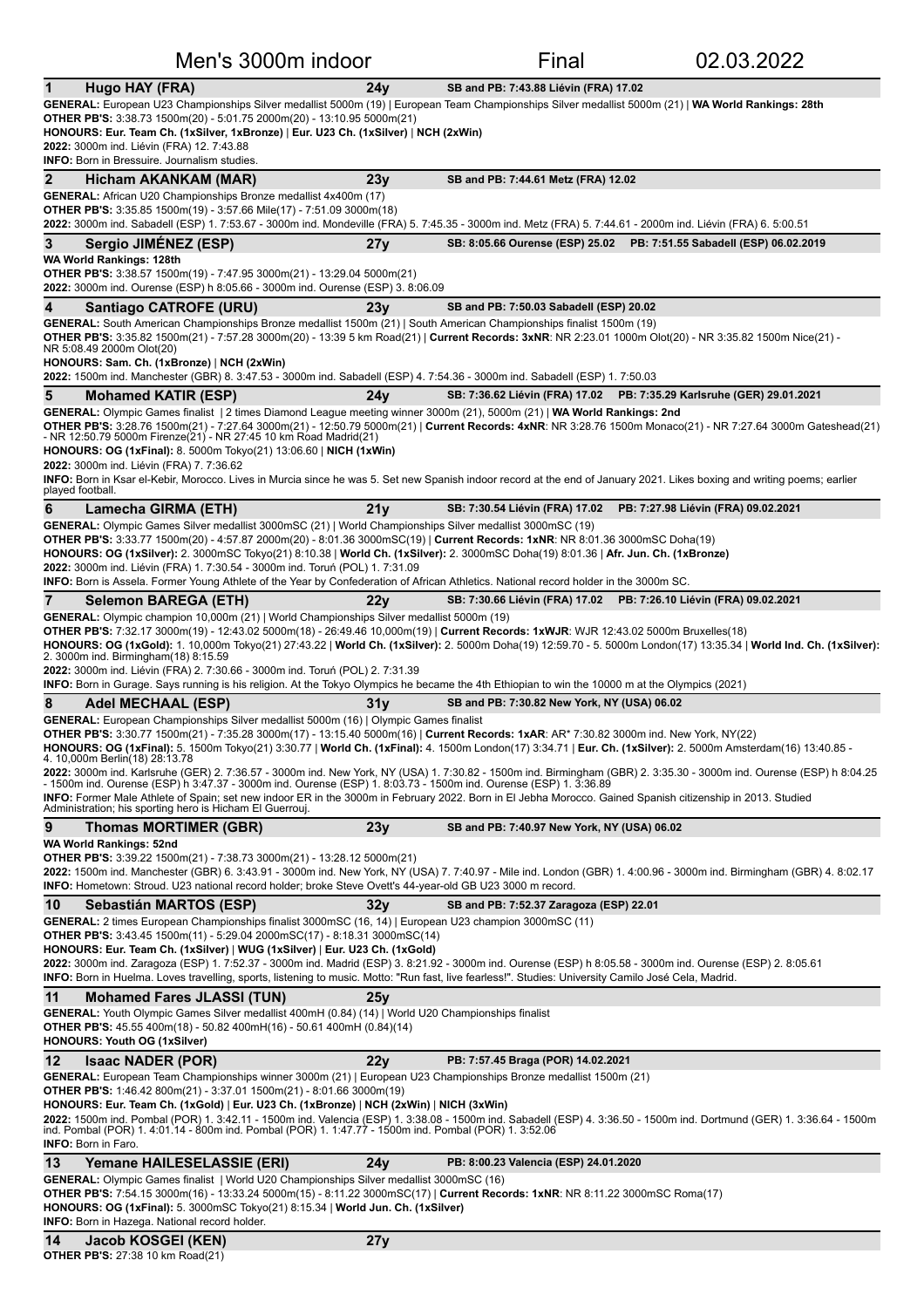#### 15 Addisu YIHUNE (ETH) **18y**

**GENERAL:** World U20 Championships finalist 5000m (21) | WA World Rankings: 32nd **OTHER PB'S:** 7:39.27 3000m(21) - 12:58.99 5000m(21) **HONOURS:**

## **16 Alberto GUERRERO (ESP) 26y**

**OTHER PB'S:** 1:46.18 800m(21) - 3:45.26 1500m(18)

**2022:** 800m ind. Valencia (ESP) 2. 1:48.45 - 800m ind. Salamanca (ESP) 1. 1:49.50 - 800m ind. Sabadell (ESP) 9. 1:48.97 - 800m ind. Ourense (ESP) h 1:48.70 - 800m<br>ind. Ourense (ESP) 5. 1:50.61

17 Abderrahman EL KHAYAMI (ESP) 26y SB: 7:54.32 Manchester (GBR) 22.01 PB: 7:53.14 Valencia (ESP) 23.01.2021

**OTHER PB'S:** 3:38.84 1500m(20) - 8:04.77 3000m(20) - 29:17 10 km Road(21) **2022:** 3000m ind. Manchester (GBR) 3. 7:54.32 - 3000m ind. Valencia (ESP) 3. 7:54.38 - 3000m ind. Madrid (ESP) 1. 8:20.48 - 3000m ind. Ourense (ESP) h 8:05.50 - 3000m<br>ind. Ourense (ESP) 5. 8:12.31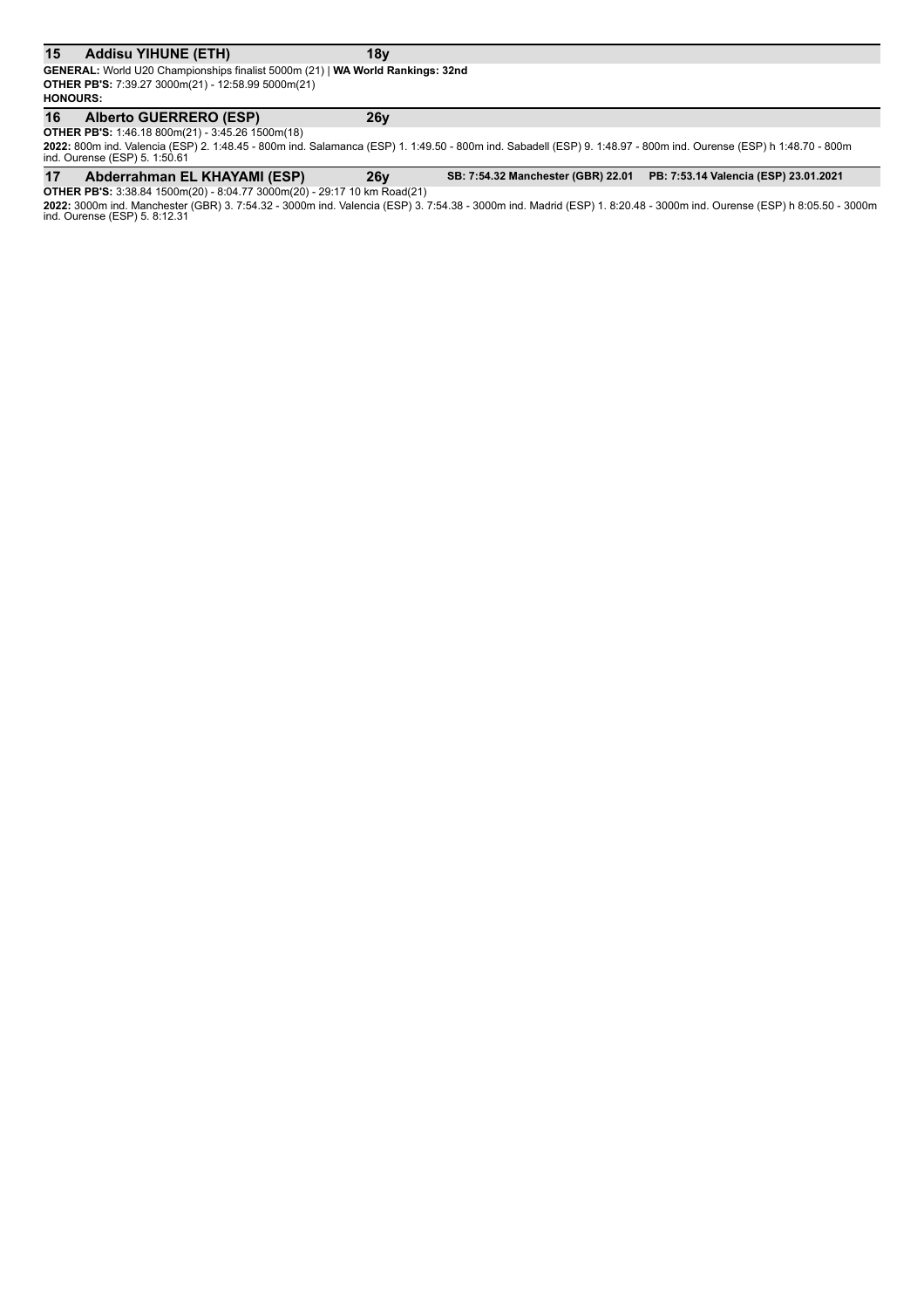

# **Men's 60mH indoor**

Heat 1 02.03.2022



**Records**

| WR  | 7.29 Grant HOLLOWAY |            | USA Gallur, Madrid              | 24.02.21 |
|-----|---------------------|------------|---------------------------------|----------|
| AR  | 7.30 Colin JACKSON  |            | GBR Sindelfingen                | 06.03.94 |
| NR. | 7.48 Orlando ORTEGA |            | ESP Arena, Toruń                | 10.02.17 |
| WJB | 7.55 Xiang LIU      |            | CHN Gent                        | 10.02.02 |
| ΜR  | 7.29 Grant HOLLOWAY | <b>USA</b> |                                 | 24.02.21 |
| SB. | 7.35 Grant HOLLOWAY |            | USA Arena Stade Couvert, Liévin | 17.02.22 |
|     |                     |            |                                 |          |

#### **2022 World Indoor list**

| 7.35 Grant HOLLOWAY          |            | USA Liévin (FRA)                | 17.02.22 |
|------------------------------|------------|---------------------------------|----------|
| 7.40 Trey CUNNINGHAM         |            | USA Blacksburg, VA (USA)        | 25.02.22 |
| 7.46 Pascal MARTINOT-LAGARDE |            | FRA Liévin (FRA)                | 17.02.22 |
| 7.47 Jarret EATON            |            | USA Spokane, WA (USA)           | 27.02.22 |
| 7.48 Damian CZYKIER          |            | POL Arena, Toruń (POL)          | 22.02.22 |
| 7.50 Devon ALLEN             |            | USA Louisville, KY (USA)        | 12.02.22 |
| 7.52 Wilhem BELOCIAN         |            | FRA Metz (FRA)                  | 12.02.22 |
| 7.53 Daniel ROBERTS          |            | USA New York, NY (USA)          | 29.01.22 |
| 7.54 Aaron MALLETT           |            | USA Spokane, WA (USA)           | 27.02.22 |
| 7.55 Leonard MUSTARI         |            | USA Clemson, SC (USA)           | 11.02.22 |
| 7.55 Asier MARTÍNEZ          | <b>ESP</b> | Metz (FRA)                      | 12.02.22 |
| 7.56 Devon BROOKS            |            | USA Clemson, SC (USA)           | 11.02.22 |
| 7.56 Paolo DAL MOLIN         | ITA        | Ancona (ITA)                    | 26.02.22 |
| 7.57 Jason JOSEPH            | SUI        | Louisville, KY (USA)            | 12.02.22 |
| 7.58 Rafael PEREIRA          | BRA        | Berlin (GER)                    | 04.02.22 |
| 7.58 Jamal BRITT             |            | USA Spokane, WA (USA)           | 27.02.22 |
| 7.59 Enrique LLOPIS          |            | ESP Messehalle, Karlsruhe (GER) | 28.01.22 |
| 7.59 Louis ROLLINS           |            | USA Fayetteville, AR (USA)      | 18.02.22 |
| 7.59 Andrew POZZI            |            | GBR Birmingham (GBR)            | 19.02.22 |
| 7.59 Jaylan MCCONICO         |            | USA Spokane, WA (USA)           | 27.02.22 |
|                              |            |                                 |          |

#### **All-Time World Indoor list**

|      | 7.29 Grant HOLLOWAY      | <b>USA</b> | Gallur, Madrid (ESP)        | 24.02.21 |
|------|--------------------------|------------|-----------------------------|----------|
|      | 7.30 Colin JACKSON       | <b>GBR</b> | Sindelfingen (GER)          | 06.03.94 |
|      | 7.33 Dayron ROBLES       | <b>CUB</b> | Düsseldorf (GER)            | 08.02.08 |
|      | 7.36 Greg FOSTER         | USA        | Los Angeles, CA (USA)       | 16.01.87 |
|      | 7.36 Allen JOHNSON       | USA        | Sportaréna, Budapest (HUN)  | 06.03.04 |
| 7.36 | <b>Terrence TRAMMELL</b> | <b>USA</b> | Aspire Dome, Doha (QAT)     | 14.03.10 |
| 7.37 | Roger KINGDOM            | USA        | Pireaus, Athina (GRE)       | 08.03.89 |
|      | 7.37 Anier GARCÍA        | <b>CUB</b> | Pireaus, Athina (GRE)       | 09.02.00 |
|      | 7.37 Anthony DEES        | USA        | Chemnitz (GER)              | 18.02.00 |
| 7.37 | David OLIVER             | USA        | Stuttgart (GER)             | 05.02.11 |
|      | 7.38 Mark CREAR          | <b>USA</b> | Sindelfingen (GER)          | 08.03.98 |
|      | 7.38 Reggie TORIAN       | USA        | Atlanta, GA (USA)           | 27.02.99 |
|      | 7.40 Yoel HERNÁNDEZ      | <b>CUB</b> | Madrid (ESP)                | 16.02.00 |
| 7.40 | <b>Dexter FAULK</b>      | USA        | Albuquerque, NM (USA)       | 25.02.12 |
|      | 7.40 Trey CUNNINGHAM     | USA        | Blacksburg, VA (USA)        | 25.02.22 |
| 7.41 | Mark MCKOY               | CAN        | The Sky Dome, Toronto (CAN) | 14.03.93 |
| 7.41 | <b>Courtney HAWKINS</b>  | USA        | Barcelona (ESP)             | 12.03.95 |
| 7.41 | <b>Falk BALZER</b>       | <b>GER</b> | Chemnitz (GER)              | 29.01.99 |
| 7.41 | Xiang LIU                | <b>CHN</b> | Birmingham (GBR)            | 18.02.12 |
| 7.41 | Dimitri BASCOU           | <b>FRA</b> | Berlin (GER)                | 13.02.16 |
|      |                          |            |                             |          |
| ---  |                          |            |                             |          |

#### **WR progression**

| 7.29 Grant HOLLOWAY | USA Gallur, Madrid (ESP)  | 24.02.21 |
|---------------------|---------------------------|----------|
| 7.30 Colin JACKSON  | GBR Sindelfingen (GER)    | 06.03.94 |
| 7.36 Colin JACKSON  | GBR Glasgow (GBR)         | 12.02.94 |
| 7.36 Greg FOSTER    | USA Los Angeles, CA (USA) | 16.01.87 |

| Lane           | Athlete                                                                                |                      | Nat        | NR.                                        | PВ           | SB           |
|----------------|----------------------------------------------------------------------------------------|----------------------|------------|--------------------------------------------|--------------|--------------|
| 1              | Ignacio DE ESQUIROZ                                                                    |                      | ESP        | 7.48                                       | 7.96         | 8.07         |
| 2<br>3         | Daniel CISNEROS                                                                        |                      | <b>ESP</b> | 7.48<br>7.41                               | 7.77<br>7.56 | 7.77<br>7.62 |
| 4              | Gregor TRABER<br>Andrew POZZI                                                          |                      | GER<br>GBR | 7.30                                       | 7.43         | 7.59         |
| 5              | Asier MARTINEZ                                                                         |                      | ESP        | 7.48                                       | 7.55         | 7.55         |
| 6              | David KING                                                                             |                      | GBR        | 7.30                                       | 7.63         | 7.63         |
| 7              | Kevin SÁNCHEZ                                                                          |                      | <b>ESP</b> | 7.48                                       | 7.79         | 7.79         |
| 8              | Ernesto PRADOS                                                                         |                      | ESP        | 7.48                                       | 7.94         | 8.01         |
|                | <b>Medal Winners</b>                                                                   |                      |            | <b>Previous Meeting</b>                    |              |              |
|                | 2021 - European Athletics Indoor Ch.                                                   |                      |            | Winners                                    |              |              |
| 1.             | Wilhem BELOCIAN (FRA)                                                                  | 7.42                 | 21         | Grant HOLLOWAY (USA)                       |              | 7.29         |
| 2.             | Andrew POZZI (GBR)                                                                     | 7.43                 | 20         | Andrew POZZI (GBR)                         |              | 7.48         |
| 3.             | Paolo DAL MOLIN (ITA)                                                                  | 7.56                 | 19<br>17   | Jarret EATON (USA)<br>Orlando ORTEGA (ESP) |              | 7.56<br>7.51 |
|                | 2019 - European Indoor Ch.                                                             |                      | 16         | Jarret EATON (USA)                         |              | 7.59         |
|                | 1. Milan TRAJKOVIC (CYP)<br>2. Pascal MARTINOT-LAGARDE (FRA)                           | 7.60<br>7.61         |            |                                            |              |              |
|                | 3. Aurel MANGA (FRA)                                                                   | 7.63                 |            |                                            |              |              |
| Ch.            | 2018 - Birmingham IAAF World Indoor                                                    |                      |            |                                            |              |              |
| 1.             | Andrew POZZI (GBR)                                                                     | 7.46                 |            |                                            |              |              |
| 2.             | Jarret EATON (USA)                                                                     | 7.47                 |            |                                            |              |              |
| 3.             | Aurel MANGA (FRA)                                                                      | 7.54                 |            |                                            |              |              |
|                | 2017 - Beograd European Indoor Ch.                                                     |                      |            |                                            |              |              |
| 3.             | 1. Andrew POZZI (GBR)<br>2. Pascal MARTINOT-LAGARDE (FRA)<br>Petr SVOBODA (CZE)        | 7.51<br>7.52<br>7.53 |            |                                            |              |              |
|                | 2016 - Portland IAAF World Indoor Ch.                                                  |                      |            |                                            |              |              |
|                | 1. Omar MCLEOD (JAM)                                                                   | 7.41                 |            |                                            |              |              |
| 3.             | 2. Pascal MARTINOT-LAGARDE (FRA)<br>Dimitri BASCOU (FRA)                               | 7.46<br>7.48         |            |                                            |              |              |
|                | 2015 - Praha European Indoor Ch.                                                       |                      |            |                                            |              |              |
| 2.             | 1. Pascal MARTINOT-LAGARDE (FRA)<br>Dimitri BASCOU (FRA)                               | 7.49<br>7.50         |            |                                            |              |              |
|                | 3. Wilhem BELOCIAN (FRA)                                                               | 7.52                 |            |                                            |              |              |
|                | 2014 - Sopot IAAF World Indoor Ch.<br>1. Omoghan OSAGHAE (USA)                         | 7.45                 |            |                                            |              |              |
| 3.             | 2. Pascal MARTINOT-LAGARDE (FRA)<br>Garfield DARIEN (FRA)                              | 7.46<br>7.47         |            |                                            |              |              |
|                | 2013 - Göteborg European Indoor Ch.                                                    |                      |            |                                            |              |              |
| 2.             | 1. Sergey SHUBENKOV (RUS)<br>Paolo DAL MOLIN (ITA)<br>3. Pascal MARTINOT-LAGARDE (FRA) | 7.49<br>7.51<br>7.53 |            |                                            |              |              |
|                | 2012 - Istanbul IAAF World Indoor Ch.                                                  |                      |            |                                            |              |              |
|                | 1. Aries MERRITT (USA)<br>2. Xiang LIU (CHN)                                           | 7.44<br>7.49         |            |                                            |              |              |
|                | 3. Pascal MARTINOT-LAGARDE (FRA)                                                       | 7.53                 |            |                                            |              |              |
|                | 2011 - Paris European Indoor Ch.                                                       |                      |            |                                            |              |              |
| 1.<br>2.<br>3. | Petr SVOBODA (CZE)<br>Garfield DARIEN (FRA)<br>Adrien DEGHELT (BEL)                    | 7.49<br>7.56<br>7.57 |            |                                            |              |              |

#### **Provide** Meeting 1ers

**Start list 60mH** ind. Time: 19:20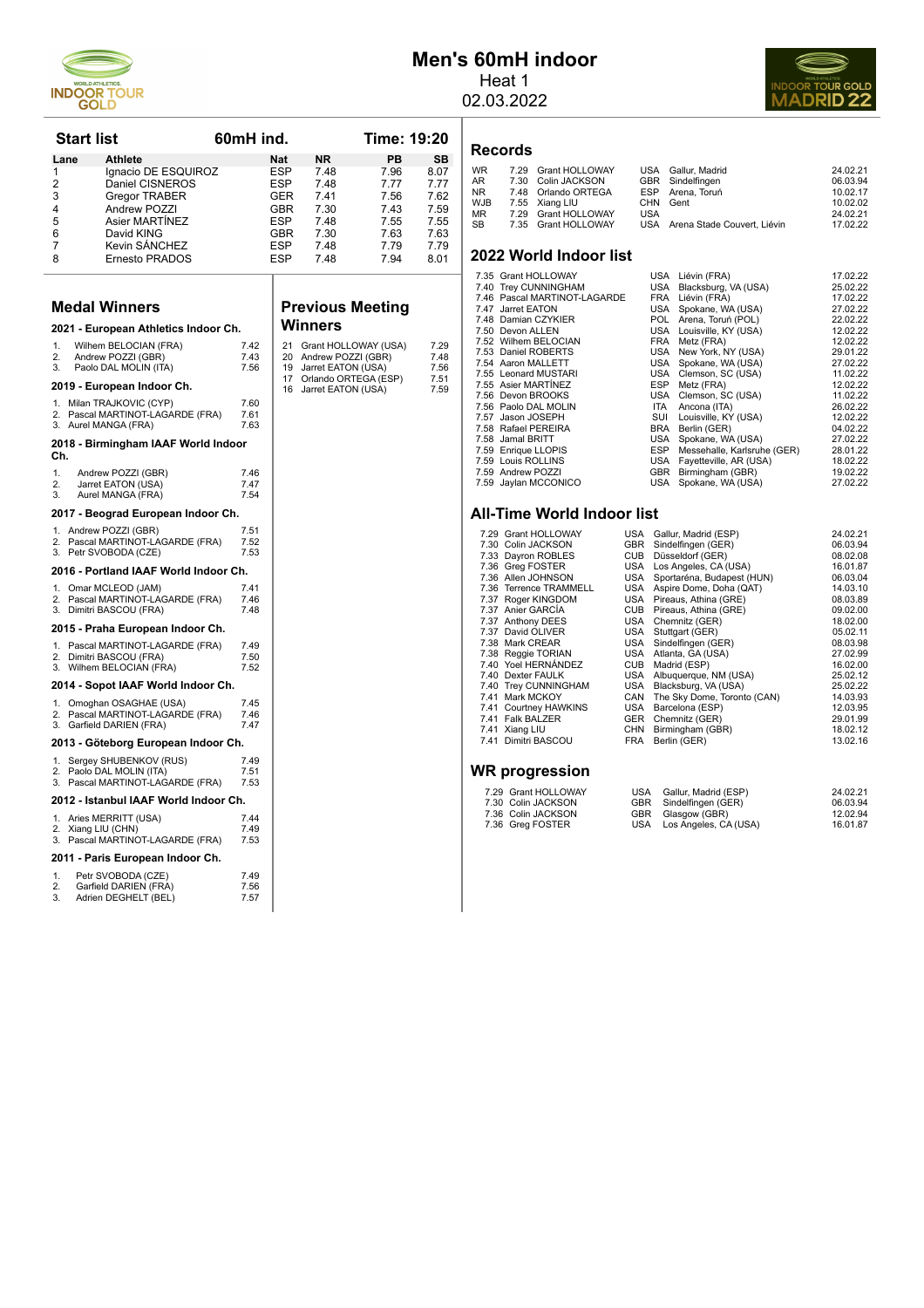| Men's 60mH indoor                                                                                                                                                                                                                                                                                                                                                                                                 |                 | Heat 1                               | 02.03.2022                                                             |
|-------------------------------------------------------------------------------------------------------------------------------------------------------------------------------------------------------------------------------------------------------------------------------------------------------------------------------------------------------------------------------------------------------------------|-----------------|--------------------------------------|------------------------------------------------------------------------|
| Ignacio DE ESQUIROZ (ESP)                                                                                                                                                                                                                                                                                                                                                                                         | 32 <sub>V</sub> | SB: 8.07 Ourense (ESP) 27.02         | PB: 7.96 Antequera (ESP) 21.02.2015                                    |
| WA World Rankings: 547th<br><b>OTHER PB'S: 14.06 110mH(15)</b><br>2022: 60mH ind. Salamanca (ESP) 2. 8.19 - 60mH ind. (0.99) Salamanca (ESP) 1. 8.21 - 60mH ind. Valencia (ESP) 3. 8.22 - 60mH ind. Valencia (ESP) h 8.28 - 60mH<br>ind. Madrid (ESP) h 8.25 - 60mH ind. Madrid (ESP) 4. 8.18 - 60m                                                                                                               |                 |                                      |                                                                        |
| ind. Ourense (ESP) sf 8.07                                                                                                                                                                                                                                                                                                                                                                                        |                 |                                      |                                                                        |
| $\mathbf{2}$<br>Daniel CISNEROS (ESP)                                                                                                                                                                                                                                                                                                                                                                             | 25y             | SB and PB: 7.77 Ourense (ESP) 26.02  |                                                                        |
| WA World Rankings: 203rd<br><b>OTHER PB'S: 14.00 110mH(21)</b>                                                                                                                                                                                                                                                                                                                                                    |                 |                                      |                                                                        |
| 2022: 60mH ind. Madrid (ESP) h 8.14 - 60mH ind. Madrid (ESP) 1. 8.00 - 60mH ind. Madrid (ESP) h 7.91 - 60mH ind. Madrid (ESP) 1. 7.91 - 60mH ind. Madrid (ESP) 1. 7.88<br>- 60mH ind. Madrid (ESP) h 7.87 - 60mH ind. Madrid (ESP) 1. 7.86 - 60mH ind. Madrid (ESP) 1. 7.87 - 60mH ind. Madrid (ESP) h 7.86 - 60mH ind. Ourense (ESP) h 7.77<br>60mH ind. Ourense (ESP) sf 7.93 - 60mH ind. Ourense (ESP) 5. 7.83 |                 |                                      |                                                                        |
| 3<br><b>Gregor TRABER (GER)</b>                                                                                                                                                                                                                                                                                                                                                                                   | 29 <sub>V</sub> | SB: 7.62 Chemnitz (GER) 22.01        | PB: 7.56 Sopot (POL) 09.03.2014                                        |
| GENERAL: IAAF World Relays winner Mixed Shuttle Hurdles (21)   World Indoor Championships finalist   WA World Rankings: 57th                                                                                                                                                                                                                                                                                      |                 |                                      |                                                                        |
| OTHER PB'S: 13.21 110mH(16) - 13.31 110mH (0.99)(11) - 13.58 110mH (0.91)(09)   Current Records: 1xABP: ABP 56.53 Mixed Shuttle Hurdles Chorzów(21)<br>HONOURS: Eur. Team Ch. (1xBronze)   Eur. U23 Ch. (1xBronze)                                                                                                                                                                                                |                 |                                      |                                                                        |
| 2022: 60mH ind. Chemnitz (GER) 1. 7.66 - 60mH ind. Chemnitz (GER) h 7.62 - 60mH ind. Karlsruhe (GER) h 7.78 - 60mH ind. Berlin (GER) h 7.70 - 60mH ind. Berlin<br>(GER) 4. 7.69 - 60mH ind. Düsseldorf (GER) h 7.69 - 60mH ind. Düsseldorf (GER) 2. 7.64 - 60mH ind. Leipzig (GER) 1. 7.65 - 60mH ind. Leipzig (GER) h 7.63                                                                                       |                 |                                      |                                                                        |
| <b>INFO:</b> Born in Tettnang. Studies: University of Tubingen; focusing in economics and business administration.                                                                                                                                                                                                                                                                                                |                 |                                      |                                                                        |
| 4<br><b>Andrew POZZI (GBR)</b>                                                                                                                                                                                                                                                                                                                                                                                    | 29v             |                                      | SB: 7.59 Birmingham (GBR) 19.02   PB: 7.43 Birmingham (GBR) 18.02.2017 |
| GENERAL: World Indoor champion 60mH ind. (18)   Olympic Games finalist   WA World Rankings: 6th                                                                                                                                                                                                                                                                                                                   |                 |                                      |                                                                        |
| OTHER PB'S: 13.14 110mH(17) - 13.29 110mH (0.99)(11) - 13.61 110mH (0.91)(09)                                                                                                                                                                                                                                                                                                                                     |                 |                                      |                                                                        |
| HONOURS: OG (1xFinal): 7. 110mH Tokyo(21) 13.30   World Ind. Ch. (1xGold): 1. 60mH ind. Birmingham(18) 7.46 - 4. 60mH ind. Sopot(14) 7.53 - 4. 60mH<br>ind. Istanbul(12) 7.58                                                                                                                                                                                                                                     |                 |                                      |                                                                        |
| 2022: 60mH ind. Karlsruhe (GER) 8. 7.75 - 60mH ind. Karlsruhe (GER) h 7.63 - 60mH ind. Liévin (FRA) h 7.63 - 60mH ind. Liévin (FRA) 5. 7.62 - 60mH ind. Birmingham<br>(GBR) 2.7.59 - 60mH ind. Birmingham (GBR) h 7.89 - 60mH ind. Birmingham (GBR) 1.7.67                                                                                                                                                        |                 |                                      |                                                                        |
| INFO: Born in Stratford-upon-Avon. Studies: University of the West England focusing on Business; in his free time he has learnt Italian and Spanish. Played football and rugby<br>before focusing on athletics. Former Biritsh Athletics Outstanding Athlete of the Year; his sporting heroes are Liu Xiang and Michael Jordan.                                                                                   |                 |                                      |                                                                        |
| 5<br><b>Asier MARTINEZ (ESP)</b>                                                                                                                                                                                                                                                                                                                                                                                  | 21v             | SB and PB: 7.55 Metz (FRA) 12.02     |                                                                        |
| <b>GENERAL:</b> Olympic Games finalist   European U23 champion 110mH (21)   WA World Rankings: 10th<br>OTHER PB'S: 13.22 110mH(21) - 13.60 110mH (0.99)(19) - 13.87 110mH (0.91)(17)                                                                                                                                                                                                                              |                 |                                      |                                                                        |
| HONOURS: OG (1xFinal): 6. 110mH Tokyo(21) 13.22   Eur. Team Ch. (1xGold)   Eur. U23 Ch. (1xGold)                                                                                                                                                                                                                                                                                                                  |                 |                                      |                                                                        |
| 2022: 60m ind. Zizur Mayor (ESP) 1. 6.89 - 60mH ind. Zizur Mayor (ESP) 1. 7.65 - 60mH ind. Karlsruhe (GER) h 7.61 - 60mH ind. Karlsruhe (GER) 4. 7.61 - 60mH ind. Metz<br>(FRA) h 7.56 - 60mH ind. Metz (FRA) 3. 7.55 - 60mH ind. Ourense (ESP) h 7.98 - 60mH ind. Ourense (ESP) sf 7.73 - 60mH ind. Ourense (ESP) 1. 7.56<br>INFO: Born in Zizur Mayor. Political Science studies in Bilbao.                     |                 |                                      |                                                                        |
|                                                                                                                                                                                                                                                                                                                                                                                                                   |                 |                                      |                                                                        |
| 6<br>David KING (GBR)                                                                                                                                                                                                                                                                                                                                                                                             | 27y             | SB: 7.63 Birmingham (GBR) 19.02      | PB: 7.63 Birmingham (GBR) 18.02.2017                                   |
| GENERAL: European Team Championships Silver medallist 110mH (21)   3 times National champion 110mH (20, 19, 17)   WA World Rankings: 20th<br>OTHER PB'S: 13.37 110mH(21) - 13.64 110mH (0.99)(13)                                                                                                                                                                                                                 |                 |                                      |                                                                        |
| HONOURS: Eur. Team Ch. (1xSilver)   NCH (3xWin)   NICH (2xWin)<br>2022: 300m Flagstaff, AZ (USA) 3. 35.37 - 60mH ind. Flagstaff, AZ (USA) h 7.68 - 60mH ind. Flagstaff, AZ (USA) 2. 7.67 - 60mH ind. Manchester (GBR) sr 7.72 - 60mH<br>ind. Karlsruhe (GER) 7. 7.73 - 60mH ind. Karlsruhe (GER) h<br>(GBR) h 7.66                                                                                                |                 |                                      |                                                                        |
| INFO: Born in Plymouth and based in Arizona; his sporting hero is hurdler Andy Turner. Studies: University of Bath; focusing on Sports Performance. Occupation: data<br>administrator; nickname: Kingy.                                                                                                                                                                                                           |                 |                                      |                                                                        |
| $\overline{7}$<br><b>Kevin SANCHEZ (ESP)</b>                                                                                                                                                                                                                                                                                                                                                                      | 22y             | SB and PB: 7.79 Valencia (ESP) 02.02 |                                                                        |
| <b>WA World Rankings: 134th</b>                                                                                                                                                                                                                                                                                                                                                                                   |                 |                                      |                                                                        |
| OTHER PB'S: 13.74 110mH(21) - 13.73 110mH (0.99)(18) - 14.00 110mH (0.91)(16)                                                                                                                                                                                                                                                                                                                                     |                 |                                      |                                                                        |
| 2022: 60mH ind. Valencia (ESP) 1. 7.96 - 60mH ind. Valencia (ESP) 2. 7.94 - 60mH ind. Valencia (ESP) 1. 7.86 - 60mH ind. Valencia (ESP) 3. 7.96 - 60mH ind. Valencia<br>(ESP) h 7.79 - 60mH ind. Madrid (ESP) 2. 7.89 - 60mH ind. Valencia (ESP) 1. 7.89 - 60mH ind. Valencia (ESP) h 7.87 - 60mH ind. Ourense (ESP) h 7.85 - 60mH<br>ind. Ourense (ESP) sf 7.92 - 60mH ind. Ourense (ESP) 4. 7.82                |                 |                                      |                                                                        |
| 8<br><b>Ernesto PRADOS (ESP)</b>                                                                                                                                                                                                                                                                                                                                                                                  | 30v             | SB: 8.01 Ourense (ESP) 26.02         | PB: 7.94 Valencia (ESP) 17.02.2018                                     |
| WA World Rankings: 398th                                                                                                                                                                                                                                                                                                                                                                                          |                 |                                      |                                                                        |

**OTHER PB'S:** 14.01 110mH(17) - 14.25 110mH (0.99)(10)

**2022:** 60mH ind. Antequera (ESP) h 8.26 - 60mH ind. Antequera (ESP) 1. 8.17 - 60mH ind. Puertollano (ESP) 1. 8.13 - 60mH ind. Valencia (ESP) 6. 8.34 - 60mH<br>ind. Valencia (ESP) h 8.13 - 60mH ind. Madrid (ESP) h 8.13 - 60mH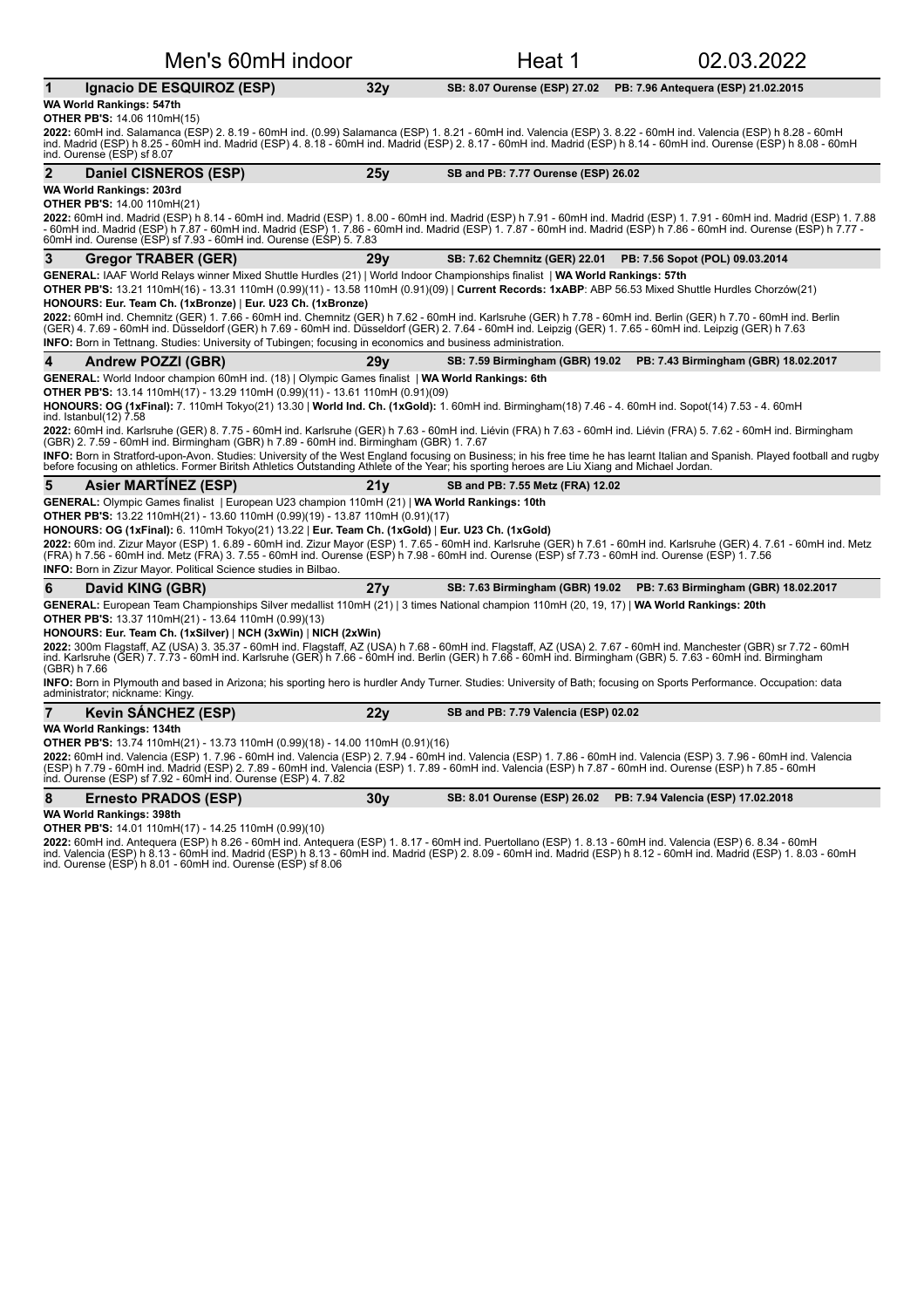

# **Men's 60mH indoor**

Heat 2 02.03.2022

**Records**

**2022 World Indoor list** 



| <b>Start list</b>          |                                                                                                                    | 60mH ind.            |                                                      |                                                                                                                | <b>Time: 19:26</b>                           |                                              |
|----------------------------|--------------------------------------------------------------------------------------------------------------------|----------------------|------------------------------------------------------|----------------------------------------------------------------------------------------------------------------|----------------------------------------------|----------------------------------------------|
| Lane                       | Athlete                                                                                                            |                      | Nat                                                  | ΝR                                                                                                             | PB                                           | SВ                                           |
| 1<br>2<br>3<br>4<br>5<br>6 | Alejandro BALAGUER<br>Abdel Kader LARRINAGA<br>Yaqoub ALYOUHA<br>Enrique LLOPIS<br>Milan TRAJKOVIC<br>Jason JOSEPH |                      | ESP<br><b>POR</b><br><b>KUW</b><br>ESP<br>CYP<br>SUI | 7.48<br>7.66<br>7.52<br>7.48<br>7.51<br>7.56                                                                   | 8.21<br>7.72<br>7.52<br>7.59<br>7.51<br>7.56 | 8.21<br>7.72<br>7.65<br>7.59<br>7.61<br>7.57 |
| 7<br>8                     | Mario REVENGA<br>Marc GALE                                                                                         |                      | <b>ESP</b><br><b>ESP</b>                             | 7.48<br>7.48                                                                                                   | 7.92<br>7.91                                 | 7.92<br>7.96                                 |
|                            | <b>Medal Winners</b>                                                                                               |                      |                                                      | <b>Previous Meeting</b>                                                                                        |                                              |                                              |
|                            | 2021 - European Athletics Indoor Ch.                                                                               |                      |                                                      | Winners                                                                                                        |                                              |                                              |
| 1.<br>2.<br>3.             | Wilhem BELOCIAN (FRA)<br>Andrew POZZI (GBR)<br>Paolo DAL MOLIN (ITA)<br>2019 - European Indoor Ch.                 | 7.42<br>7.43<br>7.56 | 21<br>20<br>19<br>17<br>16                           | Grant HOLLOWAY (USA)<br>Andrew POZZI (GBR)<br>Jarret EATON (USA)<br>Orlando ORTEGA (ESP)<br>Jarret EATON (USA) |                                              | 7.29<br>7.48<br>7.56<br>7.51<br>7.59         |
| 1.<br>2.<br>3.             | Milan TRAJKOVIC (CYP)<br>Pascal MARTINOT-LAGARDE (FRA)<br>Aurel MANGA (FRA)                                        | 7.60<br>7.61<br>7.63 |                                                      |                                                                                                                |                                              |                                              |
| Ch.                        | 2018 - Birmingham IAAF World Indoor                                                                                |                      |                                                      |                                                                                                                |                                              |                                              |
| 1.<br>2.<br>3.             | Andrew POZZI (GBR)<br>Jarret EATON (USA)<br>Aurel MANGA (FRA)                                                      | 7.46<br>7.47<br>7.54 |                                                      |                                                                                                                |                                              |                                              |
|                            | 2017 - Beograd European Indoor Ch.                                                                                 |                      |                                                      |                                                                                                                |                                              |                                              |
| 1.<br>2.<br>3.             | Andrew POZZI (GBR)<br>Pascal MARTINOT-LAGARDE (FRA)<br>Petr SVOBODA (CZE)                                          | 7.51<br>7.52<br>7.53 |                                                      |                                                                                                                |                                              |                                              |
|                            | 2016 - Portland IAAF World Indoor Ch.                                                                              |                      |                                                      |                                                                                                                |                                              |                                              |
| 1.<br>2.<br>3.             | Omar MCLEOD (JAM)<br>Pascal MARTINOT-LAGARDE (FRA)<br>Dimitri BASCOU (FRA)                                         | 7.41<br>7.46<br>7.48 |                                                      |                                                                                                                |                                              |                                              |
|                            | 2015 - Praha European Indoor Ch.                                                                                   |                      |                                                      |                                                                                                                |                                              |                                              |
| 1.<br>2.<br>З.             | Pascal MARTINOT-LAGARDE (FRA)<br>Dimitri BASCOU (FRA)<br>Wilhem BELOCIAN (FRA)                                     | 7.49<br>7.50<br>7.52 |                                                      |                                                                                                                |                                              |                                              |
|                            | 2014 - Sopot IAAF World Indoor Ch.                                                                                 |                      |                                                      |                                                                                                                |                                              |                                              |
| 1.<br>2.<br>3.             | Omoghan OSAGHAE (USA)<br>Pascal MARTINOT-LAGARDE (FRA)<br>Garfield DARIEN (FRA)                                    | 7.45<br>7.46<br>7.47 |                                                      |                                                                                                                |                                              |                                              |
|                            | 2013 - Göteborg European Indoor Ch.                                                                                |                      |                                                      |                                                                                                                |                                              |                                              |
| 1.<br>2.<br>3.             | Sergey SHUBENKOV (RUS)<br>Paolo DAL MOLIN (ITA)<br>Pascal MARTINOT-LAGARDE (FRA)                                   | 7.49<br>7.51<br>7.53 |                                                      |                                                                                                                |                                              |                                              |
|                            | 2012 - Istanbul IAAF World Indoor Ch.                                                                              |                      |                                                      |                                                                                                                |                                              |                                              |
| 2.<br>3.                   | 1. Aries MERRITT (USA)<br>Xiang LIU (CHN)<br>Pascal MARTINOT-LAGARDE (FRA)                                         | 7.44<br>7.49<br>7.53 |                                                      |                                                                                                                |                                              |                                              |
|                            | 2011 - Paris European Indoor Ch.                                                                                   |                      |                                                      |                                                                                                                |                                              |                                              |
| 1<br>2.<br>3.              | Petr SVOBODA (CZE)<br>Garfield DARIEN (FRA)<br>Adrien DEGHELT (BEL)                                                | 7.49<br>7.56<br>7.57 |                                                      |                                                                                                                |                                              |                                              |

# **Meeting**

|                                 |      |            | $1.001$ $1.0011$ $1.001$    |          |
|---------------------------------|------|------------|-----------------------------|----------|
| 7.47 Jarret EATON               |      |            | USA Spokane, WA (USA)       | 27.02.22 |
| 7.48 Damian CZYKIER             |      | <b>POL</b> | Arena, Toruń (POL)          | 22.02.22 |
| 7.50 Devon ALLEN                |      |            | USA Louisville, KY (USA)    | 12.02.22 |
| 7.52 Wilhem BELOCIAN            |      |            | FRA Metz (FRA)              | 12.02.22 |
| 7.53 Daniel ROBERTS             |      |            | USA New York, NY (USA)      | 29.01.22 |
| 7.54 Aaron MALLETT              |      |            | USA Spokane, WA (USA)       | 27.02.22 |
| 7.55 Leonard MUSTARI            |      | USA        | Clemson, SC (USA)           | 11.02.22 |
| 7.55 Asier MARTINEZ             |      | ESP        | Metz (FRA)                  | 12.02.22 |
| 7.56 Devon BROOKS               |      | USA        | Clemson, SC (USA)           | 11.02.22 |
| 7.56 Paolo DAL MOLIN            |      | <b>ITA</b> | Ancona (ITA)                | 26.02.22 |
| 7.57 Jason JOSEPH               |      | SUI        | Louisville, KY (USA)        | 12.02.22 |
| 7.58 Rafael PEREIRA             |      | <b>BRA</b> | Berlin (GER)                | 04.02.22 |
| 7.58 Jamal BRITT                |      | USA        | Spokane, WA (USA)           | 27.02.22 |
| 7.59 Enrique LLOPIS             |      | ESP        | Messehalle, Karlsruhe (GER) | 28.01.22 |
| 7.59 Louis ROLLINS              |      | USA        | Fayetteville, AR (USA)      | 18.02.22 |
| 7.59 Andrew POZZI               |      | GBR        | Birmingham (GBR)            | 19.02.22 |
| 7.59 Jaylan MCCONICO            |      | USA        | Spokane, WA (USA)           | 27.02.22 |
| All-Time World Indoor list      |      |            |                             |          |
|                                 |      |            |                             |          |
| 7.29 Grant HOLLOWAY             | USA  |            | Gallur, Madrid (ESP)        | 24.02.21 |
| 7.30 Colin JACKSON              | GBR  |            | Sindelfingen (GER)          | 06.03.94 |
| 7.33 Dayron ROBLES              |      |            | CUB Düsseldorf (GER)        | 08.02.08 |
| 7.36 Greg FOSTER                | USA  |            | Los Angeles, CA (USA)       | 16.01.87 |
| 7.36 Allen JOHNSON              | USA  |            | Sportaréna, Budapest (HUN)  | 06.03.04 |
| 7.36 Terrence TRAMMELL          |      |            | USA Aspire Dome, Doha (QAT) | 14.03.10 |
| 7.37 Roger KINGDOM              | USA  |            | Pireaus, Athina (GRE)       | 08.03.89 |
| 7.37 Anier GARCÍA               |      |            | CUB Pireaus, Athina (GRE)   | 09.02.00 |
| 7.37 Anthony DEES               | USA  |            | Chemnitz (GER)              | 18.02.00 |
| 7.37 David OLIVER               | USA  |            | Stuttgart (GER)             | 05.02.11 |
| $7.20 \text{ M} \cdot \text{A}$ | 110A |            | $C_{in}$ delfinese $(CFD)$  | 00.02.00 |

WR 7.29 Grant HOLLOWAY USA Gallur, Madrid 24.02.21<br>
AR 7.30 Colin JACKSON GBR Sindelfingen 06.03.94<br>
NR 7.48 Orlando ORTEGA ESP Arena, Toruń 10.02.17 10.02.17 AR 7.30 Colin JACKSON GBR Sindelfingen 06.03.94 NR 7.48 Orlando ORTEGA ESP Arena, Toruń 10.02.17 WJB 7.55 Xiang LIU CHN Gent 10.02.02 MN 7.45 Stang LIU CHN Gent<br>MB 7.55 Xiang LIU CHN Gent 10.02.02<br>MR 7.29 Grant HOLLOWAY USA Arena Stade Couvert. Liévin 24.02.21<br>SB 7.35 Grant HOLLOWAY USA Arena Stade Couvert. Liévin 17.02.22

7.35 Grant HOLLOWAY USA Liévin (FRA) 17.02.22<br>7.40 Trey CUNNINGHAM USA Blacksburg, VA (USA) 25.02.22<br>7.46 Pascal MARTINOT-LAGARDE FRA Liévin (FRA) 17.02.22 7.40 Trey CUNNINGHAM USA Blacksburg, VA (USA) 25.02.22 7.46 Pascal MARTINOT-LAGARDE FRA Liévin (FRA) 17.02.22

USA Arena Stade Couvert, Liévin

- 7.38 Mark CREAR USA Sindelfingen (GER) 08.03.98 7.38 Reggie TORIAN USA Atlanta, GA (USA) 27.02.99
- 
- 7.40 Yoel HERNÁNDEZ CUB Madrid (ESP) 16.02.00 7.40 Dexter FAULK USA Albuquerque, NM (USA) 25.02.12 7.40 Trey CUNNINGHAM USA Blacksburg, VA (USA) 25.02.22 7.41 Mark MCKOY CAN The Sky Dome, Toronto (CAN) 14.03.93 7.41 Courtney HAWKINS USA Barcelona (ESP) 12.03.95
- 
- 
- 
- 7.41 Mark MCKOY CAN Diason Brassburg, victory<br>
7.41 Mark MCKOY CAN The Sky Dome, Toronto (CAN)<br>
7.41 Courtney HAWKINS USA Barcelona (ESP) 12.03.95<br>
7.41 Xiang LIU CHR Birmingham (GBR) 18.02.12<br>
7.41 Dimitri BASCOU FRA Berl 7.41 Xiang LIU CHN Birmingham (GBR) 18.02.12 7.41 Dimitri BASCOU FRA Berlin (GER) 13.02.16

#### **WR progression**

| 7.29 Grant HOLLOWAY<br>7.30 Colin JACKSON | USA Gallur, Madrid (ESP)<br>GBR Sindelfingen (GER) | 24.02.21<br>06.03.94 |
|-------------------------------------------|----------------------------------------------------|----------------------|
| 7.36 Colin JACKSON                        | GBR Glasgow (GBR)                                  | 12.02.94             |
| 7.36 Greg FOSTER                          | USA Los Angeles, CA (USA)                          | 16.01.87             |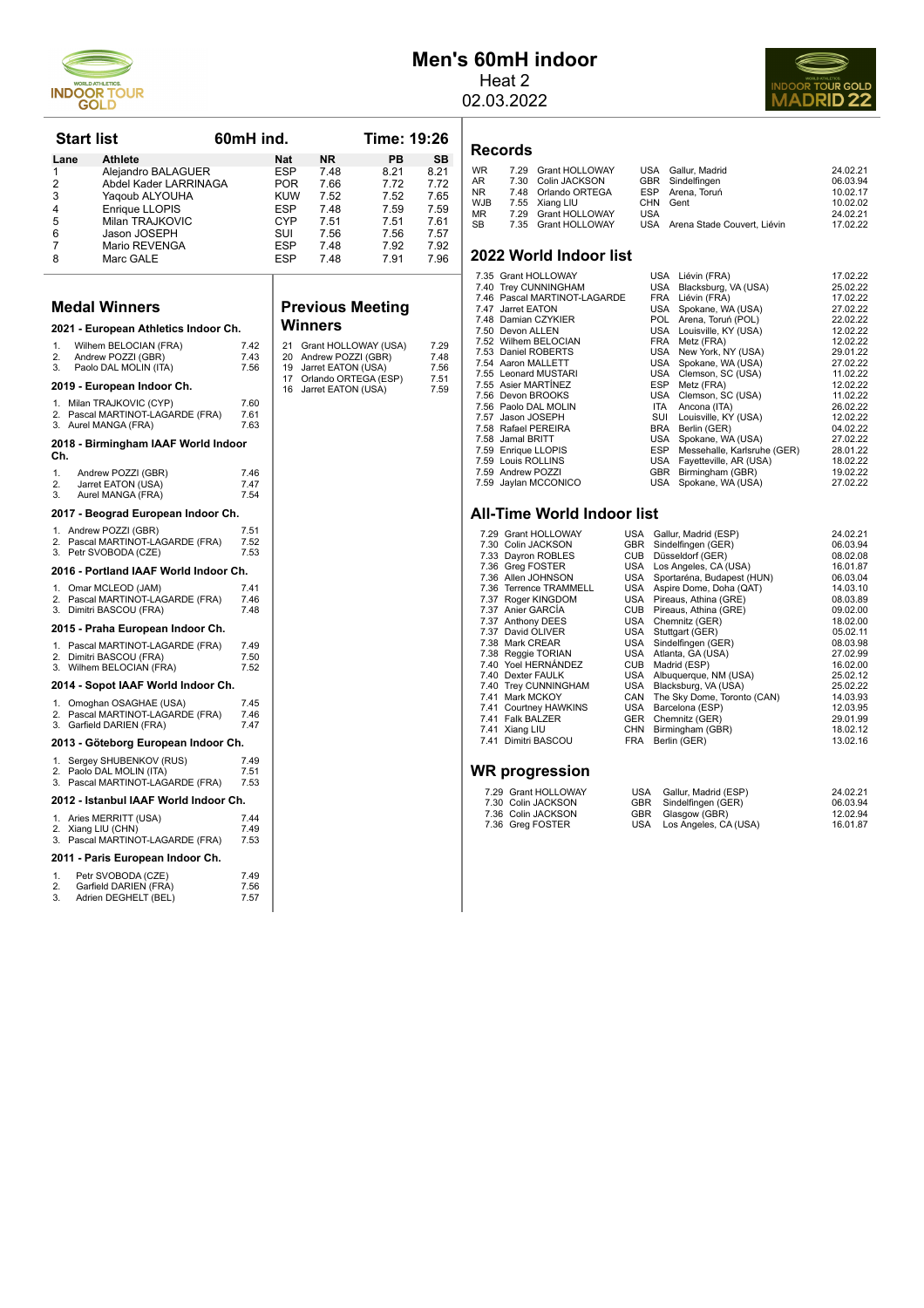| Men's 60mH indoor                                                                                                                                                                                                                                                                                                                                                                                                                                                                                                                                                                                                                                                                                                                                                                                                                                                       |                 | Heat 2                                                           | 02.03.2022                                                                |
|-------------------------------------------------------------------------------------------------------------------------------------------------------------------------------------------------------------------------------------------------------------------------------------------------------------------------------------------------------------------------------------------------------------------------------------------------------------------------------------------------------------------------------------------------------------------------------------------------------------------------------------------------------------------------------------------------------------------------------------------------------------------------------------------------------------------------------------------------------------------------|-----------------|------------------------------------------------------------------|---------------------------------------------------------------------------|
| <b>Alejandro BALAGUER (ESP)</b><br>1                                                                                                                                                                                                                                                                                                                                                                                                                                                                                                                                                                                                                                                                                                                                                                                                                                    | 28y             | SB and PB: 8.21 Ourense (ESP) 26.02                              |                                                                           |
| WA World Rankings: 896th<br>2022: 60mH ind. Madrid (ESP) h 8.48 - 60mH ind. Madrid (ESP) 3. 8.48 - 60mH ind. Salamanca (ESP) 2. 8.40 - 60mH ind. Madrid (ESP) h 8.43 - 60mH ind. Madrid<br>(ESP) 6. 8.38 - 60mH ind. Madrid (ESP) h 8.39 - 60mH ind. Madrid (ESP) 4. 8.35 - 60mH ind. Madrid (ESP) h 8.35 - 60mH ind. Madrid (ESP) 3. 8.23 - 60mH ind. Ourense<br>(ESP) h 8.21                                                                                                                                                                                                                                                                                                                                                                                                                                                                                          |                 |                                                                  |                                                                           |
| $\overline{2}$<br>Abdel Kader LARRINAGA (POR)                                                                                                                                                                                                                                                                                                                                                                                                                                                                                                                                                                                                                                                                                                                                                                                                                           | 27y             | SB and PB: 7.72 Pombal (POR) 12.02                               |                                                                           |
| GENERAL: 2 times National Indoor champion 60mH ind. (22, 21)   National champion 110mH (21)   WA World Rankings: 95th<br><b>OTHER PB'S:</b> 13.81 110mH(21) - 13.90 110mH (0.99)(13) - 7472 Decathlon(21)<br>HONOURS: NCH (1xWin)   NICH (2xWin)<br>2022: Long Jump ind. Braga (POR) ce 7.73 - 60mH ind. Braga (POR) ce 7.95 - Heptathlon ind. Braga (POR) OC 5857 - 60mH ind. Lyon (FRA) h 7.90 - 60mH ind. Lyon<br>(FRA) 6. 7.89 - Heptathlon ind. Tallinn (EST) 4. 5810 - 60mH ind. Tallinn (EST) ce 7.82 - 60mH ind. Pombal (POR) h 7.77 - 60mH ind. Pombal (POR) 1. 7.72 - 60mH<br>ind. Pombal (POR) 1.7.78 - 60mH ind. Pombal (POR) 1.7.80 - 60mH ind. Pombal (POR) h 7.75<br><b>INFO: Born in Cuba.</b>                                                                                                                                                          |                 |                                                                  |                                                                           |
| 3<br>Yaqoub ALYOUHA (KUW)                                                                                                                                                                                                                                                                                                                                                                                                                                                                                                                                                                                                                                                                                                                                                                                                                                               | 29 <sub>V</sub> | SB: 7.65 Birmingham (GBR) 19.02 PB: 7.52 Madrid (ESP) 21.02.2020 |                                                                           |
| GENERAL: 2 times Asian Championships Silver medallist 110mH (19, 17)   2 times Asian Indoor Championships Silver medallist 60mH ind. (16, 14)   WA World Rankings:                                                                                                                                                                                                                                                                                                                                                                                                                                                                                                                                                                                                                                                                                                      |                 |                                                                  |                                                                           |
| 29th<br>OTHER PB'S: 10.44 100m(15) - 13.35 110mH(19) - 13.91 110mH (0.99)(12)   Current Records: 2xNR: NR 13.35 110mH Doha(19) - NR 39.75 4x100m Manama(15)<br>HONOURS: Asi. Ch. (2xSilver)   Asi. Ind. Ch. (2xSilver)   NCH (2xWin)<br>2022: 60mH ind. Karlsruhe (GER) h 7.77 - 60mH ind. Bursa (TUR) h 8.05 - 60mH ind. Bursa (TUR) 1. 7.87 - 60mH ind. Mondeville (FRA) h 7.77 - 60mH ind. Metz<br>(FRA) h 7.72 - 60mH ind. Metz (FRA) 5. 7.66 - 60mH ind. Liévin (FRA) h 7.73 - 60mH ind. Birmingham (GBR) 6. 7.65 - 60mH ind. Toruń (POL) h 7.66<br><b>INFO:</b> National record holder.                                                                                                                                                                                                                                                                           |                 |                                                                  |                                                                           |
| 4<br>Enrique LLOPIS (ESP)                                                                                                                                                                                                                                                                                                                                                                                                                                                                                                                                                                                                                                                                                                                                                                                                                                               | 21 <sub>V</sub> | SB and PB: 7.59 Karlsruhe (GER) 28.01                            |                                                                           |
| <b>OTHER PB'S:</b> 13.41 110mH(21) - 13.34 110mH (0.99)(19) - 13.47 110mH (0.91)(17)<br>HONOURS: Eur. U23 Ch. (1xBronze)<br>2022: 60mH ind. Valencia (ESP) 1. 7.65 - 60mH ind. Karlsruhe (GER) h 7.62 - 60mH ind. Karlsruhe (GER) 2. 7.59 - 60mH ind. Glasgow (GBR) 1. 7.67 - 60mH ind. Liévin<br>(FRA) h 7.63 - 60mH ind. Liévin (FRA) 4. 7.62 - 60mH ind. Salamanca (ESP) h 7.91 - 60mH ind. Salamanca (ESP) sf 7.70 - 60mH ind. Salamanca (ESP) 1. 7.62 - 60mH<br>ind. Ourense (ESP) h 7.82 - 60mH ind. Ourense (ESP) sf 7.76 - 60mH ind. Ourense (ESP) 2. 7.61                                                                                                                                                                                                                                                                                                      |                 |                                                                  |                                                                           |
| 5<br><b>Milan TRAJKOVIC (CYP)</b>                                                                                                                                                                                                                                                                                                                                                                                                                                                                                                                                                                                                                                                                                                                                                                                                                                       | 29 <sub>V</sub> |                                                                  | SB: 7.61 Düsseldorf (GER) 20.02  PB: 7.51 Birmingham (GBR) 04.03.2018     |
| <b>GENERAL:</b> Olympic Games finalist   World Championships finalist   WA World Rankings: 52nd<br>OTHER PB'S: 16.10 150m(16) - 13.25 110mH(17) - 14.30 110mH (0.99)(11)   Current Records: 2xNR: NR 16.10 150m Lefkosia(16) - NR 13.25 110mH London(17)<br>HONOURS: OG (1xFinal): 7. 110mH Rio de Janeiro(16) 13.41   World Ch. (1xFinal): 8. 110mH Doha(19) 13.87<br>2022: 60mH ind. Mondeville (FRA) h 7.78 - 60mH ind. Metz (FRA) h 7.72 - 60mH ind. Metz (FRA) 6. 7.69 - 60mH ind. Düsseldorf (GER) h 7.67 - 60mH ind. Düsseldorf<br>(GER) 1.7.61<br>INFO: Born in Surdulica, Serbia. The 1st ever athlete from Cyprus to win gold medal in the EICH history (2019); 2nd male athlete from Cyprus to reach European track final<br>(2016) In Rio he became the 1st Cypriot athlete to qualify for the 110m H event at the Olympic Games. First he played football. |                 |                                                                  |                                                                           |
| 6<br>Jason JOSEPH (SUI)                                                                                                                                                                                                                                                                                                                                                                                                                                                                                                                                                                                                                                                                                                                                                                                                                                                 | 23y             |                                                                  | SB: 7.57 Louisville, KY (USA) 12.02  PB: 7.56 St. Gallen (SUI) 17.02.2019 |
| GENERAL: European U23 champion 110mH (19)   European Junior champion 110mH (0.99) (17)   WA World Rankings: 13th<br>OTHER PB'S: 10.43 100m(21) - 13.12 110mH(21) - 13.25 110mH (0.99)(17)   Current Records: 1xNR: NR 13.12 110mH La Chaux-de-Fonds(21)<br>HONOURS: Eur. U23 Ch. (1xGold)   Eur. Jun. Ch. (1xGold)   NCH (3xWin)   NICH (4xWin)<br>2022: 60mH ind. Louisville, KY (USA) h 7.61 - 60mH ind. Louisville, KY (USA) 3. 7.57<br>INFO: Born in Basel; national record holder. His sporting hero is Usain Bolt and interested in the carreer of actor Will Smith. Motto: I always try to be better today than I was<br>yesterday. Hobbies are cooking and playing basketball.                                                                                                                                                                                  |                 |                                                                  |                                                                           |
| 7<br><b>Mario REVENGA (ESP)</b>                                                                                                                                                                                                                                                                                                                                                                                                                                                                                                                                                                                                                                                                                                                                                                                                                                         | 19 <sub>y</sub> | SB and PB: 7.92 Salamanca (ESP) 19.02                            |                                                                           |
| WA World Rankings: 751st<br><b>OTHER PB'S:</b> 13.90 110mH (0.99)(21) - 13.77 110mH (0.91)(19)<br>2022: 60mH ind. Salamanca (ESP) h 8.17 - 60mH ind. Madrid (ESP) 2. 8.27 - 60mH ind. Madrid (ESP) h 8.10 - 60mH ind. Valencia (ESP) 4. 8.22 - 60mH ind. Madrid<br>(ESP) 3. 8.13 - 60mH ind. Madrid (ESP) h 8.11 - 60mH ind. Salamanca (ESP) h 8.21 - 60mH ind. Salamanca (ESP) sf 8.10 - 60mH ind. Salamanca (ESP) 2. 7.92 - 60mH<br>ind. Ourense (ESP) h 8.07 - 60mH ind. Ourense (ESP) sf 8.03 - 60mH ind. Ourense (ESP) 7. 8.03                                                                                                                                                                                                                                                                                                                                     |                 |                                                                  |                                                                           |
| 8<br><b>Marc GALE (ESP)</b>                                                                                                                                                                                                                                                                                                                                                                                                                                                                                                                                                                                                                                                                                                                                                                                                                                             | 23 <sub>V</sub> | SB: 7.96 Sabadell (ESP) 06.02                                    | PB: 7.91 Madrid (ESP) 21.02.2021                                          |
| WA World Rankings: 350th                                                                                                                                                                                                                                                                                                                                                                                                                                                                                                                                                                                                                                                                                                                                                                                                                                                |                 |                                                                  |                                                                           |

**OTHER PB'S:** 14.20 110mH(21)

**2022:** 60mH ind. Sabadell (ESP) h 8.02 - 60mH ind. Sabadell (ESP) 1. 8.01 - 60mH ind. Sabadell (ESP) 1. 8.01 - 60mH ind. Sabadell (ESP) h 8.00 - 60mH ind. Sabadell<br>(ESP) 1. 7.96 - 60mH ind. Sabadell (ESP) h 8.13 - 60mH in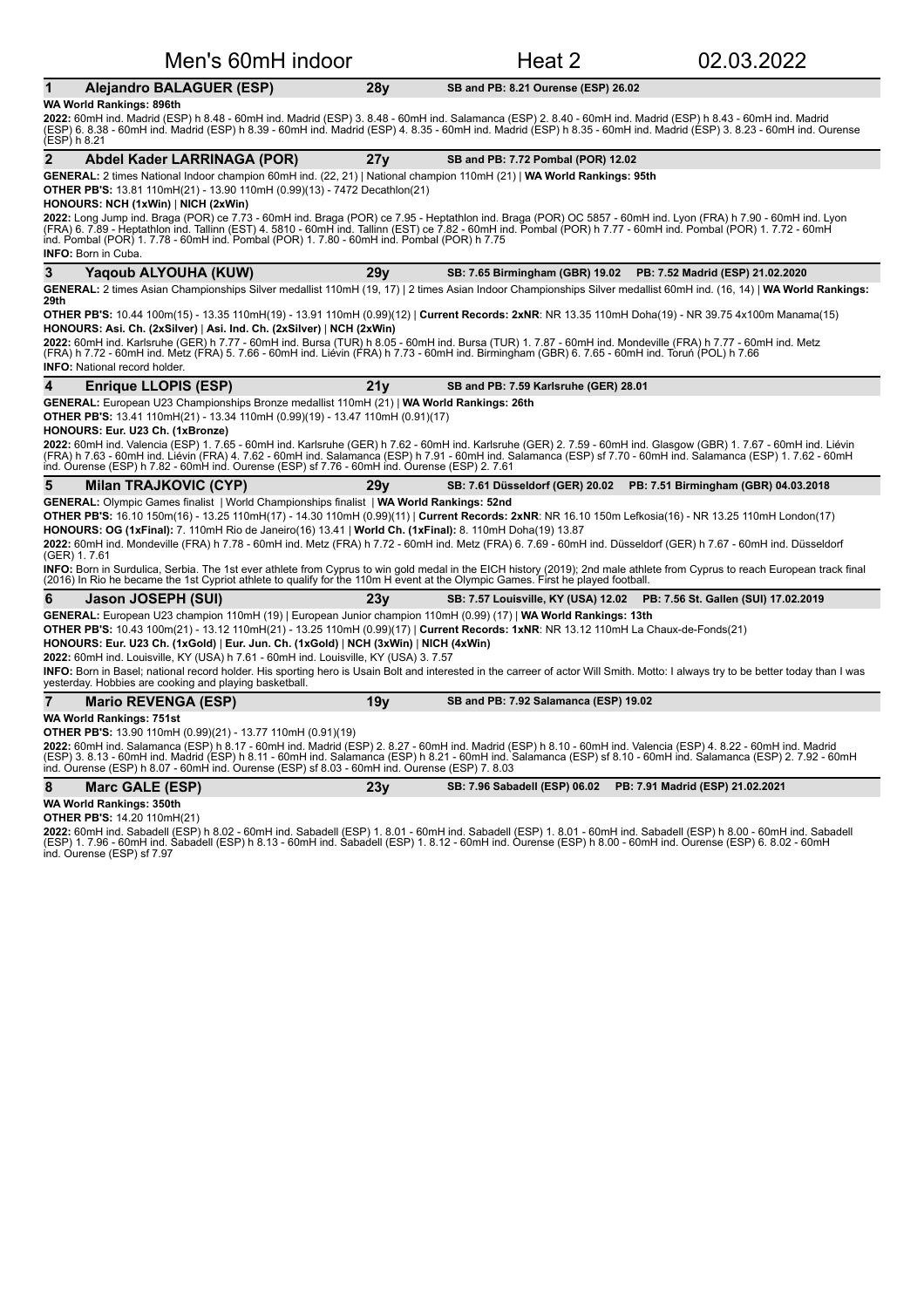

Lázaro MARTÍNEZ

2 Nikolaos ANDRIKOPOULOS GRE 17.12 16.39 16.24<br>2 3 José BELLIDO ESP 17.18 16.37 16.15 1.18 José BELLIDO ESP 17.18 16.37 16.15<br>
José BELLIDO ESP 17.18 16.37 16.15<br>
Jean-Marc PONTVIANNE FRA 17.92 17.13 16.41 4 Jean-Marc PONTVIANNE FRA 17.92 17.13 16.41<br>5 Simo LIPSANEN FIN 16.98 16.98 16.71 5 Simo LIPSANEN FIN 16.98 16.98 16.71<br>6 Lázaro MARTÍNEZ CUB 17.83 17.21 17.21

7 Max HEß GER 17.52 17.52 16.76

# **Men's Triple Jump indoor**



Final 02.03.2022

#### Start list Triple Jump ind. Time: 20:25 **Order Athlete** Nat NR PB SB 1 Tiago PEREIRA POR 17.40 14.07 14.07 **Records**

|  | WR 18.07 Hugues Fabrice ZANGO                       |            | <b>BUR</b> Aubiére         | 16.01.21 |
|--|-----------------------------------------------------|------------|----------------------------|----------|
|  | AR 17.92 Teddy TAMGHO                               |            | FRA Paris                  | 06.03.11 |
|  | =AR 17.92 Teddy TAMGHO                              |            | FRA Paris                  | 06.03.11 |
|  | NR 17.18 Pablo TORRIJOS                             |            | ESP Ourense                | 01.03.20 |
|  | WJR 17.20 Melvin RAFFIN                             |            | FRA Kombank Arena, Beograd | 03.03.17 |
|  | MR 17.35 Almir DOS SANTOS                           | <b>BRA</b> |                            | 08.02.18 |
|  | SB 17.27 Jordan Alejandro DÍAZ FORTUN CUB Salamanca |            |                            | 20.02.22 |
|  |                                                     |            |                            |          |

#### **2022 World Indoor list**

| <b>Medal Winners</b>                                                                                         | <b>Previous Meeting Winners</b>                                        | 17.27 Jordan Alejandro DIAZ FORTUN<br>17.21 Lázaro MARTINEZ                                                                  | CUB Salamanca (ESP)<br>CUB Liévin (FRA)                                                                                               | 20.02.22<br>17.02.22                         |
|--------------------------------------------------------------------------------------------------------------|------------------------------------------------------------------------|------------------------------------------------------------------------------------------------------------------------------|---------------------------------------------------------------------------------------------------------------------------------------|----------------------------------------------|
| 2021 - The XXXII Olympic Games                                                                               | 20 Hugues Fabrice ZANGO (BUR)<br>17.31                                 | 16.91 Jahnhai PERINCHIEF<br>16.88 Donald SCOTT                                                                               | BER Fayetteville, AR (USA)<br>USA Spokane, WA (USA)                                                                                   | 12.02.22<br>27.02.22                         |
| 1. Pedro PICHARDO (POR)<br>17.98<br>2. Yaming ZHU (CHN)<br>17.57<br>3. Hugues Fabrice ZANGO (BUR)<br>17.47   | 18 Almir DOS SANTOS (BRA)<br>17.35<br>17 Alexis COPELLO (AZE)<br>17.10 | 16.80 Chengetayi MAPAYA<br>16.79 Andreas PANTAZIS<br>16.77 Maksim NIASTSIARENKA<br>16.76 Nazim BABAYEV                       | Albuquerque, NM (USA)<br>ZIM<br>GRE Messehalle, Karlsruhe (GER)<br>BLR Athletics Hall, Gomel (BLR)<br>AZE Messehalle, Karlsruhe (GER) | 05.02.22<br>28.01.22<br>29.01.22<br>28.01.22 |
| 2021 - European Athletics Indoor Ch.                                                                         |                                                                        | 16.76 Max HEß                                                                                                                | GER Liévin (FRA)                                                                                                                      | 17.02.22                                     |
| 1. Pedro PICHARDO (POR)<br>17.30<br>2.<br>Alexis COPELLO (AZE)<br>17.04<br>3. Max HEß (GER)<br>17.01         |                                                                        | 16.76 Melvin RAFFIN<br>16.71 Simo LIPSANEN<br>16.69 Emanuel IHEMEJE<br>16.68 Enzo HODEBAR                                    | FRA Miramas (FRA)<br>Messehalle, Karlsruhe (GER)<br><b>FIN</b><br>Chicago, IL (USA)<br>ITA<br>FRA Val-de-Reuil (FRA)                  | 27.02.22<br>28.01.22<br>12.02.22<br>14.02.22 |
| 2019 - IAAF World Ch. in Athletics                                                                           |                                                                        | 16.67 Chris CARTER                                                                                                           | USA Spokane, WA (USA)                                                                                                                 | 27.02.22                                     |
| 1. Christian TAYLOR (USA)<br>17.92<br>2. Will CLAYE (USA)<br>17.74<br>3. Hugues Fabrice ZANGO (BUR)<br>17.66 |                                                                        | 16.64 Sean DIXON-BODIE<br>16.63 Will CLAYE<br>16.63 Anael-Thomas GOGOIS<br>16.62 Alexsandro MELO                             | USA College Station, TX (USA)<br>USA Spokane, WA (USA)<br>FRA Miramas (FRA)<br>BRA Cochabamba (BOL)                                   | 26.02.22<br>27.02.22<br>27.02.22<br>20.02.22 |
| 2019 - European Indoor Ch.                                                                                   |                                                                        | 16.61 Yoann RAPINIER<br>16.60 Owayne OWENS                                                                                   | FRA Miramas (FRA)<br>JAM Clemson, SC (USA)                                                                                            | 27.02.22<br>12.02.22                         |
| 17.29<br>Nazim BABAYEV (AZE)<br>1.<br>Nelson ÉVORA (POR)<br>2.<br>17.11<br>3. Max HEß (GER)<br>17.10         |                                                                        | <b>All-Time World Indoor list</b>                                                                                            |                                                                                                                                       |                                              |
| 2018 - Berlin European Ch.                                                                                   |                                                                        | 18.07 Hugues Fabrice ZANGO                                                                                                   | BUR Aubiére (FRA)                                                                                                                     | 16.01.21                                     |
| Nelson EVORA (POR)<br>17.10<br>1.<br>2. Alexis COPELLO (AZE)<br>16.93<br>3. Dimitrios TSIAMIS (GRE)<br>16.78 |                                                                        | 17.92 Teddy TAMGHO<br>17.83 Aliecer URRUTIA<br>17.83 Christian OLSSON<br>17.77 Leonid VOLOSHIN                               | FRA Paris (FRA)<br>CUB Sindelfingen (GER)<br>SWE Sportaréna, Budapest (HUN)<br>RUS Grenoble (FRA)                                     | 06.03.11<br>01.03.97<br>07.03.04<br>06.02.94 |
| 2018 - Birmingham IAAF World<br>Indoor Ch.                                                                   |                                                                        | 17.76 Mike CONLEY<br>17.75 Phillips IDOWU<br>ROU<br>17.74 Marian OPREA                                                       | USA New York, NY (USA)<br>GBR Valencia (ESP)<br>București (ROU)                                                                       | 27.02.87<br>09.03.08<br>18.02.06             |
| 1. Will CLAYE (USA)<br>17.43<br>2. Almir DOS SANTOS (BRA)<br>17.41<br>3. Nelson ÉVORA (POR)<br>17.40         |                                                                        | 17.73 Walter DAVIS<br>17.73 Fabrizio DONATO<br>ITA<br>17.72 Brian WELLMAN<br>BER                                             | USA Moskva (RUS)<br>Paris (FRA)<br>Barcelona (ESP)                                                                                    | 12.03.06<br>06.03.11<br>12.03.95             |
| 2017 - London IAAF World Ch. in<br><b>Athletics</b>                                                          |                                                                        | 17.70 Will CLAYE<br>ITA<br>17.70 Daniele GRECO<br>17.69 Yoandri BETANZOS<br><b>CUB</b>                                       | USA Ataköy Arena, Istanbul (TUR)<br>Scandinavium, Göteborg (SWE)<br>Aspire Dome, Doha (QAT)                                           | 11.03.12<br>02.03.13<br>14.03.10             |
| Christian TAYLOR (USA)<br>17.68<br>1.<br>2.<br>Will CLAYE (USA)<br>17.63<br>3. Nelson ÉVORA (POR)<br>17.19   |                                                                        | 17.67 Oleg PROTSENKO<br>17.64 Jonathan EDWARDS<br>GBR<br>17.63 Christian TAYLOR<br>USA<br>17.62 Yoelbi QUESADA<br><b>CUB</b> | URS Osaka (JPN)<br>Birmingham (GBR)<br>Ataköy Arena, Istanbul (TUR)<br>Barcelona (ESP)                                                | 15.01.87<br>15.02.98<br>11.03.12<br>12.03.95 |
| 2017 - Beograd European Indoor Ch.                                                                           |                                                                        | 17.62 Yoel GARCÍA<br><b>CUB</b><br>17.59 Pierre CAMARA<br>FRA                                                                | Sindelfingen (GER)<br>The Sky Dome, Toronto (CAN)                                                                                     | 01.03.97<br>13.03.93                         |
| Nelson ÉVORA (POR)<br>17.20<br>1.<br>2. Fabrizio DONATO (ITA)<br>17.13<br>3. Max HEß (GER)<br>17.12          |                                                                        | <b>WR</b> progression                                                                                                        |                                                                                                                                       |                                              |
| 2016 - Rio de Janeiro Olympic<br>Games                                                                       |                                                                        | 18.07 Hugues Fabrice ZANGO<br>17.92 Teddy TAMGHO                                                                             | BUR Aubiére (FRA)<br>FRA Paris (FRA)                                                                                                  | 16.01.21<br>06.03.11                         |

**2016 - Rio de Janeiro Olympic Games** 1. Christian TAYLOR (USA) 17.86<br>2. Will CLAYE (USA) 17.76 2. Will CLAYE (USA) 17.76<br>3. Bin DONG (CHN) 17.58 Bin DONG (CHN)

## 2016 - Amsterdam European Ch.

|    | Max HEß (GER)        | 17.20 |
|----|----------------------|-------|
| 2. | Karol HOFFMANN (POL) | 17.16 |
| 3. | Julian REID (GBR)    | 16.76 |

| 18.07 Hugues Fabrice ZANGO | BUR Aubiére (FRA)              | 16.01.21 |
|----------------------------|--------------------------------|----------|
| 17.92 Teddy TAMGHO         | FRA Paris (FRA)                | 06.03.11 |
| 17.92 Teddy TAMGHO         | FRA Paris (FRA)                | 06.03.11 |
| 17.91 Teddy TAMGHO         | FRA Aubiére (FRA)              | 20.02.11 |
| 17.90 Teddy TAMGHO         | FRA Aspire Dome, Doha (QAT)    | 14.03.10 |
| 17.83 Christian OLSSON     | SWE Sportaréna, Budapest (HUN) | 07.03.04 |
| 17.83 Aliecer URRUTIA      | CUB Sindelfingen (GER)         | 01.03.97 |
| 17.77 Leonid VOLOSHIN      | RUS Grenoble (FRA)             | 06.02.94 |
| 17.76 Mike CONLEY          | USA New York, NY (USA)         | 27.02.87 |
|                            |                                |          |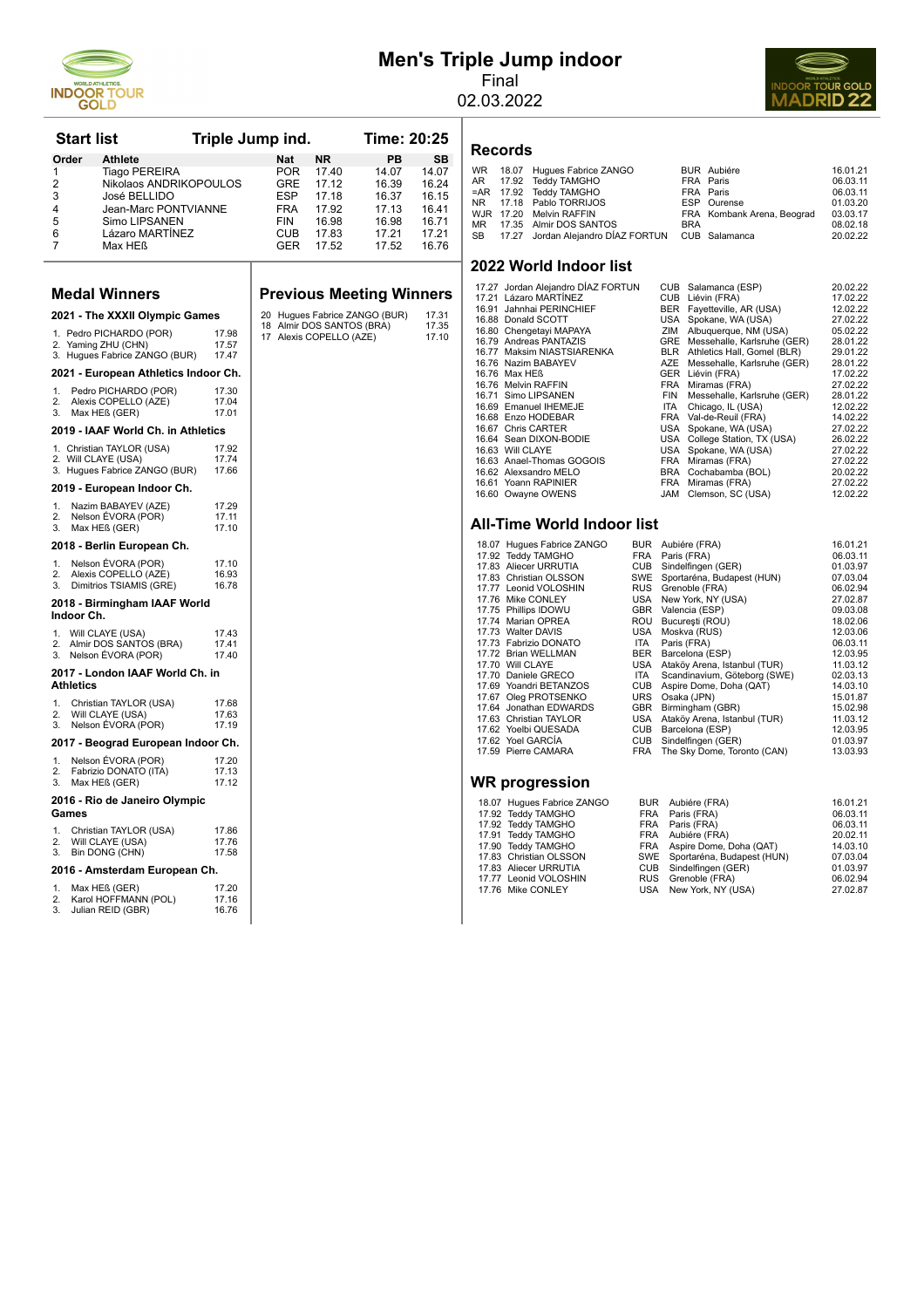| Men's Triple Jump indoor                                                                                                                                                                                                                     |                 | Final                               | 02.03.2022                                                        |
|----------------------------------------------------------------------------------------------------------------------------------------------------------------------------------------------------------------------------------------------|-----------------|-------------------------------------|-------------------------------------------------------------------|
| <b>Tiago PEREIRA (POR)</b><br>1                                                                                                                                                                                                              | 16v             | SB and PB: 14.07 Braga (POR) 06.02  |                                                                   |
| 2022: Triple Jump ind. Braga (POR) 1. 14.07<br><b>INFO:</b>                                                                                                                                                                                  |                 |                                     |                                                                   |
| $\overline{2}$<br><b>Nikolaos ANDRIKOPOULOS (GRE)</b>                                                                                                                                                                                        | 24v             | SB: 16.24 Karlsruhe (GER) 28.01     | PB: 16.39 Istanbul (TUR) 20.02.2021                               |
| GENERAL: National champion Triple Jump (21)   WA World Rankings: 30th                                                                                                                                                                        |                 |                                     |                                                                   |
| OTHER PB'S: 16.73 Triple Jump(21)                                                                                                                                                                                                            |                 |                                     |                                                                   |
| <b>HONOURS: NCH (1xWin)</b><br>2022: Triple Jump ind. Karlsruhe (GER) 7. 16.24 - Triple Jump ind. Pireaus (GRE) 1. 15.84 - Long Jump ind. Pireaus (GRE) 1. 7.13 - Triple Jump ind. Pireaus (GRE) 3. 15.62                                    |                 |                                     |                                                                   |
| 3<br>José BELLIDO (ESP)                                                                                                                                                                                                                      | 34v             |                                     | SB: 16.15 Ourense (ESP) 26.02 PB: 16.37 Sabadell (ESP) 16.02.2013 |
| GENERAL: National Indoor champion Triple Jump ind. (22)   WA World Rankings: 66th                                                                                                                                                            |                 |                                     |                                                                   |
| <b>OTHER PB'S: 16.80 Triple Jump(12)</b>                                                                                                                                                                                                     |                 |                                     |                                                                   |
| <b>HONOURS: NICH (1xWin)</b>                                                                                                                                                                                                                 |                 |                                     |                                                                   |
| 2022: Triple Jump ind. Valencia (ESP) 1. 15.10 - Triple Jump Castellón (ESP) 1. 15.61 - Triple Jump ind. Valencia (ESP) 1. 15.68 - Triple Jump ind. Madrid (ESP) 2. 16.00 -<br>Triple Jump ind. Ourense (ESP) 1. 16.15                       |                 |                                     |                                                                   |
| 4<br>Jean-Marc PONTVIANNE (FRA)                                                                                                                                                                                                              | 27v             | SB: 16.41 Eaubonne (FRA) 16.01      | PB: 17.13 Bordeaux (FRA) 19.02.2017                               |
| GENERAL: World Championships finalist   European Championships finalist   WA World Rankings: 18th                                                                                                                                            |                 |                                     |                                                                   |
| OTHER PB'S: 17.17 Triple Jump(21)                                                                                                                                                                                                            |                 |                                     |                                                                   |
| HONOURS: World Ch. (1xFinal): 8. Triple Jump London(17) 16.79   NCH (3xWin)<br>2022: Triple Jump ind. Eaubonne (FRA) 1. 16.41                                                                                                                |                 |                                     |                                                                   |
| INFO: Born in Nimes. Motto: "What makes you suffer today, will make you win tomorrow".                                                                                                                                                       |                 |                                     |                                                                   |
| 5<br><b>Simo LIPSANEN (FIN)</b>                                                                                                                                                                                                              | 26 <sub>V</sub> | SB: 16.71 Karlsruhe (GER) 28.01     | PB: 16.98 Liévin (FRA) 10.02.2019                                 |
| GENERAL: 8 times National Indoor champion Long Jump ind. (21, 17), Triple Jump ind. (21, 20, 19, 18, 17, 16)   6 times National champion Triple Jump (21, 20, 19, 18, 17,<br>15)   WA World Rankings: 25th                                   |                 |                                     |                                                                   |
| OTHER PB'S: 7.66 Long Jump(20) - 17.14 Triple Jump(17)   Current Records: 1xNR: NR 17.14 Triple Jump Bydgoszcz(17)                                                                                                                           |                 |                                     |                                                                   |
| HONOURS: Eur. Team Ch. (1xSilver, 1xBronze)   Eur. Team Ch./1st (1xWin)   Eur. U23 Ch. (1xSilver)                                                                                                                                            |                 |                                     |                                                                   |
| 2022: Triple Jump ind. Karlsruhe (GER) 4. 16.71 - Triple Jump ind. Miramas (FRA) 1. 16.52 - Triple Jump ind. Val-de-Reuil (FRA) 2. 16.52 - Triple Jump ind. Liévin<br>(FRA) 3.16.59                                                          |                 |                                     |                                                                   |
| <b>INFO:</b> Born in Lappeenranta. National record holder.                                                                                                                                                                                   |                 |                                     |                                                                   |
| <b>Lázaro MARTINEZ (CUB)</b><br>6                                                                                                                                                                                                            | 24v             | SB and PB: 17.21 Liévin (FRA) 17.02 |                                                                   |
| GENERAL: 2 times World Junior champion Triple Jump (16, 14)   Olympic Games finalist   WA World Rankings: 32nd                                                                                                                               |                 |                                     |                                                                   |
| OTHER PB'S: 17.28 Triple Jump(18)                                                                                                                                                                                                            |                 |                                     |                                                                   |
| HONOURS: OG (1xFinal): 8. Triple Jump Rio de Janeiro(16) 16.68   World Jun. Ch. (2xGold)   World Youth Ch. (1xGold)   PanAm. Jun. Ch. (1xSilver)<br>2022: Triple Jump ind. Liévin (FRA) 1. 17.21                                             |                 |                                     |                                                                   |
| INFO: Born in Guantánamo. Initially practised several sports, including basketball and judo. Began specialising in the jumps under the supervision of coach Manuel Guilarte,<br>whom he credits for instilling in him the love of athletics. |                 |                                     |                                                                   |

**7 Max HEß (GER)** 25y SB: 16.76 Liévin (FRA) 17.02 PB: 17.52 Beograd (SRB) 03.03.2017

GENERAL: World Indoor Championships Silver medallist Triple Jump ind. (16) | European champion Triple Jump (16) | WA World Rankings: 9th

**OTHER PB'S:** 7.57 Long Jump(15) - 17.20 Triple Jump(16)

**HONOURS: World Ind. Ch. (1xSilver):** 2. Triple Jump ind. Portland, OR(16) 17.14 | **World Jun. Ch. (1xSilver)** | **Eur. Ch. (1xGold):** 1. Triple Jump Amsterdam(16) 17.20 |<br>**Eur. Ind. Ch. (3xBronze)** 

**2022:** Shot Put ind. Halle (GER) ce 12.11 - High Jump ind. Halle (GER) ce 1.92 - 60m ind. Halle (GER) ce 7.04 - Long Jump ind. Halle (GER) ce 7.69 - 1000m ind. Halle<br>(GER) ce 3:01.90 - Pole Vault ind. Halle (GER) ce 3.30

INFO: Born in Chemnitz. Former European Male Rising Star. Industrial Management studies at Chemnitz University of Technology. Indoor naional record holder.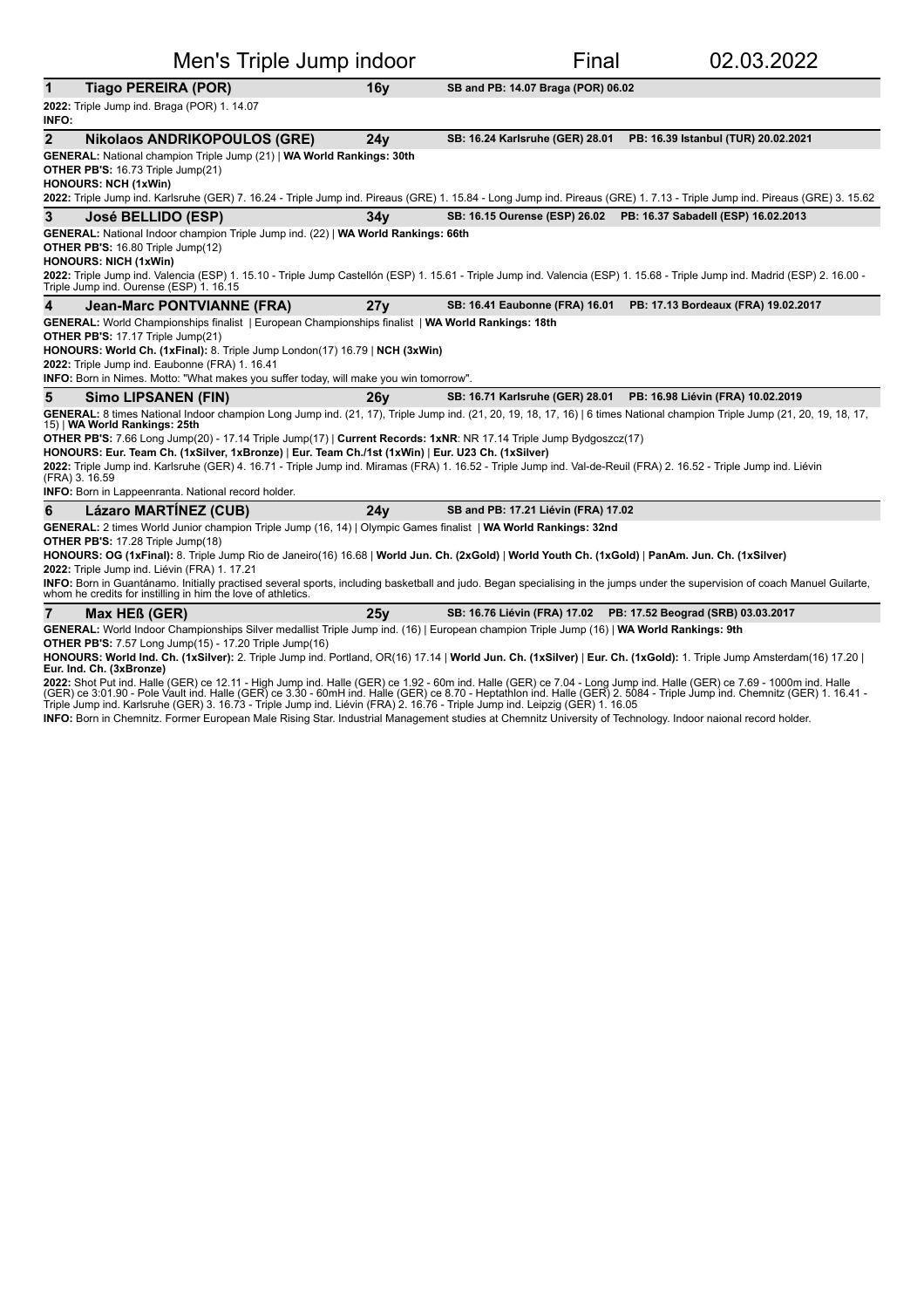

# **Men's Shot Put indoor**

Final



02.03.2022

#### **Records**

| <b>WR</b> | 22.82 Ryan CROUSER     |            | USA Fayetteville, AR         | 24.01.21 |
|-----------|------------------------|------------|------------------------------|----------|
| AR        | 22.55 UIf TIMMERMANN   |            | GDR Senftenberg              | 11.02.89 |
| NR        | 21.26 Manuel MARTINEZ  |            | ESP Ferry-Dusika-Halle, Wien | 02.03.02 |
| WJB       | 21.05 Terry ALBRITTON  |            | USA New York, NY             | 22.02.74 |
| МR        | 21.74 Filip MIHALJEVIĆ | <b>CRO</b> |                              | 21.02.20 |
| SВ        | 22.51 Ryan CROUSER     |            | USA The Podium, Spokane, WA  | 27.02.22 |
|           |                        |            |                              |          |

#### **2022 World Indoor list**

| 22.51 Ryan CROUSER      | USA        | Spokane, WA (USA)           | 27.02.22 |
|-------------------------|------------|-----------------------------|----------|
| 21.84 Filip MIHALJEVIĆ  | <b>CRO</b> | Arena, Toruń (POL)          | 22.02.22 |
| 21.83 Konrad BUKOWIECKI | <b>POL</b> | Arena, Toruń (POL)          | 22.02.22 |
| 21.74 Josh AWOTUNDE     | <b>USA</b> | Spokane, WA (USA)           | 27.02.22 |
| 21.71 Darlan ROMANI     | <b>BRA</b> | Cochabamba (BOL)            | 20.02.22 |
| 21.53 Nick PONZIO       | <b>ITA</b> | Arena, Toruń (POL)          | 22.02.22 |
| 21.51 Daniel MCARTHUR   | USA        | Blacksburg, VA (USA)        | 26.02.22 |
| 21.50 Zane WEIR         | <b>ITA</b> | Arena, Toruń (POL)          | 22.02.22 |
| 21.45 Adrian PIPERI     | <b>USA</b> | Albuquerque, NM (USA)       | 05.02.22 |
| 21.33 Turner WASHINGTON | USA        | Flagstaff, AZ (USA)         | 14.01.22 |
| 21.20 Darrell HILL      | USA        | Louisville, KY (USA)        | 12.02.22 |
| 21.18 Tomáš STANĚK      | <b>CZE</b> | Jablonec nad Nisou (CZE)    | 22.01.22 |
| 21.07 Roger STEEN       | USA        | Spokane, WA (USA)           | 27.02.22 |
| 20.92 Michał HARATYK    | <b>POL</b> | Atlas Arena, Łódź (POL)     | 11.02.22 |
| 20.91 Jordan GEIST      | USA        | Flagstaff, AZ (USA)         | 18.02.22 |
| 20.91 Bob BERTEMES      | LUX        | Kirchberg, Luxembourg (LUX) | 27.02.22 |
| 20.87 Marcus THOMSEN    | <b>NOR</b> | Ulsteinvik (NOR)            | 05.02.22 |
| 20.79 Asmir KOLAŠINAC   | <b>SRB</b> | Beograd (SRB)               | 19.02.22 |
| 20.78 Payton OTTERDAHL  | USA        | Spokane, WA (USA)           | 27.02.22 |
| 20.73 Scott LINCOLN     | <b>GBR</b> | Manchester (GBR)            | 22.01.22 |

#### **All-Time World Indoor list**

|                          | 22.82 Ryan CROUSER       | USA        | Fayetteville, AR (USA)       | 24.01.21 |
|--------------------------|--------------------------|------------|------------------------------|----------|
|                          | 22.66 Randy BARNES       | USA        | Los Angeles, CA (USA)        | 20.01.89 |
|                          | 22.55 UIf TIMMERMANN     | <b>GDR</b> | Senftenberg (GER)            | 11.02.89 |
|                          | 22.40 Adam NELSON        | USA        | Fayetteville, AR (USA)       | 15.02.08 |
|                          | 22.31 Tomas WALSH        | NZL        | Birmingham (GBR)             | 03.03.18 |
|                          | 22.26 Werner GÜNTHÖR     | SUI        | Magglingen (SUI)             | 08.02.87 |
|                          | 22.23 Ryan WHITING       | USA        | Albuquerque, NM (USA)        | 23.02.14 |
|                          | 22.18 Christian CANTWELL | USA        | Warrensburg, MO (USA)        | 22.02.08 |
|                          | 22.17 Tomáš STANĚK       | CZE        | Düsseldorf (GER)             | 06.02.18 |
|                          | 22.11 Reese HOFFA        | USA        | Moskva (RUS)                 | 10.03.06 |
|                          | 22.09 Mika HALVARI       | <b>FIN</b> | Tampere (FIN)                | 07.02.00 |
|                          | 22.05 Joe KOVACS         | USA        | Geneva, OH (USA)             | 13.02.21 |
|                          | 22.02 George WOODS       | USA        | Inglewood, CA (USA)          | 08.02.74 |
|                          | 22.00 Konrad BUKOWIECKI  | <b>POL</b> | Arena, Toruń (POL)           | 15.02.18 |
|                          | 21.88 David STORL        | <b>GER</b> | Ataköy Arena, Istanbul (TUR) | 09.03.12 |
|                          | 21.85 Turner WASHINGTON  | USA        | Lubbock, TX (USA)            | 13.02.21 |
|                          | 21.84 Filip MIHALJEVIĆ   | <b>CRO</b> | Beograd (SRB)                | 27.02.20 |
|                          | 21.83 Oleksandr BAGACH   | <b>UKR</b> | Brovary (UKR)                | 21.02.99 |
|                          | 21.83 John GODINA        | USA        | Boston, MA (USA)             | 26.02.05 |
|                          | 21.83 Michał HARATYK     | POL.       | Atlas Arena, Łódź (POL)      | 12.02.21 |
|                          |                          |            |                              |          |
| $\overline{\phantom{a}}$ |                          |            |                              |          |
|                          |                          |            |                              |          |

#### **WR progression**

| 22.82 Ryan CROUSER   |      | USA Fayetteville, AR (USA) | 24.01.21 |
|----------------------|------|----------------------------|----------|
| 22.66 Randy BARNES   |      | USA Los Angeles, CA (USA)  | 20.01.89 |
| 22.26 Werner GÜNTHÖR | SUI. | Magglingen (SUI)           | 08.02.87 |

| <b>Start list</b><br><b>Shot Put ind.</b> |                                                |                |                   |                                         |                        | Time: 20:04    |
|-------------------------------------------|------------------------------------------------|----------------|-------------------|-----------------------------------------|------------------------|----------------|
| Order                                     | <b>Athlete</b>                                 |                | <b>Nat</b>        | NR.                                     | PB                     | <b>SB</b>      |
| 1                                         | <b>Bob BERTEMES</b>                            |                | LUX               | 21.03                                   | 21.03                  | 20.91          |
| 2<br>3                                    | Francisco BELO<br>José Angel PINEDO            |                | POR.<br>ESP       | 21.28<br>21.26                          | 21.28<br>19.12         | 20.61<br>19.12 |
| 4                                         | Tsanko ARNAUDOV                                |                | <b>POR</b>        | 21.28                                   | 21.27                  | 20.31          |
| 5                                         | Carlos TOBALINA                                |                | <b>ESP</b>        | 21.26                                   | 20.50                  | 20.26          |
| 6                                         | Nick PONZIO                                    |                | ITA               | 21.59                                   | 21.53                  | 21.53          |
| $\overline{7}$                            | Filip MIHALJEVIĆ                               |                | <b>CRO</b>        | 21.84                                   | 21.84                  | 21.84          |
| 8<br>9                                    | Konrad BUKOWIECKI<br>Zane WEIR                 |                | <b>POL</b><br>ITA | 22.00<br>21.59                          | 22.00<br>21.50         | 21.83<br>21.50 |
|                                           |                                                |                |                   |                                         |                        |                |
|                                           |                                                |                |                   |                                         |                        |                |
|                                           | <b>Medal Winners</b>                           |                |                   | <b>Previous Meeting</b>                 |                        |                |
|                                           |                                                |                |                   | Winners                                 |                        |                |
|                                           | 2021 - The XXXII Olympic Games                 |                |                   |                                         |                        |                |
| 1 <sub>1</sub>                            | Ryan CROUSER (USA)                             | 23.30          | 20                |                                         | Filip MIHALJEVIĆ (CRO) | 21.74          |
| 2.<br>3.                                  | Joe KOVACS (USA)<br>Tomas WALSH (NZL)          | 22.65<br>22.47 | 19<br>18          | David STORL (GER)<br>Tomáš STANĚK (CZE) |                        | 21.01<br>21.69 |
|                                           |                                                |                | 17                | Franck ELEMBA (CGO)                     |                        | 20.86          |
|                                           | 2021 - European Athletics Indoor Ch.           |                | 16                | Tim NEDOW (CAN)                         |                        | 20.71          |
| 1.                                        | Tomáš STANĚK (CZE)                             | 21.62          |                   |                                         |                        |                |
| 2.<br>3.                                  | Michał HARATYK (POL)<br>Filip MIHALJEVIĆ (CRO) | 21.47<br>21.31 |                   |                                         |                        |                |
|                                           | 2019 - IAAF World Ch. in Athletics             |                |                   |                                         |                        |                |
|                                           |                                                |                |                   |                                         |                        |                |
| 1.<br>2.                                  | Joe KOVACS (USA)<br>Ryan CROUSER (USA)         | 22.91<br>22.90 |                   |                                         |                        |                |
| 3.                                        | Tomas WALSH (NZL)                              | 22.90          |                   |                                         |                        |                |
|                                           | 2019 - European Indoor Ch.                     |                |                   |                                         |                        |                |
| 1.                                        | Michał HARATYK (POL)                           | 21.65          |                   |                                         |                        |                |
| 2.                                        | David STORL (GER)                              | 21.54          |                   |                                         |                        |                |
| 3.                                        | Tomáš STANĚK (CZE)                             | 21.25          |                   |                                         |                        |                |

#### 2018 - Berlin European Ch.

| 1.<br>2.  | Michał HARATYK (POL)<br>Konrad BUKOWIECKI (POL)          | 21.72<br>21.66<br>21.41 |
|-----------|----------------------------------------------------------|-------------------------|
| 3.<br>Ch. | David STORL (GER)<br>2018 - Birmingham IAAF World Indoor |                         |

| $\mathbf{1}$ . | Tomas WALSH (NZL)  | 22.31 |
|----------------|--------------------|-------|
| 2.             | David STORL (GER)  | 21.44 |
| 3.             | Tomáš STANĚK (CZE) | 21.44 |
|                |                    |       |

#### **2017 - London IAAF World Ch. in Athletics**

| 1. | Tomas WALSH (NZL)                  | 22.03 |
|----|------------------------------------|-------|
| 2. | Joe KOVACS (USA)                   | 21.66 |
| 3. | Stipe ŽUNIĆ (CRO)                  | 21.46 |
|    | 2017 - Beograd European Indoor Ch. |       |
| 1. | Konrad BUKOWIECKI (POL)            | 21.97 |
| 2. | Tomáš STANĚK (CZE)                 | 21.43 |
| 3. | David STORL (GER)                  | 21.30 |

#### **2016 - Rio de Janeiro Olympic Games**

|    | Ryan CROUSER (USA) | 22.52 |
|----|--------------------|-------|
| 2. | Joe KOVACS (USA)   | 21.78 |
| 3. | Tomas WALSH (NZL)  | 21.36 |

#### **2016 - Amsterdam European Ch.**

|   | David STORL (GER)    | 21.31 |
|---|----------------------|-------|
| っ | Michal HARATVK (POL) | 21.10 |
|   |                      |       |

2. Michał HARATYK (POL) 21.19 3. Tsanko ARNAUDOV (POR) 20.59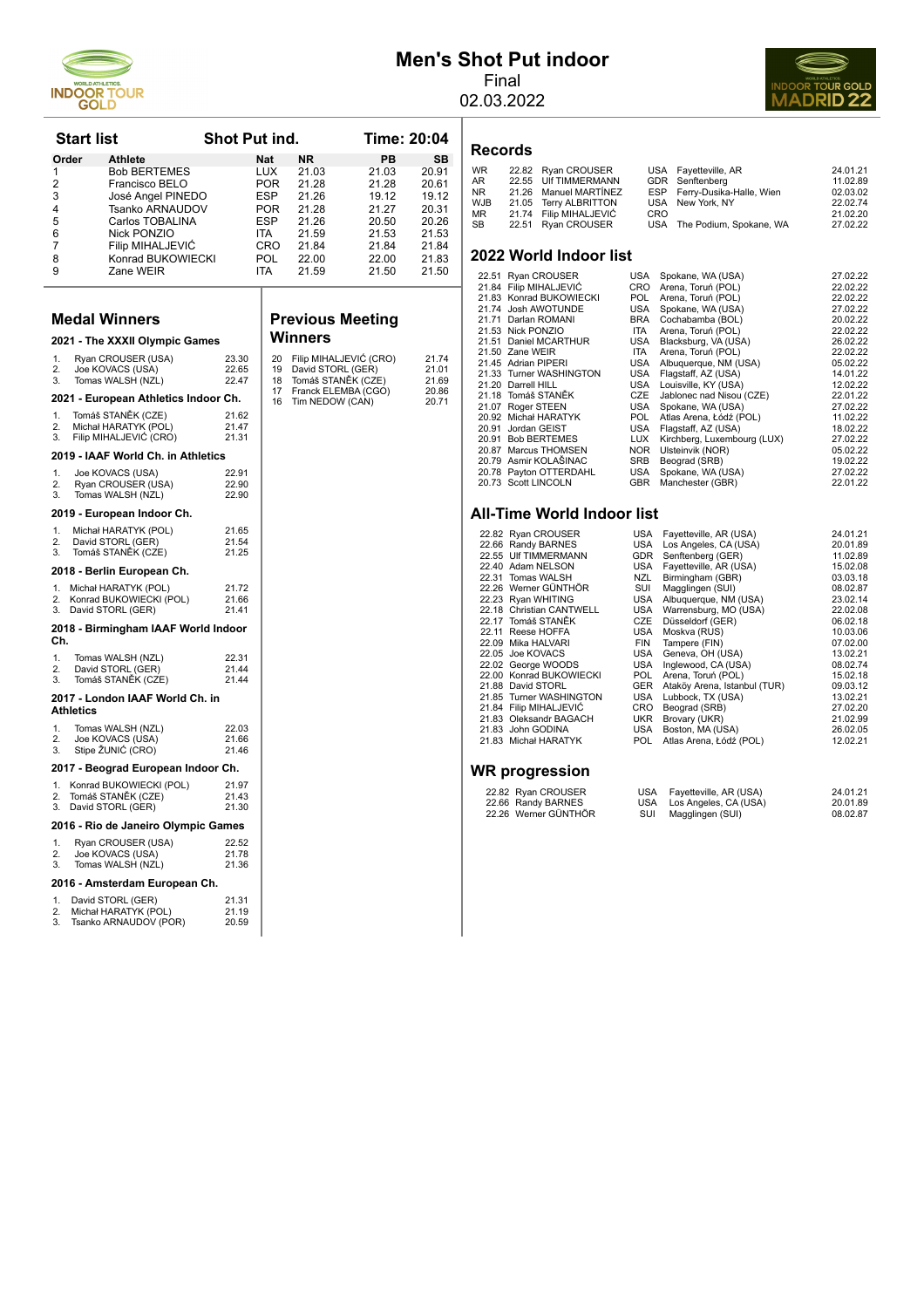| 1            | <b>Bob BERTEMES (LUX)</b>                                                                                                                                                                                                                                                                                                                                                                                                                                                                                                                                                                                                                                                                                                                                                                | 28 <sub>V</sub> |                                                               | SB: 20.91 Luxembourg (LUX) 27.02    PB: 21.03 Potsdam (GER) 13.02.2019 |
|--------------|------------------------------------------------------------------------------------------------------------------------------------------------------------------------------------------------------------------------------------------------------------------------------------------------------------------------------------------------------------------------------------------------------------------------------------------------------------------------------------------------------------------------------------------------------------------------------------------------------------------------------------------------------------------------------------------------------------------------------------------------------------------------------------------|-----------------|---------------------------------------------------------------|------------------------------------------------------------------------|
|              | GENERAL: European Championships finalist   European U23 Championships Silver medallist Shot Put (15)   WA World Rankings: 19th<br>OTHER PB'S: 22.22 Shot Put(19) - 19.57 Shot Put (6kg)(12) - 61.06 Discus Throw(19)   Current Records: 2xNR: NR 22.22 Shot Put Luxembourg(19) - NR 61.06 Discus<br>Throw Dudelange(19)                                                                                                                                                                                                                                                                                                                                                                                                                                                                  |                 |                                                               |                                                                        |
|              | HONOURS: Franc. G. (1xSilver)   Eur. Throw. Cup (1xBronze)<br>2022: Shot Put ind. Frankfurt (GER) 1. 20.66 - Shot Put ind. Sindelfingen (GER) 1. 20.62 - Shot Put ind. Luxembourg (LUX) 1. 20.91<br>INFO: Born in Luxembourg. National record holder.                                                                                                                                                                                                                                                                                                                                                                                                                                                                                                                                    |                 |                                                               |                                                                        |
| $\mathbf{2}$ | <b>Francisco BELO (POR)</b>                                                                                                                                                                                                                                                                                                                                                                                                                                                                                                                                                                                                                                                                                                                                                              | 30v             | SB: 20.61 Lisboa (POR) 18.12 PB: 21.28 Toruń (POL) 05.03.2021 |                                                                        |
|              | GENERAL: European (Winter) Throwing Cup winner Shot Put (19)   World University Games winner Shot Put (17)   WA World Rankings: 21st<br>OTHER PB'S: 21.27 Shot Put(21) - 62.01 Discus Throw(17)   Current Records: 1xNR: NR 62.01 Discus Throw Vagos(17)<br>HONOURS: Eur. Throw. Cup (1xGold, 1xSilver, 1xBronze)   WUG (1xGold)   NCH (3xWin)<br>2022: Shot Put ind. Lisboa (POR) 1. 20.57 - Shot Put ind. Kladno (CZE) 3. 20.40 - Shot Put ind. Nehvizdy (CZE) 6. 20.02 - Shot Put ind. Glasgow (GBR) 1. 20.36 - Shot Put<br>ind. Lisboa (POR) 1. 20.19 - Shot Put ind. Lisboa (POR) 1. 20.16 - Shot Put ind. Pombal (POR) 2. 19.65<br>INFO: Born in Castelo Branco. National record holder in discus throw and indoor shot put. Studies: Faculty of Medicine at University of Lisbon. |                 |                                                               |                                                                        |
| 3            | José Angel PINEDO (ESP)                                                                                                                                                                                                                                                                                                                                                                                                                                                                                                                                                                                                                                                                                                                                                                  | 31y             | SB and PB: 19.12 Madrid (ESP) 12.02                           |                                                                        |
|              | <b>WA World Rankings: 134th</b><br><b>OTHER PB'S: 19.09 Shot Put(17)</b><br>2022: Shot Put ind. Valencia (ESP) 2. 18.55 - Shot Put Ibiza (ESP) 1. 18.79 - Shot Put ind. Madrid (ESP) 3. 19.12 - Shot Put ind. Ourense (ESP) 2. 18.65                                                                                                                                                                                                                                                                                                                                                                                                                                                                                                                                                     |                 |                                                               |                                                                        |
| 4            | Tsanko ARNAUDOV (POR)                                                                                                                                                                                                                                                                                                                                                                                                                                                                                                                                                                                                                                                                                                                                                                    | 29 <sub>V</sub> |                                                               | SB: 20.31 Valencia (ESP) 02.02  PB: 21.27 Pombal (POR) 18.02.2018      |
|              | GENERAL: European Championships Bronze medallist Shot Put (16)   6 times National champion Shot Put (20, 19, 18, 17, 16, 15)   WA World Rankings: 37th<br>OTHER PB'S: 21.56 Shot Put(17)   Current Records: 1xNR: NR 21.56 Shot Put Vaasa(17)                                                                                                                                                                                                                                                                                                                                                                                                                                                                                                                                            |                 |                                                               |                                                                        |
|              | HONOURS: Eur. Ch. (1xBronze): 3. Shot Put Amsterdam(16) 20.59   Eur. Throw. Cup (1xSilver)   Eur. Team Ch./1st (1xWin)<br>2022: Shot Put ind. Pombal (POR) 1. 19.77 - Shot Put ind. Valencia (ESP) 1. 20.31 - Shot Put ind. Rochlitz (GER) 1. 19.33 - Shot Put ind. Pombal (POR) 1. 20.13 - Shot Put<br>ind. Pombal (POR) 1. 19.73<br><b>INFO:</b> Born in Bulgaria; ethnic Bulgarian. Represents Portugal since 2011. National reecord holder.                                                                                                                                                                                                                                                                                                                                          |                 |                                                               |                                                                        |
|              |                                                                                                                                                                                                                                                                                                                                                                                                                                                                                                                                                                                                                                                                                                                                                                                          |                 |                                                               |                                                                        |
| 5            | <b>Carlos TOBALINA (ESP)</b><br>GENERAL: 4 times National champion Shot Put (21, 20, 19, 18)   5 times National Indoor champion Shot Put ind. (22, 21, 19, 17, 16)   WA World Rankings: 58th                                                                                                                                                                                                                                                                                                                                                                                                                                                                                                                                                                                             | 36y             |                                                               | SB: 20.26 Ourense (ESP) 27.02  PB: 20.50 Madrid (ESP) 05.03.2016       |
|              | <b>OTHER PB'S: 20.57 Shot Put(17)</b>                                                                                                                                                                                                                                                                                                                                                                                                                                                                                                                                                                                                                                                                                                                                                    |                 |                                                               |                                                                        |
|              | HONOURS: Eur. Throw. Cup (1xSilver)   NCH (4xWin)   NICH (5xWin)                                                                                                                                                                                                                                                                                                                                                                                                                                                                                                                                                                                                                                                                                                                         |                 |                                                               |                                                                        |
|              | 2022: Shot Put ind. Glasgow (GBR) 3. 19.34 - Shot Put ind. Madrid (ESP) 2. 19.42 - Shot Put ind. Madrid (ESP) 1. 19.47 - Shot Put ind. Ourense (ESP) 1. 20.26<br><b>INFO: Born in Castro Urdiales.</b>                                                                                                                                                                                                                                                                                                                                                                                                                                                                                                                                                                                   |                 |                                                               |                                                                        |
| 6            | <b>Nick PONZIO (ITA)</b>                                                                                                                                                                                                                                                                                                                                                                                                                                                                                                                                                                                                                                                                                                                                                                 | 27у             | SB and PB: 21.53 Toruń (POL) 22.02                            |                                                                        |
|              | GENERAL: Diamond League meeting winner Shot Put (20)   National Indoor champion Shot Put ind. (22)   WA World Rankings: 16th<br><b>OTHER PB'S: 21.72 Shot Put(20)</b><br><b>HONOURS: NICH (1xWin)</b><br>2022: Shot Put ind. Louisville, KY (USA) 3. 20.81 - Shot Put ind. Toruń (POL) 3. 21.53 - Shot Put ind. Ancona (ITA) 1. 21.34                                                                                                                                                                                                                                                                                                                                                                                                                                                    |                 |                                                               |                                                                        |
| coach.       | INFO: Hometown: Temecula. Studies: University of Southern California. Hobbies are eating and weightlifting. Likes Italian food; wants to become a strength and conditioning                                                                                                                                                                                                                                                                                                                                                                                                                                                                                                                                                                                                              |                 |                                                               |                                                                        |
| 7            | <b>Filip MIHALJEVIC (CRO)</b>                                                                                                                                                                                                                                                                                                                                                                                                                                                                                                                                                                                                                                                                                                                                                            | 27y             |                                                               | SB: 21.84 Toruń (POL) 22.02 PB: 21.84 Beograd (SRB) 27.02.2020         |
|              | GENERAL: World Indoor Championships Bronze medallist Shot Put ind. (16)   European U23 champion Shot Put (15)   WA World Rankings: 5th                                                                                                                                                                                                                                                                                                                                                                                                                                                                                                                                                                                                                                                   |                 |                                                               |                                                                        |
|              | OTHER PB'S: 21.94 Shot Put(21) - 20.35 Shot Put (6kg)(13) - 63.76 Discus Throw(17)   Current Records: 1xNR: NR 21.94 Shot Put Karlovac(21)<br>HONOURS: World Ind. Ch. (1xBronze): 3. Shot Put ind. Portland, OR(16) 20.87   Eur. Ind. Ch. (1xBronze)   Eur. U23 Ch. (1xGold)   Eur. Jun. Ch. (1xSilver)                                                                                                                                                                                                                                                                                                                                                                                                                                                                                  |                 |                                                               |                                                                        |
|              | 2022: Shot Put ind. Toruń (POL) 1. 21.84                                                                                                                                                                                                                                                                                                                                                                                                                                                                                                                                                                                                                                                                                                                                                 |                 |                                                               |                                                                        |
|              | INFO: Born in Livno Bosnia and Herzegovina. Former Best Male Croatian Athlete of the Year. Studies: University of Virginia. Earlier he played football; national record holder.                                                                                                                                                                                                                                                                                                                                                                                                                                                                                                                                                                                                          |                 |                                                               |                                                                        |
| 8            | Konrad BUKOWIECKI (POL)                                                                                                                                                                                                                                                                                                                                                                                                                                                                                                                                                                                                                                                                                                                                                                  | 24v             | SB: 21.83 Toruń (POL) 22.02 PB: 22.00 Toruń (POL) 15.02.2018  |                                                                        |
|              | GENERAL: 2 times World Championships finalist   European Championships Silver medallist Shot Put (18)   WA World Rankings: 20th<br>OTHER PB'S: 22.25 Shot Put(19) - 22.94 Shot Put (6kg)(16) - 23.17 Shot Put (5kg)(14)   Current Records: 1xWJR: WJR 22.48 Shot Put ind. (6kg) Toruń(16)                                                                                                                                                                                                                                                                                                                                                                                                                                                                                                |                 |                                                               |                                                                        |
|              | HONOURS: World Ch. (2xFinal): 6. Shot Put Doha(19) 21.46 - 8. Shot Put London(17) 20.89   World Jun. Ch. (1xGold)   Eur. Ch. (1xSilver): 2. Shot Put Berlin(18) 21.66 -<br>4. Shot Put Amsterdam(16) 20.58                                                                                                                                                                                                                                                                                                                                                                                                                                                                                                                                                                               |                 |                                                               |                                                                        |
|              | 2022: Shot Put ind. Spala (POL) 1. 21.37 - Shot Put ind. Łódź (POL) 1. 21.39 - Shot Put ind. Toruń (POL) 2. 21.83<br>INFO: Born in Szczytno; his father is a former decathlete. Studies: Police Academy in Szczytno; member of the Armed Forces. Won Universiade-gold with longest shot put<br>throw in 34 years (2019) Likes basketball and watching movies.                                                                                                                                                                                                                                                                                                                                                                                                                            |                 |                                                               |                                                                        |
|              |                                                                                                                                                                                                                                                                                                                                                                                                                                                                                                                                                                                                                                                                                                                                                                                          |                 |                                                               |                                                                        |
| 9            | Zane WEIR (ITA)                                                                                                                                                                                                                                                                                                                                                                                                                                                                                                                                                                                                                                                                                                                                                                          | 26v             | SB and PB: 21.50 Toruń (POL) 22.02                            |                                                                        |

**GENERAL:** Olympic Games finalist | National champion Shot Put (21) | WA World Rankings: 7th

**OTHER PB'S:** 21.66 Shot Put(21)

**HONOURS: OG (1xFinal):** 5. Shot Put Tokyo(21) 21.41 | NCH (1xWin)

**2022:** Shot Put Pietermaritzburg (RSA) 1. 21.65 - Shot Put ind. Łódź (POL) 2. 21.02 - Shot Put ind. Toruń (POL) 4. 21.50 - Shot Put ind. Ancona (ITA) 2. 20.87 **INFO:** Born in Durban, South Africa; nicknamee: Zano. Represents Italy since February 2020. Accounting and Finance studies at University of Cape Town. Likes reading his<br>favorite book is The textures of silence by SA autho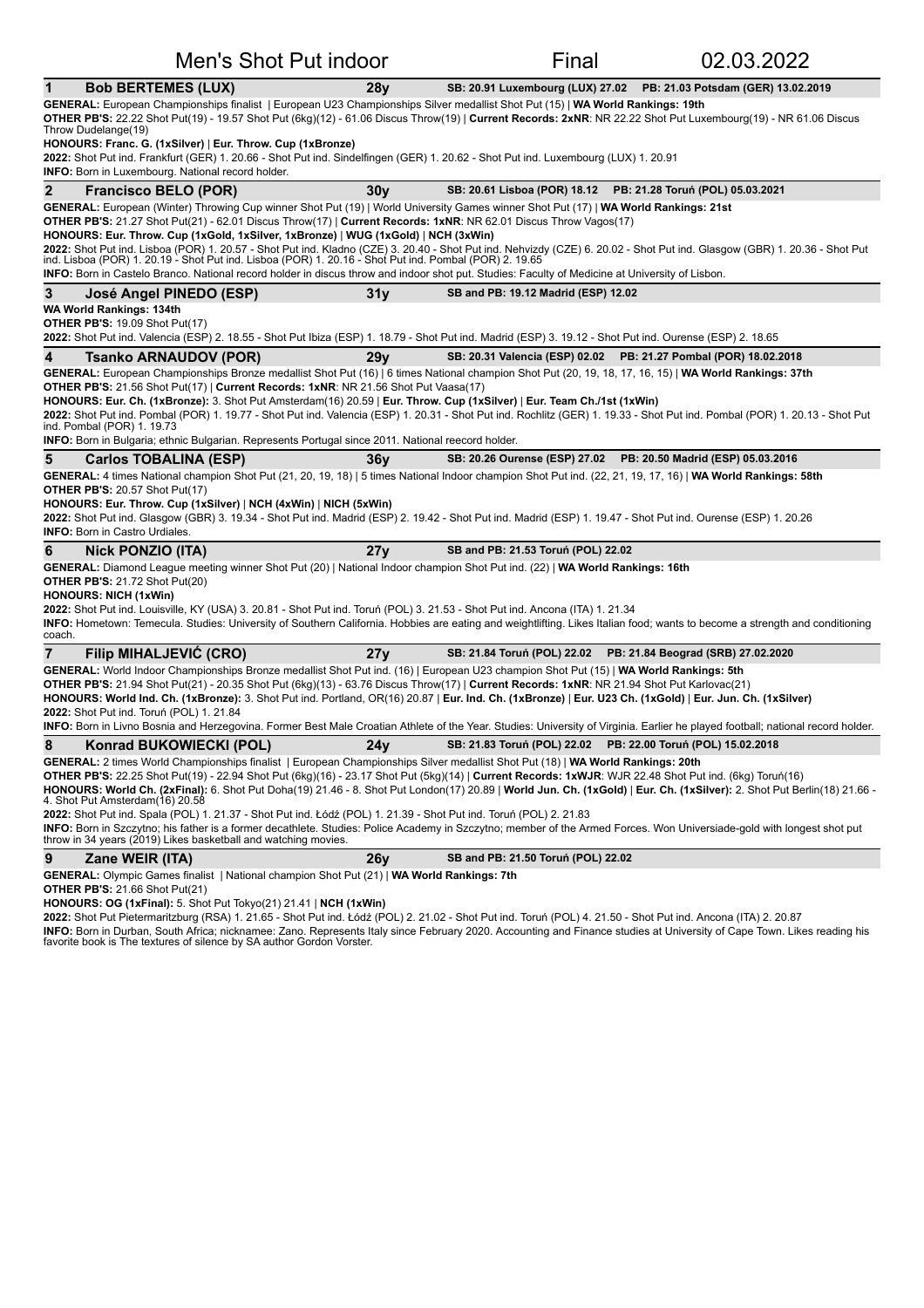

# **Women's 400m indoor**

Final A 02.03.2022



|                  | <b>Start list</b>                                                                          |                         | 400m ind.                                       |                    | Time: 20:45                               |                    | Records                                                                   |
|------------------|--------------------------------------------------------------------------------------------|-------------------------|-------------------------------------------------|--------------------|-------------------------------------------|--------------------|---------------------------------------------------------------------------|
| Lane<br>3        | <b>Athlete</b><br>Laura BUENO                                                              |                         | Nat<br><b>ESP</b>                               | <b>NR</b><br>50.99 | PB<br>52.67                               | <b>SB</b><br>52.77 | <b>WR</b><br>49.59<br>Jarmila KR                                          |
| 4                | Modesta Juste MORAUSKAITE                                                                  |                         | LTU                                             | 52.02              | 52.02                                     | 52.02              | 49.59<br>Jarmila KR<br>AR                                                 |
| 5                | Justyna SWIETY-ERSETIC                                                                     |                         | POL                                             | 51.10              | 51.34                                     | 51.40              | <b>NR</b><br>50.99<br>Sandra MY<br><b>WJR</b><br>50.82 Sanya RICI         |
| 6                | Phil HEALY                                                                                 |                         | IRL                                             | 51.58              | 51.74                                     | 51.74              | MR<br>51.61<br>Lea SPRUN                                                  |
|                  |                                                                                            |                         |                                                 |                    |                                           |                    | SВ<br>50.30 Femke BOL                                                     |
|                  | <b>Medal Winners</b>                                                                       |                         | <b>Previous Meeting Winners</b>                 |                    |                                           |                    | 2022 World Inde                                                           |
|                  | 2021 - The XXXII Olympic Games                                                             |                         | 20 Justyna ŚWIETY-ERSETIC (POL)                 |                    |                                           | 51.93              | 50.30 Femke BOL<br>50.71 Polina MILLER                                    |
| 1.<br>2.         | Shaunae MILLER-UIBO (BAH)<br>Marileidy PAULINO (DOM)<br>3. Allyson FELIX (USA)             | 48.36<br>49.20<br>49.46 | 18 Lea SPRUNGER (SUI)<br>16 Cátia AZEVEDO (POR) |                    | 17 Ayomide Temilade FOLORUNSO (ITA) 52.97 | 51.61<br>53.30     | 50.77 Alexis HOLMES<br>50.88 Britton WILSON<br>51.10 Anna KIEŁBASINS      |
|                  | 2021 - European Athletics Indoor Ch.                                                       |                         |                                                 |                    |                                           |                    | 51.15 Natalia KACZMARI<br>51.20 Lieke KLAVER                              |
|                  | 1. Femke BOL (NED)<br>2. Justyna SWIETY-ERSETIC (POL) 51.41<br>3. Jodie WILLIAMS (GBR)     | 50.63<br>51.73          |                                                 |                    |                                           |                    | 51.24 Charokee YOUNG<br>51.25 Talitha DIGGS<br>51.29 Stephanie DAVIS      |
|                  | 2019 - IAAF World Ch. in Athletics                                                         |                         |                                                 |                    |                                           |                    | 51.35 Yekaterina RENZH<br>51.39 Stephenie Ann MC                          |
| 1.               | Salwa Eid NASER (BRN)                                                                      | 48.14                   |                                                 |                    |                                           |                    | 51.40 Justyna SWIĘTY-E                                                    |
|                  | 2. Shaunae MILLER-UIBO (BAH)                                                               | 48.37<br>49.47          |                                                 |                    |                                           |                    | 51.60 Kennedy SIMON<br>51.68 Corinna SCHWAB                               |
|                  | 3. Shericka JACKSON (JAM)<br>2019 - European Indoor Ch.                                    |                         |                                                 |                    |                                           |                    | 51.74 Phil HEALY<br>51.78 Stacey Ann WILLIA                               |
| 1.               | Lea SPRUNGER (SUI)                                                                         | 51.61                   |                                                 |                    |                                           |                    | 51.78 Lauren GALE<br>51.87 Amber ANNING                                   |
| 2.<br>3.         | Cynthia BOLINGO (BEL)<br>Lisanne DE WITTE (NED)                                            | 51.62<br>52.34          |                                                 |                    |                                           |                    | 51.88 Lynna IRBY                                                          |
|                  | 2018 - Berlin European Ch.                                                                 |                         |                                                 |                    |                                           |                    | All-Time World                                                            |
|                  | 1. Justyna ŚWIĘTY-ERSETIC (POL)<br>2. Maria BELIMPASAKI (GRE)<br>3. Lisanne DE WITTE (NED) | 50.41<br>50.45<br>50.77 |                                                 |                    |                                           |                    | 49.59 Jarmila KRATOCH\<br>49.68 Natalya NAZAROVA<br>49.76 Taťána KOCEMBOV |
| Indoor Ch.       | 2018 - Birmingham IAAF World                                                               |                         |                                                 |                    |                                           |                    | 50.01 Sabine BUSCH<br>50.02 Nicola SANDERS                                |
| 1.               | Courtney OKOLO (USA)                                                                       | 50.55<br>51.47          |                                                 |                    |                                           |                    | 50.04 Olesya KRASNOM<br>50.15 Olga ZAYTSEVA                               |
| 2.<br>3.         | Shakima WIMBLEY (USA)<br>Eilidh DOYLE (GBR)                                                | 51.60                   |                                                 |                    |                                           |                    | 50.21 Vanya STAMBOLOV<br>50.21 Shaunae MILLER-L                           |
| <b>Athletics</b> | 2017 - London IAAF World Ch. in                                                            |                         |                                                 |                    |                                           |                    | 50.23 Irina PRIVALOVA<br>50.28 Petra SCHERSING                            |
| 1.               | Phyllis FRANCIS (USA)                                                                      | 49.92                   |                                                 |                    |                                           |                    | 50.30 Femke BOL<br>50.34 Christine AMERTIL                                |
| 2.<br>3.         | Salwa Eid NASER (BRN)<br>Allyson FELIX (USA)                                               | 50.06<br>50.08          |                                                 |                    |                                           |                    | 50.34 Kendall ELLIS<br>50.36 Sydney MCLAUGHI                              |
|                  | 2017 - Beograd European Indoor Ch.                                                         |                         |                                                 |                    |                                           |                    | 50.37 Natalya ANTYUKH<br>50.40 Dagmar NEUBAUE                             |
|                  | 1. Floria GUEI (FRA)                                                                       | 51.90                   |                                                 |                    |                                           |                    | 50.41 Svetlana POSPELC<br>50.42 Olga KOTLYAROVA                           |
|                  | 2. Zuzana HEJNOVÁ (CZE)<br>3. Justyna SWIĘTY-ERSETIC (POL) 52.52                           | 52.42                   |                                                 |                    |                                           |                    | 50.45 Grit BREUER                                                         |
| Games            | 2016 - Rio de Janeiro Olympic                                                              |                         |                                                 |                    |                                           |                    | <b>WR progressio</b>                                                      |
| 1.<br>2.<br>3.   | Shaunae MILLER (BAH)<br>Allyson FELIX (USA)<br>Shericka JACKSON (JAM)                      | 4944<br>49.51<br>49.85  |                                                 |                    |                                           |                    | 49.59 Jarmila KRATO                                                       |
|                  | 2016 - Amsterdam European Ch.                                                              |                         |                                                 |                    |                                           |                    |                                                                           |
| 1.<br>2.<br>3.   | Libania GRENOT (ITA)<br>Floria GUEI (FRA)<br>Anyika ONUORA (GBR)                           | 50.73<br>51.21<br>51.47 |                                                 |                    |                                           |                    |                                                                           |
|                  |                                                                                            |                         |                                                 |                    |                                           |                    |                                                                           |

| <b>WR</b> | 49.59 Jarmila KRATOCHVÍLOVÁ |     | TCH Palazzo dello Sport, Milano | 07.03.82 |
|-----------|-----------------------------|-----|---------------------------------|----------|
| AR        | 49.59 Jarmila KRATOCHVÍLOVÁ |     | TCH Palazzo dello Sport, Milano | 07.03.82 |
| NR        | 50.99 Sandra MYERS          |     | ESP Sevilla                     | 10.03.91 |
| WJR       | 50.82 Sanya RICHARDS-ROSS   |     | USA Favetteville, AR            | 13.03.04 |
| MR.       | 51.61 Lea SPRUNGER          | SUI |                                 | 08.02.18 |
| SB        | 50.30 Femke BOL             |     | NED Omnisport, Apeldoorn        | 27.02.22 |
|           |                             |     |                                 |          |
|           |                             |     |                                 |          |

## **2022 Dor list**

| 50.30 Femke BOL               |      | NED Omnisport, Apeldoorn (NED) | 27.02.22 |
|-------------------------------|------|--------------------------------|----------|
| 50.71 Polina MILLER           |      | ANA St. Petersburg (RUS)       | 16.02.22 |
| 50.77 Alexis HOLMES           |      | USA College Station, TX (USA)  | 26.02.22 |
| 50.88 Britton WILSON          |      | USA College Station, TX (USA)  | 26.02.22 |
| 51.10 Anna KIEŁBASIŃSKA       |      | POL Ostrava (CZE)              | 03.02.22 |
| 51.15 Natalia KACZMAREK       | POL. | Arena, Toruń (POL)             | 22.02.22 |
| 51.20 Lieke KLAVER            |      | NED Omnisport, Apeldoorn (NED) | 27.02.22 |
| 51.24 Charokee YOUNG          | JAM  | Albuquerque, NM (USA)          | 12.02.22 |
| 51.25 Talitha DIGGS           |      | USA College Station, TX (USA)  | 26.02.22 |
| 51.29 Stephanie DAVIS         |      | USA College Station, TX (USA)  | 26.02.22 |
| 51.35 Yekaterina RENZHINA     |      | RUS LFK CSKA, Moskva (RUS)     | 26.02.22 |
| 51.39 Stephenie Ann MCPHERSON | JAM  | Birmingham (GBR)               | 19.02.22 |
| 51.40 Justyna ŚWIETY-ERSETIC  | POL. | Arena, Toruń (POL)             | 22.02.22 |
| 51.60 Kennedy SIMON           |      | USA Clemson, SC (USA)          | 11.02.22 |
| 51.68 Corinna SCHWAB          |      | GER Ostrava (CZE)              | 03.02.22 |
| 51.74 Phil HEALY              | IRL  | Abbotstown, Dublin (IRL)       | 12.02.22 |
| 51.78 Stacey Ann WILLIAMS     | JAM  | Clemson, SC (USA)              | 11.02.22 |
| 51.78 Lauren GALE             | CAN  | Albuquerque, NM (USA)          | 26.02.22 |
| 51.87 Amber ANNING            |      | GBR College Station, TX (USA)  | 26.02.22 |
| 51.88 Lynna IRBY              |      | USA Spokane, WA (USA)          | 27.02.22 |

#### **Indoor list**

| 49.59 Jarmila KRATOCHVÍLOVÁ        |            | TCH Milano (ITA)               | 07.03.82 |
|------------------------------------|------------|--------------------------------|----------|
| 49.68 Natalya NAZAROVA             |            | RUS Moskva (RUS)               | 18.02.04 |
| 49.76 Taťána KOCEMBOVÁ             |            | TCH Wien (AUT)                 | 02.02.84 |
| 50.01 Sabine BUSCH                 |            | GDR Wien (AUT)                 | 02.02.84 |
| 50.02 Nicola SANDERS               |            | GBR Birmingham (GBR)           | 03.03.07 |
| 50.04 Olesya KRASNOMOVETS-FORSHEVA |            | RUS Moskva (RUS)               | 18.02.06 |
| 50.15 Olga ZAYTSEVA                |            | RUS Moskva (RUS)               | 25.01.06 |
| 50.21 Vanya STAMBOLOVA             |            | BUL Moskva (RUS)               | 12.03.06 |
| 50.21 Shaunae MILLER-UIBO          |            | BAH New York, NY (USA)         | 13.02.21 |
| 50.23 Irina PRIVALOVA              |            | RUS Barcelona (ESP)            | 12.03.95 |
| 50.28 Petra SCHERSING              |            | GDR Budapest (HUN)             | 06.03.88 |
| 50.30 Femke BOL                    |            | NED Omnisport, Apeldoorn (NED) | 27.02.22 |
| 50.34 Christine AMERTIL            |            | BAH Moskva (RUS)               | 12.03.06 |
| 50.34 Kendall ELLIS                |            | USA College Station, TX (USA)  | 10.03.18 |
| 50.36 Sydney MCLAUGHLIN            |            | USA College Station, TX (USA)  | 10.03.18 |
| 50.37 Natalya ANTYUKH              |            | RUS Moskva (RUS)               | 18.02.06 |
| 50.40 Dagmar NEUBAUER              |            | GDR Wien (AUT)                 | 02.02.84 |
| 50.41 Svetlana POSPELOVA           |            | RUS Madrid (ESP)               | 05.03.05 |
| 50.42 Olga KOTLYAROVA              |            | RUS Moskva (RUS)               | 27.01.01 |
| 50.45 Grit BREUER                  |            | GER Valencia (ESP)             | 01.03.98 |
|                                    |            |                                |          |
|                                    |            |                                |          |
| WR progression                     |            |                                |          |
| 49.59 Jarmila KRATOCHVÍLOVÁ        | <b>TCH</b> | Milano (ITA)                   | 07.03.82 |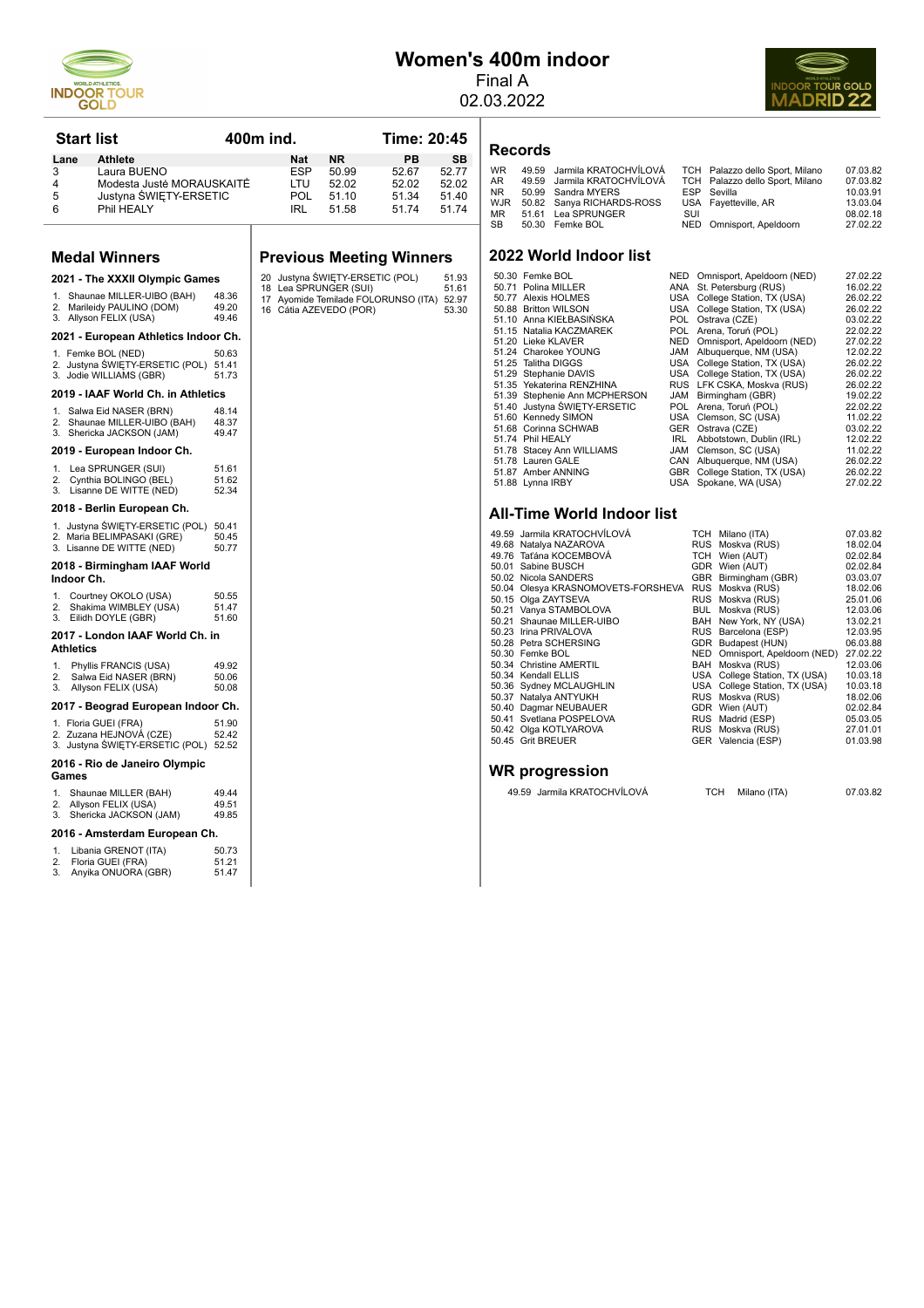#### **3** Laura BUENO (ESP) 28y SB: 52.77 Ourense (ESP) 27.02 PB: 52.67 Glasgow (GBR) 01.03.2019

GENERAL: Ibero-American Championships Silver medallist 4x400m (16) | 2 times Ibero-American Championships Bronze medallist 400m (18), 4x400m (18) | WA World **Rankings: 69th**

**OTHER PB'S:** 51.93 400m(21) - 1:26.21 600m(18) - 2:06.23 800m(21) | Current Records: 2xNR: NR 1:10.63 500m Granada(17) - NR 3:13.29 4x400m Tokyo(21) **HONOURS: IberoAM Ch. (1xBronze) | NCH (3xWin) | NICH (4xWin)** 

**2022:** 400m ind. Antequera (ESP) 1. 53.76 - 800m ind. Madrid (ESP) 3. 2:07.55 - 400m ind. Antequera (ESP) 1. 53.22 - 400m ind. Ourense (ESP) h 53.76 - 400m<br>ind. Ourense (ESP) 1. 52.77

**INFO:** Born in Granada.

**4** Modesta Justė MORAUSKAITĖ (LTU) 26y SB and PB: 52.02 Valencia (ESP) 02.02

GENERAL: 4 times National champion 400m (19, 15), 400mH (21, 20) | 3 times National Indoor champion 400m ind. (20, 18, 12) | WA World Rankings: 104th **OTHER PB'S:** 23.72 200m(18) - 52.35 400m(19) - 56.28 400mH(21)

#### **HONOURS: NCH (4xWin)** | **NICH (3xWin)**

**2022:** 200m ind. Valencia (ESP) 1. 23.85 - 60m ind. Valencia (ESP) 2. 7.62 - 200m ind. Valencia (ESP) 1. Valencia (ESP) 1. 52.02 - 400m ind. Madrid<br>(ESP) 1. 52.18

**INFO:** Born in Vilnius. Also national champion in snowboarding cross.

#### 5 Justyna ŚWIĘTY-ERSETIC (POL) 29y SB: 51.40 Toruń (POL) 22.02 PB: 51.34 Toruń (POL) 05.03.2021

GENERAL: Olympic champion 4x400m (21) | Olympic Games Silver medallist 4x400m (21) | WA World Rankings: 14th **OTHER PB'S:** 36.50 300m(19) - 50.41 400m(18) - 1:26.68 600m(14) | Current Records: 1xAR: AR 3:09.87 4x400m Tokyo(21) 1xNR: NR 3:20.53 4x400m Tokyo(21) HONOURS: World Ch. (1xFinal): 7. 400m Doha(19) 50.95 | Eur. Ch. (1xGold): 1. 400m Berlin(18) 50.41 - 6. 400m Amsterdam(16) 51.96

**2022:** 400m ind. Dortmund (GER) 1. 52.10 - 400m ind. Birmingham (GBR) 3. 52.09 - 400m ind. Toruń (POL) 3. 51.40

INFO: Born in Raciborz. National indoor record holder. Former Polish Sports Personality of the Year. Likes reading and baking; her husband Dawid Ersetic has competed in Greco-Roman wrestling

| Phil HEALY (IRL) | SB and PB: 51.74 Dublin (IRL) 12.02 |  |
|------------------|-------------------------------------|--|

GENERAL: Olympic Games finalist | 8 times National champion 100m (20, 14), 200m (21, 20, 19, 18, 17), 400m (21) | WA World Rankings: 26th

**OTHER PB'S:** 11.28 100m(18) - 22.99 200m(18) - 51.50 400m(21) | **Current Records: 3xNR**: NR 11.28 100m Dublin(18) - NR 43.80 4x100m Berlin(18) -<br>NR 3:12.88 4x400m Tokyo(21)

**HONOURS: NCH (8xWin)** | **NICH (7xWin)**

**2022:** 400m ind. Dublin (IRL) 1. 51.96 - 400m ind. Karlsruhe (GER) 2. 51.97 - 400m ind. Dublin (IRL) 1. 51.74 - 400m ind. Dublin (IRL) h 54.87 - 400m ind. Dublin<br>(IRL) 1. 51.75

**INFO:** Born in Ballineen. National record holder. Studies: Waterford Institute of Technology; Enterprise Computer Software. Her coach is former Irish international hurdler Shane McCormack.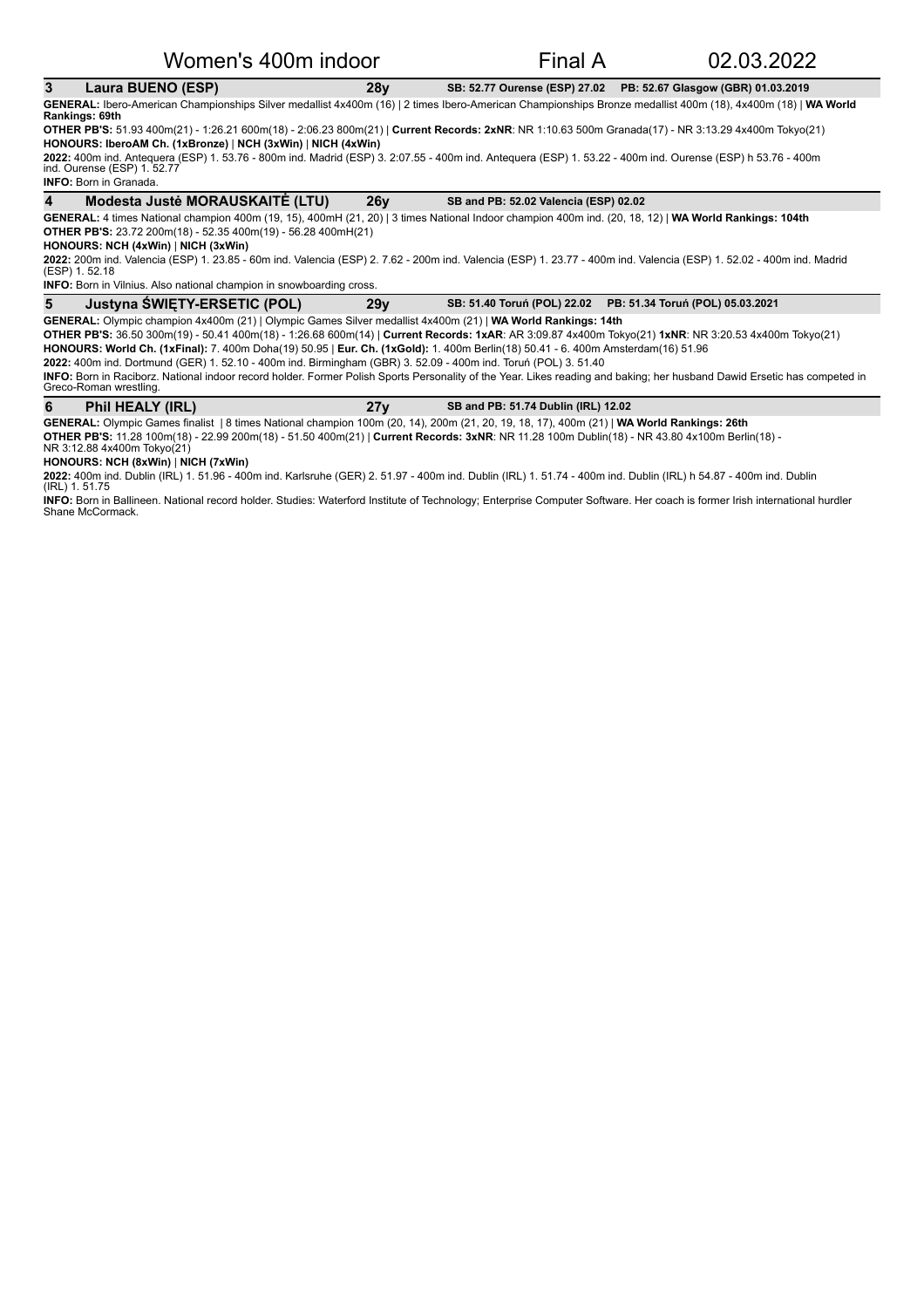

# **Women's 400m indoor**

**Records**

Final B 02.03.2022



**Start list 400m ind.** Time: 19:12 **Lane Athlete Mat NR PB SB**<br>
2 Hanne CLAES BEL 51.62 53.27 53.27<br>
3 Anita HORVAT SLO 52.22 52.22 52.96 12 Hanne CLAES BEL 51.62 53.27 53.27<br>
2 Anita HORVAT SLO 52.22 52.22 52.96 2 Anita HORVAT 2 2 52.22 52.22 52.96<br>4 Cátia AZEVEDO POR 52.77 52.90 52.90 4 Cátia AZEVEDO POR 52.77 52.90 52.90<br>5 Aauri Lorena BOKESA ESP 50.99 52.74 52.90 5 Aauri Lorena BOKESA ESP 50.99 52.74 52.90<br>6 Sophie BECKER IRL 51.58 52.64 52.64 Sophie BECKER

#### **Medal Winners**

|                                                     | 2021 - The XXXII Olympic Games                                                             |                         |  |  |  |  |
|-----------------------------------------------------|--------------------------------------------------------------------------------------------|-------------------------|--|--|--|--|
| 1.<br>2.<br>3.                                      | Shaunae MILLER-UIBO (BAH)<br>Marileidy PAULINO (DOM)<br>Allyson FELIX (USA)                | 48.36<br>49.20<br>49.46 |  |  |  |  |
|                                                     | 2021 - European Athletics Indoor Ch.                                                       |                         |  |  |  |  |
|                                                     | 1. Femke BOL (NED)<br>2. Justyna ŚWIĘTY-ERSETIC (POL)<br>3. Jodie WILLIAMS (GBR)           | 50.63<br>51.41<br>51.73 |  |  |  |  |
|                                                     | 2019 - IAAF World Ch. in Athletics                                                         |                         |  |  |  |  |
| 3.                                                  | 1. Salwa Eid NASER (BRN)<br>2. Shaunae MILLER-UIBO (BAH)<br>Shericka JACKSON (JAM)         | 48.14<br>48.37<br>49.47 |  |  |  |  |
|                                                     | 2019 - European Indoor Ch.                                                                 |                         |  |  |  |  |
| 1.<br>2.<br>3.                                      | Lea SPRUNGER (SUI)<br>Cynthia BOLINGO (BEL)<br>Lisanne DE WITTE (NED)                      | 51.61<br>51.62<br>52.34 |  |  |  |  |
|                                                     | 2018 - Berlin European Ch.                                                                 |                         |  |  |  |  |
|                                                     | 1. Justyna ŚWIĘTY-ERSETIC (POL)<br>2. Maria BELIMPASAKI (GRE)<br>3. Lisanne DE WITTE (NED) | 50.41<br>50.45<br>50.77 |  |  |  |  |
|                                                     | 2018 - Birmingham IAAF World<br>Indoor Ch.                                                 |                         |  |  |  |  |
| 1.<br>2.<br>3.                                      | Courtney OKOLO (USA)<br>Shakima WIMBLEY (USA)<br>Eilidh DOYLE (GBR)                        | 50.55<br>51.47<br>51.60 |  |  |  |  |
| 2017 - London IAAF World Ch. in<br><b>Athletics</b> |                                                                                            |                         |  |  |  |  |
| 1.<br>2.<br>3.                                      | Phyllis FRANCIS (USA)<br>Salwa Eid NASER (BRN)<br>Allyson FELIX (USA)                      | 49.92<br>50.06<br>50.08 |  |  |  |  |
| 2017 - Beograd European Indoor Ch.                  |                                                                                            |                         |  |  |  |  |

#### 1. Floria GUEI (FRA) 51.90 2. Zuzana HEJNOVÁ (CZE) 52.42 3. Justyna ŚWIĘTY-ERSETIC (POL) 52.52

|  | 2016 - Rio de Janeiro Olympic |  |
|--|-------------------------------|--|

#### **Games**

| 1. Shaunae MILLER (BAH)<br>2. Allyson FELIX (USA)<br>3. Shericka JACKSON (JAM) | 49.44<br>49.51<br>49.85 |
|--------------------------------------------------------------------------------|-------------------------|
|                                                                                |                         |
|                                                                                |                         |

#### 2016 - Amsterdam European Ch.

|        | 1. Libania GRENOT (ITA) | 50.73        |
|--------|-------------------------|--------------|
| 2.     | Floria GUEI (FRA)       | 51.21        |
| $\sim$ | $A = B = A + B$         | <b>E4 47</b> |

| 3. | Anyika ONUORA (GBR) | 51.47 |  |
|----|---------------------|-------|--|
|    |                     |       |  |

#### **Previous Meeting Winners**

- 20 Justyna ŚWIĘTY-ERSETIC (POL) 51.93 18 Lea SPRUNGER (SUI) 51.61 17 Ayomide Temilade FOLORUNSO (ITA) 52.97 16 Cátia AZEVEDO (POR) 53.30
- 
- 

WR 49.59 Jarmila KRATOCHVÍLOVÁ TCH Palazzo dello Sport, Milano 07.03.82<br>AR 49.59 Jarmila KRATOCHVÍLOVÁ TCH Palazzo dello Sport, Milano 07.03.82<br>NR 50.99 Sandra MYERS ESP Sevilla 10.03.91 TCH Palazzo dello Sport, Milano 07.03.82<br>ESP Sevilla 10.03.91 NR 50.99 Sandra MYERS ESP Sevilla 10.03.91 WJR 50.82 Sanya RICHARDS-ROSS USA Fayetteville, AR 13.03.04 MR 51.61 Lea SPRUNGER SUI 08.02.18 SB 50.30 Femke BOL NED Omnisport, Apeldoorn 27.02.22

#### **2022 World Indoor list**

| 50.30 Femke BOL               | NED        | Omnisport, Apeldoorn (NED)    | 27.02.22 |
|-------------------------------|------------|-------------------------------|----------|
| 50.71 Polina MILLER           | ANA        | St. Petersburg (RUS)          | 16.02.22 |
| 50.77 Alexis HOLMES           | USA        | College Station, TX (USA)     | 26.02.22 |
| 50.88 Britton WILSON          | USA        | College Station, TX (USA)     | 26.02.22 |
| 51.10 Anna KIEŁBASIŃSKA       | POL.       | Ostrava (CZE)                 | 03.02.22 |
| 51.15 Natalia KACZMAREK       | POL.       | Arena, Toruń (POL)            | 22.02.22 |
| 51.20 Lieke KLAVER            | <b>NED</b> | Omnisport, Apeldoorn (NED)    | 27.02.22 |
| 51.24 Charokee YOUNG          | JAM        | Albuquerque, NM (USA)         | 12.02.22 |
| 51.25 Talitha DIGGS           |            | USA College Station, TX (USA) | 26.02.22 |
| 51.29 Stephanie DAVIS         | USA        | College Station, TX (USA)     | 26.02.22 |
| 51.35 Yekaterina RENZHINA     |            | RUS LFK CSKA, Moskva (RUS)    | 26.02.22 |
| 51.39 Stephenie Ann MCPHERSON | <b>JAM</b> | Birmingham (GBR)              | 19.02.22 |
| 51.40 Justyna ŚWIETY-ERSETIC  | POL.       | Arena, Toruń (POL)            | 22.02.22 |
| 51.60 Kennedy SIMON           |            | USA Clemson, SC (USA)         | 11.02.22 |
| 51.68 Corinna SCHWAB          |            | GER Ostrava (CZE)             | 03.02.22 |
| 51.74 Phil HEALY              | IRL.       | Abbotstown, Dublin (IRL)      | 12.02.22 |
| 51.78 Stacey Ann WILLIAMS     | <b>JAM</b> | Clemson, SC (USA)             | 11.02.22 |
| 51.78 Lauren GALE             | CAN        | Albuquerque, NM (USA)         | 26.02.22 |
| 51.87 Amber ANNING            | GBR        | College Station, TX (USA)     | 26.02.22 |
| 51.88 Lynna IRBY              |            | USA Spokane, WA (USA)         | 27.02.22 |
|                               |            |                               |          |

#### **All-Time World Indoor list**

|  | 49.59 Jarmila KRATOCHVÍLOVÁ        | TCH Milano (ITA)               | 07.03.82 |
|--|------------------------------------|--------------------------------|----------|
|  | 49.68 Natalya NAZAROVA             | RUS Moskva (RUS)               | 18.02.04 |
|  | 49.76 Taťána KOCEMBOVÁ             | TCH Wien (AUT)                 | 02.02.84 |
|  | 50.01 Sabine BUSCH                 | GDR Wien (AUT)                 | 02.02.84 |
|  | 50.02 Nicola SANDERS               | GBR Birmingham (GBR)           | 03.03.07 |
|  | 50.04 Olesya KRASNOMOVETS-FORSHEVA | RUS Moskva (RUS)               | 18.02.06 |
|  | 50.15 Olga ZAYTSEVA                | RUS Moskva (RUS)               | 25.01.06 |
|  | 50.21 Vanya STAMBOLOVA             | BUL Moskva (RUS)               | 12.03.06 |
|  | 50.21 Shaunae MILLER-UIBO          | BAH New York, NY (USA)         | 13.02.21 |
|  | 50.23 Irina PRIVALOVA              | RUS Barcelona (ESP)            | 12.03.95 |
|  | 50.28 Petra SCHERSING              | GDR Budapest (HUN)             | 06.03.88 |
|  | 50.30 Femke BOL                    | NED Omnisport, Apeldoorn (NED) | 27.02.22 |
|  | 50.34 Christine AMERTIL            | BAH Moskva (RUS)               | 12.03.06 |
|  | 50.34 Kendall ELLIS                | USA College Station, TX (USA)  | 10.03.18 |
|  | 50.36 Sydney MCLAUGHLIN            | USA College Station, TX (USA)  | 10.03.18 |
|  | 50.37 Natalya ANTYUKH              | RUS Moskva (RUS)               | 18.02.06 |
|  | 50.40 Dagmar NEUBAUER              | GDR Wien (AUT)                 | 02.02.84 |
|  | 50.41 Svetlana POSPELOVA           | RUS Madrid (ESP)               | 05.03.05 |
|  | 50.42 Olga KOTLYAROVA              | RUS Moskva (RUS)               | 27.01.01 |
|  | 50.45 Grit BREUER                  | GER Valencia (ESP)             | 01.03.98 |
|  |                                    |                                |          |
|  |                                    |                                |          |
|  | <b>WR</b> progression              |                                |          |
|  |                                    |                                |          |

49.59 Jarmila KRATOCHVÍLOVÁ TCH Milano (ITA) 07.03.82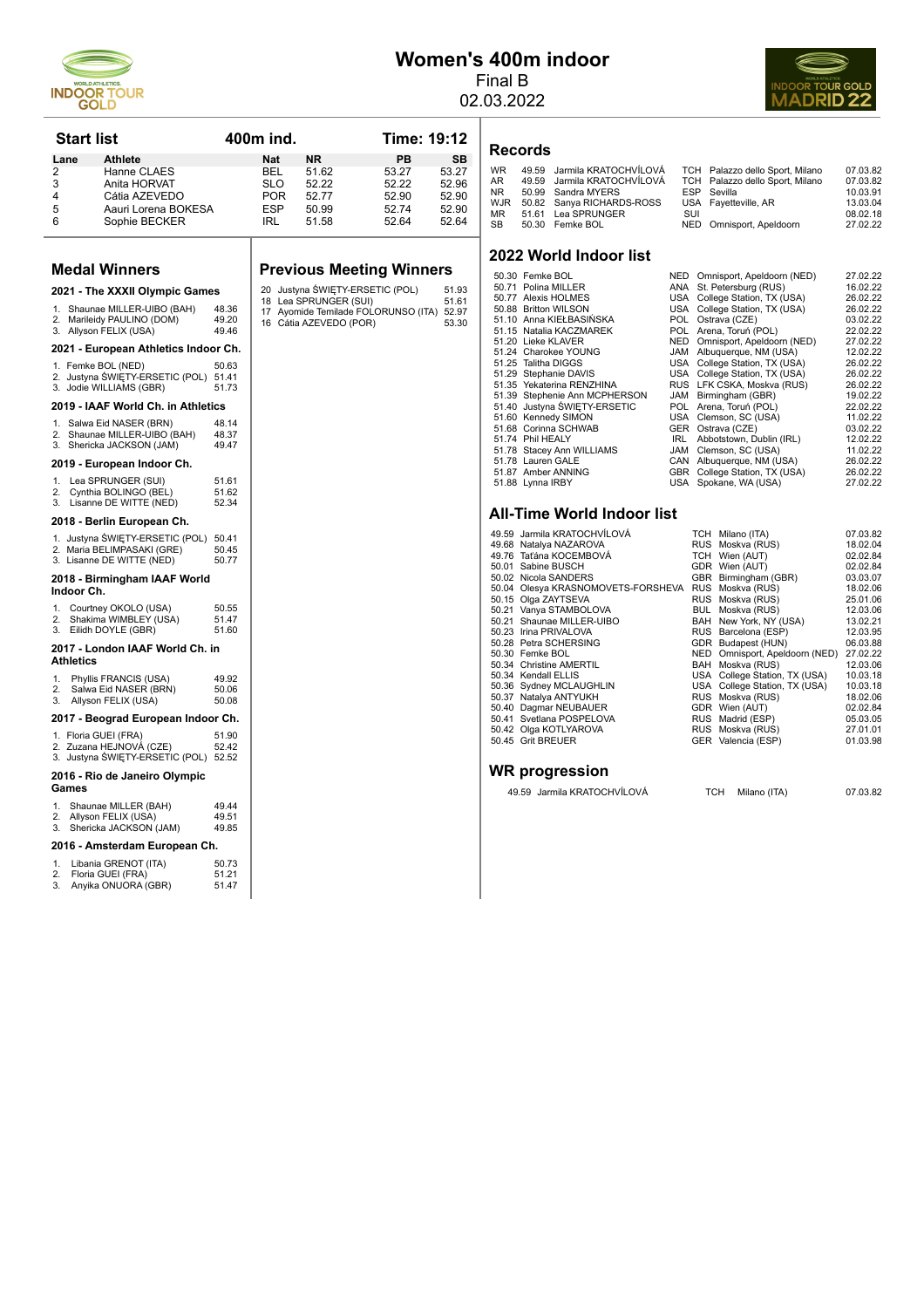Women's 400m indoor Final B 02.03.2022

**2** Hanne CLAES (BEL) **30y SB** and PB: 53.27 Louvain-La-Neuve (BEL) 26.02

GENERAL: 2 times World Championships finalist | 2 times European Championships finalist 400mH (18), 4x400m (18) **OTHER PB'S:** 11.49 100m(12) - 23.26 200m(12) - 55.20 400mH(18) **HONOURS: NCH (5xWin)** NICH (2xWin)

**2022:** 400m ind. Louvain-La-Neuve (BEL) 2. 53.27

**INFO: Born in Hasselt.** 

**3** Anita HORVAT (SLO) 25y SB: 52.96 Novo Mesto (SLO) 12.02 PB: 52.22 Madrid (ESP) 08.02.2018

**GENERAL:** 8 times National champion 100m (17), 200m (17), 400m (21, 20, 19, 16), 400mH (15), 4x100m (16) | IAAF World Relays Bronze medallist 2x2x400m (21) | **WA**<br>**World Rankings: 55th OTHER PB'S:** 37.00 300m(19) - 51.22 400m(18) - 2:03.29 800m(21) | Current Records: 2xNR: NR 51.22 400m Monaco(18) - NR 3:30.90 4x400m Stara Zagora(21)

**HONOURS: NCH (7xWin)** | NICH (2xWin)

**2022:** 800m ind. Novo Mesto (SLO) 2. 2:05.23 - 800m ind. Zagreb (CRO) 1. 2:08.57 - 800m ind. Padova (ITA) OC 2:03.27 - 400m ind. Novo Mesto (SLO) 1. 52.96 - 400m ind. Zagreb (CRO) OC 53.20 **INFO:** Born in Ljubljana.

4 Cátia AZEVEDO (POR) 27y SB and PB: 52.90 Valencia (ESP) 02.02

GENERAL: 2 times Ibero-American Championships winner 400m (18), 4x400m (18) | 6 times National champion 400m (21, 20, 19, 18, 17, 16) | WA World Rankings: 25th **OTHER PB'S:** 23.84 200m(14) - 50.59 400m(21) - 2:06.11 800m(17) | Current Records: 1xNR: NR 50.59 400m Huelva(21)

**HONOURS: IberoAM Ch. (1xGold)** | NCH (6xWin) | NICH (7xWin) **2022:** 400m ind. Valencia (ESP) 2. 52.90 - 400m ind. Pombal (POR) 1. 53.73

**INFO:** Born in Oliveira de Azeméis. National record holder. Studies: Nursing School of Lisbon. Likes reading, cooking.

| Aauri Lorena BOKESA (ESP)                                                                                                                              | 33v | SB: 52.90 Magglingen (SUI) 29.01 PB: 52.74 Madrid (ESP) 21.02.2021 |  |
|--------------------------------------------------------------------------------------------------------------------------------------------------------|-----|--------------------------------------------------------------------|--|
| GENERAL: 10 times National champion 400m (19, 16, 15, 13, 12, 11, 09), 4x400m (13, 11, 10)   European Championships finalist   WA World Rankings: 45th |     |                                                                    |  |
| <b>OTHER PB'S:</b> 23.72 200m(21) - 37.49 300m(21) - 51.08 400m(21)   Current Records: 1xNR: NR 3:13.29 4x400m Tokyo(21)                               |     |                                                                    |  |
| $HONOIIRS: Fur Team Ch (1xSilyer)   NCH (7xWin)   NICH (5xWin)$                                                                                        |     |                                                                    |  |

**HONOURS: Eur. Team Ch. (1xSilver)** | **NCH (7xWin)** | **NICH (5xWin)**

**2022:** 400m ind. Magglingen (SUI) 1. 52.90 - 200m ind. Magglingen (SUI) 1. 24.50 - 400m ind. Madrid (ESP) 1. 53.56 - 400m ind. Ourense (ESP) h 54.22 - 400m<br>ind. Ourense (ESP) 3. 53.80

**INFO:** Born in Madrid. Also plays basketball for the women's counterpart of CB Estudiantes. Former professional social worker.

**6** Sophie BECKER (IRL) 27.02 24y SB and PB: 52.64 Dublin (IRL) 27.02

**GENERAL:** Olympic Games finalist | IAAF World Relays Silver medallist 4x200m (21)

OTHER PB'S: 11.90 100m(19) - 24.05 200m(19) - 52.32 400m(21) | Current Records: 2xNR: NR 1:35.93 4x200m Chorzów(21) - NR 3:12.88 4x400m Tokyo(21) **HONOURS: NCH (1xWin)** | NICH (1xWin)

**2022:** 400m ind. Dublin (IRL) h 54.77 - 400m ind. Dublin (IRL) 2. 52.64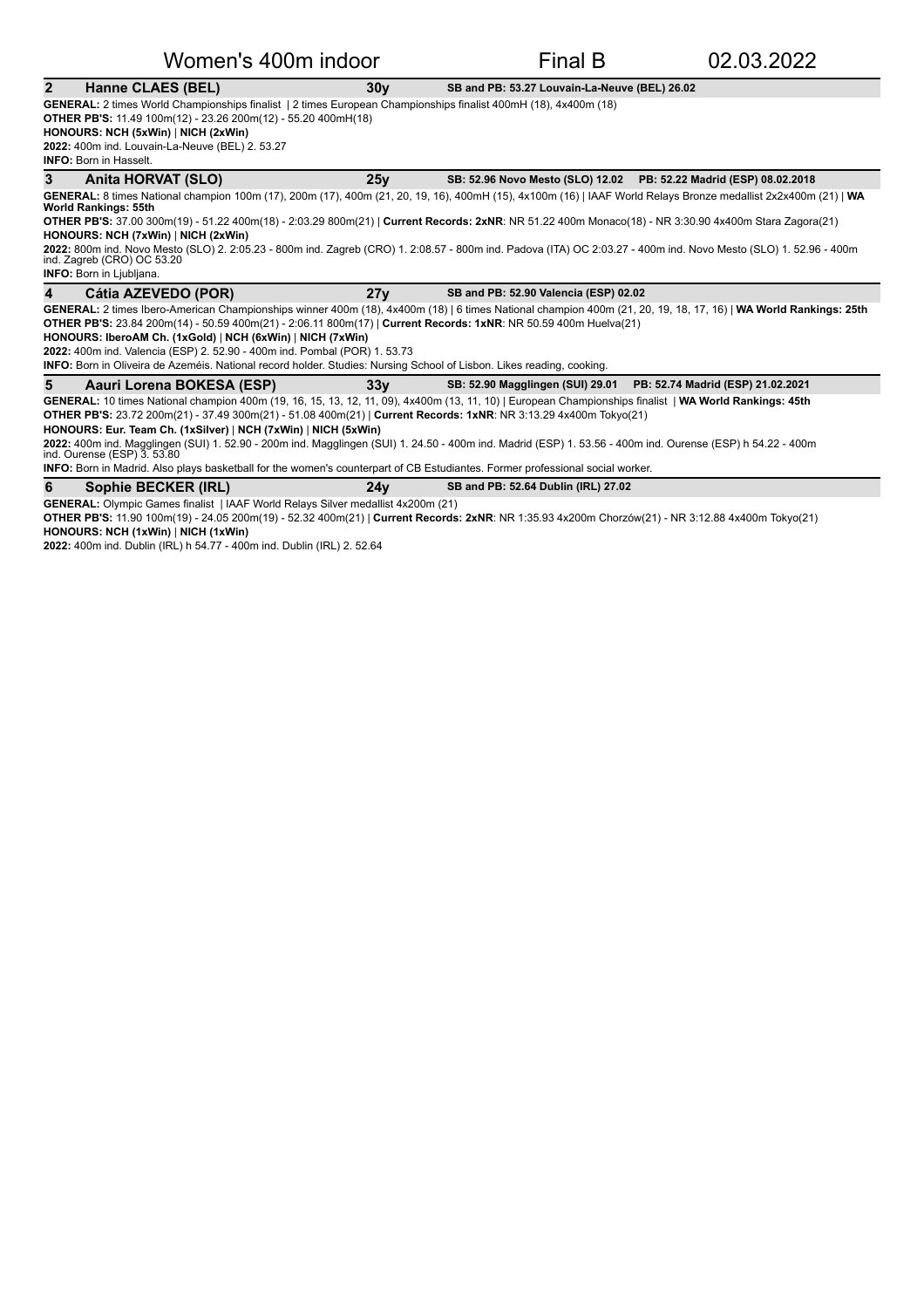

# **Women's 800m indoor**

Final 02.03.2022



| <b>Start list</b> |                          | 800 <sub>m</sub> ind. |           |         | Time: 20:35 |  |
|-------------------|--------------------------|-----------------------|-----------|---------|-------------|--|
| Lane              | <b>Athlete</b>           | <b>Nat</b>            | <b>NR</b> | PB      | <b>SB</b>   |  |
|                   | Catriona BISSET          | <b>AUS</b>            | 1:59.46   | 1:59.46 | 1:59.46     |  |
| 2                 | Lorena MARTÍN            | <b>ESP</b>            | 1:59.52   | 2:01.34 | 2:01.34     |  |
| 2                 | Sara KUIVISTO            | <b>FIN</b>            | 2.0264    | 2:02.64 | 2:02.64     |  |
| 3                 | Jenny SELMAN             | <b>GBR</b>            | 1:57.20   | 2:00.70 | 2:00.70     |  |
| 3                 | Christina HERING         | <b>GER</b>            | 1:56.40   | 2:00.93 | 2:00.94     |  |
| 4                 | Natalia ROMERO           | <b>ESP</b>            | 1.5952    | 2:03.78 | 2:06.27     |  |
| 4                 | Lucia PINACCHIO          | <b>ESP</b>            | 1:59.52   | 2:04.26 | 2:04.26     |  |
| 5                 | Adelle TRACEY            | <b>GBR</b>            | 1:57.20   | 2:00.23 | 2:01.52     |  |
| 6                 | Lorea IBARZABAL          | <b>ESP</b>            | 1:59.52   | 2:05.23 | 2:05.23     |  |
| 6                 | Elena MORENO HUERTA (PM) | <b>ESP</b>            | 1:59.52   | 2:09.25 | 2:10.45     |  |

Pace: 400m - 58.0

#### **Medal Winners**

#### **Previous Meeting Winners**

| 2021 - The XXXII Olympic Games                                                                         | Winı                          |                                   |
|--------------------------------------------------------------------------------------------------------|-------------------------------|-----------------------------------|
| Athing MU (USA)<br>1 <sup>1</sup><br>Keely HODGKINSON (GBR)<br>2.<br>Raevyn ROGERS (USA)<br>3.         | 1:55.21<br>1:55.88<br>1:56.81 | 21<br>Ha<br>19<br>Ad<br>18<br>Est |
| 2021 - European Athletics Indoor Ch.                                                                   |                               | 16<br>Na                          |
| Keely HODGKINSON (GBR)<br>1 <sup>1</sup><br>Joanna JÓŹWIK (POL)<br>2.<br>3.<br>Angelika CICHOCKA (POL) | 2:03.88<br>2:04.00<br>2:04.15 |                                   |
| 2019 - IAAF World Ch. in Athletics                                                                     |                               |                                   |
| Halimah NAKAAYI (UGA)<br>1 <sup>1</sup><br>2.<br>Raevyn ROGERS (USA)<br>Ajee WILSON (USA)<br>3.        | 1:58.04<br>1:58.18<br>1:58.84 |                                   |
| 2019 - European Indoor Ch.                                                                             |                               |                                   |
| 1. Shelayna OSKAN-CLARKE (GBR)<br>2. Renelle LAMOTE (FRA)<br>3. Olha LYAKHOVA (UKR)                    | 2:02.58<br>2:03.00<br>2:03.24 |                                   |
| 2018 - Berlin European Ch.                                                                             |                               |                                   |
| Natalya PRYSHCHEPA (UKR)<br>1 <sup>1</sup><br>Renelle LAMOTE (FRA)<br>2.<br>3.<br>Olha LYAKHOVA (UKR)  | 2:00.38<br>2:00.62<br>2:00.79 |                                   |
| 2018 - Birmingham IAAF World Indoor<br>Ch.                                                             |                               |                                   |
| 1. Francine NIYONSABA (BDI)<br>2. Ajee WILSON (USA)<br>3. Shelavna OSKAN-CLARKE (GBR)                  | 1:58.31<br>1:58.99<br>1:59.81 |                                   |

|                                     | 3. Shelayna OSKAN-CLARKE (GBR)                                                              | 1:59.81                       |  |  |  |
|-------------------------------------|---------------------------------------------------------------------------------------------|-------------------------------|--|--|--|
|                                     | 2017 - London IAAF World Ch. in<br>Athletics                                                |                               |  |  |  |
| 1.<br>3.                            | Caster SEMENYA (RSA)<br>2. Francine NIYONSABA (BDI)<br>Ajee WILSON (USA)                    | 1:55.16<br>1:55.92<br>1:56.65 |  |  |  |
|                                     | 2017 - Beograd European Indoor Ch.                                                          |                               |  |  |  |
|                                     | 1. Selina BÜCHEL (SUI)<br>2. Shelayna OSKAN-CLARKE (GBR)<br>3. Aníta HINRIKSDÓTTIR (ISL)    | 2:00.38<br>2:00.39<br>2:01.25 |  |  |  |
| 2016 - Rio de Janeiro Olympic Games |                                                                                             |                               |  |  |  |
|                                     | 1. Caster SEMENYA (RSA)<br>2. Francine NIYONSABA (BDI)<br>3. Margaret Nyairera WAMBUI (KEN) | 1:55.28<br>1:56.49<br>1:56.89 |  |  |  |

#### **2016 - Amsterdam European Ch.**

|  | Lo To - Annoteraam Laropean o |  |  |  |  |  |  |  |
|--|-------------------------------|--|--|--|--|--|--|--|
|  |                               |  |  |  |  |  |  |  |

|    | Natalya PRYSHCHEPA (UKR) | 1:59.70 |
|----|--------------------------|---------|
| 2. | Renelle LAMOTE (FRA)     | 2:00.19 |
|    | 3. Lovisa LINDH (SWE)    | 2:00.37 |

| Winners                                                                                                  |                                          |
|----------------------------------------------------------------------------------------------------------|------------------------------------------|
| 21 Habitam ALEMU (ETH)<br>19 Adriana CAGIGAS (ESP)<br>18 Esther GUERRERO (ESP)<br>16 Nataliya LUPU (UKR) | 1:58.94<br>2:03.94<br>2:02.64<br>2:02.76 |
|                                                                                                          |                                          |

# **Records**

| <b>WR</b><br>AR.<br>NR<br>WJR<br>МR | 1:55.82 Jolanda ČEPLAK<br>1:55.82 Jolanda ČEPLAK<br>1:59.52 Mayte MARTÍNEZ<br>1:58.40 Athing MU<br>1:58.94 Habitam ALEMU | FTH. | SLO Ferry-Dusika-Halle, Wien<br>SLO Ferry-Dusika-Halle, Wien<br>ESP Gent<br>USA Favetteville, AR | 03.03.02<br>03.03.02<br>08.02.04<br>27.02.21<br>24.02.21 |
|-------------------------------------|--------------------------------------------------------------------------------------------------------------------------|------|--------------------------------------------------------------------------------------------------|----------------------------------------------------------|
|                                     |                                                                                                                          |      |                                                                                                  |                                                          |
| SB                                  | 1:57.20 Keelv HODGKINSON                                                                                                 |      | GBR Birmingham                                                                                   | 19.02.22                                                 |
|                                     |                                                                                                                          |      |                                                                                                  |                                                          |

#### **2022 World Indoor list**

|         | 1:57.20 Keely HODGKINSON      | <b>GBR</b> | Birmingham (GBR)       | 19.02.22 |
|---------|-------------------------------|------------|------------------------|----------|
|         | 1:58.46 Natova GOULE          | <b>JAM</b> | Liévin (FRA)           | 17.02.22 |
|         | 1:58.58 Halimah NAKAAYI       | UGA        | Liévin (FRA)           | 17.02.22 |
|         | 1:59.46 Catriona BISSET       | <b>AUS</b> | Birmingham (GBR)       | 19.02.22 |
|         | 2:00.06 Roisin WILLIS         | <b>USA</b> | Boston, MA (USA)       | 11.02.22 |
| 2:00.11 | Madeleine KELLY               | CAN        | Boston, MA (USA)       | 11.02.22 |
|         | 2:00.19 Tigist GIRMA          | ETH.       | Arena, Toruń (POL)     | 22.02.22 |
|         | 2:00.26 Eglay Nafuna NALYANYA | <b>KEN</b> | Liévin (FRA)           | 17.02.22 |
|         | 2:00.33 Olivia BAKER          | <b>USA</b> | New York, NY (USA)     | 06.02.22 |
|         | 2:00.49 Cinthia ANAIS         | <b>FRA</b> | Boston, MA (USA)       | 11.02.22 |
|         | 2:00.53 Angelika CICHOCKA     | POL.       | Arena, Toruń (POL)     | 22.02.22 |
|         | 2:00.58 Sophia GORRIARAN      | USA        | Boston, MA (USA)       | 11.02.22 |
|         | 2:00.66 Naomi KORIR           | <b>KEN</b> | Sabadell (ESP)         | 08.02.22 |
|         | 2:00.70 Jenny SELMAN          | <b>GBR</b> | Glasgow (GBR)          | 05.02.22 |
|         | 2:00.92 Brooke FELDMEIER      | <b>USA</b> | Fayetteville, AR (USA) | 29.01.22 |
|         | 2:00.94 Christina HERING      | <b>GER</b> | Birmingham (GBR)       | 19.02.22 |
|         | 2:01.00 Lola FROMENTOUX       | <b>FRA</b> | St-Brieuc (FRA)        | 09.01.22 |
|         | 2:01.07 Gaia SABBATINI        | <b>ITA</b> | Ancona (ITA)           | 27.02.22 |
|         | 2:01.23 Lindsey BUTLER        | <b>USA</b> | Blacksburg, VA (USA)   | 26.02.22 |
|         | 2:01.25 Lore HOFFMANN         | SUI        | Metz (FRA)             | 12.02.22 |

#### **All-Time World Indoor list**

| 1:55.82 Jolanda ČEPLAK         | SLO        | Wien (AUT)                  | 03.03.02 |
|--------------------------------|------------|-----------------------------|----------|
| 1:55.85 Stephanie GRAF         | AUT        | Wien (AUT)                  | 03.03.02 |
| 1:56.40 Christine WACHTEL      | <b>GDR</b> | Wien (AUT)                  | 13.02.88 |
| 1:56.90 Ludmila FORMANOVA      | CZE        | Green Dome, Maebashi (JPN)  | 07.03.99 |
| 1:57.06 Maria de Lurdes MUTOLA | MOZ        | Liévin (FRA)                | 21.02.99 |
| 1:57.20 Keely HODGKINSON       | GBR.       | Birmingham (GBR)            | 19.02.22 |
| 1:57.23 Inna YEVSEYEVA         | UKR        | Moskva (RUS)                | 01.02.92 |
| 1:57.47 Natalya TSYGANOVA      | RUS        | Green Dome, Maebashi (JPN)  | 07.03.99 |
| 1:57.51 Olga KOTLYAROVA        | <b>RUS</b> | Moskva (RUS)                | 18.02.06 |
| 1:57.52 Gudaf TSEGAY           | ETH        | Val-de-Reuil (FRA)          | 14.02.21 |
| 1:57.53 Larisa CHZHAO          | <b>RUS</b> | Moskva (RUS)                | 23.01.05 |
| 1:57.67 Sigrun WODARS          | GDR        | Wien (AUT)                  | 13.02.88 |
| 1:57.91 Jemma REEKIE           | <b>GBR</b> | Glasgow (GBR)               | 01.02.20 |
| 1:58.10 Mariya SAVINOVA        | <b>RUS</b> | Oval Lingotto, Torino (ITA) | 08.03.09 |
| 1:58.14 Yuliya STEPANOVA       | <b>RUS</b> | Moskva (RUS)                | 17.02.11 |
| 1:58.19 Habitam ALEMU          | ETH        | Arena, Toruń (POL)          | 17.02.21 |
| 1:58.29 Ajee WILSON            | USA        | New York, NY (USA)          | 08.02.20 |
| 1:58.31 Francine NIYONSABA     | <b>BDI</b> | Birmingham (GBR)            | 04.03.18 |
| 1:58.34 Svetlana CHERKASOVA    | RUS.       | $M$ oskva (RUS)             | 04 02 06 |

#### 1:58.37 Helena FUCHSOVÁ

#### **WR progression**

| 1:55.82 Jolanda ČEPLAK    | <b>SLO</b> | Wien (AUT)       | 03.03.02 |
|---------------------------|------------|------------------|----------|
| 1:56.40 Christine WACHTEL | GDR        | Wien (AUT)       | 13.02.88 |
| 1:57.64 Christine WACHTEL |            | GDR Torino (ITA) | 10.02.88 |
| 1:58.42 Sigrun WODARS     |            | GDR Wien (AUT)   | 01.02.87 |
| 1:58.4h Olga VAKHRUSHEVA  | URS        | Moskva (URS)     | 17.02.80 |

1:58.34 Substrate (RUS)<br>
1:58.34 Noskva (RUS) 04.02.06<br>
25.02.01 25.02.01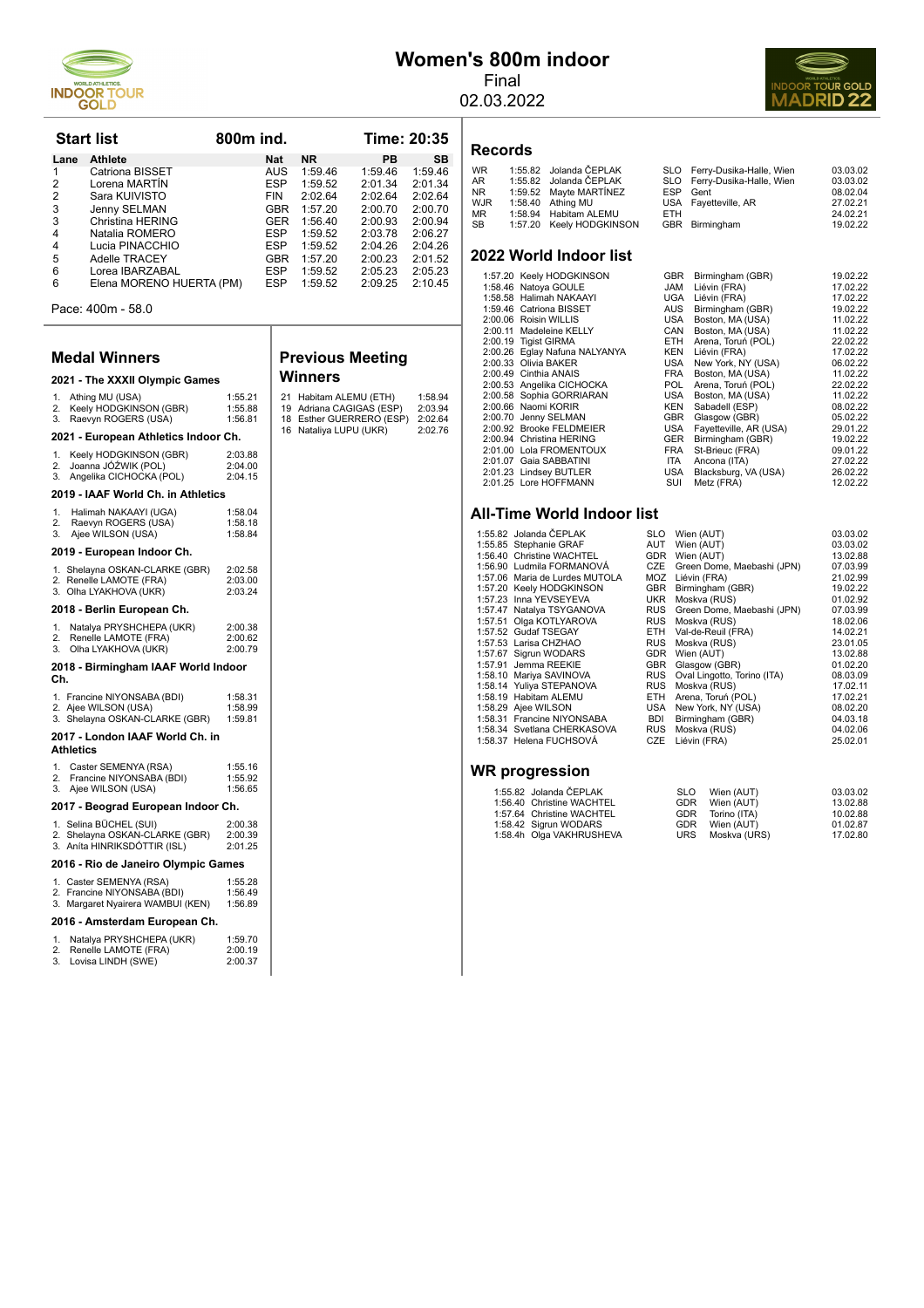| <u>VVOMEN S 800M INQOON</u>                                                                                                                                                                                                                                                                                                                                                                                                                                                                                                                                                                                                                                                                                        |                 | <b>Final</b>                                                            | <u>UZ.U3.ZUZZ</u>                    |  |  |  |
|--------------------------------------------------------------------------------------------------------------------------------------------------------------------------------------------------------------------------------------------------------------------------------------------------------------------------------------------------------------------------------------------------------------------------------------------------------------------------------------------------------------------------------------------------------------------------------------------------------------------------------------------------------------------------------------------------------------------|-----------------|-------------------------------------------------------------------------|--------------------------------------|--|--|--|
| <b>Catriona BISSET (AUS)</b><br>1                                                                                                                                                                                                                                                                                                                                                                                                                                                                                                                                                                                                                                                                                  | 28 <b>v</b>     | SB and PB: 1:59.46 Birmingham (GBR) 19.02                               |                                      |  |  |  |
| GENERAL: IAAF World Relays Silver medallist 2x2x400m (19)   World University Games winner 800m (19)   WA World Rankings: 9th<br>OTHER PB'S: 53.47 400m(22) - 1:58.09 800m(21) - 2:38.42 1000m(21)   Current Records: 2xAR: AR 1:58.09 800m Chorzów(21) - AR 1:59.46 800m<br>ind. Birmingham(22) $1xABP$ : ABP 3:37.61 $2x2x400m$ Yokohama(19)<br>HONOURS: Oce. Ch. (1xWin)   WUG (1xGold)   NCH (2xWin)                                                                                                                                                                                                                                                                                                            |                 |                                                                         |                                      |  |  |  |
| 2022: 400m Melbourne (AUS) 2. 54.71 - 800m Melbourne (AUS) 1. 2:01.20 - 400m Canberra (AUS) 2. 53.47 - 800m Melbourne (AUS) 1. 2:00.20 - 800m ind. Birmingham<br>(GBR) 2. 1:59.46 - 800m ind. Toruń (POL) 1. 2:00.16<br>INFO: Born in Newcastle; her mom was born in Nanjing. Studies: University of Melbourne, master of Architecture. Broke her national record and also improved the Oceanian                                                                                                                                                                                                                                                                                                                   |                 |                                                                         |                                      |  |  |  |
| record in Poland in June 2021. 1st sub-2 Australian performance over 10 years (2019)                                                                                                                                                                                                                                                                                                                                                                                                                                                                                                                                                                                                                               |                 |                                                                         |                                      |  |  |  |
| $\mathbf{2}$<br>Lorena MARTIN (ESP)                                                                                                                                                                                                                                                                                                                                                                                                                                                                                                                                                                                                                                                                                | 25y             | SB and PB: 2:01.34 Sabadell (ESP) 08.02                                 |                                      |  |  |  |
| GENERAL: National Indoor champion 800m ind. (22)   WA World Rankings: 95th<br><b>OTHER PB'S:</b> 2:03.42 800m(21) - 4:22.49 1500m(21)<br><b>HONOURS: NICH (1xWin)</b><br>2022: 800m ind. Manchester (GBR) 2. 2:04.92 - 800m ind. Sabadell (ESP) 3. 2:01.34 - 800m ind. Madrid (ESP) 1. 2:04.28 - 800m ind. Ourense (ESP) h 2:07.52 - 800m<br>ind. Ourense (ESP) 1. 2:05.46<br><b>INFO:</b> Hometown: Valladolid. Marketing studies at Northern Illinois University.                                                                                                                                                                                                                                                |                 |                                                                         |                                      |  |  |  |
| 2<br>Sara KUIVISTO (FIN)                                                                                                                                                                                                                                                                                                                                                                                                                                                                                                                                                                                                                                                                                           | 30 <sub>V</sub> | SB and PB: 2:02.64 Uppsala (SWE) 13.02                                  |                                      |  |  |  |
| GENERAL: 12 times National champion 800m (20, 19, 18, 17, 16), 1500m (21, 20, 19, 18, 17, 16, 15)   6 times National Indoor champion 800m ind. (21, 19, 18, 13), 1500m<br>ind. (21, 19)   WA World Rankings: 27th<br>OTHER PB'S: 1:59.41 800m(21) - 2:39.14 1000m(20) - 4:02.35 1500m(21)   Current Records: 3xNR: NR 1:59.41 800m Tokyo(21) - NR 2:39.14 1000m Porvoo(20) -<br>NR 4:02.35 1500m Tokyo(21)<br>HONOURS: NCH (12xWin)   NICH (6xWin)<br>2022: 800m ind. Uppsala (SWE) 1. 2:02.64 - Mile ind. Liévin (FRA) 7. 4:29.64 - 1500m ind. Toruń (POL) 7. 4:06.14<br><b>INFO:</b> Born in Porvoo. National record holder. Also a chef.                                                                        |                 |                                                                         |                                      |  |  |  |
| 3<br><b>Jenny SELMAN (GBR)</b>                                                                                                                                                                                                                                                                                                                                                                                                                                                                                                                                                                                                                                                                                     | 30y             | SB and PB: 2:00.70 Glasgow (GBR) 05.02                                  |                                      |  |  |  |
| GENERAL: National Indoor champion 800m ind. (22)   WA World Rankings: 56th<br><b>OTHER PB'S:</b> 2:01.64 800m(21) - 4:11.48 1500m(21)<br><b>HONOURS: NICH (1xWin)</b><br>2022: 1500m ind. Sheffield (GBR) 1. 4:14.80 - 1500m ind. Manchester (GBR) 2. 4:12.55 - 800m ind. Glasgow (GBR) 1. 2:01.84 - 800m ind. Glasgow (GBR) 1. 2:04.73 - 800m<br>ind. Glasgow (GBR) 1. 2:00.70 - 800m ind. Birmingham (GBR) 6. 2:01.57 - 800m ind. Birmingham (GBR) h 2:05.92 - 800m ind. Birmingham (GBR) 1. 2:08.29                                                                                                                                                                                                             |                 |                                                                         |                                      |  |  |  |
| 3<br><b>Christina HERING (GER)</b>                                                                                                                                                                                                                                                                                                                                                                                                                                                                                                                                                                                                                                                                                 | 27 <sub>V</sub> | SB: 2:00.94 Birmingham (GBR) 19.02 PB: 2:00.93 Glasgow (GBR) 20.02.2016 |                                      |  |  |  |
| GENERAL: 7 times National champion 800m (21, 20, 19, 18, 17, 16, 14)   6 times National Indoor champion 800m ind. (22, 20, 18, 17, 16, 15)   WA World Rankings: 21st<br><b>OTHER PB'S:</b> 1:25.73 600m(15) - 1:59.41 800m(19) - 4:08.30 1500m(20)<br>HONOURS: Eur. Team Ch. (1xBronze)   WUG (1xSilver)   Eur. U23 Ch. (1xBronze)   Eur. Jun. Ch. (1xBronze)<br>2022: 800m ind. Karlsruhe (GER) 2. 2:03.73 - 400m ind. München (GER) 1. 53.86 - 800m ind. Erfurt (GER) 1. 2:02.15 - 400m ind. München (GER) 1. 54.11 - 800m<br>ind. Birmingham (GBR) 4. 2:00.94 - 800m ind. Leipzig (GER) h 2:07.19 - 800m ind. Leipzig (GER) 1. 2:02.88<br><b>INFO:</b> Born in Munich. Studies: Technical University of Munich. |                 |                                                                         |                                      |  |  |  |
| 4<br>Natalia ROMERO (ESP)                                                                                                                                                                                                                                                                                                                                                                                                                                                                                                                                                                                                                                                                                          | 33 <sub>V</sub> | SB: 2:06.27 Val-de-Reuil (FRA) 14.02                                    | PB: 2:03.78 Ourense (ESP) 01.03.2020 |  |  |  |
| GENERAL: 2 times Ibero-American Championships Bronze medallist 800m (18), 4x400m (18)   3 times National champion 800m (21, 19), 4x400m (19)   WA World<br>Rankings: 59th<br><b>OTHER PB'S:</b> 54.32 400m(09) - 2:01.16 800m(21) - 2:46.10 1000m(19)<br>HONOURS: IberoAM Ch. (1xBronze)   NCH (2xWin)   NICH (3xWin)<br>2022: 800m ind. Glasgow (GBR) 3. 2:06.34 - 800m ind. Val-de-Reuil (FRA) 8. 2:06.27 - 800m ind. Ourense (ESP) h 2:07.33 - 800m ind. Ourense (ESP) 2. 2:06.53<br><b>INFO:</b> Born in Jaén.                                                                                                                                                                                                 |                 |                                                                         |                                      |  |  |  |
| 4<br>Lucia PINACCHIO (ESP)                                                                                                                                                                                                                                                                                                                                                                                                                                                                                                                                                                                                                                                                                         | 20v             | SB and PB: 2:04.26 Salamanca (ESP) 20.02                                |                                      |  |  |  |
| <b>GENERAL:</b> European U20 Championships Silver medallist 4x400m (21)<br><b>OTHER PB'S:</b> 53.52 400m(21) - 2:06.66 800m(19)<br>2022: 400m ind. Madrid (ESP) 1. 54.97 - 800m ind. Valencia (ESP) 2. 2:06.48 - 800m ind. Madrid (ESP) 4. 2:07.60 - 800m ind. Salamanca (ESP) h 2:11.97 - 800m<br>ind. Salamanca (ESP) 1. 2:04.26 - 800m ind. Ourense (ESP) h 2:08.83 - 800m ind. Ourense (ESP) 3. 2:06.68                                                                                                                                                                                                                                                                                                        |                 |                                                                         |                                      |  |  |  |
| 5<br><b>Adelle TRACEY (GBR)</b>                                                                                                                                                                                                                                                                                                                                                                                                                                                                                                                                                                                                                                                                                    | 28y             | SB: 2:01.52 Birmingham (GBR) 19.02 PB: 2:00.23 Glasgow (GBR) 01.02.2020 |                                      |  |  |  |
| GENERAL: European Championships finalist 800m (18)   2 times National Indoor champion 800m ind. (16), 1500m ind. (22)   WA World Rankings: 19th<br><b>OTHER PB'S:</b> 1:59.50 800m(21) - 2:34.59 1000m(18) - 4:06.56 1500m(21)<br><b>HONOURS: NICH (2xWin)</b><br>2022: 1500m ind. Ostrava (CZE) 2. 4:10.88 - 1500m ind. Mondeville (FRA) 3. 4:11.10 - 800m ind. Val-de-Reuil (FRA) 5. 2:04.13 - 800m ind. Birmingham (GBR) 5. 2:01.52 -                                                                                                                                                                                                                                                                           |                 |                                                                         |                                      |  |  |  |
| 1500m ind. Birmingham (GBR) 1.4:13.14<br>INFO: Born in Seattle, USA. Studies: St. Mary's University - make up. Was one of the torchbearers at the 2012 Olympic Games Opening Ceremony. Occupation: hair and<br>make up artist; has been the make up artist of Doctor Who.                                                                                                                                                                                                                                                                                                                                                                                                                                          |                 |                                                                         |                                      |  |  |  |
| 6<br>Lorea IBARZABAL (ESP)                                                                                                                                                                                                                                                                                                                                                                                                                                                                                                                                                                                                                                                                                         | 27y             | SB and PB: 2:05.23 Madrid (ESP) 12.02                                   |                                      |  |  |  |
| <b>GENERAL:</b> National Indoor champion 800m ind. (21)<br><b>OTHER PB'S:</b> 2:04.60 800m(21)<br><b>HONOURS: NICH (1xWin)</b>                                                                                                                                                                                                                                                                                                                                                                                                                                                                                                                                                                                     |                 |                                                                         |                                      |  |  |  |
| 2022: 800m ind. Manchester (GBR) 7. 2:09.23 - 800m ind. Sabadell (ESP) 7. 2:06.10 - 800m ind. Madrid (ESP) 2. 2:05.23                                                                                                                                                                                                                                                                                                                                                                                                                                                                                                                                                                                              |                 |                                                                         |                                      |  |  |  |
| 6<br>Elena MORENO HUERTA (ESP)<br>GENERAL: 2 times National champion 4x400m (16, 15)                                                                                                                                                                                                                                                                                                                                                                                                                                                                                                                                                                                                                               | 28y             | SB: 2:10.45 Ourense (ESP) 26.02    PB: 2:09.25 Madrid (ESP) 13.02.2021  |                                      |  |  |  |
| <b>OTHER PB'S:</b> 11.90 100m(16) - 23.86 200m(14) - 53.09 400m(17)                                                                                                                                                                                                                                                                                                                                                                                                                                                                                                                                                                                                                                                |                 |                                                                         |                                      |  |  |  |

**2022:** 200m ind. Madrid (ESP) 1. 24.98 - 400m ind. Madrid (ESP) 5. 56.18 - 200m ind. Madrid (ESP) 1. 24.53 - 800m ind. Madrid (ESP) 1. 2:13.25 - 800m ind. Ourense<br>(ESP) h 2:10.45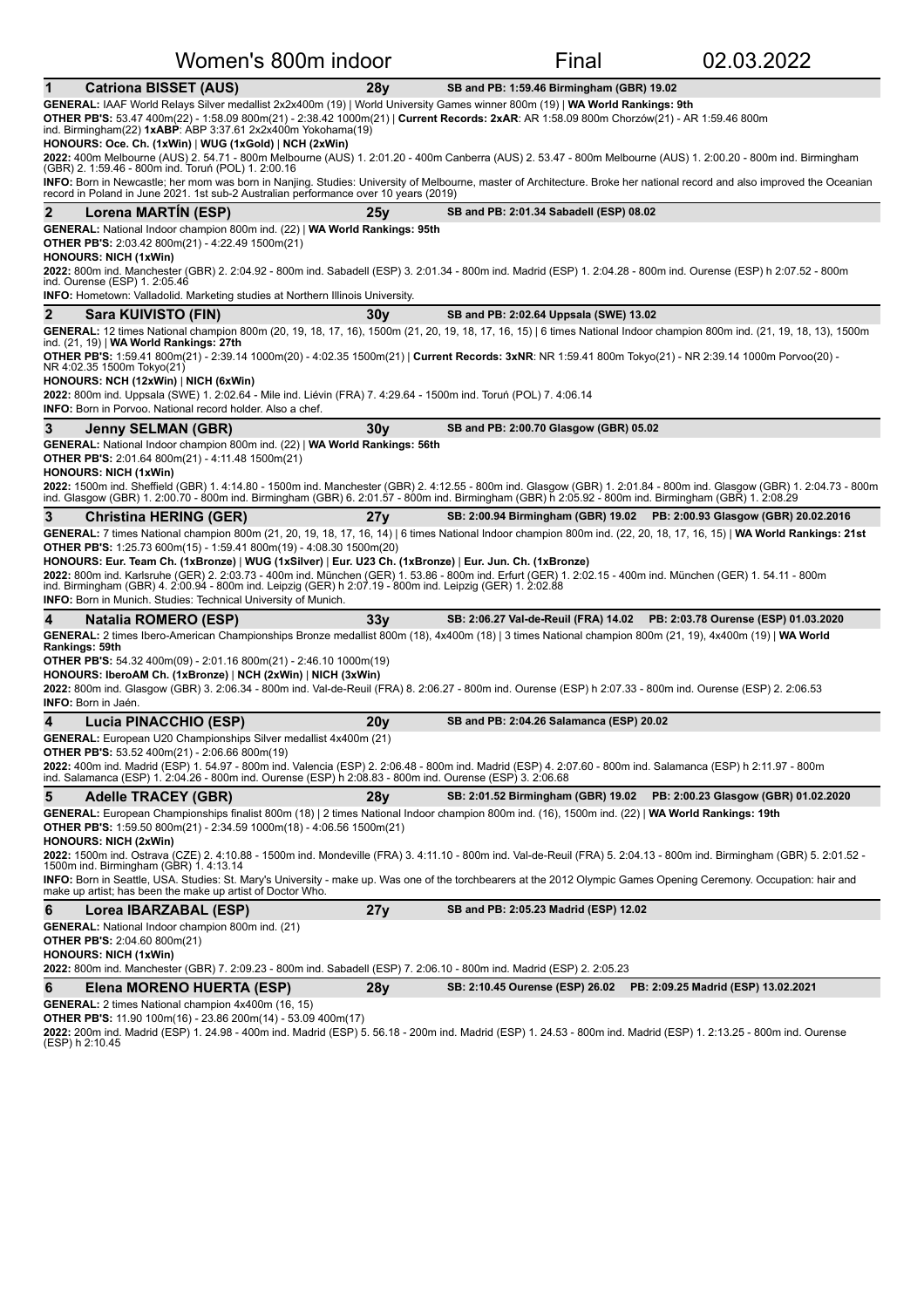

# **Women's 1500m indoor**

Final 02.03.2022



| <b>Start list</b> |                        | 1500m ind. |           |         | Time: 21:05 |  |  |
|-------------------|------------------------|------------|-----------|---------|-------------|--|--|
| Lane              | <b>Athlete</b>         | <b>Nat</b> | <b>NR</b> | PB      | <b>SB</b>   |  |  |
| 1                 | Federica DEL BUONO     | <b>ITA</b> | 4:04.01   | 4:08.87 | 4:19.62     |  |  |
| $\overline{2}$    | Jessica HULL           | <b>GBR</b> | 3:59.58   |         |             |  |  |
| 3                 | <b>Hirut MESHESHA</b>  | <b>ETH</b> | 3:53.09   | 4:02.14 | 4:02.14     |  |  |
| $\overline{4}$    | Meraf BAHTA            | <b>SWE</b> | 3:57.91   | 4:04.89 |             |  |  |
| 5                 | Marta PÉREZ            | <b>ESP</b> | 4:01.77   | 4:07.37 | 4:07.52     |  |  |
| 6                 | Freweyni HAILU         | <b>ETH</b> | 3:53.09   | 4:02.50 | 4:02.50     |  |  |
| 7                 | Gudaf TSEGAY           | <b>ETH</b> | 3:53.09   | 3:53.09 | 3:54.77     |  |  |
| 8                 | Áqueda MUÑOZ           | <b>ESP</b> | 4:01.77   | 4:09.94 | 4:14.99     |  |  |
| 9                 | Lemlem HAILU           | <b>ETH</b> | 3:53.09   | 4:01.57 | 4:02.25     |  |  |
| 10                | <b>Axumawit EMBAYE</b> | <b>ETH</b> | 3:53.09   | 4:02.12 | 4:02.12     |  |  |
| 11                | Gaia SABBATINI         | <b>ITA</b> | 4:04.01   | 4:13.62 |             |  |  |
| 12                | Linden HALL            | <b>AUS</b> | 4:04.14   | 4:07.36 | 4:07.36     |  |  |
| 13                | Aneta LEMIESZ (PM)     | POL        | 4:03.58   |         |             |  |  |

Pace: 400m - 1.04.0 | 800m - 2.08.0

#### **Medal Winners**

# **2021 - The XXXII Olympic Games**

#### 1. Faith KIPYEGON (KEN) 3:53.11 2. Laura MUIR (GBR) 3:54.50 3. Sifan HASSAN (NED) 3:55.86 **2021 - European Athletics Indoor Ch.**

|    | Elise VANDERELST (BEL) | 4:18.44 |
|----|------------------------|---------|
| 2. | Holly ARCHER (GBR)     | 4:19.91 |
| 3. | Hanna KLEIN (GER)      | 4:20.07 |

#### **2019 - IAAF World Ch. in Athletics**

| 1.<br>2.<br>3. | Sifan HASSAN (NED)<br>Faith KIPYEGON (KEN)<br>Gudaf TSEGAY (ETH)                  | 3:51.95<br>3:54.22<br>3:54.38 |
|----------------|-----------------------------------------------------------------------------------|-------------------------------|
|                | 2019 - European Indoor Ch.                                                        |                               |
| 1.<br>2.<br>3. | Laura MUIR (GBR)<br>Sofia ENNAOUI (POL)<br>Ciara MAGEEAN (IRL)                    | 4:05.92<br>4:09.30<br>4:09.43 |
|                | 2018 - Berlin European Ch.                                                        |                               |
| 1.<br>2.<br>3. | Laura MUIR (GBR)<br>Sofia ENNAOUI (POL)<br>Laura WEIGHTMAN (GBR)                  | 4:02.32<br>4:03.08<br>4:03.75 |
| Ch.            | 2018 - Birmingham IAAF World Indoor                                               |                               |
| 1.<br>2.<br>3. | Genzebe DIBABA (ETH)<br>Laura MUIR (GBR)<br>Sifan HASSAN (NED)                    | 4:05.27<br>4:06.23<br>4:07.26 |
|                | 2017 - London IAAF World Ch. in<br><b>Athletics</b>                               |                               |
| 1.<br>2.<br>3. | Faith KIPYEGON (KEN)<br>Jenny SIMPSON (USA)<br>Caster SEMENYA (RSA)               | 4:02.59<br>4:02.76<br>4:02.90 |
|                | 2017 - Beograd European Indoor Ch.                                                |                               |
|                | 1. Laura MUIR (GBR)<br>2. Konstanze KLOSTERHALFEN (GER)<br>3. Sofia ENNAOUI (POL) | 4:02.39<br>4:04.45<br>4:06.59 |
|                | 2016 - Rio de Janeiro Olympic Games                                               |                               |
| 1.<br>2.<br>3. | Faith KIPYEGON (KEN)<br>Genzebe DIBABA (ETH)<br>Jenny SIMPSON (USA)               | 4:08.92<br>4:10.27<br>4:10.53 |

#### 2016 - Amsterdam European Ch.

|    | Angelika CICHOCKA (POL) | 4:33.00 |
|----|-------------------------|---------|
| 2. | Sifan HASSAN (NED)      | 4:33.76 |
| 3. | Ciara MAGEEAN (IRL)     | 4:33.78 |

#### **Previous Meeting Winners**

| 21 Hirut MESHESHA (ETH)                  | 4:09.42 |
|------------------------------------------|---------|
| 20 Gudaf TSEGAY (ETH)                    | 4:04.66 |
| 19 Sofia ENNAOUI (POL)                   | 4:08.31 |
| 18 Genzebe DIBABA (ETH)                  | 4:02.43 |
| 17 Rababe ARAFI (MAR)                    | 4:14.55 |
| 16 Solange Andreia PEREIRA (ESP) 4:24.95 |         |

# **Records**

| WR. | 3:53.09 Gudaf TSEGAY     |      | ETH Arena Stade Couvert, Liévin | 09.02.21 |
|-----|--------------------------|------|---------------------------------|----------|
| AR  | 3:57.91 Abeba AREGAWI    |      | SWE Globe Arena, Stockholm      | 06.02.14 |
| NR  | 4:01.77 Nuria FERNÁNDEZ  |      | ESP Valencia                    | 14.02.09 |
|     | WJR 4:01.57 Lemlem HAILU |      | ETH Arena Stade Couvert, Liévin | 19.02.20 |
| MR. | 4:02.43 Genzebe DIBABA   | FTH. |                                 | 08.02.18 |
| SB  | 3:54.77 Gudaf TSEGAY     |      | ETH Arena, Toruń                | 22.02.22 |
|     |                          |      |                                 |          |

#### **2022 World Indoor list**

|  | 3:54.77 Gudaf TSEGAY              | ETH.       | Arena, Toruń (POL)          | 22.02.22 |
|--|-----------------------------------|------------|-----------------------------|----------|
|  | 4:02.12 Axumawit EMBAYE           | <b>ETH</b> | Messehalle, Karlsruhe (GER) | 28.01.22 |
|  | 4:02.13 Elinor PURRIER ST. PIERRE | USA        | New York, NY (USA)          | 29.01.22 |
|  | 4:02.14 Hirut MESHESHA            | <b>ETH</b> | Messehalle, Karlsruhe (GER) | 28.01.22 |
|  | 4:02.25 Lemlem HAILU              | <b>ETH</b> | Arena, Toruń (POL)          | 22.02.22 |
|  | 4:02.50 Freweyni HAILU            | <b>ETH</b> | Arena, Toruń (POL)          | 22.02.22 |
|  | 4:02.52 Habitam ALEMU             | ETH        | Arena, Toruń (POL)          | 22.02.22 |
|  | 4:03.16 Josette NORRIS            | USA        | New York, NY (USA)          | 29.01.22 |
|  | 4:03.54 Winnie NANYONDO           |            | UGA Arena, Toruń (POL)      | 22.02.22 |
|  | 4:04.15 Konstanze KLOSTERHALFEN   |            | GER New York, NY (USA)      | 29.01.22 |
|  | 4:04.35 Dawit SEYAUM              | ETH.       | Birmingham (GBR)            | 19.02.22 |
|  | 4:06.03 Jessica HULL              | <b>AUS</b> | New York, NY (USA)          | 29.01.22 |
|  | 4:06.09 Heather MACLEAN           | USA        | Spokane, WA (USA)           | 26.02.22 |
|  | 4:06.14 Sara KUIVISTO             | <b>FIN</b> | Arena, Toruń (POL)          | 22.02.22 |
|  | 4:06.18 Shannon OSIKA             | USA        | New York, NY (USA)          | 29.01.22 |
|  | 4:06.24 Claudia Mihaela BOBOCEA   | ROU        | Manchester (GBR)            | 22.01.22 |
|  | 4:06.43 Sage HURTA                | USA        | New York, NY (USA)          | 29.01.22 |
|  | 4:06.94 Sarah HEALY               | IRL.       | Birmingham (GBR)            | 19.02.22 |
|  | 4:07.09 Aurore FLEURY             | <b>FRA</b> | Messehalle, Karlsruhe (GER) | 28.01.22 |
|  | 4:07.27 Cory Ann MCGEE            | USA        | Spokane, WA (USA)           | 26.02.22 |
|  |                                   |            |                             |          |

#### **All-Time World Indoor list**

| 3:53.09 Gudaf TSEGAY             | ETH Liévin (FRA)                 | 09.02.21 |
|----------------------------------|----------------------------------|----------|
| 3:55.17 Genzebe DIBABA           | ETH Europahalle, Karlsruhe (GER) | 01.02.14 |
| 3:57.91 Abeba AREGAWI            | SWE Globe Arena, Stockholm (SWE) | 06.02.14 |
| 3:58.28 Yelena SOBOLEVA          | RUS Moskva (RUS)                 | 18.02.06 |
| 3:59.58 Laura MUIR               | GBR Liévin (FRA)                 | 09.02.21 |
| 3:59.75 Gelete BURKA             | ETH Valencia (ESP)               | 09.03.08 |
| 3:59.79 Maryam Yusuf JAMAL       | BRN Valencia (ESP)               | 09.03.08 |
| 3:59.87 Konstanze KLOSTERHALFEN  | GER New York, NY (USA)           | 08.02.20 |
| 3:59.98 Regina JACOBS            | USA Boston, MA (USA)             | 01.02.03 |
| 4:00.20 Ellinor PURRIER          | USA New York, NY (USA)           | 08.02.20 |
| 4:00.27 Doina MELINTE            | ROU East Rutherford, NJ (USA)    | 09.02.90 |
| 4:00.28 Dawit SEYAUM             | ETH Boston, MA (USA)             | 28.02.16 |
| 4:00.46 Sifan HASSAN             | NED Globe Arena, Stockholm (SWE) | 19.02.15 |
| 4:00.52 Jemma REEKIE             | GBR New York, NY (USA)           | 08.02.20 |
| 4:00.72 Natalya GORELOVA         | RUS Moskva (RUS)                 | 27.02.03 |
| 4:00.8h Mary DECKER              | USA New York, NY (USA)           | 08.02.80 |
| 4:00.80 Gabriela DEBUES-STAFFORD | CAN New York, NY (USA)           | 08.02.20 |
| 4:01.26 Yuliya CHIZHENKO         | RUS Moskva (RUS)                 | 18.02.06 |
| 4:01.57 Lemlem HAILU             | ETH Liévin (FRA)                 | 19.02.20 |
| 4:01.77 Nuria FERNÁNDEZ          | ESP Valencia (ESP)               | 14.02.09 |
|                                  |                                  |          |

#### **WR progression**

| 3:53.09 Gudaf TSEGAY    | ETH Liévin (FRA)                 | 09.02.21 |
|-------------------------|----------------------------------|----------|
| 3:55.17 Genzebe DIBABA  | ETH Europahalle, Karlsruhe (GER) | 01.02.14 |
| 3:58.28 Yelena SOBOLEVA | RUS Moskva (RUS)                 | 18.02.06 |
| 3:59.98 Regina JACOBS   | USA Boston, MA (USA)             | 01.02.03 |
| 4:00.27 Doina MELINTE   | ROU East Rutherford, NJ (USA)    | 09.02.90 |
| 4:00.8h Mary DECKER     | USA New York, NY (USA)           | 08.02.80 |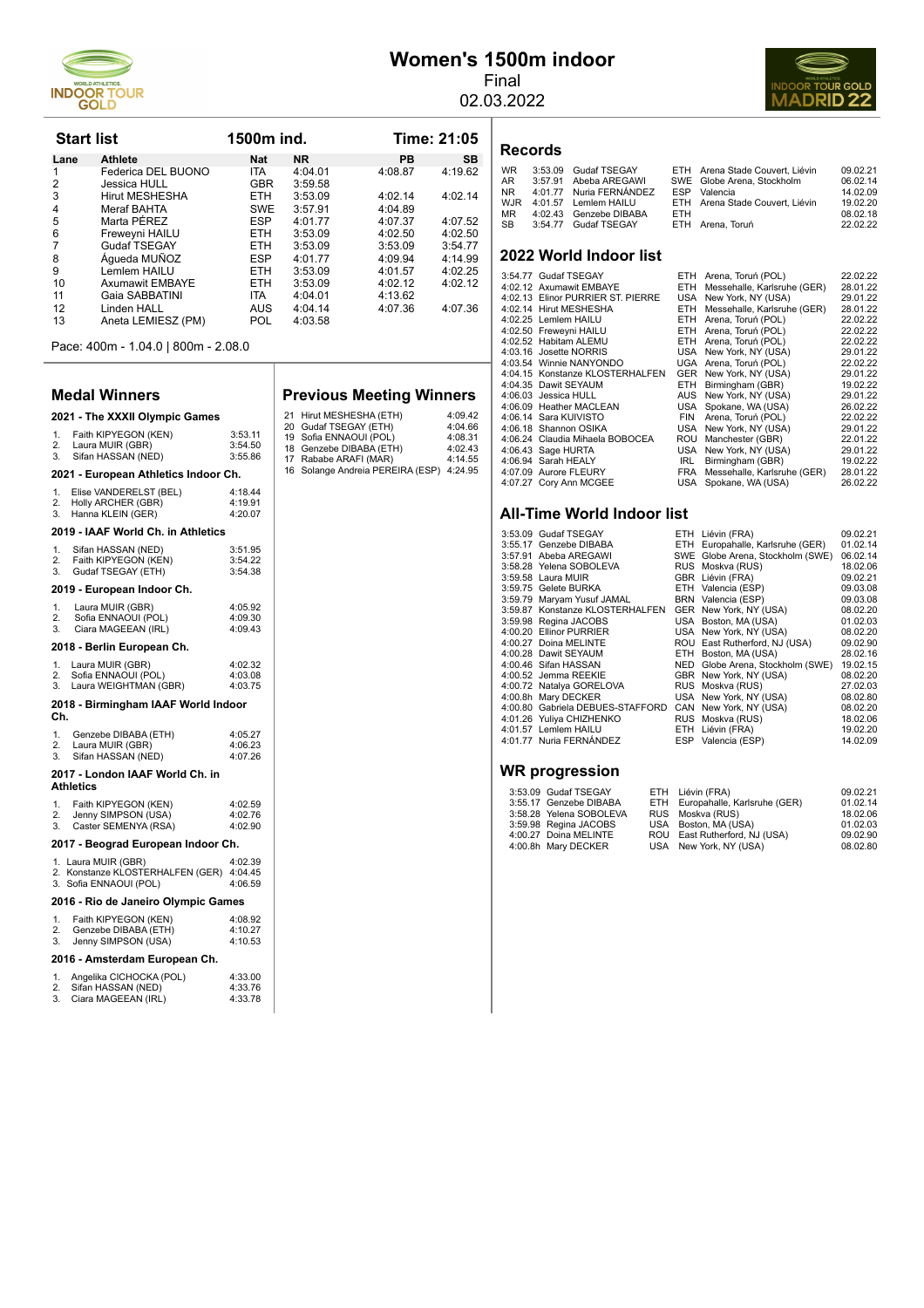|                                                                             | Women's 1500m indoor                                                                                                                                                                                                                                                                                                                                     |      | Final                                                                                                                                                                                                                                                                                                                                                                                                                     | 02.03.2022                                                                                                                                                                                                                                                                                                                                                      |
|-----------------------------------------------------------------------------|----------------------------------------------------------------------------------------------------------------------------------------------------------------------------------------------------------------------------------------------------------------------------------------------------------------------------------------------------------|------|---------------------------------------------------------------------------------------------------------------------------------------------------------------------------------------------------------------------------------------------------------------------------------------------------------------------------------------------------------------------------------------------------------------------------|-----------------------------------------------------------------------------------------------------------------------------------------------------------------------------------------------------------------------------------------------------------------------------------------------------------------------------------------------------------------|
| 1                                                                           | Federica DEL BUONO (ITA)                                                                                                                                                                                                                                                                                                                                 | 27y  |                                                                                                                                                                                                                                                                                                                                                                                                                           | SB: 4:19.62 Ancona (ITA) 26.02 PB: 4:08.87 Ancona (ITA) 07.02.2015                                                                                                                                                                                                                                                                                              |
|                                                                             | <b>OTHER PB'S:</b> 2:00.58 800m(14) - 4:05.32 1500m(14) - 4:28.13 Mile(16)<br>HONOURS: Eur. Ind. Ch. (1xBronze)   NCH (1xWin)                                                                                                                                                                                                                            |      | GENERAL: European Championships finalist   European Indoor Championships Bronze medallist 1500m ind. (15)   WA World Rankings: 56th                                                                                                                                                                                                                                                                                       |                                                                                                                                                                                                                                                                                                                                                                 |
|                                                                             | <b>INFO:</b> Born in Vicenza. Previously practised modern dance, especially hip-hop.                                                                                                                                                                                                                                                                     |      | 2022: 3000m ind. Miramas (FRA) 6. 9:05.95 - 1000m ind. Birmingham (GBR) 8. 2:40.25 - 1500m ind. Ancona (ITA) 3. 4:19.62                                                                                                                                                                                                                                                                                                   |                                                                                                                                                                                                                                                                                                                                                                 |
| $\mathbf{2}$<br><b>Jessica HULL (GBR)</b>                                   |                                                                                                                                                                                                                                                                                                                                                          | 33y  |                                                                                                                                                                                                                                                                                                                                                                                                                           |                                                                                                                                                                                                                                                                                                                                                                 |
| 3                                                                           | <b>Hirut MESHESHA (ETH)</b>                                                                                                                                                                                                                                                                                                                              | 21y  | SB and PB: 4:02.14 Karlsruhe (GER) 28.01                                                                                                                                                                                                                                                                                                                                                                                  |                                                                                                                                                                                                                                                                                                                                                                 |
|                                                                             | GENERAL: All-African Games winner 800m (19)   All-Africa U18 Games winner 800m (18)   WA World Rankings: 11th<br>HONOURS: World Youth Ch. (1xBronze)   All-Afr. G. (1xGold)   Afr. Jun. Ch. (1xSilver)   All-Afr. U18 G. (1xGold)<br>2022: 1500m ind. Karlsruhe (GER) 2. 4:02.14 - Mile ind. Liévin (FRA) 3. 4:27.19 - 1500m ind. Toruń (POL) 5. 4:03.22 |      | OTHER PB'S: 2:00.92 800m(19) - 2:35.74 1000m(21) - 3:59.43 1500m(21)   Current Records: 1xNR: NR 2:35.74 1000m Chorzów(21)                                                                                                                                                                                                                                                                                                |                                                                                                                                                                                                                                                                                                                                                                 |
| 4<br><b>Meraf BAHTA (SWE)</b>                                               |                                                                                                                                                                                                                                                                                                                                                          | 32y  | PB: 4:04.89 Toruń (POL) 15.02.2018                                                                                                                                                                                                                                                                                                                                                                                        |                                                                                                                                                                                                                                                                                                                                                                 |
| Road Barcelona(21)                                                          |                                                                                                                                                                                                                                                                                                                                                          |      | GENERAL: European champion 5000m (14)   European Championships Silver medallist 5000m (16)   WA World Rankings: 147th<br>OTHER PB'S: 4:00.49 1500m(17) - 14:49.95 5000m(16) - 31:08.05 10,000m(21)   Current Records: 6xNR: NR (ERI) 4:05.11 1500m Heusden-Zolder(13) -<br>NR 5:37.12 2000m Montreuil(18) - NR 8:37.50 3000m Monaco(17) - NR 14:49.95 5000m Rabat(16) - NR 31:08.05 10,000m Stockholm(21) - NR 15:04 5 km |                                                                                                                                                                                                                                                                                                                                                                 |
|                                                                             | HONOURS: OG (1xFinal): 6. 1500m Rio de Janeiro(16) 4:12.59   World (Cont.) Cup (1xSilver)                                                                                                                                                                                                                                                                |      | 2022: 10 km Road Valencia (ESP) 5. 31:22 - 3000m ind. Manchester (GBR) 5. 8:56.51 - 3000m ind. Växjö (SWE) 1. 8:55.75                                                                                                                                                                                                                                                                                                     |                                                                                                                                                                                                                                                                                                                                                                 |
|                                                                             | to her birthplace. Never took great interest in running as a child.                                                                                                                                                                                                                                                                                      |      |                                                                                                                                                                                                                                                                                                                                                                                                                           | INFO: Eritrean-born athlete; moved to Sweden in 2008. Her mom died in prison in Eritrea in 2009. She was called up for national service in her home country while on training<br>camp in Spain in early 2009 She refused to go home and is seen since then as a deserter in Eritrea, which reportedly is equal to harsh prison or death sentence if she returns |
| 5<br>Marta PEREZ (ESP)                                                      |                                                                                                                                                                                                                                                                                                                                                          | 28y  |                                                                                                                                                                                                                                                                                                                                                                                                                           | SB: 4:07.52 Karlsruhe (GER) 28.01 PB: 4:07.37 Madrid (ESP) 21.02.2020                                                                                                                                                                                                                                                                                           |
| - 1500m ind. Ourense (ESP) 1. 4:25.42                                       | <b>OTHER PB'S:</b> 2:01.82 800m(18) - 4:00.12 1500m(21) - 4:21.58 Mile(21)<br>HONOURS: Eur. Team Ch. (1xBronze)   NCH (3xWin)   NICH (2xWin)<br>INFO: Born in Soria. Studies: Complutense University of Madrid; degree in Medicine. Also a doctor.                                                                                                       |      |                                                                                                                                                                                                                                                                                                                                                                                                                           | GENERAL: 2 times European Indoor Championships finalist 1500m ind. (21)   3 times National champion 1500m (18, 16), 5000m (20)   WA World Rankings: 10th<br>2022: 1500m ind. Karlsruhe (GER) 6. 4:07.52 - 3000m ind. New York, NY (USA) 6. 8:44.40 - 1500m ind. Birmingham (GBR) 7. 4:09.27 - 1500m ind. Ourense (ESP) h 4:28.68                                |
| 6<br><b>Freweyni HAILU (ETH)</b>                                            |                                                                                                                                                                                                                                                                                                                                                          | 21y  | SB and PB: 4:02.50 Toruń (POL) 22.02                                                                                                                                                                                                                                                                                                                                                                                      |                                                                                                                                                                                                                                                                                                                                                                 |
|                                                                             | <b>HONOURS: OG (1xFinal): 4. 1500m Tokyo(21) 3:57.60</b><br>2022: 1500m ind. Karlsruhe (GER) 3. 4:02.66 - 800m ind. Liévin (FRA) 5. 2:01.89 - 1500m ind. Toruń (POL) 3. 4:02.50                                                                                                                                                                          |      | GENERAL: Olympic Games finalist 1500m (21)   Diamond League meeting winner 1500m (21)   WA World Rankings: 4th<br>OTHER PB'S: 1:57.57 800m(21) - 3:56.28 1500m(21) - 5:25.86 2000m(21)   Current Records: 1xNR: NR 5:25.86 2000m Zagreb(21)                                                                                                                                                                               |                                                                                                                                                                                                                                                                                                                                                                 |
| 7<br><b>Gudaf TSEGAY (ETH)</b>                                              |                                                                                                                                                                                                                                                                                                                                                          | 24v  |                                                                                                                                                                                                                                                                                                                                                                                                                           | SB: 3:54.77 Toruń (POL) 22.02 PB: 3:53.09 Liévin (FRA) 09.02.2021                                                                                                                                                                                                                                                                                               |
| AYR 4:02.83 1500m Beijing(14)<br>OR(16) 4:05.71   World Jun. Ch. (1xSilver) | GENERAL: Olympic Games Bronze medallist 5000m (21)   World Championships Bronze medallist 1500m (19)<br>2022: Mile ind. Liévin (FRA) 1. 4:21.72 - 1500m ind. Toruń (POL) 1. 3:54.77                                                                                                                                                                      |      | OTHER PB'S: 3:54.01 1500m(21) - 14:13.32 5000m(21) - 29:39.42 10,000m(21)   Current Records: 1xWR: WR 3:53.09 1500m ind. Liévin(21) 1xAYR:                                                                                                                                                                                                                                                                                | HONOURS: OG (1xBronze): 3. 5000m Tokyo(21) 14:38.87   World Ch. (1xBronze): 3. 1500m Doha(19) 3:54.38   World Ind. Ch. (1xBronze): 3. 1500m ind. Portland,                                                                                                                                                                                                      |
| 8<br>Agueda MUÑOZ (ESP)<br><b>WA World Rankings: 99th</b>                   |                                                                                                                                                                                                                                                                                                                                                          | 22y  |                                                                                                                                                                                                                                                                                                                                                                                                                           | SB: 4:14.99 Sabadell (ESP) 08.02  PB: 4:09.94 Toruń (POL) 05.03.2021                                                                                                                                                                                                                                                                                            |
| ind. Ourense (ESP) 2. 4:25.52                                               | <b>OTHER PB'S:</b> 4:10.41 1500m(21) - 4:34.40 Mile(20) - 33:00 10 km Road(21)                                                                                                                                                                                                                                                                           |      |                                                                                                                                                                                                                                                                                                                                                                                                                           | 2022: 3000m ind. Valencia (ESP) 4. 8:58.81 - 1500m ind. Sabadell (ESP) 4. 4:14.99 - 800m ind. Madrid (ESP) 1. 2:04.83 - 1500m ind. Ourense (ESP) h 4:30.62 - 1500m                                                                                                                                                                                              |
| 9<br>Lemlem HAILU (ETH)                                                     |                                                                                                                                                                                                                                                                                                                                                          | 20y  |                                                                                                                                                                                                                                                                                                                                                                                                                           | SB: 4:02.25 Toruń (POL) 22.02 PB: 4:01.57 Liévin (FRA) 19.02.2020                                                                                                                                                                                                                                                                                               |
| 2022: 1500m ind. Toruń (POL) 2. 4:02.25                                     | HONOURS: World Youth Ch. (1xGold)   All-Afr. G. (1xBronze)   All-Afr. U18 G. (1xGold)   NCH (2xWin)                                                                                                                                                                                                                                                      |      | GENERAL: All-African Games Bronze medallist 1500m (19)   World Youth champion 1500m (17)   WA World Rankings: 20th<br>OTHER PB'S: 4:00.35 1500m(21) - 8:34.03 3000m(19) - 19:57 4 Miles Road(17)   Current Records: 1xWJR: WJR 4:01.57 1500m ind. Liévin(20)                                                                                                                                                              |                                                                                                                                                                                                                                                                                                                                                                 |
| 10                                                                          | <b>Axumawit EMBAYE (ETH)</b>                                                                                                                                                                                                                                                                                                                             | 27y  | SB and PB: 4:02.12 Karlsruhe (GER) 28.01                                                                                                                                                                                                                                                                                                                                                                                  |                                                                                                                                                                                                                                                                                                                                                                 |
|                                                                             | <b>OTHER PB'S:</b> 3:59.02 1500m(19) - 4:18.58 Mile(19) - 8:43.83 3000m(18)<br>2022: 1500m ind. Karlsruhe (GER) 1. 4:02.12 - Mile ind. Liévin (FRA) 2. 4:25.30                                                                                                                                                                                           |      | GENERAL: World Indoor Championships Silver medallist 1500m ind. (14)   World Indoor Championships finalist 1500m ind. (16)   WA World Rankings: 12th<br>HONOURS: World Ind. Ch. (1xSilver): 2. 1500m ind. Sopot(14) 4:07.12 - 4. 1500m ind. Portland, OR(16) 4:09.37   NCH (1xWin)                                                                                                                                        |                                                                                                                                                                                                                                                                                                                                                                 |
| 11<br>Gaia SABBATINI (ITA)<br>studies; her hobby is music.                  | <b>OTHER PB'S:</b> 2:00.75 800m(21) - 4:02.25 1500m(21) - 4:31.74 Mile(21)<br>HONOURS: Eur. Team Ch. (1xGold)   Eur. U23 Ch. (1xGold)   NICH (3xWin)<br>2022: 1000m ind. Birmingham (GBR) 4. 2:38.67 - 800m ind. Ancona (ITA) 1. 2:01.07                                                                                                                 | 22 v | PB: 4:13.62 Ancona (ITA) 22.02.2020<br>GENERAL: European U23 champion 1500m (21)   European Team Championships winner 1500m (21)   WA World Rankings: 22nd                                                                                                                                                                                                                                                                | INFO: Born in Teramo; the first athlete from this city who became national champion. First she started with swimming and dancing. Likes hiking and skiing. Psychology                                                                                                                                                                                           |
| 12<br>Linden HALL (AUS)                                                     |                                                                                                                                                                                                                                                                                                                                                          | 30y  | SB and PB: 4:07.36 Birmingham (GBR) 19.02                                                                                                                                                                                                                                                                                                                                                                                 |                                                                                                                                                                                                                                                                                                                                                                 |
| sporting hero is Aussie Sarah Jamieson.                                     | GENERAL: Olympic Games finalist   Commonwealth Games finalist 1500m (18)   WA World Rankings: 5th<br>HONOURS: OG (1xFinal): 6. 1500m Tokyo(21) 3:59.01   NCH (2xWin)                                                                                                                                                                                     |      | 2022: 800m Melbourne (AUS) 2. 2:04.05 - 1500m ind. Birmingham (GBR) 3. 4:07.36 - 1500m ind. Toruń (POL) 8. 4:07.56                                                                                                                                                                                                                                                                                                        | OTHER PB'S: 1:59.22 800m(21) - 3:59.01 1500m(21) - 4:21.38 Mile(21)   Current Records: 2xAR: AR 2:35.90 1000m Melbourne(21) - AR 4:21.38 Mile Bruxelles(21)<br>INFO: Born in Sunbury; studies: Florida State University. Hobbies are dogs, coffee shops and cooking. Dietitian; always jogs for eight minutes 4.5 hours before the race. Her                    |
| 13<br>Aneta LEMIESZ (POL)                                                   |                                                                                                                                                                                                                                                                                                                                                          | 41y  |                                                                                                                                                                                                                                                                                                                                                                                                                           |                                                                                                                                                                                                                                                                                                                                                                 |
|                                                                             | GENERAL: World Championships finalist   World U20 Championships Silver medallist 400m (00)<br><b>OTHER PB'S:</b> 52.68 400m(01) - 1:28.71 600m(07) - 1:59.93 800m(06)<br>HONOURS: World Jun. Ch. (1xSilver)   Eur. U23 Ch. (1xBronze)   NCH (1xWin)                                                                                                      |      | 2022: 600m ind. Toruń (POL) 1. 1:30.89 - 1000m ind. Spala (POL) 2. 2:51.33 - 600m ind. Toruń (POL) 1. 1:29.64 - 400m ind. Spala (POL) 1. 54.63                                                                                                                                                                                                                                                                            |                                                                                                                                                                                                                                                                                                                                                                 |

**INFO:** Born in Lódz. Currently is working for Polish Athletics Federation. Economics studies at Baylor University. In 2021 she was honored by EMA with the "Best Masters<br>Award - EMA Athlete of the Year" in the sprint categ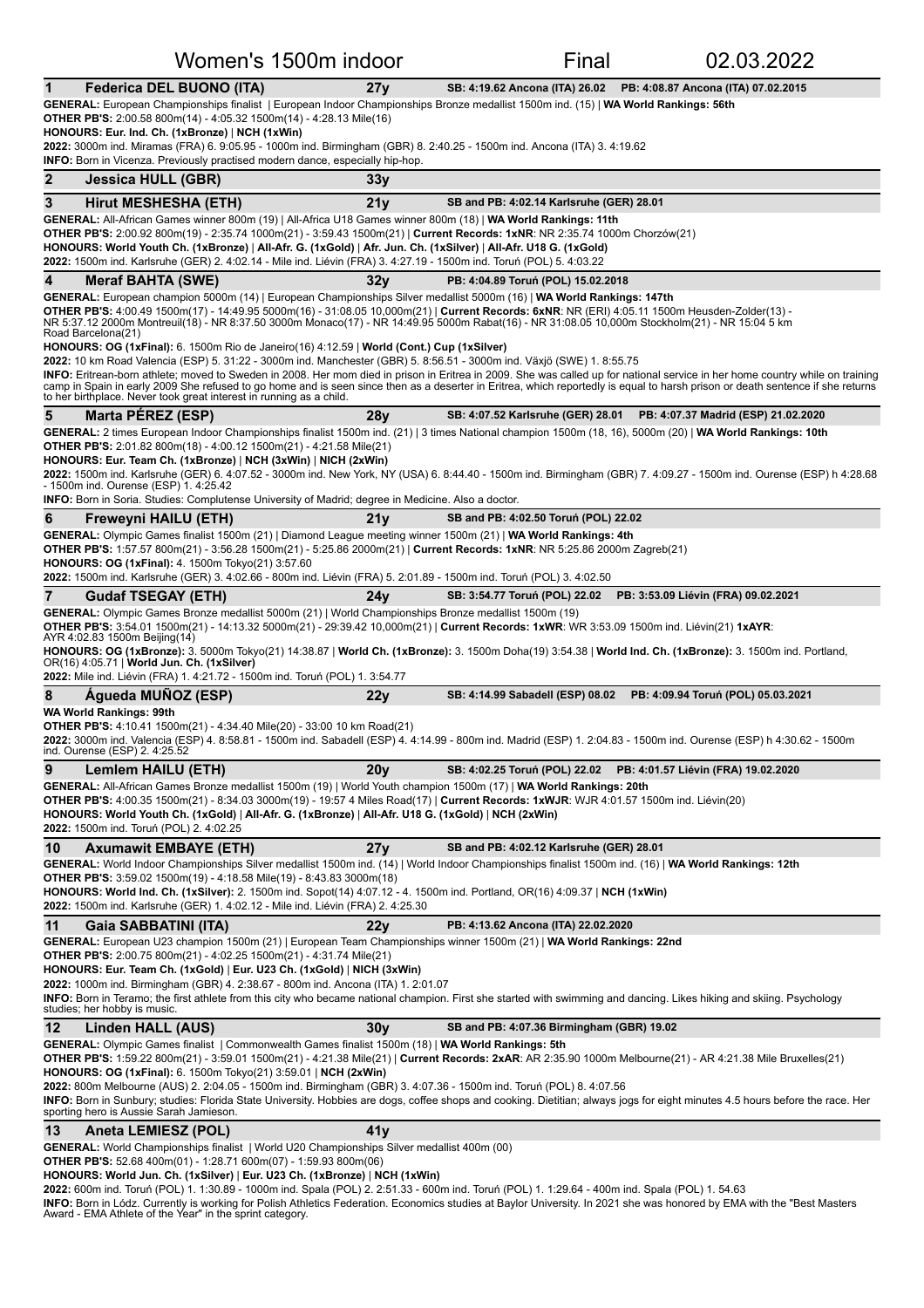

L

# **Women's 60mH indoor**

Heat 1 02.03.2022



|          | <b>Start list</b>                            | 60mH ind.    |            |                                                  | Time: 19:35 |              |                   | Records                         |
|----------|----------------------------------------------|--------------|------------|--------------------------------------------------|-------------|--------------|-------------------|---------------------------------|
| Lane     | <b>Athlete</b>                               |              | Nat        | <b>NR</b>                                        | PB          | SB           |                   |                                 |
| 2        | Aitana RADSMA                                |              | ESP        | 7.83                                             | 8.36        | 8.36         | <b>WR</b>         | 7.6                             |
| 3        | Catarina QUEIROS                             |              | <b>POR</b> | 8.08                                             | 8.33        | 8.33         | AR<br><b>NR</b>   | 7.6<br>7.8                      |
| 4        | Xènia BENACH                                 |              | <b>ESP</b> | 7.83                                             | 8.06        | 8.06         | WJR*              | 7.9                             |
| 5        | <b>Reetta HURSKE</b>                         |              | <b>FIN</b> | 7.91                                             | 7.93        | 7.93         | WJR*              | 7.9                             |
| 6        | Sarah LAVIN                                  |              | IRL        | 7.84                                             | 8.06        | 8.10         | WJR*              | 7.9                             |
| 7        | Carmen SANCHEZ                               |              | <b>ESP</b> | 7.83                                             | 8.25        | 8.45         | <b>WJR</b><br>MR. | 8 <sub>c</sub><br>7.8           |
|          |                                              |              |            |                                                  |             |              | <b>SB</b>         | 7.7                             |
|          | <b>Medal Winners</b>                         |              |            | <b>Previous Meeting</b>                          |             |              |                   |                                 |
|          |                                              |              |            | <b>Winners</b>                                   |             |              |                   | 2022 Wo                         |
|          | 2021 - European Athletics Indoor Ch.         |              |            |                                                  |             |              |                   | 7.75 Daniell                    |
| 1.       | Nadine VISSER (NED)                          | 7.77<br>7.89 | 21<br>20   | Nadine VISSER (NED)                              |             | 7.81<br>7.82 |                   | 7.81 Kendra<br>7.81 Alia AF     |
| 2.<br>3. | Cindy SEMBER (GBR)<br>Tiffany PORTER (GBR)   | 7.92         | 17         | Christina CLEMONS (USA)<br>Anna PLOTITSYNA (UKR) |             | 7.98         |                   | 7.82 Britany                    |
|          |                                              |              | 16         | Caridad JEREZ (ESP)                              |             | 8.11         |                   | 7.82 Gabriel                    |
|          | 2019 - European Indoor Ch.                   |              |            |                                                  |             |              |                   | 7.83 Paula 9                    |
| 1.       | Nadine VISSER (NED)                          | 7.87         |            |                                                  |             |              |                   | 7.84 Cyréna                     |
| 2.       | Cindy ROLEDER (GER)                          | 7.97         |            |                                                  |             |              |                   | 7.86 Grace<br>7.89 Ackera       |
| 3.       | Elvira HERMAN (BLR)                          | 8.00         |            |                                                  |             |              |                   | 7.90 Alaysha                    |
|          | 2018 - Birmingham IAAF World                 |              |            |                                                  |             |              |                   | 7.90 Devynr                     |
|          | Indoor Ch.                                   |              |            |                                                  |             |              |                   | 7.92 Luca K                     |
| 1.       | Kendra HARRISON (USA)                        | 7.70         |            |                                                  |             |              |                   | 7.92 Christin<br>7.93 Reetta    |
| 2.       | Christina MANNING (USA)                      | 7.79         |            |                                                  |             |              |                   | 7.93 Masai I                    |
| 3.       | Nadine VISSER (NED)                          | 7.84         |            |                                                  |             |              |                   | 7.93 Nadine                     |
|          | 2017 - Beograd European Indoor Ch.           |              |            |                                                  |             |              |                   | 7.93 Charisr                    |
|          |                                              |              |            |                                                  |             |              |                   | 7.93 Dior H/                    |
| 1.       | Cindy ROLEDER (GER)                          | 7.88         |            |                                                  |             |              |                   | 7.95 Elvira H                   |
| 2.<br>3. | Alina TALAY (BLR)<br>Pamela DUTKIEWICZ (GER) | 7.92<br>7.95 |            |                                                  |             |              |                   | 7.96 Cindy \$                   |
| Ch.      | 2016 - Portland IAAF World Indoor            |              |            |                                                  |             |              |                   | All-Time                        |
| 1.       | Nia ALI (USA)                                | 7.81         |            |                                                  |             |              |                   | 7.68 Susann                     |
| 2.       | Brianna MCNEAL (USA)                         | 7.82         |            |                                                  |             |              |                   | 7.69 Lyudmil<br>7.70 Sharika    |
| 3.       | Tiffany PORTER (GBR)                         | 7.90         |            |                                                  |             |              |                   | 7.70 Kendra                     |
|          | 2015 - Praha European Indoor Ch.             |              |            |                                                  |             |              |                   | 7.72 Lolo JC                    |
|          |                                              |              |            |                                                  |             |              |                   | 7.73 Cornelia<br>7.73 Sally PI  |
| 1.<br>2. | Alina TALAY (BLR)<br>Lucy HATTON (GBR)       | 7.85<br>7.90 |            |                                                  |             |              |                   | 7.73 Christin                   |
| 3.       | Serita SOLOMON (GBR)                         | 7.93         |            |                                                  |             |              |                   | 7.74 Yordanl                    |
|          |                                              |              |            |                                                  |             |              |                   | 7.74 Michelle                   |
|          | 2014 - Sopot IAAF World Indoor Ch.           |              |            |                                                  |             |              |                   | 7.74 Gail DE                    |
| 1.       | Nia ALI (USA)                                | 7.80         |            |                                                  |             |              |                   | 7.75 Bettine<br>7.75 Perdita    |
| 2.       | Sally PEARSON (AUS)                          | 7.85         |            |                                                  |             |              |                   | 7.75 Danielle                   |
| 3.       | Tiffany PORTER (GBR)                         | 7.86         |            |                                                  |             |              |                   | 7.76 Gloria S                   |
|          | 2013 - Göteborg European Indoor Ch.          |              |            |                                                  |             |              |                   | 7.76 Brianna                    |
| 1.       |                                              | 7.94         |            |                                                  |             |              |                   | 7.77 Zofia Bl                   |
| 2.       | Alina TALAY (BLR)<br>Veronica BORSI (ITA)    | 7.94         |            |                                                  |             |              |                   | 7.77 Nadine                     |
| 3.       | Derval O'ROURKE (IRL)                        | 7.95         |            |                                                  |             |              |                   | 7.78 Brigita I<br>7.79 Kellie V |
|          | 2012 - Istanbul IAAF World Indoor            |              |            |                                                  |             |              |                   |                                 |
| Ch.      |                                              |              |            |                                                  |             |              |                   | <b>WR</b> prog                  |
| 1.       | Sally PEARSON (AUS)                          | 7.73         |            |                                                  |             |              |                   |                                 |
| 2.       | Tiffany PORTER (GBR)                         | 7.94         |            |                                                  |             |              |                   | 7.68 Susan<br>7.69 Lyudm        |
| 3.       | Alina TALAY (BLR)                            | 7.97         |            |                                                  |             |              |                   | 7.71 Lyudm                      |
|          | 2011 - Paris European Indoor Ch.             |              |            |                                                  |             |              |                   | 7.73 Corne                      |
| 1.       | Carolin DIETRICH (GER)                       | 7.80         |            |                                                  |             |              |                   | 7.74 Yordar                     |
| 2.       | Tiffany PORTER (GBR)                         | 7.80         |            |                                                  |             |              |                   |                                 |
| 3.       | Christina VUKICEVIC (NOR)                    | 7.83         |            |                                                  |             |              |                   |                                 |
|          |                                              |              |            |                                                  |             |              |                   |                                 |

| Records |  |                           |     |                         |          |  |  |  |
|---------|--|---------------------------|-----|-------------------------|----------|--|--|--|
| WR      |  | 7.68 Susanna KALLUR       |     | SWE Karlsruhe           | 10.02.08 |  |  |  |
| AR      |  | 7.68 Susanna KALLUR       |     | SWE Karlsruhe           | 10.02.08 |  |  |  |
| NR.     |  | 7.83 Glory ALOZIE         |     | ESP Birmingham          | 15.03.03 |  |  |  |
| WJR*    |  | 7.91 Ackera NUGENT        | JAM | Lubbock. TX             | 26.02.21 |  |  |  |
| $111D*$ |  | $702$ $C_{max}$ $C_{max}$ |     | LIOA Callage Clatics TV | 20.02.20 |  |  |  |

| WJR* | 7.91 Ackera NUGENT     |            | JAM Lubbock, TX         | 26.02.21 |
|------|------------------------|------------|-------------------------|----------|
| WJR* | 7.93 Grace STARK       |            | USA College Station, TX | 28.02.20 |
| WJR* | 7.91 Grace STARK       |            | USA College Station, TX | 29.02.20 |
| WJR  | 8.00 Klaudia SICIARZ   | <b>POL</b> | Toruń                   | 18.02.17 |
| МR   | 7.81 Nadine VISSER     | <b>NED</b> |                         | 24.02.21 |
| SB   | 7.75 Danielle WILLIAMS | JAM        | Clemson, SC             | 11.02.22 |

#### **2022 World Indoor list**

| 7.75 Danielle WILLIAMS   | <b>JAM</b> | Clemson, SC (USA)           | 11.02.22 |
|--------------------------|------------|-----------------------------|----------|
| 7.81 Kendra HARRISON     | USA        | Clemson, SC (USA)           | 14.01.22 |
| 7.81 Alia ARMSTRONG      | USA        | Fayetteville, AR (USA)      | 11.02.22 |
| 7.82 Britany ANDERSON    | JAM        | Louisville, KY (USA)        | 12.02.22 |
| 7.82 Gabriele CUNNINGHAM | USA        | Spokane, WA (USA)           | 27.02.22 |
| 7.83 Paula SALMON        | USA        | Clemson, SC (USA)           | 11.02.22 |
| 7.84 Cyréna SAMBA-MAYELA | FRA        | Messehalle, Karlsruhe (GER) | 28.01.22 |
| 7.86 Grace STARK         | USA        | Clemson, SC (USA)           | 14.01.22 |
| 7.89 Ackera NUGENT       | <b>JAM</b> | Lubbock, TX (USA)           | 11.02.22 |
| 7.90 Alaysha JOHNSON     | USA        | Louisville, KY (USA)        | 12.02.22 |
| 7.90 Devynne CHARLTON    | BAH        | Arena, Toruń (POL)          | 22.02.22 |
| 7.92 Luca KOZÁK          | HUN        | Nyíregyháza (HUN)           | 27.02.22 |
| 7.92 Christina CLEMONS   | USA        | Spokane, WA (USA)           | 27.02.22 |
| 7.93 Reetta HURSKE       | <b>FIN</b> | Atlas Arena, Łódź (POL)     | 11.02.22 |
| 7.93 Masai RUSSELL       | USA        | Clemson, SC (USA)           | 11.02.22 |
| 7.93 Nadine VISSER       | NED        | ISS Dome, Düsseldorf (GER)  | 20.02.22 |
| 7.93 Charisma TAYLOR     | <b>BAH</b> | College Station, TX (USA)   | 26.02.22 |
| 7.93 Dior HALL           | USA        | Spokane, WA (USA)           | 27.02.22 |
| 7.95 Elvira HERMAN       | <b>BLR</b> | Mogilyov (BLR)              | 26.02.22 |
| 7.96 Cindy SEMBER        | <b>GBR</b> | Fayetteville, AR (USA)      | 18.02.22 |

#### **All-Time World Indoor list**

| 7.68 Susanna KALLUR        | SWE        |                    | Karlsruhe (GER)              | 10.02.08 |
|----------------------------|------------|--------------------|------------------------------|----------|
| 7.69 Lyudmila NAROZHILENKO | URS        |                    | Chelyabinsk (URS)            | 04.02.90 |
| 7.70 Sharika NELVIS        | USA        |                    | Albuquerque, NM (USA)        | 18.02.18 |
| 7.70 Kendra HARRISON       | USA        |                    | Birmingham (GBR)             | 03.03.18 |
| 7.72 Lolo JONES            | USA        |                    | Aspire Dome, Doha (QAT)      | 13.03.10 |
| 7.73 Cornelia OSCHKENAT    | GDR        |                    | Wien (AUT)                   | 25.02.89 |
| 7.73 Sally PEARSON         | AUS        |                    | Ataköy Arena, Istanbul (TUR) | 10.03.12 |
| 7.73 Christina MANNING     | USA        |                    | Albuquerque, NM (USA)        | 18.02.18 |
| 7.74 Yordanka DONKOVA      | <b>BUL</b> |                    | Sofia (BUL)                  | 14.02.87 |
| 7.74 Michelle FREEMAN      | JAM        |                    | Madrid (ESP)                 | 03.02.98 |
| 7.74 Gail DEVERS           | USA        |                    | Boston, MA (USA)             | 01.03.03 |
| 7.75 Bettine JAHN          | GDR        |                    | Budapest (HUN)               | 05.03.83 |
| 7.75 Perdita FELICIEN      | CAN        |                    | Sportaréna, Budapest (HUN)   | 07.03.04 |
| 7.75 Danielle WILLIAMS     | JAM        |                    | Clemson, SC (USA)            | 11.02.22 |
| 7.76 Gloria SIEBERT        | GDR        |                    | Sindelfingen (GER)           | 05.02.88 |
| 7.76 Brianna MCNEAL        | USA        | Portland, OR (USA) | 12.03.16                     |          |
| 7.77 Zofia BIELCZYK        | <b>POL</b> |                    | Sindelfingen (GER)           | 01.03.80 |
| 7.77 Nadine VISSER         |            |                    | NED Arena, Toruń (POL)       | 07.03.21 |
| 7.78 Brigita BUKOVEC       | <b>SLO</b> |                    | Stuttgart (GER)              | 07.02.99 |
| 7.79 Kellie WELLS          | USA        |                    | Albuquerque, NM (USA)        | 27.02.11 |
| WR progression             |            |                    |                              |          |
| 7.68 Susanna KALLUR        |            | SWE                | Karlsruhe (GER)              | 10.02.08 |
| 7.69 Lyudmila NAROZHILENKO |            | <b>URS</b>         | Chelyabinsk (URS)            | 04.02.90 |
| 7.71 Lyudmila NAROZHILENKO |            | <b>URS</b>         | Chelyabinsk (URS)            | 04.02.90 |
| 7.73 Cornelia OSCHKENAT    |            | <b>GDR</b>         | Wien (AUT)                   | 25.02.89 |
| 7.74 Yordanka DONKOVA      |            | <b>BUL</b>         |                              |          |
|                            |            |                    | Sofia (BUL)                  | 14.02.87 |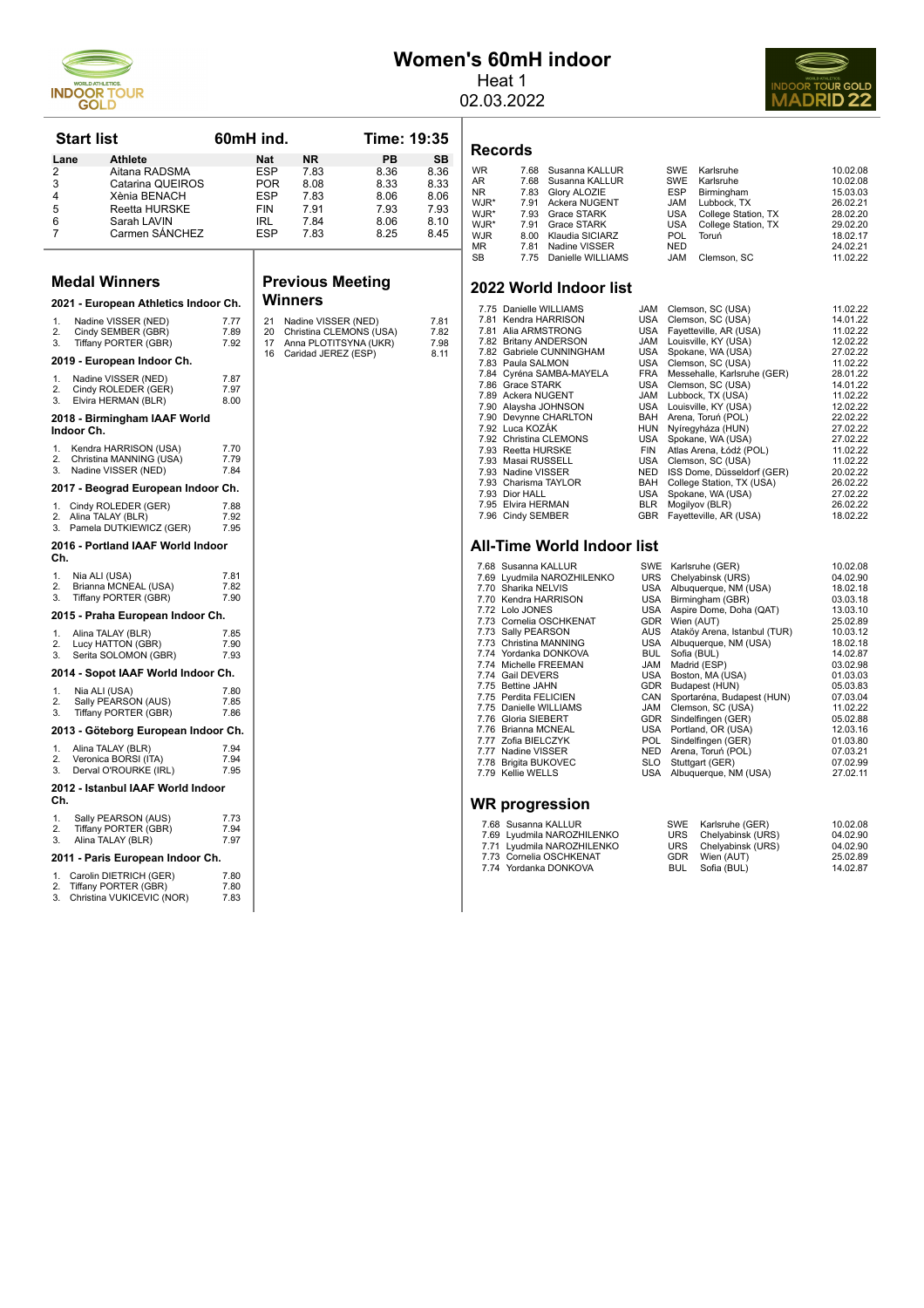#### Women's 60mH indoor Theat 1 02.03.2022 **2** Aitana RADSMA (ESP) 20y SB and PB: 8.36 Salamanca (ESP) 20.02 **WA World Rankings: 194th OTHER PB'S:** 13.39 100mH(21) - 13.53 100mH (0.76/8.50)(19) **2022:** 60mH ind. San Sebastián (ESP) h 8.66 - 60mH ind. San Sebastián (ESP) 1. 8.65 - 60mH ind. Zaragoza (ESP) h 8.56 - 60mH ind. Zaragoza (ESP) 4. 8.44 - 60mH<br>ind. Valencia (ESP) h 8.49 - 60mH ind. Valencia (ESP) 3. 8.48 **INFO:** Based in Pamplona. U20 national record holder. **3** Catarina QUEIROS (POR) 27.02 24y SB and PB: 8.33 Pombal (POR) 27.02 GENERAL: 2 times National Indoor champion 60mH ind. (21), High Jump ind. (18) | National champion 100mH (21) | WA World Rankings: 158th **OTHER PB'S:** 13.41 100mH(21) - 13.05 Triple Jump(22) **HONOURS: NCH (1xWin)** | NICH (2xWin) **2022:** Triple Jump Funchal (POR) 1. 13.05 - Triple Jump ind. Braga (POR) 1. 12.35 - 60mH ind. Braga (POR) h 8.51 - 10mH ind. Braga (POR) h 8.53 - 60mH ind. Braga<br>(POR) 1. 8.43 - 60mH ind. Glasgow (GBR) 3. 8.39 - Triple Ju **4** Xènia BENACH (ESP) 26.02 21y SB and PB: 8.06 Ourense (ESP) 26.02 GENERAL: National Indoor champion 60mH ind. (21) | WA World Rankings: 98th **OTHER PB'S:** 11.92 100m(21) - 13.23 100mH(21) **HONOURS: NICH (1xWin) 2022:** 60mH ind. Sabadell (ESP) h 8.22 - 60mH ind. Sabadell (ESP) 1. 8.21 - 60mH ind. Sabadell (ESP) 1. 8.23 - 60mH ind. Sabadell (ESP) h 8.20 - 60mH ind. Zaragoza<br>(ESP) h 8.24 - 60mH ind. Zaragoza (ESP) 1. 8.24 - 60mH in **5** Reetta HURSKE (FIN) 26y SB and PB: 7.93 Łódź (POL) 11.02 GENERAL: World University Games Silver medallist 100mH (19) | World U20 Championships finalist | WA World Rankings: 22nd **OTHER PB'S:** 12.78 100mH(19) - 13.80 100mH (0.76/8.50)(11) - 43.43 300mH(11) **HONOURS: WUG (1xSilver) | NCH (1xWin)** 2022: 60mH ind. Karlsruhe (GER) h 7.98 - 60mH ind. Karlsruhe (GER) 3. 7.96 - 60mH ind. Berlin (GER) h 8.02 - 60mH ind. Berlin (GER) 1. 7.99 - 60mH ind. Łódź (POL) h 8.03 - 60mH ind. Łódź (POL) 1. 7.93 - 60mH ind. Liévin (FRA) h 8.08 - 60mH ind. Liévin (FRA) 2. 8.06 - 60mH ind. Düsseldorf (GER) h 8.11 - 60mH ind. Düsseldorf<br>(GER) 2. 8.01 - 60mH ind. Toruń (POL) h 8.10 - 60mH in **INFO:** Born in Ikaalinen. Studies: Tampere University of Applied Sciences; Business Administration. Previously competed in heptathlon **6 Sarah LAVIN (IRL)** 27y SB: 8.10 New York, NY (USA) 06.02 PB: 8.06 Toruń (POL) 06.03.2021 GENERAL: 6 times National champion 100mH (21, 19, 18, 17, 14, 13) | European U20 Championships Silver medallist 100mH (13) | WA World Rankings: 29th **OTHER PB'S:** 23.65 200m(14) - 12.95 100mH(21) - 13.62 100mH (0.76/8.50)(11) **HONOURS: Eur. Jun. Ch. (1xSilver) | NCH (6xWin) | NICH (4xWin) 2022:** 60mH ind. Manchester (GBR) sr 8.17 - 60mH ind. Manchester (GBR) 2. 8.11 - 60mH ind. New York, NY (USA) 7. 8.14 - 60mH ind. New York, NY (USA) 5. 8.10 - 60mH<br>ind. Birmingham (GBR) 5. 8.15 - 60mH ind. Dublin (IRL) h **INFO:** Hometown: Limerick. Studies: University College Dublin. Also a physiotherapist. Her idol is Sonia O'Sullivan **7** Carmen SÁNCHEZ (ESP) 24y SB: 8.45 Madrid (ESP) 28.12 PB: 8.25 Madrid (ESP) 20.02.2021 **WA World Rankings: 258th OTHER PB'S: 13.53 100mH(21)**

**2022:** 60mH ind. Madrid (ESP) h 8.79 - 60mH ind. Madrid (ESP) 3. 8.72 - 60mH ind. Ourense (ESP) h 8.57 - 60mH ind. Ourense (ESP) sf 8.61 - 60mH ind. Ourense<br>(ESP) 7. 8.58

**INFO:** Hometown: Barcelona. Psychology studies.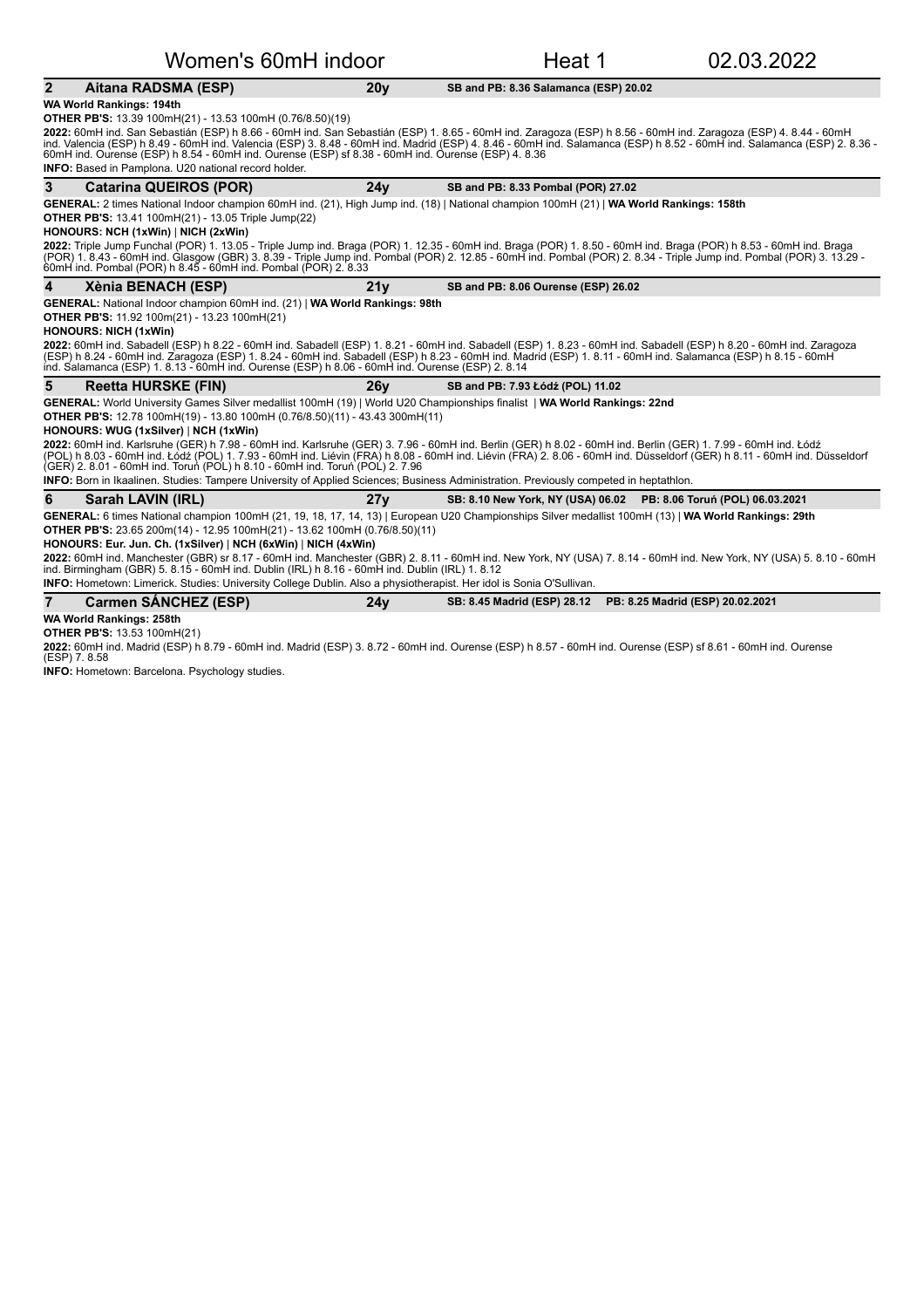

# **Women's 60mH indoor**

Heat 2 02.03.2022



| <b>Start list</b> |                                               | 60mH ind.    |            |                                              | Time: 19:41 |              |
|-------------------|-----------------------------------------------|--------------|------------|----------------------------------------------|-------------|--------------|
| Lane              | <b>Athlete</b>                                |              | <b>Nat</b> | <b>NR</b>                                    | <b>PB</b>   | <b>SB</b>    |
| 2                 | Mireia LÓPEZ                                  |              | ESP        | 7.83                                         | 8.39        | 8.39         |
| 3                 | Paola VAZQUEZ                                 |              | PUR        | 7.95                                         | 8.20        | 8.20         |
| 4                 | Laeticia BAPTÉ                                |              | <b>FRA</b> | 7.82                                         | 7.93        | 8.00         |
| 5                 | Zoë SEDNEY                                    |              | NED        | 7.77                                         | 7.98        | 7.98         |
| 6                 | Teresa ERRANDONEA                             |              | <b>ESP</b> | 7.83                                         | 8.00        | 8.12         |
| 7                 | Elba PARMO                                    |              | <b>ESP</b> | 7.83                                         | 8.27        | 8.41         |
|                   |                                               |              |            |                                              |             |              |
|                   |                                               |              |            |                                              |             |              |
|                   | <b>Medal Winners</b>                          |              | Winners    | <b>Previous Meeting</b>                      |             |              |
|                   | 2021 - European Athletics Indoor Ch.          |              |            |                                              |             |              |
| 1.                | Nadine VISSER (NED)                           | 7.77         | 21         | Nadine VISSER (NED)                          |             | 7.81         |
| 2.<br>3.          | Cindy SEMBER (GBR)                            | 7.89<br>7.92 | 20<br>17   | Christina CLEMONS (USA)                      |             | 7.82         |
|                   | Tiffany PORTER (GBR)                          |              | 16         | Anna PLOTITSYNA (UKR)<br>Caridad JEREZ (ESP) |             | 7.98<br>8.11 |
|                   | 2019 - European Indoor Ch.                    |              |            |                                              |             |              |
| 1.                | Nadine VISSER (NED)                           | 7.87         |            |                                              |             |              |
| 2.                | Cindy ROLEDER (GER)                           | 7.97         |            |                                              |             |              |
| 3.                | Elvira HERMAN (BLR)                           | 8.00         |            |                                              |             |              |
| Indoor Ch.        | 2018 - Birmingham IAAF World                  |              |            |                                              |             |              |
| 1.                | Kendra HARRISON (USA)                         | 7.70         |            |                                              |             |              |
| 2.                | Christina MANNING (USA)                       | 7.79         |            |                                              |             |              |
| 3                 | Nadine VISSER (NED)                           | 7.84         |            |                                              |             |              |
|                   | 2017 - Beograd European Indoor Ch.            |              |            |                                              |             |              |
| 1.                | Cindy ROLEDER (GER)                           | 7.88         |            |                                              |             |              |
| 2.                | Alina TALAY (BLR)                             | 7.92         |            |                                              |             |              |
| 3.                | Pamela DUTKIEWICZ (GER)                       | 7.95         |            |                                              |             |              |
| Ch.               | 2016 - Portland IAAF World Indoor             |              |            |                                              |             |              |
| 1.                | Nia ALI (USA)                                 | 7.81         |            |                                              |             |              |
| 2.                | Brianna MCNEAL (USA)                          | 7.82         |            |                                              |             |              |
| 3.                | Tiffany PORTER (GBR)                          | 7.90         |            |                                              |             |              |
|                   | 2015 - Praha European Indoor Ch.              |              |            |                                              |             |              |
| 1.                | Alina TALAY (BLR)                             | 7.85         |            |                                              |             |              |
| 2.                | Lucy HATTON (GBR)                             | 7.90         |            |                                              |             |              |
| 3.                | Serita SOLOMON (GBR)                          | 7.93         |            |                                              |             |              |
|                   | 2014 - Sopot IAAF World Indoor Ch.            |              |            |                                              |             |              |
| 1.                | Nia ALI (USA)                                 | 7.80         |            |                                              |             |              |
| 2.                | Sally PEARSON (AUS)                           | 7.85         |            |                                              |             |              |
| 3.                | Tiffany PORTER (GBR)                          | 7.86         |            |                                              |             |              |
|                   | 2013 - Göteborg European Indoor Ch.           |              |            |                                              |             |              |
| 1.                | Alina TALAY (BLR)                             | 7.94         |            |                                              |             |              |
| 2.<br>3.          | Veronica BORSI (ITA)<br>Derval O'ROURKE (IRL) | 7.94<br>7.95 |            |                                              |             |              |
| Ch.               | 2012 - Istanbul IAAF World Indoor             |              |            |                                              |             |              |
| 1.                | Sally PEARSON (AUS)                           | 7.73         |            |                                              |             |              |
| 2.                | Tiffany PORTER (GBR)                          | 7.94         |            |                                              |             |              |
| 3.                | Alina TALAY (BLR)                             | 7.97         |            |                                              |             |              |
|                   | 2011 - Paris European Indoor Ch.              |              |            |                                              |             |              |
| 1.                | Carolin DIETRICH (GER)                        | 7.80         |            |                                              |             |              |
| 2.                | Tiffany PORTER (GBR)                          | 7.80         |            |                                              |             |              |
| 3.                | Christina VUKICEVIC (NOR)                     | 7.83         |            |                                              |             |              |

# 2. Tiffany PORTER (GBR) 7.80<br>3. Christina VUKICEVIC (NOR) 7.83

# **Records**

| <b>WR</b> | 7.68 | Susanna KALLUR         |            | SWE Karlsruhe       | 10.02.08 |
|-----------|------|------------------------|------------|---------------------|----------|
| AR        |      | 7.68 Susanna KALLUR    |            | SWE Karlsruhe       | 10.02.08 |
| NR.       |      | 7.83 Glory ALOZIE      | ESP        | Birmingham          | 15.03.03 |
| WJR*      |      | 7.91 Ackera NUGENT     |            | JAM Lubbock, TX     | 26.02.21 |
| WJR*      |      | 7.93 Grace STARK       | USA        | College Station, TX | 28.02.20 |
| WJR*      |      | 7.91 Grace STARK       | USA        | College Station, TX | 29.02.20 |
| WJR       |      | 8.00 Klaudia SICIARZ   | <b>POL</b> | Toruń               | 18.02.17 |
| ΜR        |      | 7.81 Nadine VISSER     | NED        |                     | 24.02.21 |
| SB        |      | 7.75 Danielle WILLIAMS | <b>JAM</b> | Clemson, SC         | 11.02.22 |

#### **2022 World Indoor list**

| 7.75 Danielle WILLIAMS   | <b>JAM</b> | Clemson, SC (USA)           | 11.02.22 |
|--------------------------|------------|-----------------------------|----------|
| 7.81 Kendra HARRISON     | USA        | Clemson, SC (USA)           | 14.01.22 |
| 7.81 Alia ARMSTRONG      | USA        | Fayetteville, AR (USA)      | 11.02.22 |
| 7.82 Britany ANDERSON    | JAM        | Louisville, KY (USA)        | 12.02.22 |
| 7.82 Gabriele CUNNINGHAM | USA        | Spokane, WA (USA)           | 27.02.22 |
| 7.83 Paula SALMON        | USA        | Clemson, SC (USA)           | 11.02.22 |
| 7.84 Cyréna SAMBA-MAYELA | FRA        | Messehalle, Karlsruhe (GER) | 28.01.22 |
| 7.86 Grace STARK         | USA        | Clemson, SC (USA)           | 14.01.22 |
| 7.89 Ackera NUGENT       | <b>JAM</b> | Lubbock, TX (USA)           | 11.02.22 |
| 7.90 Alaysha JOHNSON     | USA        | Louisville, KY (USA)        | 12.02.22 |
| 7.90 Devynne CHARLTON    | <b>BAH</b> | Arena, Toruń (POL)          | 22.02.22 |
| 7.92 Luca KOZÁK          | <b>HUN</b> | Nyíregyháza (HUN)           | 27.02.22 |
| 7.92 Christina CLEMONS   | USA        | Spokane, WA (USA)           | 27.02.22 |
| 7.93 Reetta HURSKE       | <b>FIN</b> | Atlas Arena, Łódź (POL)     | 11.02.22 |
| 7.93 Masai RUSSELL       | USA        | Clemson, SC (USA)           | 11.02.22 |
| 7.93 Nadine VISSER       | <b>NED</b> | ISS Dome, Düsseldorf (GER)  | 20.02.22 |
| 7.93 Charisma TAYLOR     | <b>BAH</b> | College Station, TX (USA)   | 26.02.22 |
| 7.93 Dior HALL           | <b>USA</b> | Spokane, WA (USA)           | 27.02.22 |
| 7.95 Elvira HERMAN       | <b>BLR</b> | Mogilyov (BLR)              | 26.02.22 |
| 7.96 Cindy SEMBER        | <b>GBR</b> | Fayetteville, AR (USA)      | 18.02.22 |

#### **All-Time World Indoor list**

| 7.68 Susanna KALLUR           | SWE        |            | Karlsruhe (GER)              | 10.02.08 |
|-------------------------------|------------|------------|------------------------------|----------|
| 7.69 Lyudmila NAROZHILENKO    | URS        |            | Chelyabinsk (URS)            | 04.02.90 |
| 7.70 Sharika NELVIS           | USA        |            | Albuquerque, NM (USA)        | 18.02.18 |
| 7.70 Kendra HARRISON          | USA        |            | Birmingham (GBR)             | 03.03.18 |
| 7.72 Lolo JONES               | <b>USA</b> |            | Aspire Dome, Doha (QAT)      | 13.03.10 |
| 7.73 Cornelia OSCHKENAT       | GDR        |            | Wien (AUT)                   | 25.02.89 |
| 7.73 Sally PEARSON            | <b>AUS</b> |            | Ataköy Arena, Istanbul (TUR) | 10.03.12 |
| 7.73 Christina MANNING        | USA        |            | Albuquerque, NM (USA)        | 18.02.18 |
| 7.74 Yordanka DONKOVA         | <b>BUL</b> |            | Sofia (BUL)                  | 14.02.87 |
| 7.74 Michelle FREEMAN         | JAM        |            | Madrid (ESP)                 | 03.02.98 |
| 7.74 Gail DEVERS              | USA        |            | Boston, MA (USA)             | 01.03.03 |
| 7.75 Bettine JAHN             | GDR        |            | Budapest (HUN)               | 05.03.83 |
| 7.75 Perdita FELICIEN         | CAN        |            | Sportaréna, Budapest (HUN)   | 07.03.04 |
| 7.75 Danielle WILLIAMS        | JAM        |            | Clemson, SC (USA)            | 11.02.22 |
| 7.76 Gloria SIEBERT           | GDR        |            | Sindelfingen (GER)           | 05.02.88 |
| 7.76 Brianna MCNEAL           | USA        |            | Portland, OR (USA)           | 12.03.16 |
| 7.77 Zofia BIELCZYK           | POL        |            | Sindelfingen (GER)           | 01.03.80 |
| 7.77 Nadine VISSER            | NED        |            | Arena, Toruń (POL)           | 07.03.21 |
| 7.78 Brigita BUKOVEC          | SLO        |            | Stuttgart (GER)              | 07.02.99 |
| 7.79 Kellie WELLS             | USA        |            | Albuquerque, NM (USA)        | 27.02.11 |
|                               |            |            |                              |          |
| WR progression                |            |            |                              |          |
| 7.68 Susanna KALLUR           |            | SWE        | Karlsruhe (GER)              | 10.02.08 |
| 7.69 Lyudmila NAROZHILENKO    |            | URS        | Chelyabinsk (URS)            | 04.02.90 |
| 7.71 Lyudmila NAROZHILENKO    |            | <b>URS</b> | Chelyabinsk (URS)            | 04.02.90 |
| <b>7.79 Comelia OCOUVENAT</b> |            | $\cap$     | $ML = (ALIT)$                | OF 00.00 |

7.73 Cornelia OSCHKENAT GDR Wien (AUT) 25.02.89 7.74 Yordanka DONKOVA BUL Sofia (BUL) 14.02.87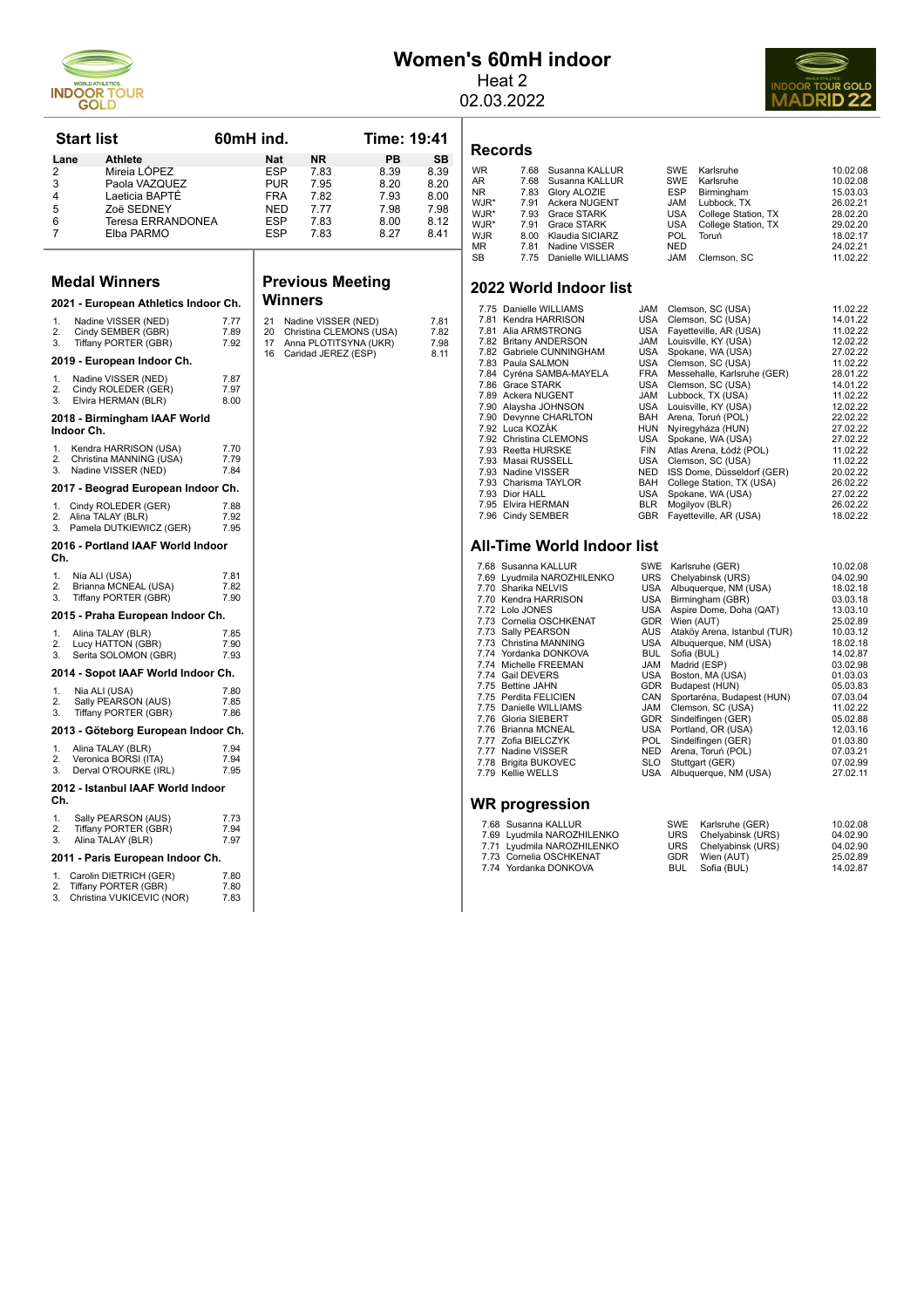| Women's 60mH indoor                                                                                                                                                                                                                                                                                                                                                                                                                           |                 | Heat 2                                 | 02.03.2022                                                          |
|-----------------------------------------------------------------------------------------------------------------------------------------------------------------------------------------------------------------------------------------------------------------------------------------------------------------------------------------------------------------------------------------------------------------------------------------------|-----------------|----------------------------------------|---------------------------------------------------------------------|
| $\overline{2}$<br>Mireia LÓPEZ (ESP)                                                                                                                                                                                                                                                                                                                                                                                                          | 21 <sub>V</sub> | SB and PB: 8.39 Salamanca (ESP) 20.02  |                                                                     |
| WA World Rankings: 473rd<br><b>OTHER PB'S:</b> 13.74 100mH(21) - 13.94 100mH (0.76/8.50)(17)                                                                                                                                                                                                                                                                                                                                                  |                 |                                        |                                                                     |
| 2022: 60mH ind. Sabadell (ESP) h 8.76 - 60mH ind. Sabadell (ESP) 2. 8.73 - Long Jump ind. Sabadell (ESP) ce 5.22 - 60mH ind. Sabadell (ESP) ce 8.59 - 60mH<br>ind. Sabadell (ESP) 2. 8.48 - 60mH ind. Sabadell (ESP) h 8.78 - 60mH ind. Sabadell (ESP) 3. 8.63 - 60mH ind. Salamanca (ESP) h 8.45 - 60mH ind. Salamanca<br>(ESP) 3. 8.39 - 60mH ind. Ourense (ESP) h 8.40 - 60mH ind. Ourense (ESP) sf 8.48 - 60mH ind. Ourense (ESP) 6. 8.46 |                 |                                        |                                                                     |
| 3<br>Paola VAZQUEZ (PUR)                                                                                                                                                                                                                                                                                                                                                                                                                      | 23y             | SB and PB: 8.20 Cochabamba (BOL) 18.02 |                                                                     |
| <b>WA World Rankings: 104th</b>                                                                                                                                                                                                                                                                                                                                                                                                               |                 |                                        |                                                                     |
| <b>OTHER PB'S: 13.15 100mH(21)</b>                                                                                                                                                                                                                                                                                                                                                                                                            |                 |                                        |                                                                     |
| 2022: 60mH ind. Lubbock, TX (USA) 6. 8.74 - 60mH ind. Lubbock, TX (USA) h 8.30 - 60mH ind. Albuquerque, NM (USA) h 8.34 - 60mH ind. Albuquerque, NM (USA) 4. 8.26 -<br>60mH ind. Louisville, KY (USA) h 8.32 - 60mH ind. Louisville, KY (USA) 8.8.25 - 60mH ind. Cochabamba (BOL) 1.8.20 - 60mH ind. Cochabamba (BOL) 7. 10.21                                                                                                                |                 |                                        |                                                                     |
| Laeticia BAPTÉ (FRA)<br>4                                                                                                                                                                                                                                                                                                                                                                                                                     | 23v             |                                        | SB: 8.00 Liévin (FRA) 17.02 PB: 7.93 Miramas (FRA) 20.02.2021       |
| GENERAL: 2 times National Indoor champion 60mH ind. (22, 21)   WA World Rankings: 34th                                                                                                                                                                                                                                                                                                                                                        |                 |                                        |                                                                     |
| <b>OTHER PB'S:</b> 7.48 60m(19) - 11.66 100m(20) - 13.06 100mH(21)                                                                                                                                                                                                                                                                                                                                                                            |                 |                                        |                                                                     |
| <b>HONOURS: NICH (2xWin)</b>                                                                                                                                                                                                                                                                                                                                                                                                                  |                 |                                        |                                                                     |
| 2022: 60mH ind. Karlsruhe (GER) h 8.11 - 60mH ind. Karlsruhe (GER) 5. 8.09 - 60mH ind. Mondeville (FRA) 1. 8.09 - 60mH ind. Mondeville (FRA) h 8.08 - 60mH ind. Metz<br>(FRA) 2. 8.02 - 60mH ind. Metz (FRA) h 8.01 - 60mH ind. Liévin (FRA) h 8.03 - 60mH ind. Liévin (FRA) 1. 8.00 - 60mH ind. Toruń (POL) 6. 8.04 - 60mH ind. Toruń                                                                                                        |                 |                                        |                                                                     |
| (POL) h 8.02 - 60mH ind. Miramas (FRA) h 8.09 - 60mH ind. Miramas (FRA) 1.8.04                                                                                                                                                                                                                                                                                                                                                                |                 |                                        |                                                                     |
| 5<br>Zoë SEDNEY (NED)                                                                                                                                                                                                                                                                                                                                                                                                                         | 20v             |                                        | SB: 7.98 Apeldoorn (NED) 27.02  PB: 7.98 Apeldoorn (NED) 21.02.2021 |
| GENERAL: European U18 Championships Silver medallist 100mH (0.76/8.50) (18)   European U20 Championships Silver medallist 4x100m (19)   WA World Rankings: 25th                                                                                                                                                                                                                                                                               |                 |                                        |                                                                     |
| OTHER PB'S: 11.42 100m(21) - 12.83 100mH(21) - 13.27 100mH (0.76/8.50)(18)                                                                                                                                                                                                                                                                                                                                                                    |                 |                                        |                                                                     |
| HONOURS: Eur. U18 Ch. (1xSilver)   NICH (2xWin)                                                                                                                                                                                                                                                                                                                                                                                               |                 |                                        |                                                                     |
| 2022: 60mH ind. Berlin (GER) 2. 8.05 - 60mH ind. Berlin (GER) h 8.00 - 60mH ind. Metz (FRA) h 8.05 - 60mH ind. Metz (FRA) 1. 8.00 - 60mH ind. Birmingham (GBR) 1. 8.02<br>- 60mH ind. Toruń (POL) h 8.08 - 60mH ind. Toruń (POL) 5. 8.01 - 60mH ind. Apeldoorn (NED) h 8.02 - 60mH ind. Apeldoorn (NED) 1. 7.98                                                                                                                               |                 |                                        |                                                                     |
| <b>INFO:</b> Born in Zoetermeer, U18 & U20 national record holder.                                                                                                                                                                                                                                                                                                                                                                            |                 |                                        |                                                                     |
|                                                                                                                                                                                                                                                                                                                                                                                                                                               |                 |                                        | SB: 8.12 Ourense (ESP) 27.02 PB: 8.00 Madrid (ESP) 21.02.2020       |
| 6<br>Teresa ERRANDONEA (ESP)                                                                                                                                                                                                                                                                                                                                                                                                                  | 27y             |                                        |                                                                     |
| GENERAL: 3 times National Indoor champion 60mH ind. (22, 20, 13)   2 times National champion 100mH (21, 19)   WA World Rankings: 32nd                                                                                                                                                                                                                                                                                                         |                 |                                        |                                                                     |
| <b>OTHER PB'S:</b> 13.04 100mH(21) - 13.80 100mH (0.76/8.50)(11) - 6.27 Long Jump(15)                                                                                                                                                                                                                                                                                                                                                         |                 |                                        |                                                                     |
| HONOURS: Eur. Team Ch. (1xBronze)   NCH (2xWin)   NICH (3xWin)<br>2022: 60m ind. Salamanca (ESP) 1. 7.48 - 60mH ind. Salamanca (ESP) sr 8.17 - 60mH ind. Salamanca (ESP) 1. 8.16 - 60mH ind. Karlsruhe (GER) h 8.29 - 60mH                                                                                                                                                                                                                    |                 |                                        |                                                                     |
| ind. Glasgow (GBR) 1. 8.22 - 60mH ind. Metz (FRA) h 8.22 - 60mH ind. Metz (FRA) 3. 8.20 - 60mH ind. Val-de-Reuil (FRA) h 8.17 - 60mH ind. Val-de-Reuil (FRA) 1. 8.13 -<br>60mH ind. Ourense (ESP) h 8.17 - 60mH ind. Ourense (ESP) sf 8.27 - 60mH ind. Ourense (ESP) 1.8.12                                                                                                                                                                   |                 |                                        |                                                                     |
| <b>INFO:</b> Born in Irun.                                                                                                                                                                                                                                                                                                                                                                                                                    |                 |                                        |                                                                     |
| $\overline{7}$<br>Elba PARMO (ESP)                                                                                                                                                                                                                                                                                                                                                                                                            | 22 <sub>V</sub> | SB: 8.41 Ourense (ESP) 27.02           | PB: 8.27 Madrid (ESP) 06.02.2021                                    |
| GENERAL: National champion 100mH (20)   WA World Rankings: 260th<br>OTHER PB'S: 13.31 100mH(21) - 14.10 100mH (0.76/8.50)(16)                                                                                                                                                                                                                                                                                                                 |                 |                                        |                                                                     |

#### **HONOURS: NCH (1xWin)**

**2022:** 60mH ind. Zaragoza (ESP) h 8.61 - 60mH ind. Zaragoza (ESP) 6. 8.54 - 60mH ind. Madrid (ESP) h 8.56 - 60mH ind. Aalencia (ESP) 1. 8.45 - 60mH ind. Valencia<br>(ESP) h 8.59 - 60mH ind. Valencia (ESP) 4. 8.58 - 60mH ind. **INFO:** Based in Madrid.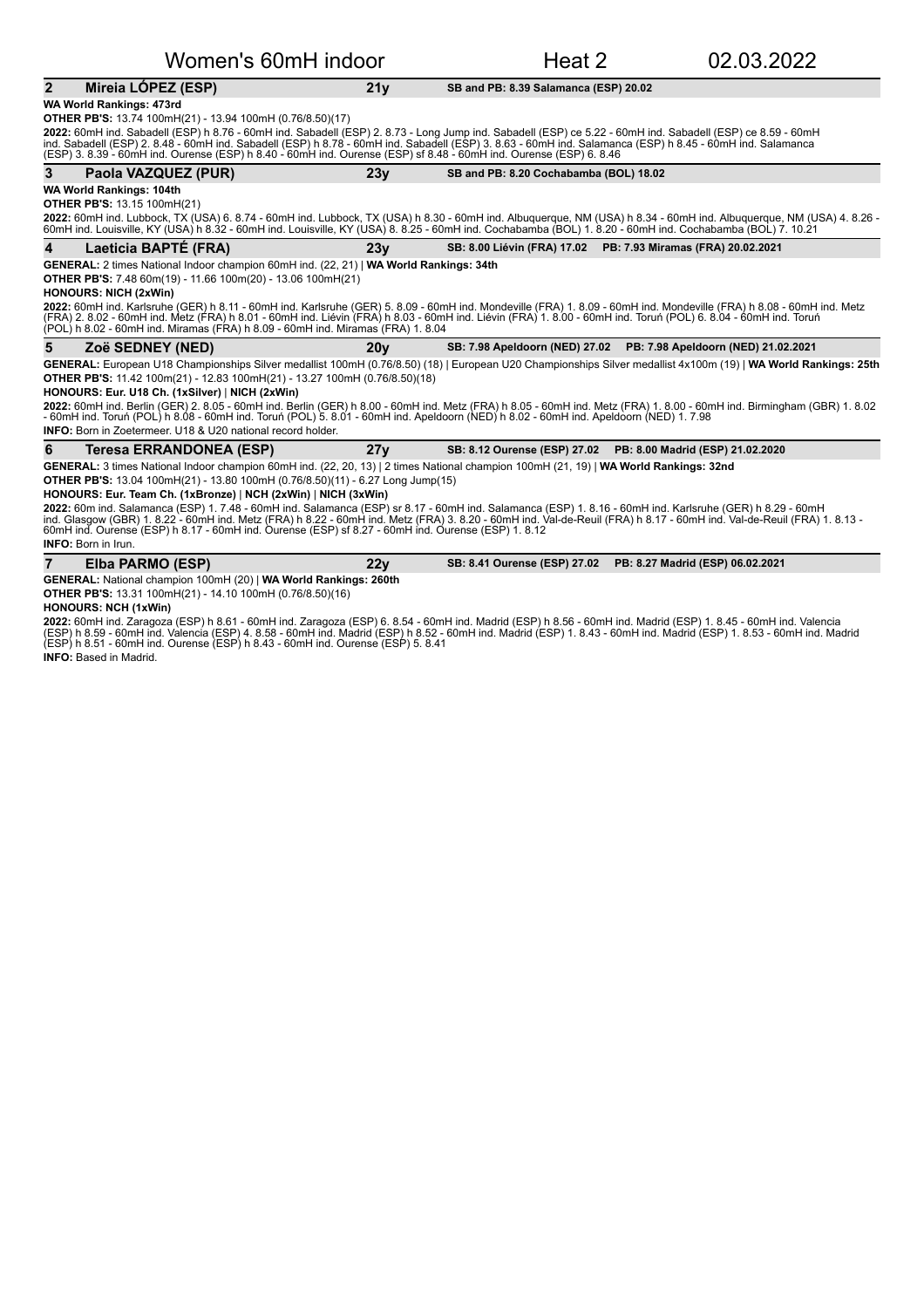

# **Women's High Jump indoor**

Final 02.03.2022



| <b>Start list</b>    |                                                                 | High Jump ind. |              |            |                        | Time: 20:08                |              |
|----------------------|-----------------------------------------------------------------|----------------|--------------|------------|------------------------|----------------------------|--------------|
| Order                | Athlete                                                         |                |              | Nat        | ΝR                     | PВ                         | SB           |
| 1                    | Heta TUURI                                                      |                |              | <b>FIN</b> | 1.96                   | 1.88                       | 1.88         |
| $\overline{2}$       | Jennifer RODRIGUEZ                                              |                |              | COL        | 1.86                   | 1.86                       | 1.86         |
| 3                    | Ella JUNNILA                                                    |                |              | <b>FIN</b> | 1.96                   | 1.96                       | 1.90         |
| 4<br>5               | <b>Emily BORTHWICK</b>                                          |                |              | GBR<br>MNE | 1.97                   | 1.95                       | 1.95<br>1.96 |
| 6                    | Marija VUKOVIČ<br>Eleanor PATTERSON                             |                |              | AUS        | 1.96<br>1.99           | 1.96<br>1.99               | 1.99         |
|                      |                                                                 |                |              |            |                        |                            |              |
| <b>Medal Winners</b> |                                                                 |                |              |            |                        | <b>Previous Meeting</b>    |              |
|                      | 2021 - The XXXII Olympic Games                                  |                |              |            | <b>Winners</b>         |                            |              |
| 1.<br>2.             | Mariya LASITSKENE (ANA)<br>Nicola MCDERMOTT (AUS)               |                | 2.04<br>2.02 |            | 17 Ruth BEITIA (ESP)   | 18 Mariya LASITSKENE (ANA) | 2.00<br>1.98 |
| 3.                   | Yaroslava MAHUCHIKH (UKR)                                       |                | 2.00         |            | 16 Alessia TROST (ITA) |                            | 1.95         |
|                      | 2021 - European Athletics Indoor Ch.                            |                |              |            |                        |                            |              |
| 1.<br>2.             | Yaroslava MAHUCHIKH (UKR)<br>Iryna GERASHCHENKO (UKR)           |                | 2.00<br>1.98 |            |                        |                            |              |
| 3.                   | Ella JUNNILA (FIN)                                              |                | 1.96         |            |                        |                            |              |
|                      | 2019 - IAAF World Ch. in Athletics                              |                |              |            |                        |                            |              |
| 1.                   | Mariya LASITSKENE (ANA)                                         |                | 2.04         |            |                        |                            |              |
| 2.<br>3.             | Yaroslava MAHUCHIKH (UKR)<br>Vashti CUNNINGHAM (USA)            |                | 2.04<br>2.00 |            |                        |                            |              |
|                      | 2019 - European Indoor Ch.                                      |                |              |            |                        |                            |              |
| 1.                   | Mariya LASITSKENE (ANA)                                         |                | 2.01         |            |                        |                            |              |
| 2.<br>3.             | Yuliya LEVCHENKO (UKR)<br>Airinė PALŠYTĖ (LTU)                  |                | 1.99<br>1.97 |            |                        |                            |              |
|                      | 2018 - Berlin European Ch.                                      |                |              |            |                        |                            |              |
|                      | 1. Mariya LASITSKENE (ANA)                                      |                | 2.00         |            |                        |                            |              |
|                      | 2. Mirela DEMIREVA (BUL)<br>3. Marie-Laurence JUNGFLEISCH (GER) |                | 2.00<br>1.96 |            |                        |                            |              |
| Ch.                  | 2018 - Birmingham IAAF World Indoor                             |                |              |            |                        |                            |              |
| 1.                   | Mariya LASITSKENE (ANA)                                         |                | 2.01         |            |                        |                            |              |
| $\mathcal{P}$        | Vashti CUNNINGHAM (USA)                                         |                | 1.93         |            |                        |                            |              |
| 3.                   | Alessia TROST (ITA)                                             |                | 1.93         |            |                        |                            |              |
| <b>Athletics</b>     | 2017 - London IAAF World Ch. in                                 |                |              |            |                        |                            |              |
| 1.                   | Mariya LASITSKENE (ANA)                                         |                | 2.03         |            |                        |                            |              |
| $\mathcal{P}$<br>3.  | Yuliya LEVCHENKO (UKR)<br>Kamila LIĆWINKO (POL)                 |                | 2.01<br>1.99 |            |                        |                            |              |
|                      | 2017 - Beograd European Indoor Ch.                              |                |              |            |                        |                            |              |
| 1.                   | Airinė PALŠYTĖ (LTU)                                            |                | 2.01         |            |                        |                            |              |
| 2.<br>3.             | Ruth BEITIA (ESP)<br>Yuliya LEVCHENKO (UKR)                     |                | 1.94<br>1.94 |            |                        |                            |              |
|                      | 2016 - Rio de Janeiro Olympic Games                             |                |              |            |                        |                            |              |
| 1.                   | Ruth BEITIA (ESP)                                               |                | 1.97         |            |                        |                            |              |
| 2.<br>3.             | Mirela DEMIREVA (BUL)<br>Blanka VLAŠIĆ (CRO)                    |                | 1.97<br>1.97 |            |                        |                            |              |
|                      | 2016 - Amsterdam European Ch.                                   |                |              |            |                        |                            |              |
| 1.                   | Ruth BEITIA (ESP)                                               |                | 1.98         |            |                        |                            |              |
| 2.<br>2.             | Airinė PALŠYTĖ (LTU)<br>Mirela DEMIREVA (BUL)                   |                | 1.96<br>1.96 |            |                        |                            |              |
|                      |                                                                 |                |              |            |                        |                            |              |

**Records**

| 04.02.06<br>SWE Arnstadt<br>04.02.06<br>SWE Arnstadt<br>24.02.07<br>Pireaus, Athina<br>ESP<br>31.01.20<br>Messehalle, Karlsruhe<br>UKR<br>08.02.18<br>AUS Banská Bystrica<br>15.02.22 |
|---------------------------------------------------------------------------------------------------------------------------------------------------------------------------------------|
|                                                                                                                                                                                       |

#### **2022 World Indoor list**

| 1.99 Eleanor PATTERSON    | AUS        | Banská Bystrica (SVK)     | 15.02.22 |
|---------------------------|------------|---------------------------|----------|
| 1.98 Vashti CUNNINGHAM    | USA        | Louisville, KY (USA)      | 12.02.22 |
| 1.96 Yaroslava MAHUCHIKH  | UKR        | Banská Bystrica (SVK)     | 15.02.22 |
| 1.96 Marija VUKOVIĆ       | <b>MNE</b> | Banská Bystrica (SVK)     | 15.02.22 |
| 1.95 Emily BORTHWICK      | <b>GBR</b> | Hustopeče (CZE)           | 05.02.22 |
| 1.95 Jelena ROWE          | USA        | Louisville, KY (USA)      | 12.02.22 |
| 1.94 Imke ONNEN           | GER        | TSG-Halle, Weinheim (GER) | 11.02.22 |
| 1.94 Yuliva LEVCHENKO     | UKR        | KMSHVSM Arena, Kyiv (UKR) | 12.02.22 |
| 1.94 Anna CHICHEROVA      | <b>RUS</b> | LFK CSKA, Moskva (RUS)    | 27.02.22 |
| 1.93 Safina SADULLAYEVA   | UZB        | Banská Bystrica (SVK)     | 15.02.22 |
| 1.93 Mirela DEMIREVA      | <b>BUL</b> | Banská Bystrica (SVK)     | 15.02.22 |
| 1.93 Mariya LASITSKENE    | ANA        | Banská Bystrica (SVK)     | 15.02.22 |
| 1.93 Iryna GERASHCHENKO   | UKR        | Banská Bystrica (SVK)     | 15.02.22 |
| 1.92 Britt WEERMAN        | <b>NED</b> | TSG-Halle, Weinheim (GER) | 11.02.22 |
| 1.92 Lamara DISTIN        | <b>JAM</b> | Albuquerque, NM (USA)     | 11.02.22 |
| 1.92 Elena VALLORTIGARA   | <b>ITA</b> | Ancona (ITA)              | 27.02.22 |
| 1.91 Nadezhda ANDRYUKHINA | <b>RUS</b> | Slavyansk-na-Kubani (RUS) | 30.01.22 |
| 1.91 Natalya SPIRIDONOVA  | ANA        | St. Petersburg (RUS)      | 17.02.22 |
| 1.91 Laura ZIALOR         | <b>GBR</b> | Birmingham (GBR)          | 19.02.22 |
| 1.91 Angelina TOPIĆ       | <b>SRB</b> | Pireaus (GRE)             | 26.02.22 |
|                           |            |                           |          |
|                           |            |                           |          |

#### **All-Time World Indoor list**

2.08 Kajsa BERGQVIST SWE Arnstadt (GER) 04.02.06<br>2.07 Heike HENKEL GER Karlsruhe (GER) 08.02.92<br>2.06 Stefka KOSTADINOVA BUL Athina (GRE) 20.02.88

- 2.07 Heike HENKEL GER Karlsruhe (GER) 08.02.92 2.06 Stefka KOSTADINOVA BUL Athina (GRE) 20.02.88
- 
- 2.06 Anna CHICHEROVA RUS Arnstadt (GER) 04.02.12 2.06 Yaroslava MAHUCHIKH UKR Banská Bystrica (SVK) 02.02.21 2.05 Tia HELLEBAUT BEL Birmingham (GBR) 03.03.07
- 2.06 Blanka VLAŠIĆ CRO Arnstadt (GER) 06.02.10<br>
2.06 Anna CHICHEROVA RUS Arnstadt (GER) 04.02.12<br>
2.06 Yaroslava MAHUCHIKH UKR Banská Bystrica (SVK) 02.02.21<br>
2.05 Tia HELLEBAUT BEL Birmingham (GBR) 03.03.07
- 2.05 Ariane FRIEDRICH GER Garlsruhe (GER) 2.05 Ariane FRIEDRICH GER Karlsruhe (GER) 3.09<br>2.05 Mariya LASITSKENE RUS LFK CSKA, Moskva (RUS) 09.02.20
- 2.05 Mariya LASITSKENE RUS LFK CSKA, Moskva (RUS) 09.02.20 2.04 Alina ASTAFEI GER Berlin (GER) 03.03.95
- 
- 2.04 Yelena SLESARENKO RUS Sportaréna, Budapest (HUN) 07.03.04 2.04 Antonietta DI MARTINO ITA Banská Bystrica (SVK) 09.02.11
- 2.03 Tamara BYKOVA URS Budapest (HUN) 06.03.83 2.03 Monica IAGĂR DINESCU ROU Bucureşti (ROU) 23.01.99 2.03 Marina KUPTSOVA RUS Wien (AUT) 02.03.02
- 
- 2.02 Susanne BEYER GDR Indianapolis, IN (USA) 08.03.87 2.02 Venelina VENEVA-MATEEVA BUL Łódź (POL) 02.02.02
- 
- 2.02 Yelena YELESINA RUS Moskva (RUS) 26.02.03
- 2.02 Chaunte LOWE USA Albuquerque, NM (USA) 26.02.12 2.02 Kamila LIĆWINKO POL Toruń (POL) 21.02.15

#### **WR progression**

| 2.08 Kajsa BERGQVIST    |     | SWE Arnstadt (GER)     | 04.02.06 |
|-------------------------|-----|------------------------|----------|
| 2.07 Heike HENKEL       |     | GER Karlsruhe (GER)    | 08.02.92 |
| 2.06 Stefka KOSTADINOVA |     | BUL Athina (GRE)       | 20.02.88 |
| 2.05 Stefka KOSTADINOVA | BUL | Indianapolis, IN (USA) | 08.03.87 |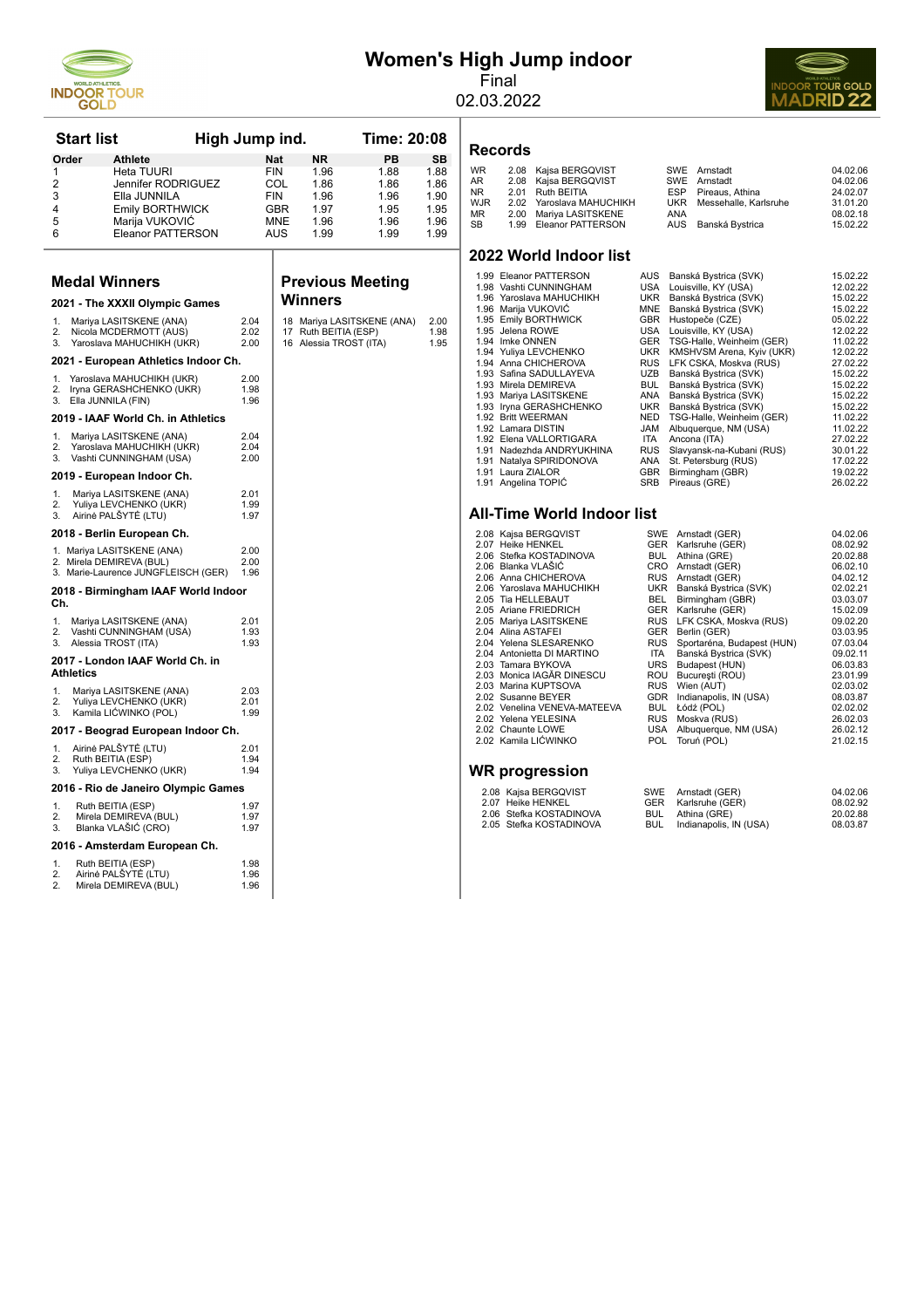| Women's High Jump indoor |                                                                                                                                                                                                                                                                                                                                                                                                                                                                                                                                                                                                                                                                                           |                 |                                             | Final | 02.03.2022                                                           |  |  |  |
|--------------------------|-------------------------------------------------------------------------------------------------------------------------------------------------------------------------------------------------------------------------------------------------------------------------------------------------------------------------------------------------------------------------------------------------------------------------------------------------------------------------------------------------------------------------------------------------------------------------------------------------------------------------------------------------------------------------------------------|-----------------|---------------------------------------------|-------|----------------------------------------------------------------------|--|--|--|
| $\mathbf 1$              | Heta TUURI (FIN)                                                                                                                                                                                                                                                                                                                                                                                                                                                                                                                                                                                                                                                                          | 27y             | SB and PB: 1.88 Kuopio (FIN) 20.02          |       |                                                                      |  |  |  |
|                          | GENERAL: 2 times National champion High Jump (21, 20)   WA World Rankings: 54th<br>OTHER PB'S: 1.88 High Jump(19)<br><b>HONOURS: NCH (2xWin)</b><br>2022: High Jump ind. Helsinki (FIN) 1. 1.75 - High Jump ind. Turku (FIN) 1. 1.82 - High Jump ind. Uppsala (SWE) 2. 1.84 - High Jump ind. Kuopio (FIN) 2. 1.88 - High Jump<br>ind. Skive (DEN) OC 1.86<br><b>INFO:</b> Born in Lahti. Studies: University of Minnesota; Design in Architecture. Played basketball in high school for a year.                                                                                                                                                                                           |                 |                                             |       |                                                                      |  |  |  |
| $\overline{2}$           | Jennifer RODRIGUEZ (COL)                                                                                                                                                                                                                                                                                                                                                                                                                                                                                                                                                                                                                                                                  | 22 <sub>V</sub> | SB and PB: 1.86 Mondeville (FRA) 09.02      |       |                                                                      |  |  |  |
|                          | GENERAL: South American champion High Jump (21)   South American U23 champion High Jump (21)   WA World Rankings: 30th<br>OTHER PB'S: 1.90 High Jump(21)<br>HONOURS: Sam. Ch. (1xGold)   Sam. U23 Ch. (1xGold)   NCH (2xWin)<br>2022: High Jump ind. Udine (ITA) 6. 1.81 - High Jump ind. Hustopeče (CZE) 8. 1.85 - High Jump ind. Mondeville (FRA) 6. 1.86                                                                                                                                                                                                                                                                                                                               |                 |                                             |       |                                                                      |  |  |  |
| 3                        | Ella JUNNILA (FIN)                                                                                                                                                                                                                                                                                                                                                                                                                                                                                                                                                                                                                                                                        | 23v             |                                             |       | SB: 1.90 Banská Bystrica (SVK) 15.02 PB: 1.96 Toruń (POL) 07.03.2021 |  |  |  |
| 23rd                     | GENERAL: European Indoor Championships Bronze medallist High Jump ind. (21)   European U23 Championships Bronze medallist High Jump (19)   WA World Rankings:<br>OTHER PB'S: 1.95 High Jump(19)   Current Records: 1xNR: NR 1.96 High Jump Toruń(21)<br>HONOURS: Eur. Ind. Ch. (1xBronze)   Eur. U23 Ch. (1xBronze)   NCH (2xWin)   NICH (1xWin)<br>2022: High Jump ind. Karlsruhe (GER) 5. 1.84 - High Jump ind. Nehvizdy (CZE) 2. 1.87 - High Jump ind. Udine (ITA) 2. 1.88 - High Jump ind. Banská Bystrica (SVK) 8. 1.90 -<br>High Jump ind. Kuopio (FIN) 3. 1.88<br>INFO: Born in Espoo. National record holder.                                                                     |                 |                                             |       |                                                                      |  |  |  |
| 4                        | <b>Emily BORTHWICK (GBR)</b>                                                                                                                                                                                                                                                                                                                                                                                                                                                                                                                                                                                                                                                              | 24v             | SB and PB: 1.95 Hustopeče (CZE) 05.02       |       |                                                                      |  |  |  |
|                          | GENERAL: European Team Championships Bronze medallist High Jump (21)   European Indoor Championships finalist   WA World Rankings: 13th<br>OTHER PB'S: 1.93 High Jump(21)<br>HONOURS: Eur. Team Ch. (1xBronze)<br>2022: High Jump ind. Karlsruhe (GER) 1. 1.91 - High Jump ind. Hustopeče (CZE) 1. 1.95 - High Jump ind. Mondeville (FRA) 1. 1.92 - High Jump ind. Banská Bystrica<br>(SVK) 9. 1.90 - High Jump ind. Birmingham (GBR) 5. 1.84 - High Jump ind. Birmingham (GBR) 2. 1.88<br>INFO: Hometown: Wigan. Studies: Loughborough University.                                                                                                                                       |                 |                                             |       |                                                                      |  |  |  |
| 5                        | Marija VUKOVIĆ (MNE)                                                                                                                                                                                                                                                                                                                                                                                                                                                                                                                                                                                                                                                                      | 30 <sub>V</sub> | SB and PB: 1.96 Banská Bystrica (SVK) 15.02 |       |                                                                      |  |  |  |
|                          | GENERAL: World Junior champion High Jump (10)   European U20 Championships Silver medallist High Jump (09)   WA World Rankings: 9th<br><b>OTHER PB'S:</b> 1.97 High Jump(21)   Current Records: 1xNR: NR 1.97 High Jump Smederevo(21)<br>HONOURS: World Jun. Ch. (1xGold)   Eur. Jun. Ch. (1xSilver)<br>2022: High Jump ind. Karlsruhe (GER) 3. 1.88 - High Jump ind. Hustopeče (CZE) 2. 1.95 - High Jump ind. Banská Bystrica (SVK) 3. 1.96 - High Jump ind. Pireaus<br>(GRE) OC 1.87<br>INFO: Born in Knin Croatia. National record holder. Likes reading books and travelling. She became the first athlete from Montenegro to win a medal at the world junior<br>championships (2010) |                 |                                             |       |                                                                      |  |  |  |
| 6                        | <b>Eleanor PATTERSON (AUS)</b>                                                                                                                                                                                                                                                                                                                                                                                                                                                                                                                                                                                                                                                            | 25y             | SB and PB: 1.99 Banská Bystrica (SVK) 15.02 |       |                                                                      |  |  |  |

GENERAL: Commonwealth Games winner High Jump (14) | Olympic Games finalist | WA World Rankings: 5th

OTHER PB'S: 1.99 High Jump(20) | Current Records: 1xAR: AR 1.99 High Jump ind. Banská Bystrica(22) 1xAJR: AJR 1.96 High Jump Townsville(13)

**HONOURS: OG (1xFinal):** 5. High Jump Tokyo(21) 1.96 | World Ch. (1xFinal): 8. High Jump Beijing(15) 1.92 | World Youth Ch. (1xGold) | CWG (1xGold)

**2022:** High Jump Canberra (AUS) 1. 1.85 - High Jump ind. Banská Bystrica (SVK) 1. 1.99 - High Jump ind. Birmingham (GBR) 1. 1.97

**INFO:** Born in Leongatha. 3rd youngest Australian Commonwealth Games champion ever (2014) In February 2022 set new national indoor and Oceania indoor<br>record. Nickname: Floss.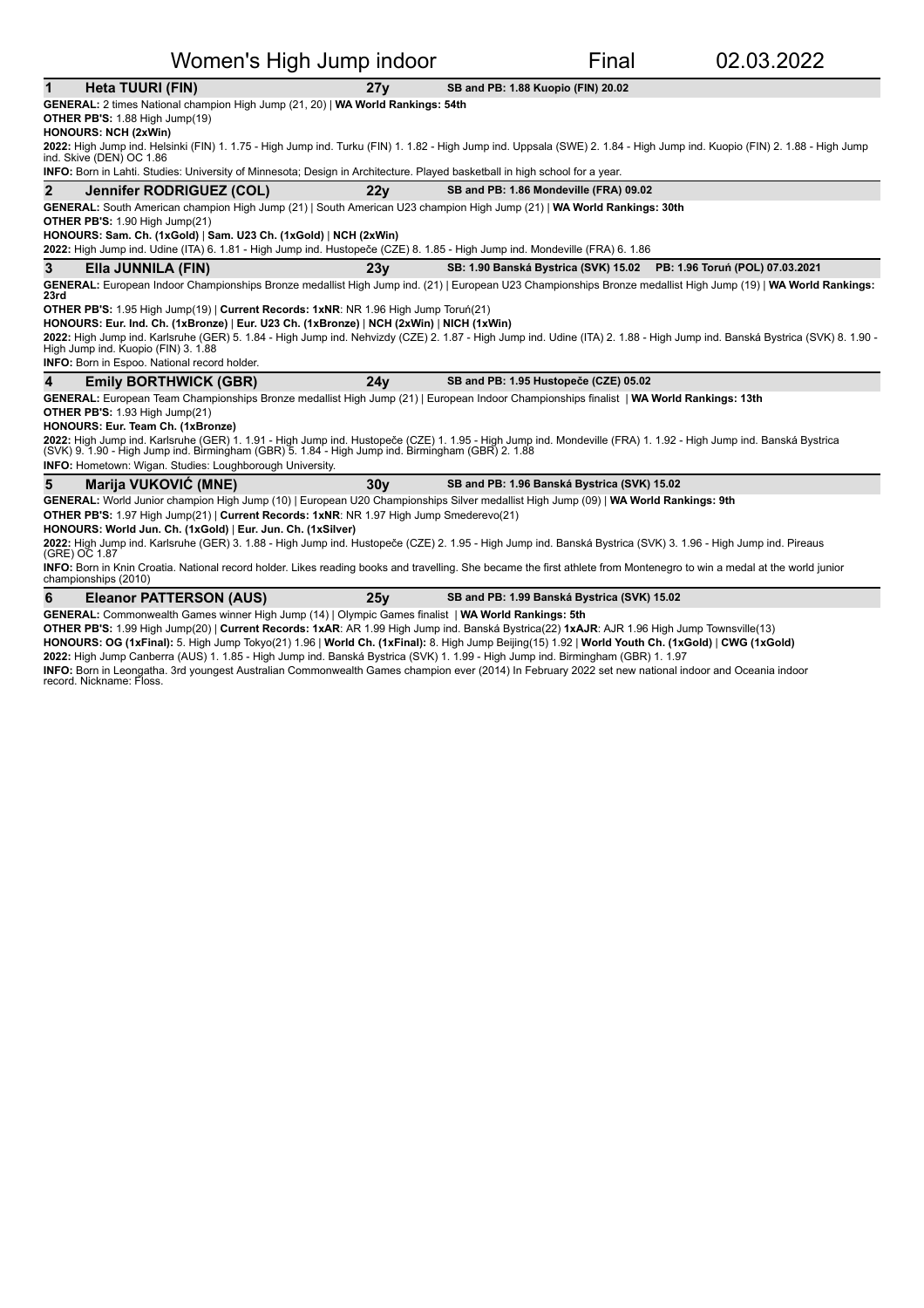

# **Women's Long Jump indoor**

Final 02.03.2022

**Records**



|                      | <b>Start list</b><br>Long Jump ind.                              |            |              |           | Time: 19:00             |           |
|----------------------|------------------------------------------------------------------|------------|--------------|-----------|-------------------------|-----------|
| Order                | <b>Athlete</b>                                                   | <b>Nat</b> |              | <b>NR</b> | PB                      | <b>SB</b> |
| 1                    | Evelise VEIGA                                                    |            | POR          | 7.00      | 6.58                    | 6.58      |
| 2                    | Irati MITXELENA                                                  |            | ESP          | 6.88      | 6.55                    | 6.55      |
| 3                    | Larissa IAPICHINO                                                | ita        |              | 6.91      | 6.91                    | 6.59      |
| 4                    | Khaddi SAGNIA                                                    |            | SWE          | 6.92      | 6.92                    | 6.70      |
| 5                    | María VICENTE                                                    |            | ESP          | 6.88      | 6.70                    | 6.70      |
| 6                    | Quanesha BURKS                                                   |            | USA          | 7.23      | 6.81                    | 6.65      |
| 7                    | Lorraine UGEN                                                    |            | <b>GBR</b>   | 6.97      | 6.97                    | 6.75      |
| 8                    | Fátima DIAME                                                     |            | ESP          | 6.88      | 6.64                    | 6.64      |
| <b>Medal Winners</b> |                                                                  |            |              |           | <b>Previous Meeting</b> |           |
|                      | 2021 - The XXXII Olympic Games                                   |            |              | Winners   |                         |           |
| 1.                   | Malaika MIHAMBO (GER)                                            |            | 7.00         |           | 17 Juliet ITOYA (ESP)   | 6.48      |
| 2.                   | Brittney REESE (USA)                                             |            | 6.97         |           |                         |           |
| 3.                   | Ese BRUME (NGR)                                                  |            | 6.97         |           |                         |           |
|                      | 2021 - European Athletics Indoor Ch.                             |            |              |           |                         |           |
| 1.                   | Maryna BEKH-ROMANCHUK (UKR)                                      |            | 6.92         |           |                         |           |
| 2.                   | Malaika MIHAMBO (GER)                                            |            | 6.88         |           |                         |           |
| 3.                   | Khaddi SAGNIA (SWE)<br>2019 - IAAF World Ch. in Athletics        |            | 6.75         |           |                         |           |
|                      |                                                                  |            |              |           |                         |           |
| 1.<br>2.             | Malaika MIHAMBO (GER)<br>Maryna BEKH-ROMANCHUK (UKR)             |            | 7.30<br>6.92 |           |                         |           |
| 3.                   | Ese BRUME (NGR)                                                  |            | 6.91         |           |                         |           |
|                      | 2019 - European Indoor Ch.                                       |            |              |           |                         |           |
| 1.                   | Ivana ŠPANOVIĆ (SRB)                                             |            | 6.99         |           |                         |           |
| 2.<br>3.             | Nastassia MIRONCHYK-IVANOVA (BLR)<br>Maryna BEKH-ROMANCHUK (UKR) |            | 6.93<br>6.84 |           |                         |           |
|                      | 2018 - Berlin European Ch.                                       |            |              |           |                         |           |
| 1.                   | Malaika MIHAMBO (GER)                                            |            | 6.75         |           |                         |           |
| 2.                   | Maryna BEKH-ROMANCHUK (UKR)                                      |            | 6.73         |           |                         |           |
| 3.                   | Shara PROCTOR (GBR)                                              |            | 6.70         |           |                         |           |
|                      | 2018 - Birmingham IAAF World Indoor Ch.                          |            |              |           |                         |           |
| 1.<br>2.             | Ivana ŠPANOVIĆ (SRB)<br>Brittney REESE (USA)                     |            | 6.96<br>6.89 |           |                         |           |
| 3.                   | Sosthene MOGUENARA-TAROUM (GER)                                  |            | 6.85         |           |                         |           |
|                      | 2017 - London IAAF World Ch. in Athletics                        |            |              |           |                         |           |
| 1.                   | Brittney REESE (USA)                                             |            | 7.02         |           |                         |           |
| 2.<br>3.             | Darya KLISHINA (ANA)<br>Tianna BARTOLETTA (USA)                  |            | 7.00<br>6.97 |           |                         |           |
|                      | 2017 - Beograd European Indoor Ch.                               |            |              |           |                         |           |
| 1.                   | Ivana ŠPANOVIĆ (SRB)                                             |            | 7.24         |           |                         |           |
| 2.                   | Lorraine UGEN (GBR)                                              |            | 6.97         |           |                         |           |
| 3.                   | Claudia SALMAN-RATH (GER)                                        |            | 6.94         |           |                         |           |
|                      | 2016 - Rio de Janeiro Olympic Games                              |            |              |           |                         |           |
| 1.<br>2.             | Tianna BARTOLETTA (USA)                                          |            | 7.17<br>7.15 |           |                         |           |
| 3.                   | Brittney REESE (USA)<br>Ivana ŠPANOVIĆ (SRB)                     |            | 7.08         |           |                         |           |
|                      | 2016 - Amsterdam European Ch.                                    |            |              |           |                         |           |
| 1.                   | Ivana ŠPANOVIĆ (SRB)                                             |            | 6.94         |           |                         |           |
| 2.                   | Jazmin SAWYERS (GBR)                                             |            | 6.86         |           |                         |           |
| 3.                   | Malaika MIHAMBO (GER)                                            |            | 6.65         |           |                         |           |

| <b>WR</b><br>AR<br><b>NR</b><br><b>WJR</b><br><b>MR</b><br>SB | 7.37<br>7.37<br>6.88<br>6.91<br>6.48<br>6.96                                                                                                                                                                      | <b>Heike DRECHSLER</b><br><b>Heike DRECHSLER</b><br>Niurka MONTALVO<br>Larissa IAPICHINO<br>Juliet ITOYA<br>Malaika MIHAMBO                                                                                                                                        | GDR Wien<br>GDR<br><b>ESP</b><br><b>ITA</b><br><b>ESP</b><br>GER | Wien                                                                                                                                                                                                           | Atlantic Pavillion, Lisboa<br>Palaindoor Ancona, Ancona<br>ISS Dome, Düsseldorf                                                                                                                                                                                                                                                                                                                                                                            | 13.02.88<br>13.02.88<br>10.03.01<br>20.02.21<br>24.02.17<br>20.02.22                                                                                                                                                                         |  |
|---------------------------------------------------------------|-------------------------------------------------------------------------------------------------------------------------------------------------------------------------------------------------------------------|--------------------------------------------------------------------------------------------------------------------------------------------------------------------------------------------------------------------------------------------------------------------|------------------------------------------------------------------|----------------------------------------------------------------------------------------------------------------------------------------------------------------------------------------------------------------|------------------------------------------------------------------------------------------------------------------------------------------------------------------------------------------------------------------------------------------------------------------------------------------------------------------------------------------------------------------------------------------------------------------------------------------------------------|----------------------------------------------------------------------------------------------------------------------------------------------------------------------------------------------------------------------------------------------|--|
|                                                               |                                                                                                                                                                                                                   | 2022 World Indoor list                                                                                                                                                                                                                                             |                                                                  |                                                                                                                                                                                                                |                                                                                                                                                                                                                                                                                                                                                                                                                                                            |                                                                                                                                                                                                                                              |  |
|                                                               | 6.85 Ivana VULETA<br>6.84 Tara DAVIS<br>6.81 Yulimar ROJAS<br>6.80 Akela JONES<br>6.75 Lorraine UGEN<br>6.70 María VICENTE<br>6.70 Khaddi SAGNIA<br>6.66 Tiffany FLYNN<br>6.66 Alysah HICKEY<br>6.64 Fátima DIAME | 6.96 Malaika MIHAMBO<br>6.75 Jasmine MOORE<br>6.72 Alina ROTARU-KOTTMANN<br>6.70 Florentina Costina IUSCO<br>6.66 Monae' NICHOLS<br>6.66 Merle HOMEIER<br>6.66 Milica GARDAŠEVIĆ<br>6.65 Quanesha BURKS<br>6.64 Deborah ACQUAH<br>6.62 Nastassia MIRONCHYK-IVANOVA |                                                                  | SRB<br><b>USA</b><br><b>VEN</b><br><b>BAR</b><br>USA<br>GBR<br><b>ROU</b><br>ESP<br><b>ROU</b><br><b>SWE</b><br>USA<br><b>USA</b><br><b>USA</b><br><b>GER</b><br>SRB<br>USA<br><b>ESP</b><br>GHA<br><b>BLR</b> | GER ISS Dome, Düsseldorf (GER)<br>Beograd (SRB)<br>Fayetteville, AR (USA)<br>Liévin (FRA)<br>Clemson, SC (USA)<br>College Station, TX (USA)<br>Birmingham (GBR)<br>București (ROU)<br>San Sebastián (ESP)<br>Bacãu (ROU)<br>Birmingham (GBR)<br>Lubbock, TX (USA)<br>Nashville, TN (USA)<br>Fayetteville, AR (USA)<br>Berlin (GER)<br>Arena, Toruń (POL)<br>New York, NY (USA)<br>Liévin (FRA)<br>College Station, TX (USA)<br>Athletics Hall, Gomel (BLR) | 20.02.22<br>05.02.22<br>11.02.22<br>17.02.22<br>11.02.22<br>25.02.22<br>27.02.22<br>27.02.22<br>15.01.22<br>16.01.22<br>19.02.22<br>21.01.22<br>21.01.22<br>28.01.22<br>04.02.22<br>22.02.22<br>06.02.22<br>17.02.22<br>25.02.22<br>11.02.22 |  |
|                                                               | <b>All-Time World Indoor list</b>                                                                                                                                                                                 |                                                                                                                                                                                                                                                                    |                                                                  |                                                                                                                                                                                                                |                                                                                                                                                                                                                                                                                                                                                                                                                                                            |                                                                                                                                                                                                                                              |  |

#### **All-Time V**

| 7.37 Heike DRECHSLER       |            | GDR Wien (AUT)                   | 13.02.88 |
|----------------------------|------------|----------------------------------|----------|
| 7.30 Galina CHISTYAKOVA    |            | URS Lipetsk (URS)                | 28.01.89 |
| 7.24 Ivana ŠPANOVIĆ        | SRB        | Kombank Arena, Beograd (SRB)     | 05.03.17 |
| 7.23 Brittney REESE        |            | USA Ataköy Arena, Istanbul (TUR) | 11.03.12 |
| 7.20 Larisa BEREZHNAYA     |            | URS Gomel (BLR)                  | 04.02.89 |
| 7.17 Yelena KHLOPOTNOVA    | URS        | Kishinev (URS)                   | 16.02.85 |
| 7.13 Jackie JOYNER-KERSEE  |            | USA Atlanta, GA (USA)            | 05.03.94 |
| 7.09 Helga RADTKE          |            | GDR Berlin (GER)                 | 24.02.85 |
| 7.09 Inessa KRAVETS        | UKR        | Moskva (RUS)                     | 01.02.92 |
| 7.07 Malaika MIHAMBO       | <b>GER</b> | Berlin (GER)                     | 14.02.20 |
| 7.05 Yolanda CHEN          |            | URS Gomel (BLR)                  | 04.02.89 |
| 7.03 Dawn BURRELL          |            | USA Lisboa (POR)                 | 10.03.01 |
| 7.01 Nijolé MEDVEDEVA      |            | URS Vilnius (LTU)                | 25.01.87 |
| 7.01 Yelena BELEVSKAYA     | <b>URS</b> | Moskva (URS)                     | 14.02.87 |
| 7.01 Tatyana KOTOVA        |            | RUS Omsk (RUS)                   | 17.01.02 |
| 7.01 Darya KLISHINA        |            | RUS Scandinavium, Göteborg (SWE) | 02.03.13 |
| 7.00 Lyudmila GALKINA      | <b>RUS</b> | Moskva (RUS)                     | 16.02.01 |
| 7.00 Naide GOMES           |            | POR Valencia (ESP)               | 09.03.08 |
| 6.99 Eva MURKOVÁ           |            | TCH Pireaus (GRE)                | 02.03.85 |
| 6.99 Mirela DULGHERU-RENDA | ROU        | Bacãu (ROU)                      | 23.01.93 |
|                            |            |                                  |          |
| $MD$ $max$                 |            |                                  |          |
|                            |            |                                  |          |

#### **WR progression**

| 7.37 Heike DRECHSLER | GDR Wien (AUT)         | 13.02.88 |
|----------------------|------------------------|----------|
| 7.32 Heike DRECHSLER | GDR New York, NY (USA) | 27.02.87 |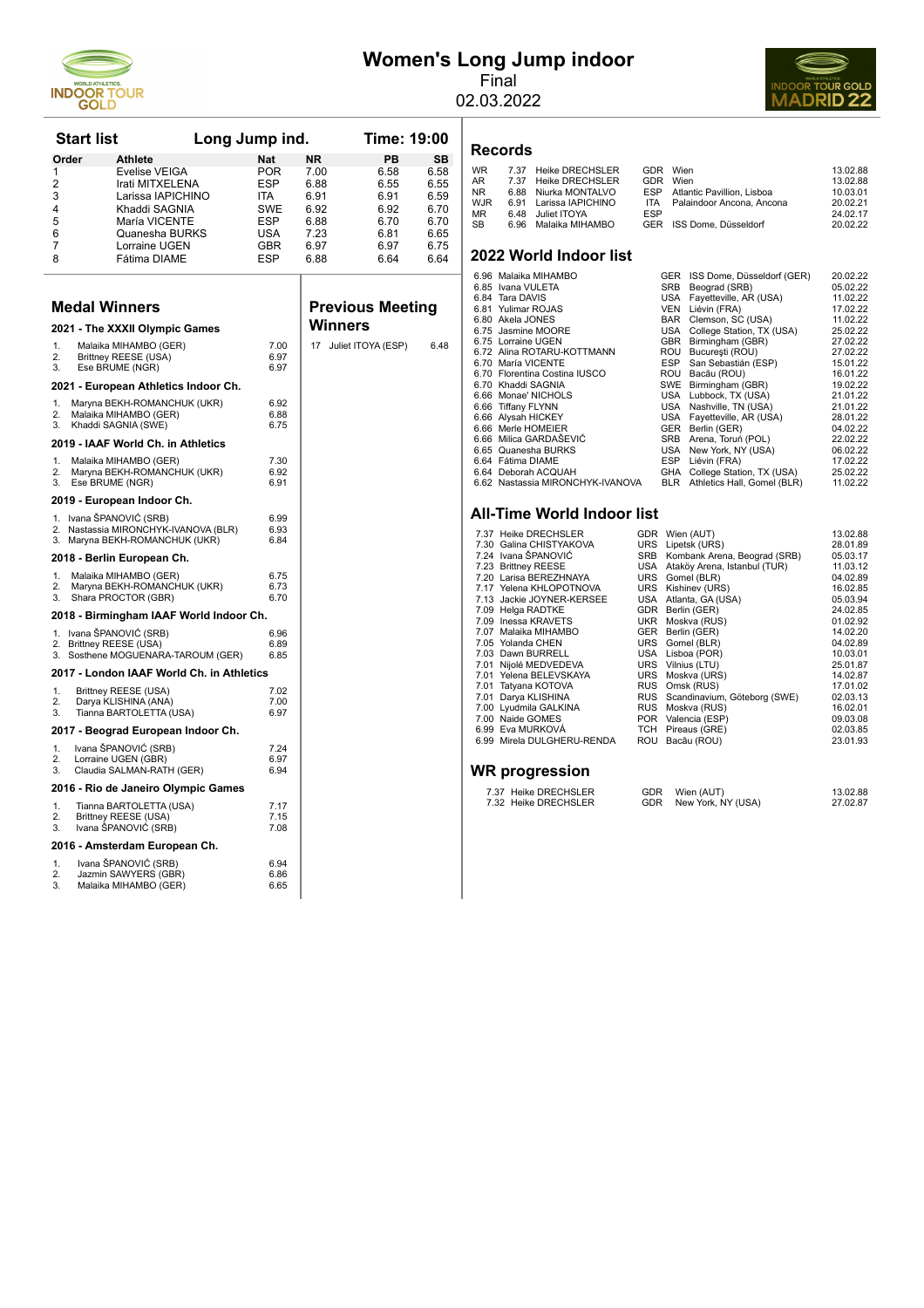|                                                                                                                               | Women's Long Jump indoor                                                                                                                                                                                                                                                                                                                                                                                                                                                                                                   | Final                                     |                                                                         | 02.03.2022 |
|-------------------------------------------------------------------------------------------------------------------------------|----------------------------------------------------------------------------------------------------------------------------------------------------------------------------------------------------------------------------------------------------------------------------------------------------------------------------------------------------------------------------------------------------------------------------------------------------------------------------------------------------------------------------|-------------------------------------------|-------------------------------------------------------------------------|------------|
| <b>Evelise VEIGA (POR)</b>                                                                                                    | 25v                                                                                                                                                                                                                                                                                                                                                                                                                                                                                                                        | SB and PB: 6.58 Glasgow (GBR) 05.02       |                                                                         |            |
| <b>OTHER PB'S:</b> 6.71 Long Jump(21) - 14.32 Triple Jump(19)<br>HONOURS: WUG (1xGold, 1xSilver)   NCH (6xWin)   NICH (6xWin) | GENERAL: 6 times National champion Long Jump (21, 20, 19, 18, 17, 16)   World University Games winner Triple Jump (19)   WA World Rankings: 34th                                                                                                                                                                                                                                                                                                                                                                           |                                           |                                                                         |            |
| <b>INFO:</b> Born in Santiago Cape Verde. Studies: Polytechnic Institute of Leiria.                                           | 2022: Triple Jump ind. Lisboa (POR) 2. 13.56 - Long Jump ind. Pombal (POR) 1. 6.52 - Long Jump ind. Braga (POR) 1. 6.25 - Long Jump ind. Glasgow (GBR) 1. 6.58 - Long<br>Jump ind. Pombal (POR) 1. 6.54 - Long Jump ind. Pombal (POR) 1. 6.48 - Triple Jump ind. Pombal (POR) 2. 13.40                                                                                                                                                                                                                                     |                                           |                                                                         |            |
| $\mathbf{2}$                                                                                                                  |                                                                                                                                                                                                                                                                                                                                                                                                                                                                                                                            |                                           |                                                                         |            |
| Irati MITXELENA (ESP)                                                                                                         | 23v                                                                                                                                                                                                                                                                                                                                                                                                                                                                                                                        | SB and PB: 6.55 Madrid (ESP) 12.02        |                                                                         |            |
| WA World Rankings: 218th<br><b>OTHER PB'S:</b> 11.65 100m(21) - 6.35 Long Jump(19) - 13.39 Triple Jump(20)                    |                                                                                                                                                                                                                                                                                                                                                                                                                                                                                                                            |                                           |                                                                         |            |
| Long Jump ind. Madrid (ESP) 1. 6.55 - Long Jump ind. Ourense (ESP) 2. 6.37                                                    | 2022: 60m ind. San Sebastián (ESP) 1. 7.53 - Long Jump ind. San Sebastián (ESP) 2. 6.21 - 60m ind. San Sebastián (ESP) h 7.53 - 60m ind. San Sebastián (ESP) 1. 7.50 -<br>INFO: Hometown: Donostia. Studies: University of Cincinnati. Holds a black belt in judo.                                                                                                                                                                                                                                                         |                                           |                                                                         |            |
| 3<br>Larissa IAPICHINO (ITA)                                                                                                  | 19v                                                                                                                                                                                                                                                                                                                                                                                                                                                                                                                        | SB: 6.59 Ancona (ITA) 22.01               | PB: 6.91 Ancona (ITA) 20.02.2021                                        |            |
|                                                                                                                               | GENERAL: European Junior champion Long Jump (19)   2 times National champion Long Jump (21, 20)   WA World Rankings: 28th                                                                                                                                                                                                                                                                                                                                                                                                  |                                           |                                                                         |            |
|                                                                                                                               | OTHER PB'S: 13.55 100mH (0.76/8.50)(19) - 41.96 300mH(19) - 6.80 Long Jump(20)   Current Records: 1xWJR: WJR 6.91 Long Jump ind. Ancona(21)                                                                                                                                                                                                                                                                                                                                                                                |                                           |                                                                         |            |
| HONOURS: Eur. Jun. Ch. (1xGold)   NCH (2xWin)   NICH (1xWin)                                                                  |                                                                                                                                                                                                                                                                                                                                                                                                                                                                                                                            |                                           |                                                                         |            |
|                                                                                                                               | 2022: Long Jump ind. Ancona (ITA) 1. 6.59 - Long Jump ind. Ancona (ITA) 1. 6.49 - Long Jump ind. Toruń (POL) 6. 6.38<br>INFO: Born in Borgo San Lorenzo. Loves fashion, art and photography. Huge fan of Fiorentina football club.                                                                                                                                                                                                                                                                                         |                                           |                                                                         |            |
|                                                                                                                               |                                                                                                                                                                                                                                                                                                                                                                                                                                                                                                                            |                                           |                                                                         |            |
| 4<br>Khaddi SAGNIA (SWE)                                                                                                      | 27y                                                                                                                                                                                                                                                                                                                                                                                                                                                                                                                        | SB: 6.70 Birmingham (GBR) 19.02           | PB: 6.92 Glasgow (GBR) 25.02.2018                                       |            |
|                                                                                                                               | GENERAL: World Championships finalist   2 times European Championships finalist   WA World Rankings: 5th                                                                                                                                                                                                                                                                                                                                                                                                                   |                                           |                                                                         |            |
|                                                                                                                               | <b>OTHER PB'S:</b> 11.48 100m(16) - 6.93 Long Jump(21) - 13.65 Triple Jump(11)   Current Records:<br>HONOURS: World Ch. (1xFinal): 7. Long Jump Beijing(15) 6.78   Eur. Ind. Ch. (1xBronze)                                                                                                                                                                                                                                                                                                                                |                                           |                                                                         |            |
|                                                                                                                               | 2022: Long Jump ind. Berlin (GER) 1. 6.68 - Long Jump ind. Dortmund (GER) 8. 6.03 - Long Jump ind. Birmingham (GBR) 1. 6.70 - Long Jump ind. Toruń (POL) 1. 6.70 -                                                                                                                                                                                                                                                                                                                                                         |                                           |                                                                         |            |
| Long Jump ind. Växjö (SWE) 1. 6.69                                                                                            |                                                                                                                                                                                                                                                                                                                                                                                                                                                                                                                            |                                           |                                                                         |            |
|                                                                                                                               | INFO: Born in Helsingborg. Has 7 siblings; her mom is from Gambia. Nickname: Candy;. Likes reading, traveling.                                                                                                                                                                                                                                                                                                                                                                                                             |                                           |                                                                         |            |
| 5<br><b>María VICENTE (ESP)</b>                                                                                               | 20 <sub>V</sub>                                                                                                                                                                                                                                                                                                                                                                                                                                                                                                            | SB and PB: 6.70 San Sebastián (ESP) 15.01 |                                                                         |            |
|                                                                                                                               | GENERAL: 2 times European U18 champion Triple Jump (18), Heptathlon - U18 (18)   World Youth champion Heptathlon - U18 (17)   WA World Rankings: 36th                                                                                                                                                                                                                                                                                                                                                                      |                                           |                                                                         |            |
|                                                                                                                               | OTHER PB'S: 23.03 200m(21) - 6304 Heptathlon(21) - 6221 Heptathlon - U18(18)   Current Records: 1xNR: NR 6304 Heptathlon Lana(21)                                                                                                                                                                                                                                                                                                                                                                                          |                                           |                                                                         |            |
|                                                                                                                               | HONOURS: World Youth Ch. (1xGold)   Eur. Team Ch. (1xBronze)   Eur. Jun. Ch. (1xGold)   Eur. U18 Ch. (2xGold)                                                                                                                                                                                                                                                                                                                                                                                                              |                                           |                                                                         |            |
|                                                                                                                               | 2022: 60mH ind. Salamanca (ESP) 2. 8.41 - 60mH ind. Salamanca (ESP) sr 8.36 - 200m ind. Salamanca (ESP) 1. 23.34 - Long Jump ind. San Sebastián (ESP) 1. 6.70 -<br>60mH ind. Aubiere (FRA) ce 8.35 - Long Jump ind. Aubiere (FRA) ce 6.44 - Pentathlon ind. Aubiere (FRA) 2. 4495 - Long Jump ind. Lievin (FRA) 3. 6.62 - Long Jump ind. Lievin (FRA) 3. 6.62 - Long Jump<br>ind. Salamanca (ESP) 1. 6.46 - 60mH ind. Ourense (ESP) ce 8.24 - Pentathlon ind. Ourense (ESP) 1. 4582 - Long Jump ind. Ourense (ESP) ce 6.59 |                                           |                                                                         |            |
|                                                                                                                               | INFO: Born in L'Hospitalet de Llobregat. National record holder in pentathlon and heptathlon.                                                                                                                                                                                                                                                                                                                                                                                                                              |                                           |                                                                         |            |
| 6<br>Quanesha BURKS (USA)                                                                                                     | 26v                                                                                                                                                                                                                                                                                                                                                                                                                                                                                                                        |                                           | SB: 6.65 New York, NY (USA) 06.02  PB: 6.81 Birmingham (GBR) 04.03.2018 |            |
|                                                                                                                               | GENERAL: World Indoor Championships finalist Long Jump ind. (18)   NACAC champion Long Jump (15)   WA World Rankings: 13th                                                                                                                                                                                                                                                                                                                                                                                                 |                                           |                                                                         |            |
| <b>OTHER PB'S:</b> 11.19 100m(18) - 6.96 Long Jump(21)                                                                        |                                                                                                                                                                                                                                                                                                                                                                                                                                                                                                                            |                                           |                                                                         |            |
| HONOURS: NACAC Ch. (1xGold, 1xSilver)                                                                                         | 2022: 60m ind. Baton Rouge, LA (USA) h 7.42 - 60m ind. Baton Rouge, LA (USA) 6. 7.37 - Long Jump ind. New York, NY (USA) 2. 6.54 - Long Jump ind. New York, NY                                                                                                                                                                                                                                                                                                                                                             |                                           |                                                                         |            |
|                                                                                                                               | (USA) 2. 6.65 - Long Jump ind. Liévin (FRA) 9. 6.23 - Long Jump ind. Spokane, WA (USA) 1. 6.55                                                                                                                                                                                                                                                                                                                                                                                                                             |                                           |                                                                         |            |
|                                                                                                                               | INFO: Born in Ozark, Alabama. Studies: University of Alabama. Aspires to be a sports psychologist or teacher.                                                                                                                                                                                                                                                                                                                                                                                                              |                                           |                                                                         |            |
| $\overline{7}$<br>Lorraine UGEN (GBR)                                                                                         | 30y                                                                                                                                                                                                                                                                                                                                                                                                                                                                                                                        |                                           | SB: 6.75 Birmingham (GBR) 27.02  PB: 6.97 Beograd (SRB) 05.03.2017      |            |
|                                                                                                                               | GENERAL: 2 times World Championships finalist   Commonwealth Games winner 4x100m (18)   WA World Rankings: 16th                                                                                                                                                                                                                                                                                                                                                                                                            |                                           |                                                                         |            |
| <b>OTHER PB'S:</b> 11.32 100m(18) - 23.81 200m(15) - 7.05 Long Jump(18)                                                       |                                                                                                                                                                                                                                                                                                                                                                                                                                                                                                                            |                                           |                                                                         |            |
| Eur. Ind. Ch. (1xSilver)                                                                                                      | HONOURS: World Ch. (2xFinal): 5. Long Jump London(17) 6.72 - 5. Long Jump Beijing(15) 6.85   World Ind. Ch. (1xBronze): 3. Long Jump ind. Portland, OR(16) 6.93                                                                                                                                                                                                                                                                                                                                                            |                                           |                                                                         |            |
| (GBR) 1.6.75                                                                                                                  | 2022: Long Jump ind. Clemson, SC (USA) 2. 6.62 - Long Jump ind. New York, NY (USA) 1. 6.71 - Long Jump ind. Birmingham (GBR) 5. 6.38 - Long Jump ind. Birmingham                                                                                                                                                                                                                                                                                                                                                           |                                           |                                                                         |            |
|                                                                                                                               | INFO: Born in London; Started long jumping at age 16. Digital media production studies at Texas Christian University; enjoys filming. Her motto is "It only takes one jump to<br>win. No matter how it looks, it only takes one". Claimed her first major title to become the 2013 outdoor NCAA champion in long jump.                                                                                                                                                                                                     |                                           |                                                                         |            |

**8 Fátima DIAME** (ESP) **25y SB** and PB: 6.64 Liévin (FRA) 17.02

**GENERAL:** 6 times National Indoor champion 60m ind. (14), Long Jump ind. (22, 21, 20, 18, 14) | 3 times National champion Long Jump (19), 4x100m (17, 13) | **WA World**<br>**Rankings: 14th** 

**OTHER PB'S:** 11.64 100m(14) - 6.82 Long Jump(21) - 14.03 Triple Jump(17)

**HONOURS: IberoAM Ch. (1xBronze)** | **Eur. Jun. Ch. (1xBronze)** | **NCH (1xWin)**

**2022:** Long Jump ind. Valencia (ESP) 1. 6.58 - Triple Jump ind. Madrid (ESP) 1. 14.17 - Long Jump (FRA) 2. 6.64 - Long Jump ind. Ourense (ESP) 1. 6.47 **INFO:** Born in Valencia. She is of Senegalese descent. Nursing studies.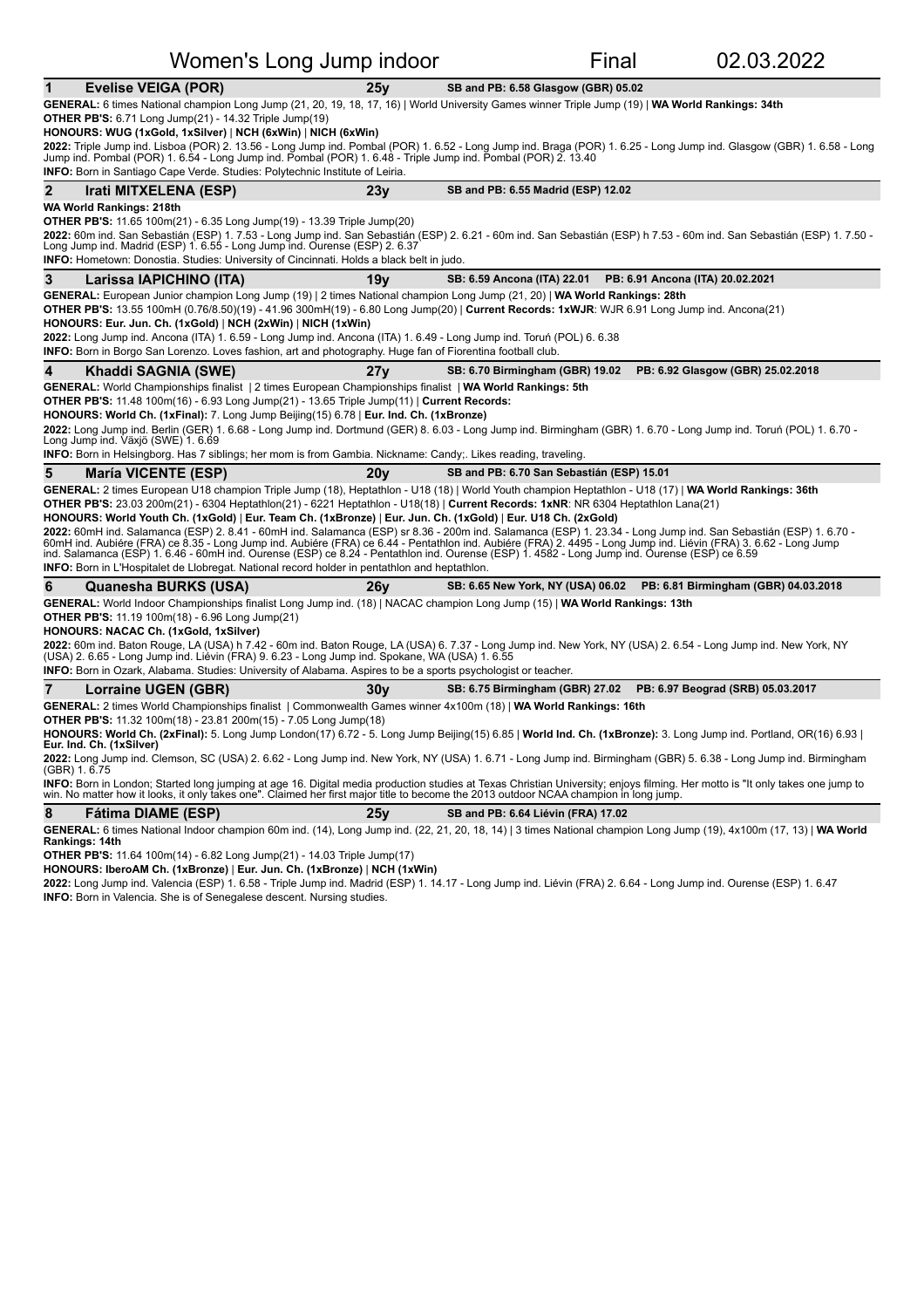

# **Women's Triple Jump indoor**

Final 02.03.2022



| <b>Start list</b> |                                                            | Triple Jump ind. |            |                                                  | Time: 20:25                   |                |
|-------------------|------------------------------------------------------------|------------------|------------|--------------------------------------------------|-------------------------------|----------------|
| Order             | Athlete                                                    |                  | <b>Nat</b> | ΝR                                               | PB                            | SВ             |
| 1                 | Ottavia CESTONARO                                          |                  | ITA        | 14.81                                            | 13.90                         | 13.74          |
| 2                 | Liadagmis POVEA                                            |                  | CUB        | 15.05                                            | 14.54                         | 14.06          |
| 3                 | Yulimar ROJAS                                              |                  | VEN        | 15.43                                            | 15.43                         |                |
|                   |                                                            |                  |            |                                                  |                               |                |
|                   | <b>Medal Winners</b>                                       |                  |            |                                                  | <b>Previous Meeting</b>       |                |
|                   | 2021 - The XXXII Olympic Games                             |                  |            | <b>Winners</b>                                   |                               |                |
| 1.                | Yulimar ROJAS (VEN)                                        | 15.67            |            | 21 Tori FRANKLIN (USA)                           |                               | 14.22          |
| 2.<br>3.          | Patrícia MAMONA (POR)<br>Ana PELETEIRO (ESP)               | 15.01<br>14.87   |            | 20 Yulimar ROJAS (VEN)<br>19 Yulimar ROJAS (VEN) |                               | 15.43<br>14.92 |
|                   | 2021 - European Athletics Indoor Ch.                       |                  |            | 16 Yulimar ROJAS (VEN)                           | 18 Viktoriya PROKOPENKO (ANA) | 14.31<br>14.63 |
|                   | 1. Patrícia MAMONA (POR)                                   | 14.53            |            |                                                  |                               |                |
|                   | 2. Ana PELETEIRO (ESP)                                     | 14.52            |            |                                                  |                               |                |
|                   | 3. Neele ECKHARDT-NOACK (GER)                              | 14.52            |            |                                                  |                               |                |
|                   | 2019 - IAAF World Ch. in Athletics                         |                  |            |                                                  |                               |                |
| 1.                | Yulimar ROJAS (VEN)                                        | 15.37            |            |                                                  |                               |                |
| 2.<br>3.          | Shanieka RICKETTS (JAM)<br>Caterine IBARGUEN (COL)         | 14.92<br>14.73   |            |                                                  |                               |                |
|                   | 2019 - European Indoor Ch.                                 |                  |            |                                                  |                               |                |
|                   | 1. Ana PELETEIRO (ESP)                                     | 14.73            |            |                                                  |                               |                |
|                   | 2. Paraskevi PAPACHRISTOU (GRE)<br>3. Olha SALADUKHA (UKR) | 14.50<br>14.47   |            |                                                  |                               |                |
|                   | 2018 - Berlin European Ch.                                 |                  |            |                                                  |                               |                |
|                   | 1. Paraskevi PAPACHRISTOU (GRE)                            | 14.60            |            |                                                  |                               |                |
|                   | 2. Kristin GIERISCH (GER)<br>3. Ana PELETEIRO (ESP)        | 14.45<br>14.44   |            |                                                  |                               |                |
|                   |                                                            |                  |            |                                                  |                               |                |
| Indoor Ch.        | 2018 - Birmingham IAAF World                               |                  |            |                                                  |                               |                |
| 1.                | Yulimar ROJAS (VEN)                                        | 14.63            |            |                                                  |                               |                |
| 2.<br>3.          | Kimberly WILLIAMS (JAM)<br>Ana PELETEIRO (ESP)             | 14.48<br>14.40   |            |                                                  |                               |                |
|                   | 2017 - London IAAF World Ch. in                            |                  |            |                                                  |                               |                |
| Athletics         |                                                            |                  |            |                                                  |                               |                |
| 1.                | Yulimar ROJAS (VEN)                                        | 14.91            |            |                                                  |                               |                |
| 2.<br>3.          | Caterine IBARGUEN (COL)<br>Olga RYPAKOVA (KAZ)             | 14.89<br>14.77   |            |                                                  |                               |                |
|                   | 2017 - Beograd European Indoor Ch.                         |                  |            |                                                  |                               |                |
|                   | 1. Kristin GIERISCH (GER)                                  | 14.37            |            |                                                  |                               |                |
|                   | 2. Patrícia MAMONA (POR)                                   | 14.32            |            |                                                  |                               |                |
|                   | 3. Paraskevi PAPACHRISTOU (GRE) 14.24                      |                  |            |                                                  |                               |                |
|                   | 2016 - Rio de Janeiro Olympic Games                        |                  |            |                                                  |                               |                |
| 1.<br>2.          | Caterine IBARGUEN (COL)<br>Yulimar ROJAS (VEN)             | 15.17<br>14.98   |            |                                                  |                               |                |
| 3.                | Olga RYPAKOVA (KAZ)                                        | 14.74            |            |                                                  |                               |                |
|                   | 2016 - Amsterdam European Ch.                              |                  |            |                                                  |                               |                |
|                   | 1. Patrícia MAMONA (POR)                                   | 14.58            |            |                                                  |                               |                |
|                   | 2. Hanna MINENKO (ISR)<br>3. Paraskevi PAPACHRISTOU (GRE)  | 14.51<br>14.47   |            |                                                  |                               |                |
|                   |                                                            |                  |            |                                                  |                               |                |

**Records**

| <b>WR</b> | 15.43 Yulimar ROJAS    |            | VEN Gallur, Madrid              | 21.02.20 |
|-----------|------------------------|------------|---------------------------------|----------|
| AR        | 15.36 Tatyana LEBEDEVA |            | RUS Sportaréna, Budapest        | 06.03.04 |
| NR.       | 14.73 Ana PELETEIRO    |            | ESP Emirates Arena, Glasgow     | 03.03.19 |
| WJR       | 14.37 Ruiping REN      |            | CHN Palau Sant Jordi, Barcelona | 11.03.95 |
| ΜR        | 15.43 Yulimar ROJAS    | <b>VEN</b> |                                 | 21.02.20 |
| SB        | 14.62 Thea LAFOND      |            | DMA Albuquerque, NM             | 22.01.22 |
|           |                        |            |                                 |          |
|           |                        |            |                                 |          |

#### **2022 World Indoor list**

| 14.62 Thea LAFOND             | DMA        | Albuquerque, NM (USA)                                                                                                                                                                                                                                                                                                              | 22.01.22 |
|-------------------------------|------------|------------------------------------------------------------------------------------------------------------------------------------------------------------------------------------------------------------------------------------------------------------------------------------------------------------------------------------|----------|
| 14.55 Jasmine MOORE           | USA        | Clemson, SC (USA)                                                                                                                                                                                                                                                                                                                  | 29.01.22 |
| 14.47 Leyanis PÉREZ HERNÁNDEZ | CUB        | Miramas (FRA)                                                                                                                                                                                                                                                                                                                      | 04.02.22 |
| 14.34 Maryna BEKH-ROMANCHUK   | UKR        | SumDU Arena, Sumy (UKR)                                                                                                                                                                                                                                                                                                            | 29.01.22 |
| 14.32 Kimberly WILLIAMS       | <b>JAM</b> | Clemson, SC (USA)                                                                                                                                                                                                                                                                                                                  | 12.02.22 |
| 14.28 Keturah ORJI            | USA        | Spokane, WA (USA)                                                                                                                                                                                                                                                                                                                  | 27.02.22 |
| 14.26 Dariya DERKACH          | ITA        | Ancona (ITA)                                                                                                                                                                                                                                                                                                                       | 26.02.22 |
| 14.24 Rouguy DIALLO           | <b>FRA</b> | Mondeville (FRA)                                                                                                                                                                                                                                                                                                                   | 09.02.22 |
| 14.17 Patrícia MAMONA         | POR        | Miramas (FRA)                                                                                                                                                                                                                                                                                                                      | 04.02.22 |
| 14.17 Fátima DIAME            | ESP        | Gallur, Madrid (ESP)                                                                                                                                                                                                                                                                                                               | 12.02.22 |
| 14.16 Senni SALMINEN          | FIN.       | Kuopio-halli, Kuopio (FIN)                                                                                                                                                                                                                                                                                                         | 20.02.22 |
| 14.15 Ana PELETEIRO           | ESP        | Miramas (FRA)                                                                                                                                                                                                                                                                                                                      | 04.02.22 |
| 14.10 Natricia HOOPER         | GUY        | Clemson, SC (USA)                                                                                                                                                                                                                                                                                                                  | 29.01.22 |
| 14.10 Nubia SOARES            | BRA        | Gallur, Madrid (ESP)                                                                                                                                                                                                                                                                                                               | 12.02.22 |
| 14.06 Liadagmis POVEA         | CUB        | Mondeville (FRA)                                                                                                                                                                                                                                                                                                                   | 09.02.22 |
| 14.02 Viyaleta SKVARTSOVA     | <b>BLR</b> | Athletics Hall, Gomel (BLR)                                                                                                                                                                                                                                                                                                        | 29.01.22 |
| 14.00 Jessie MADUKA           | <b>GER</b> | Leipzig (GER)                                                                                                                                                                                                                                                                                                                      | 26.02.22 |
| 13.99 Neele ECKHARDT-NOACK    | GER        | Chemnitz (GER)                                                                                                                                                                                                                                                                                                                     | 22.01.22 |
| 13.98 Kristin GIERISCH        | GER        | Sindelfingen (GER)                                                                                                                                                                                                                                                                                                                 | 29.01.22 |
|                               | $\cdots$   | $\mathbf{r}$ $\mathbf{r}$ $\mathbf{r}$ $\mathbf{r}$ $\mathbf{r}$ $\mathbf{r}$ $\mathbf{r}$ $\mathbf{r}$ $\mathbf{r}$ $\mathbf{r}$ $\mathbf{r}$ $\mathbf{r}$ $\mathbf{r}$ $\mathbf{r}$ $\mathbf{r}$ $\mathbf{r}$ $\mathbf{r}$ $\mathbf{r}$ $\mathbf{r}$ $\mathbf{r}$ $\mathbf{r}$ $\mathbf{r}$ $\mathbf{r}$ $\mathbf{r}$ $\mathbf{$ | 0.7000   |

# 13.99 Neele ECKHARDT-NOACK GER Chemnitz (GER) 22.01.22 13.98 Kristin GIERISCH GER Sindelfingen (GER) 29.01.22 13.96 Tori FRANKLIN USA New York, NY (USA) 05.02.22

Albuquerque, NM (USA) 22.01.22<br>Clemson, SC (USA) 29.01.22<br>Miramas (FRA) 04.02.22

# **All-Time World Indoor list**

|       | 15.43 Yulimar ROJAS          | <b>VEN</b> | Gallur, Madrid (ESP)         | 21.02.20 |
|-------|------------------------------|------------|------------------------------|----------|
|       | 15.36 Tatyana LEBEDEVA       | <b>RUS</b> | Sportaréna, Budapest (HUN)   | 06.03.04 |
|       | 15.16 Ashia HANSEN           | GBR        | Valencia (ESP)               | 28.02.98 |
|       | 15.14 Olga RYPAKOVA          | <b>KAZ</b> | Aspire Dome, Doha (QAT)      | 13.03.10 |
|       | 15.08 Marija ŠESTAK          | <b>SLO</b> | Athina (GRE)                 | 13.02.08 |
|       | 15.05 Yargelis SAVIGNE       | CUB        | Valencia (ESP)               | 08.03.08 |
|       | 15.03 Yolanda CHEN           | <b>RUS</b> | Barcelona (ESP)              | 11.03.95 |
| 15.01 | Inna LASOVSKAYA              | <b>RUS</b> | Paris (FRA)                  | 08.03.97 |
|       | 14.94 Iva PRANDZHEVA         | <b>BUL</b> | Green Dome, Maebashi (JPN)   | 07.03.99 |
|       | 14.94 Cristina NICOLAU       | ROU        | București (ROU)              | 05.02.00 |
|       | 14.94 Oksana UDMURTOVA       | <b>RUS</b> | Tartu (EST)                  | 20.02.08 |
|       | 14.93 Anna PYATYKH           | <b>RUS</b> | Moskva (RUS)                 | 11.03.06 |
| 14.91 | Rodica MATEESCU              | ROU        | București (ROU)              | 28.02.97 |
|       | 14.91 Tereza MARINOVA        | <b>BUL</b> | Lisboa (POR)                 | 11.03.01 |
|       | 14.90 Yamilé ALDAMA          | SUD        | Sportaréna, Budapest (HUN)   | 06.03.04 |
|       | 14.88 Francoise MBANGO ETONE | <b>CMR</b> | Birmingham (GBR)             | 15.03.03 |
|       | 14.88 Olha SALADUKHA         | UKR        | Scandinavium, Göteborg (SWE) | 03.03.13 |
|       | 14.87 Šárka KAŠPÁRKOVÁ       | <b>CZE</b> | Green Dome, Maebashi (JPN)   | 07.03.99 |
|       | 14.84 Chrysopigi DEVETZI     | <b>GRE</b> | Athina (GRE)                 | 04.03.03 |
|       | 14.84 Trecia Kaye SMITH      | <b>JAM</b> | Moskva (RUS)                 | 11.03.06 |
|       |                              |            |                              |          |
|       |                              |            |                              |          |
|       | <b>WR</b> progression        |            |                              |          |
|       |                              |            |                              |          |

| 15.43 Yulimar ROJAS      | <b>VEN</b> | Gallur. Madrid (ESP)        | 21.02.20 |
|--------------------------|------------|-----------------------------|----------|
| 15.36 Tatyana LEBEDEVA   | <b>RUS</b> | Sportaréna, Budapest (HUN)  | 06.03.04 |
| 15.25 Tatyana LEBEDEVA   | <b>RUS</b> | Sportaréna, Budapest (HUN)  | 06.03.04 |
| 15.16 Tatyana LEBEDEVA   | <b>RUS</b> | Sportaréna, Budapest (HUN)  | 06.03.04 |
| 15.16 Ashia HANSEN       | <b>GBR</b> | Valencia (ESP)              | 28.02.98 |
| 15.03 Yolanda CHEN       | <b>RUS</b> | Barcelona (ESP)             | 11.03.95 |
| 14.90 Inna LASOVSKAYA    | <b>RUS</b> | Liévin (FRA)                | 13.02.94 |
| 14.78 Inna LASOVSKAYA    | <b>RUS</b> | Moskva (RUS)                | 27.01.94 |
| 14.61 Inna LASOVSKAYA    | <b>RUS</b> | Moskva (RUS)                | 14.01.94 |
| 14.47 Inessa KRAVETS     | <b>UKR</b> | The Sky Dome, Toronto (CAN) | 14.03.93 |
| 14.46 Yolanda CHEN       | <b>RUS</b> | Moskva (RUS)                | 28.02.93 |
| 14.44 Inessa KRAVETS     | <b>URS</b> | Sevilla (ESP)               | 09.03.91 |
| 14.39 Inessa KRAVETS     | <b>URS</b> | Sevilla (ESP)               | 09.03.91 |
| 14.30 Inessa KRAVETS     | <b>URS</b> | Sevilla (ESP)               | 09.03.91 |
| 14.14 Galina CHISTYAKOVA | <b>URS</b> | Kelvin Hall, Glasgow (GBR)  | 04.03.90 |